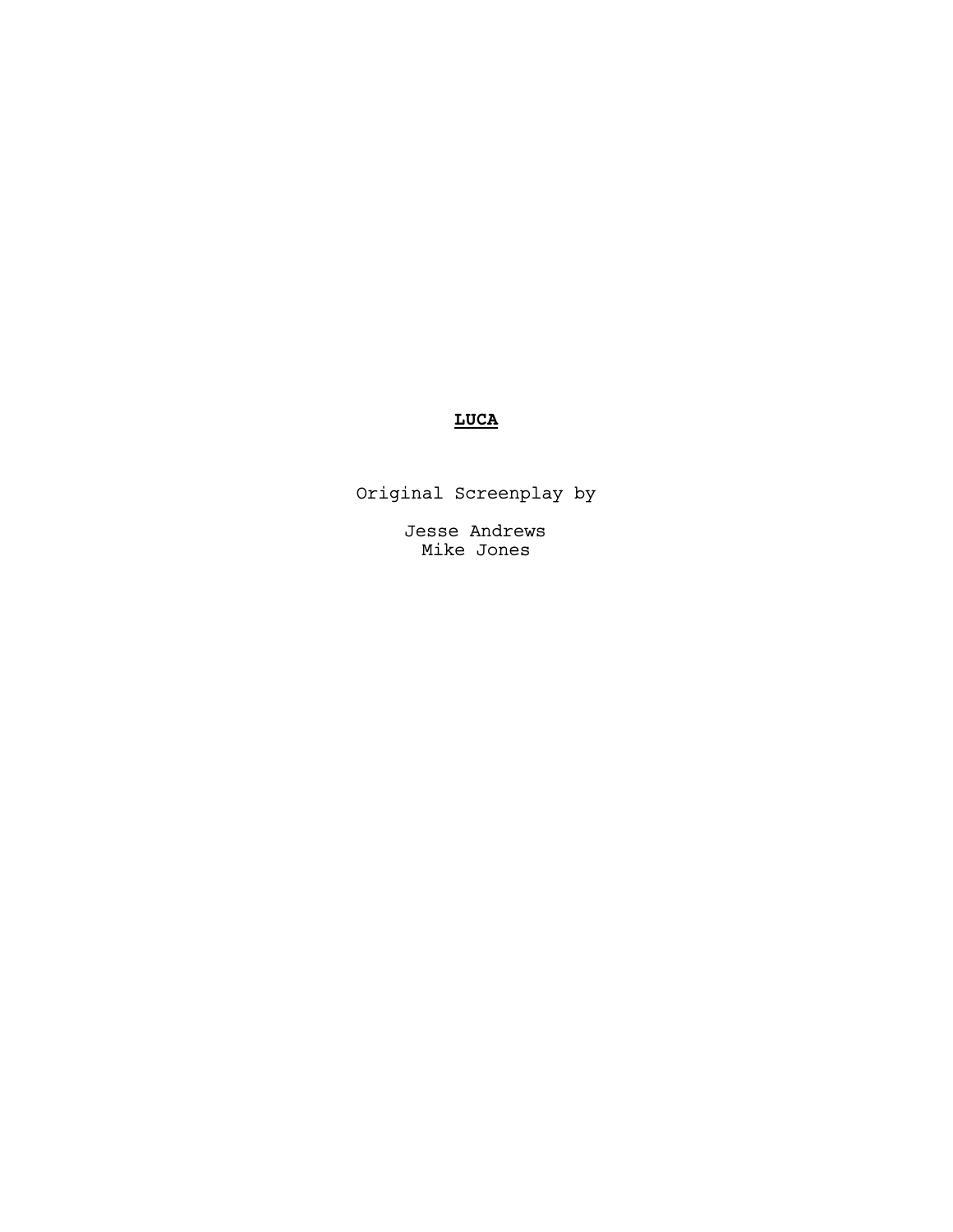EXT. LIGURIAN SEA - NIGHT - PROLOGUE

A small FISHING BOAT exits the harbor of PORTOROSSO, a Ligurian seaside town.

Onboard, a gramophone plays a 1950s pop song. An Italian flag flutters in the breeze. The boat's wake cuts the deep inky blue of the ocean, as lights glimmer on the waves.

On the boat, TWO FISHERMEN. One old, one young. The old one (TOMMASO) steers while the young one (GIACOMO) frets--

> GIACOMO Listen, Tommaso--do we really need to fish near the island?

TOMMASO You worry too much.

Giacomo points downward--

At a fascinating old illustrated MAP of the Ligurian Sea, featuring all manner of sea monsters. He points his finger near ISOLA DEL MARE, the island they're heading towards.

> GIACOMO I dunno. ...What if the old stories are true?

TOMMASO Oh, c'mon, Giacomo. You really believe in sea monsters?

GIACOMO Too many strange things have been seen in these waters...

TOMMASO They're all just stories. Tall tales to keep us away from a great fishing spot.

GIACOMO But, Tommaso!--

TOMMASO We're fine. Non preoccupare ti, Giacomo.

Tommaso cuts the engine, and changes the record on the gramophone. Puccini. *O mio babbino caro.*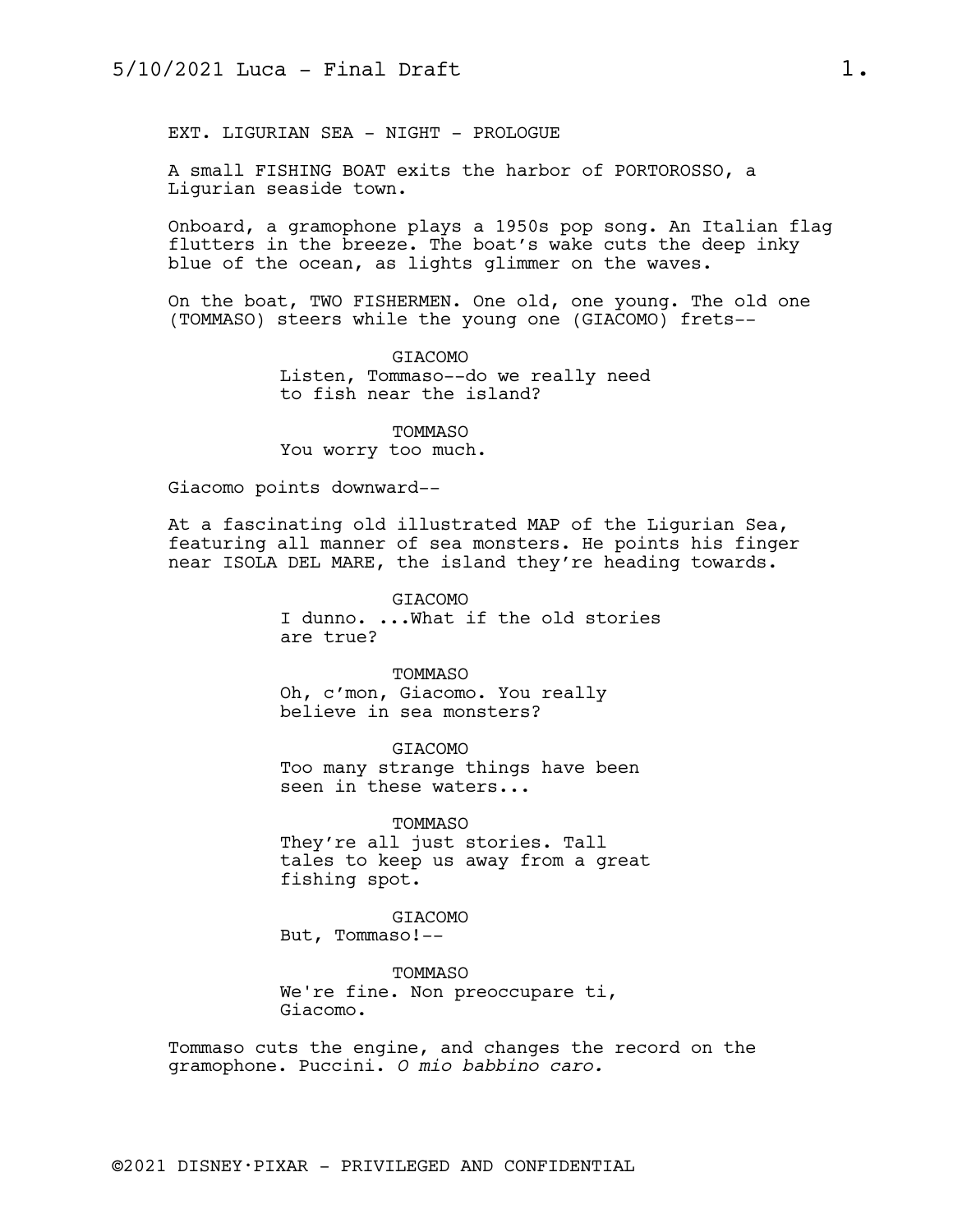## TOMMASO That's more like it.

As the aria fills the night air, they pull in their nets--

While some scaly shadowy *something* approaches. (This is ALBERTO. We won't really meet him until later.)

Its FIN knifes through the water as it closes in on the boat--

Oh. It's not here to murder them. It's here to steal stuff.

As the fishermen go about their business, oblivious, the thing swipes a WRENCH, a DRINKING GLASS, PLAYING CARDS--

But as it reaches a skinny purple arm for the gramophone--

GIACOMO AAAH! What is that!?

Our scampish little sea monster has been spotted.

TOMMASO Per mille sardine--

The figure dives into the water--and right into the fishermen's net. It STRUGGLES, getting more tangled--

A lantern smashes on the deck--the light goes out--the panicked fishermen try to reel him in--

> GIACOMO (straining efforts) Tira, tira!

The boat lists to one side as the tug-of-war intensifies--

Desperate to escape, the sea monster reverses direction and BREACHES THE SURFACE--

It arcs over the fishermen--astonished, they stumble backwards, knocking the gramophone into the water--

The sea monster dives into the water on the opposite side-- Giacomo, shaking, throws a harpoon after him, but misses--

And the sea monster is gone.

TOMMASO (panting) You missed! Let's go--before it comes back for us--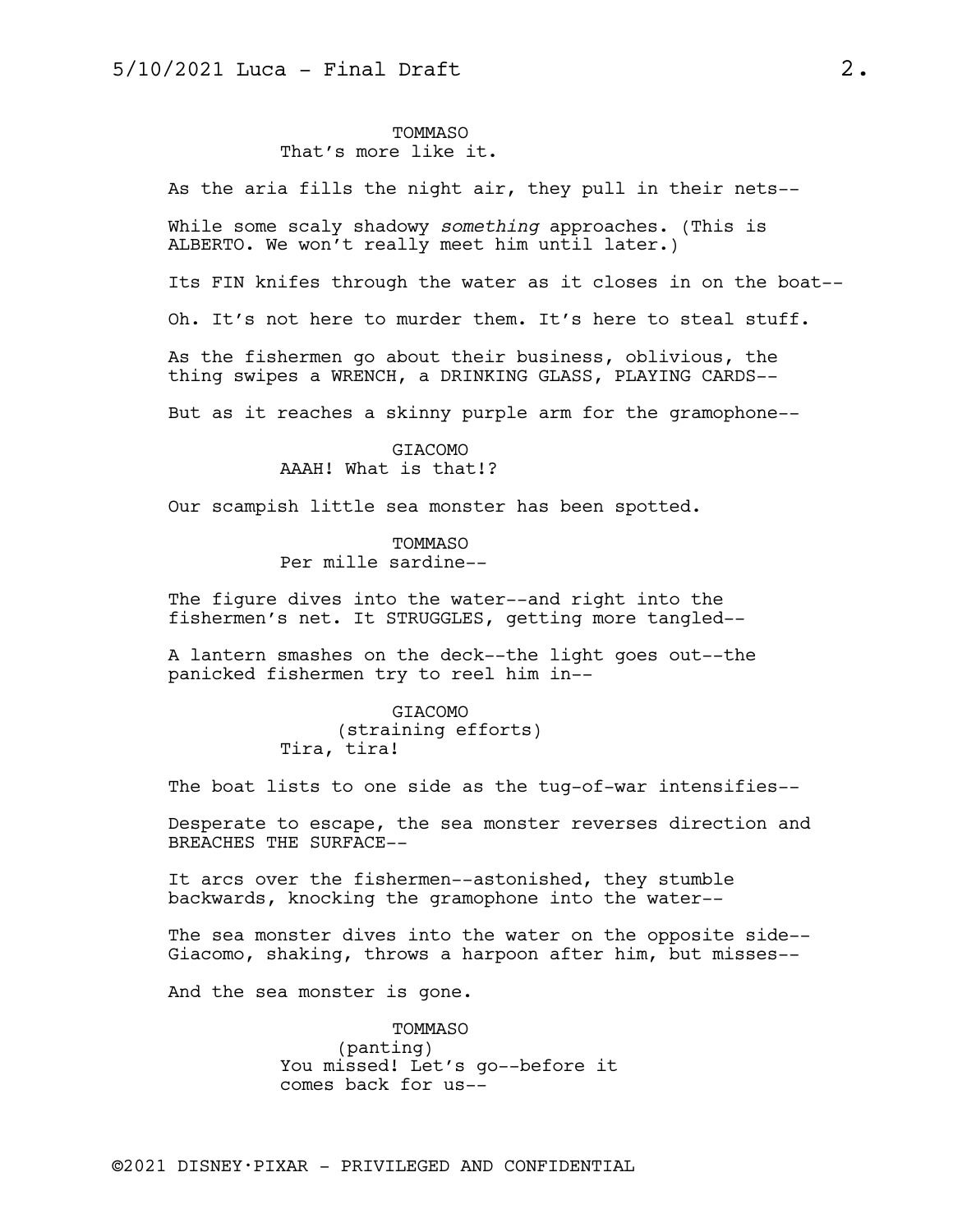GIACOMO I told you they were real!

TOMMASO Oh, what a monster. Horrifying...

The gramophone and other objects from the boat SINK into the murky depths of the ocean as ominous music BUILDS--

SMASH TO:

LUCA, 12 an adorable and not remotely frightening SEA MONSTER BOY, freaking out:

## LUCA AaaaaaaahhhH!!!

#### EXT. PAGURO HOME - MORNING

WIDE--he is in front of some kind of UNDERSEA BARN. Its doors are open and no one is inside.

He whirls to see his family's herd/school of GOATFISH dispersed all over the pastoral undersea landscape, snacking on inappropriate things.

> LUCA Fish out of the barn. FISH OUT OF THE BARN. Mom's gonna kill me--

One of the goatfish bleats, like a goat, then zips away--

LUCA Caterina! --Wait!!

EXT. OUTSIDE THE BRANZINOS' HOME - BRISK CUTS OF LUCA CHASING DOWN GOATFISH

Luca tears past a SEA MONSTER FARMER, startling him in the middle of feeding his crabs--

> LUCA Good morning, Mr. Branzino! And also, I'm sorry. And, uh. How's Mrs. Branzino?

MR. BRANZINO (unamused) Hi, Luca.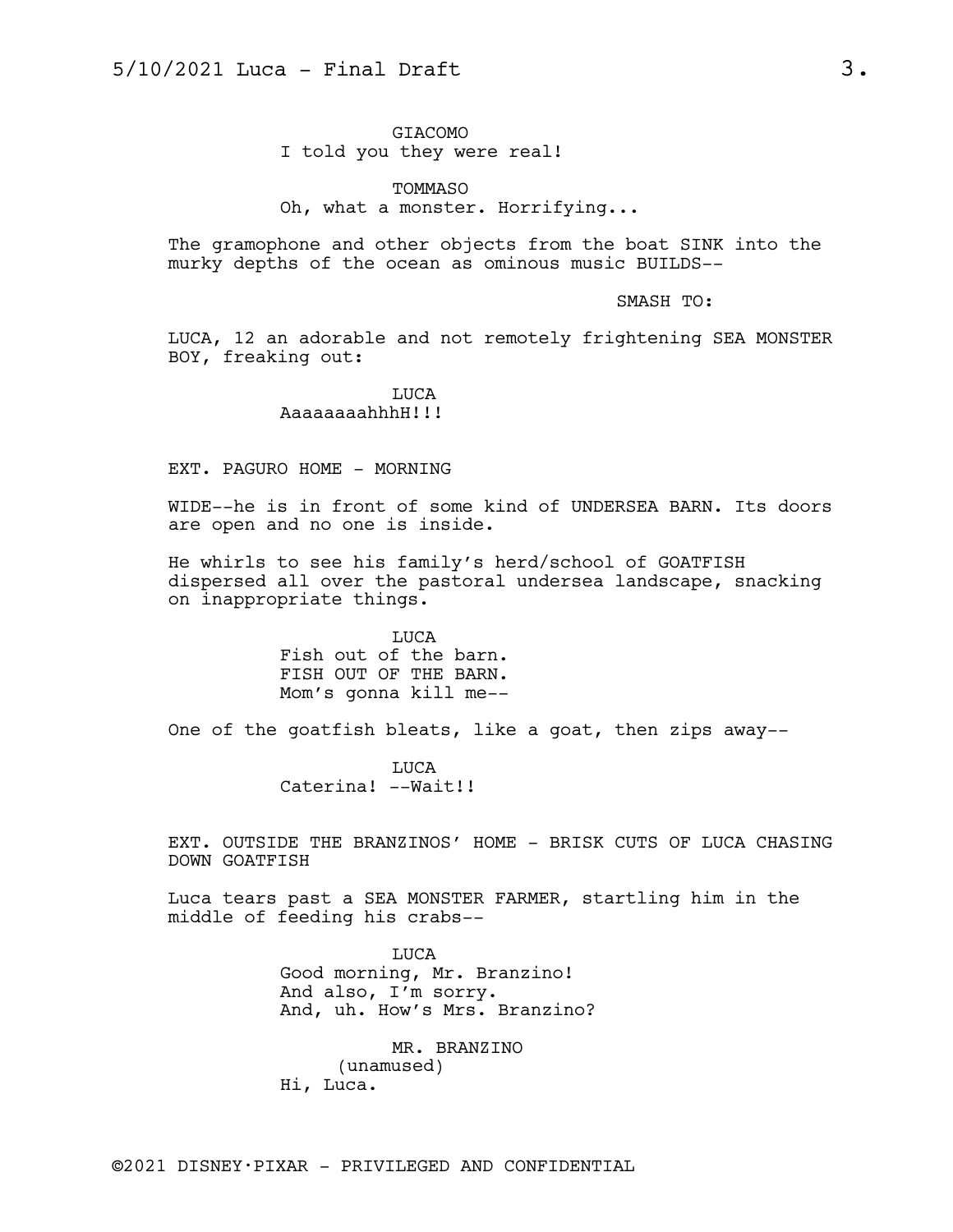EXT. OUTSIDE THE GAMBERETTOS' HOME

Luca timidly approaches another stolid sea monster farmer--

LUCA Excuse me, ma'am? Have you, by any chance--

MRS. GAMBERETTO (severely) Yes.

She rotates. A goatfish is nibbling the back of her head.

EXT. HILLSIDE

Luca races up a hill after--

LUCA Giuseppe! Get back here!!

--one last goatfish (GIUSEPPE) nosing his way up the hill, in the direction of the surface. Luca jumps on him; Giuseppe squirms free. Some greased-pig shenanigans. Finally Luca gets him under an arm, and scolds him as he heads back down--

> LUCA You wanna run off like your buddy Enrico? Because I've got news for you: he's either dead, or he's... (thinking about it) ...out there somewhere. (a little dreamily) Seeing the world.

Beat.

LUCA (snapping out of it) But he's probably dead!

They return to the now-assembled flock--

LUCA Okay. That's everyone. (knowingly) Monalisa...? Why are you smiling?

MONALISA has kind of a creepy smile. She opens her mouth and a smaller fish wrestles its way out of there.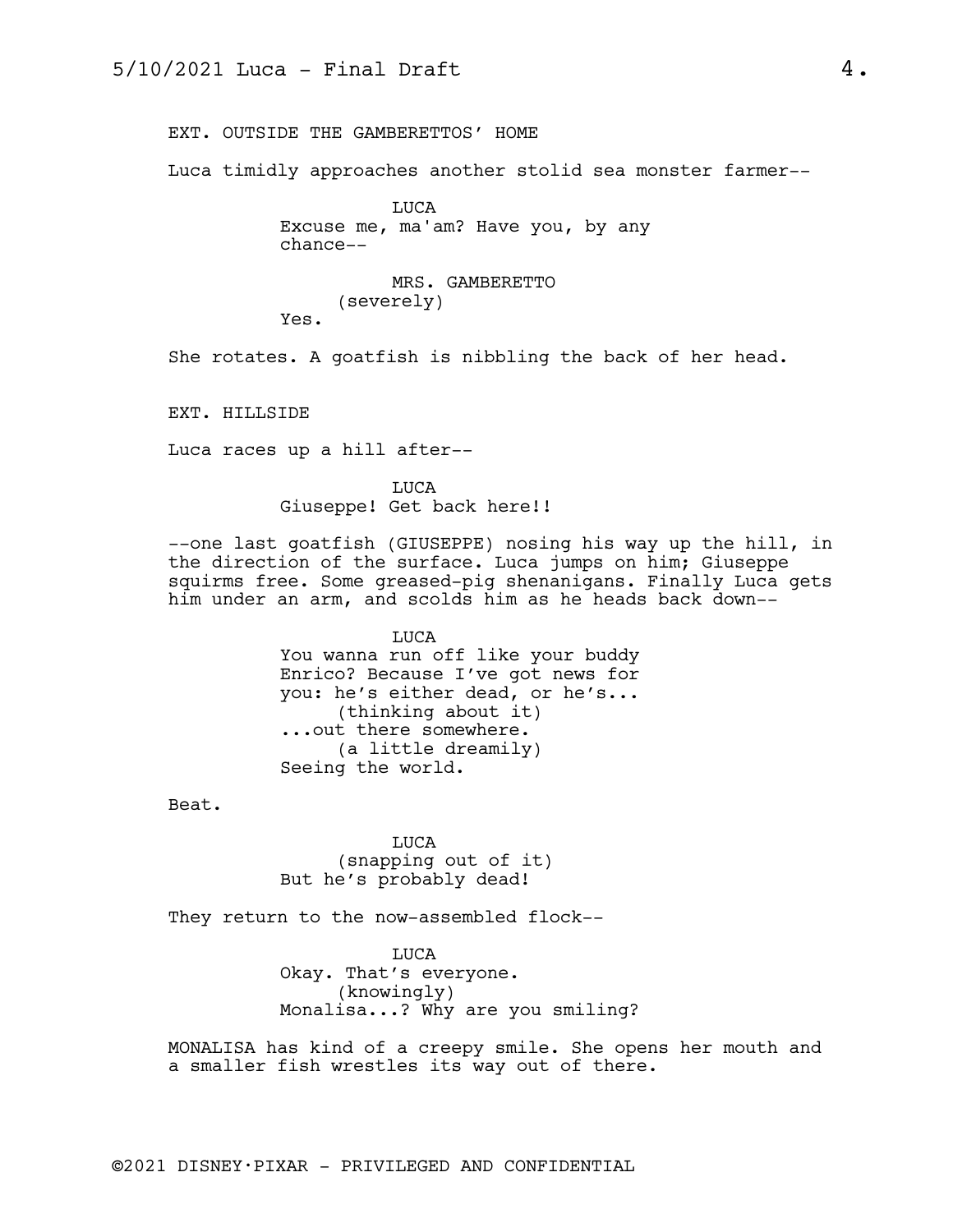LUCA Anyone else in there?

A few more fish emerge from Monalisa's mouth.

LUCA Giuseppe, what did we JUST talk about.

Giuseppe, who has begun straying from the herd a little, FREEZES.

Then he continues straying from the herd a little more.

LUCA (to the school) All right--Let's head out--

TITLES, AS--

SEA MONSTER FARMERS attend to their labors, surrounded by the fields, farms, homes, and silos of a PEACEFUL AGRARIAN UNDERSEA COMMUNITY--

Luca exchanges warm polite greetings with many of them--

| Hello! | <b>TJUCA</b>                | MR. GAMBERETTO<br>Good morning! |               |  |  |  |
|--------|-----------------------------|---------------------------------|---------------|--|--|--|
|        | TJICA<br>Hi, Mrs. Aragosta. | Hey, Luca!                      | MRS. ARAGOSTA |  |  |  |

Hi, Mrs. Aragosta.

LUCA

MR. MERLUZZO Morning!

Good morning!

Sea monsters: not quite how we imagine them.

PAN TO:

EXT. UNDERWATER FIELD

Luca corrals the goatfish flock toward a PASTURE--

LUCA

Ok. All clear.

The fish start grazing, and Luca settles in for another notsuper-stimulating day.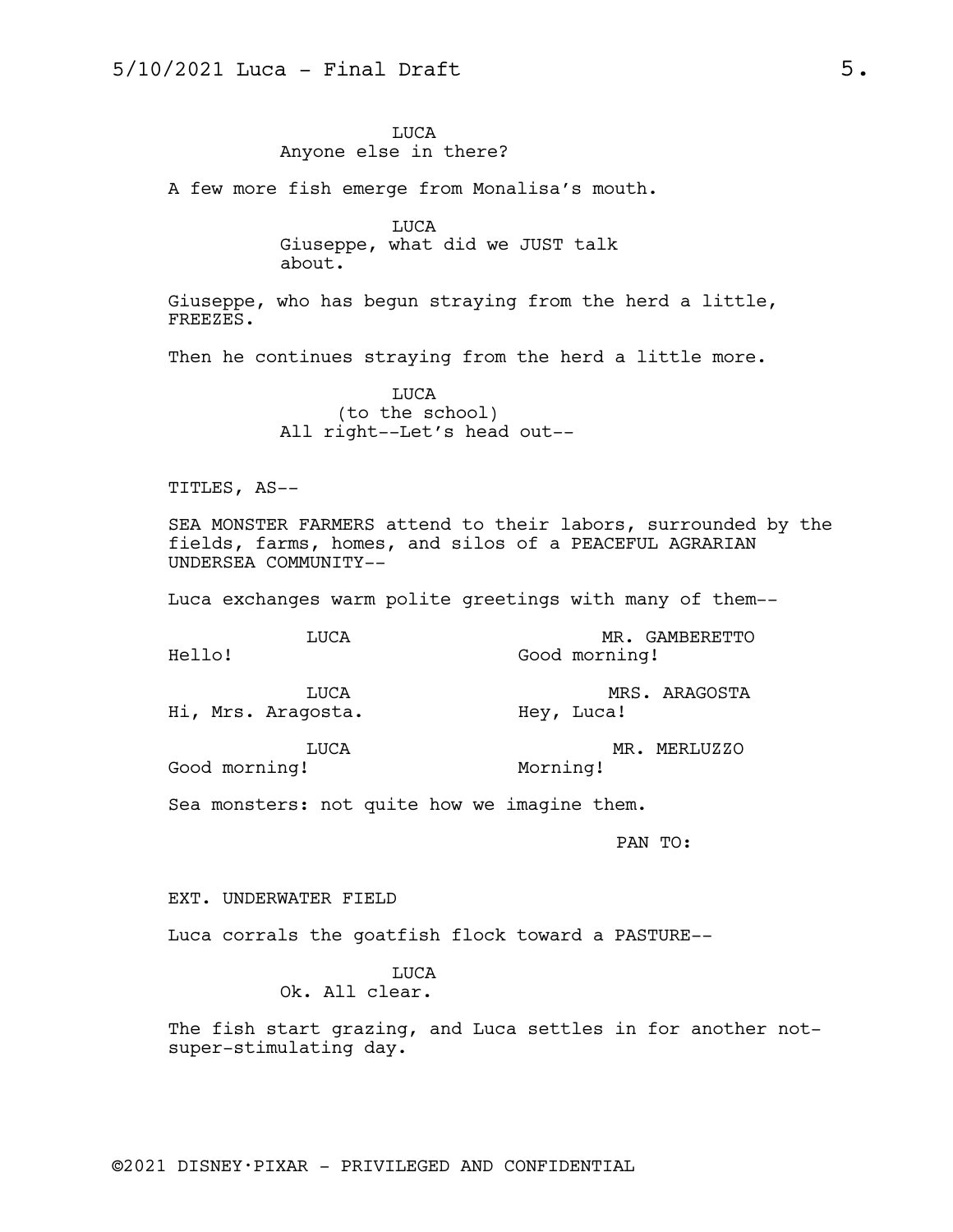LUCA (to the fish) Let me know if you need anything. Anyone? No? ...Okay.

Luca sits on a ROCK and blows bubbles from his mouth, bored. Hmm. Giuseppe is sniffing at something--

### LUCA

Giuseppe?

--an ALARM CLOCK. Luca, intrigued, picks it up. What is this? It goes off, terrifying him, then mercifully stops.

There's more--he spots a PLAYING CARD floating nearby--

He examines it, then looks up to contemplate the alien world that these things must have fallen from--

And spots a BOAT OVERHEAD--

LUCA LAND MONSTERS! EVERYBODY UNDER THE ROCK!

Luca herds the scattered goatfish into a small CAVE--this is a familiar drill.

They remain as the boat passes, not seeing them--

And as Luca watches it get farther away--

HE BEGINS TO FOLLOW.

As he approaches the surface, the fascinating world up there comes into view--he tries to poke his head through, but the water BULGES unnaturally with his head, keeping him in the water--he strains to see what there is to see--

> DANIELA (O.S.) LUCA! LUNCH IS READY!

Luca's mom's voice shatters his DAYDREAM, which was all it was--he's actually just a few feet off the sea floor.

> LUCA (stressed) BE RIGHT THERE!!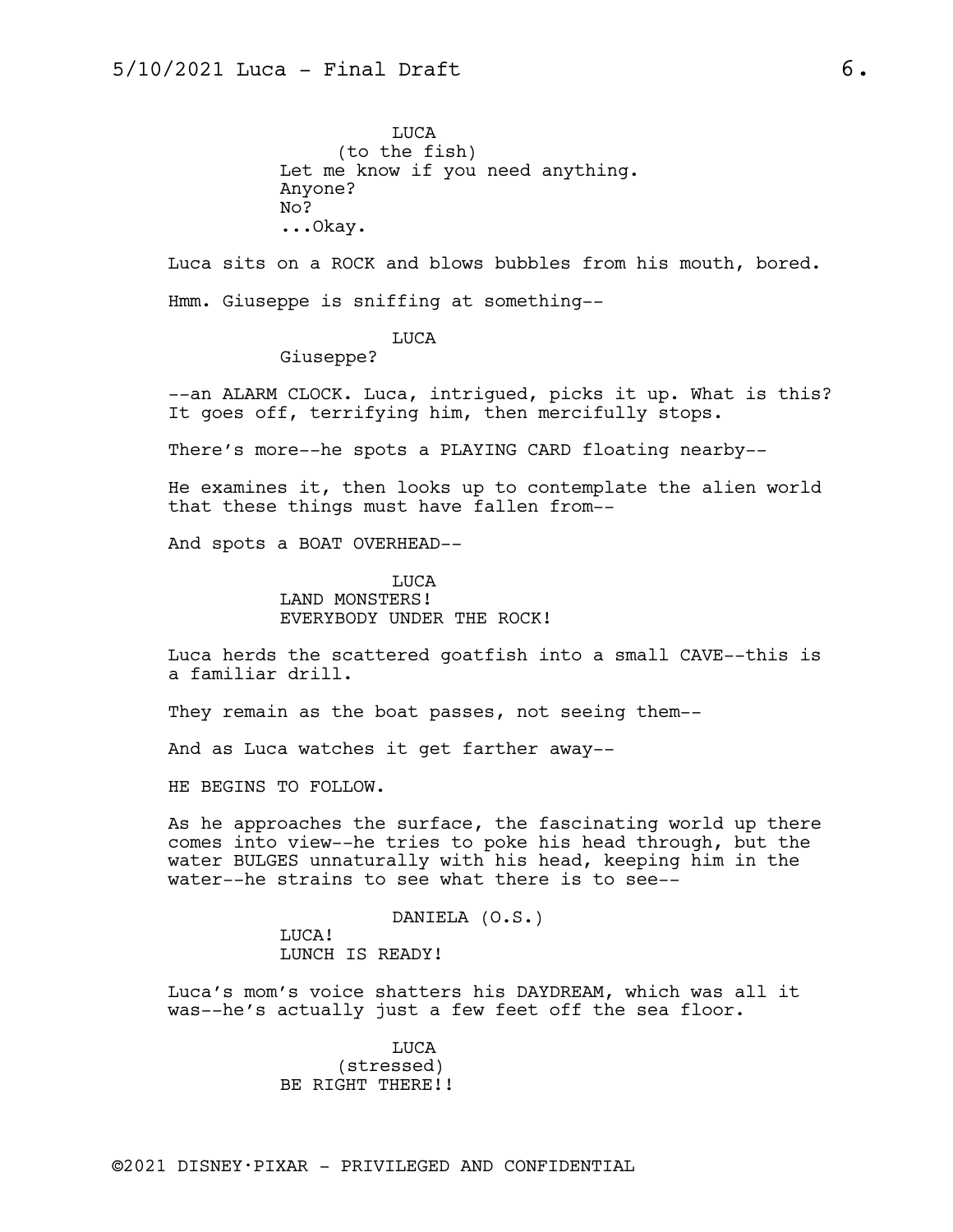Luca scrambles to hide his clock and cards, and collect the herd--

> LUCA Come on! We gotta get back--

#### EXT. PAGURO HOME - LUNCHTIME

Luca swims home. His mom, DANIELA--loving, warm, overbearing- is on him.

> DANIELA You're two minutes late. Was there a boat?! Huh?! Did you hide?!

LUCA (dutiful but weary) Yes, Mom.

#### DANIELA

LUCA

| $Uh$ -huh.  |  |  |  |
|-------------|--|--|--|
|             |  |  |  |
| No.         |  |  |  |
| I don't.    |  |  |  |
| $Uh$ -huh.  |  |  |  |
| Thanks Mom. |  |  |  |
|             |  |  |  |

They head into their cozy little undersea farmhouse, as Daniela reminisces about how things have changed--

> DANIELA When I was a kid, we'd go weeks without seeing a boat. And let me tell you, they did not have motors. Just a sweaty land monster with a paddle.

GRANDMA, prickly, irascible, sits at the table. Even if Luca wasn't her only grandchild, he'd be her favorite.

> LUCA (giving her a kiss) Hi, Grandma.

## GRANDMA

Hey, Bubble.

Luca's dad, LORENZO, is a little too into his show crabs, our sea monster equivalent of prize-winning chickens. He is attending to one now named PINCHY-PESSA.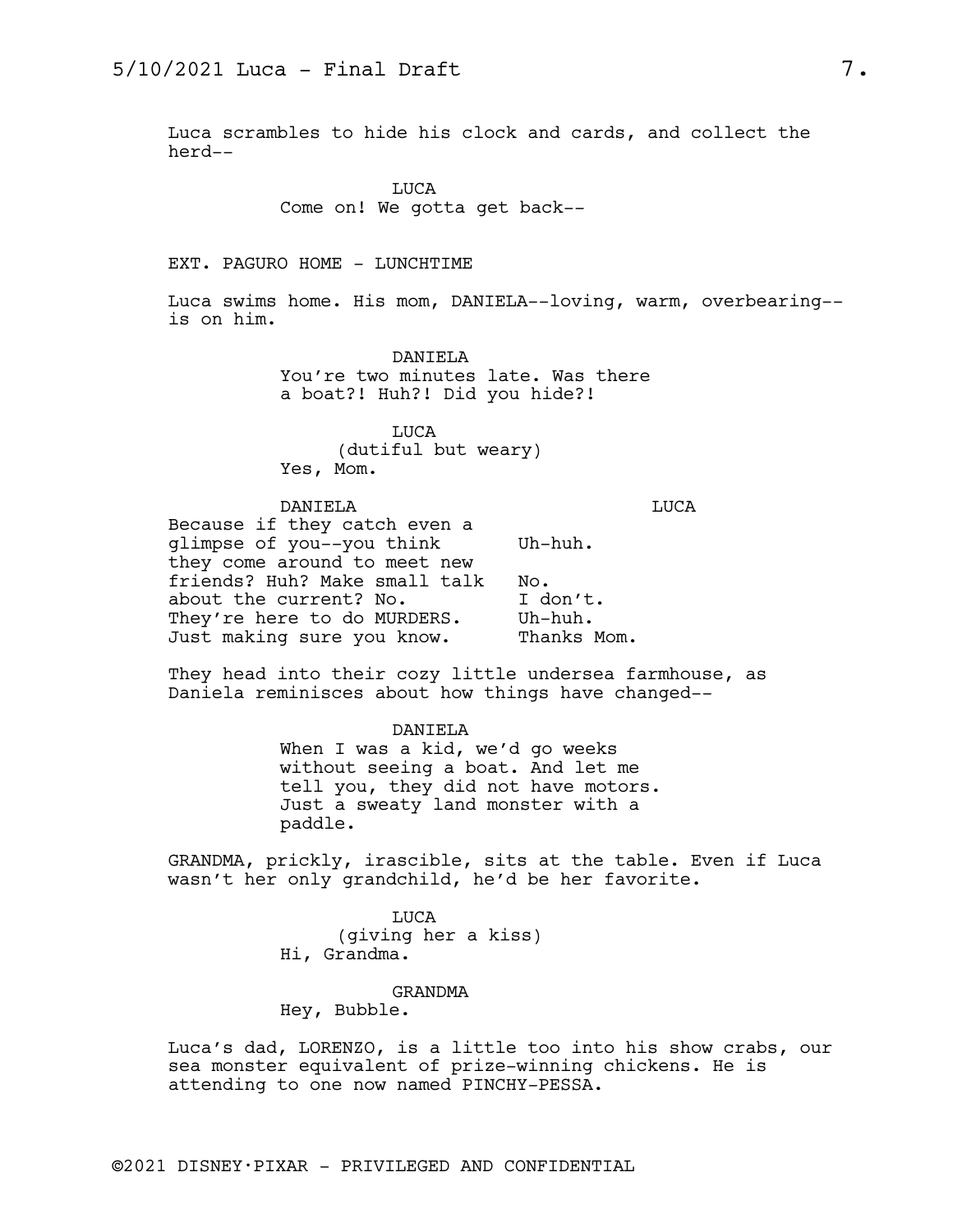LUCA

Hi, Dad.

LORENZO (whispering, awestruck) Luca. *Look at Pinchy-pessa.* She's molting. Oh, it's magnificent. Now here's a champion show crab if I ever saw one.

LUCA (trying to be interested) Oh. Nice.

LORENZO Whoa whoa whoa! Don't look her in the eye!

LUCA

Sorry!

LORENZO But don't apologize! She can sense weakness!!

Sure enough, Pinchy-pessa PINCHES Luca's ear.

Daniela uses her tail to scoop up the crab and orders Luca to the table.

> DANIELA Come eat, Luca. C'mon. (to Lorenzo) We better beat those Branzinos at the crab show this year. Everyone thinks Bianca Branzino's so great. With her prize-winning crabs and amaaaazing dolphin impression. Please! Everyone has a dolphin impression! ECK ECK ECK ECK ECK ECK. I mean, right?

LORENZO Why do dolphins even sound like that? Why don't they just talk?

Luca's thoughts are back on the pasture--Grandma notices--

GRANDMA Luca, what's on your mind?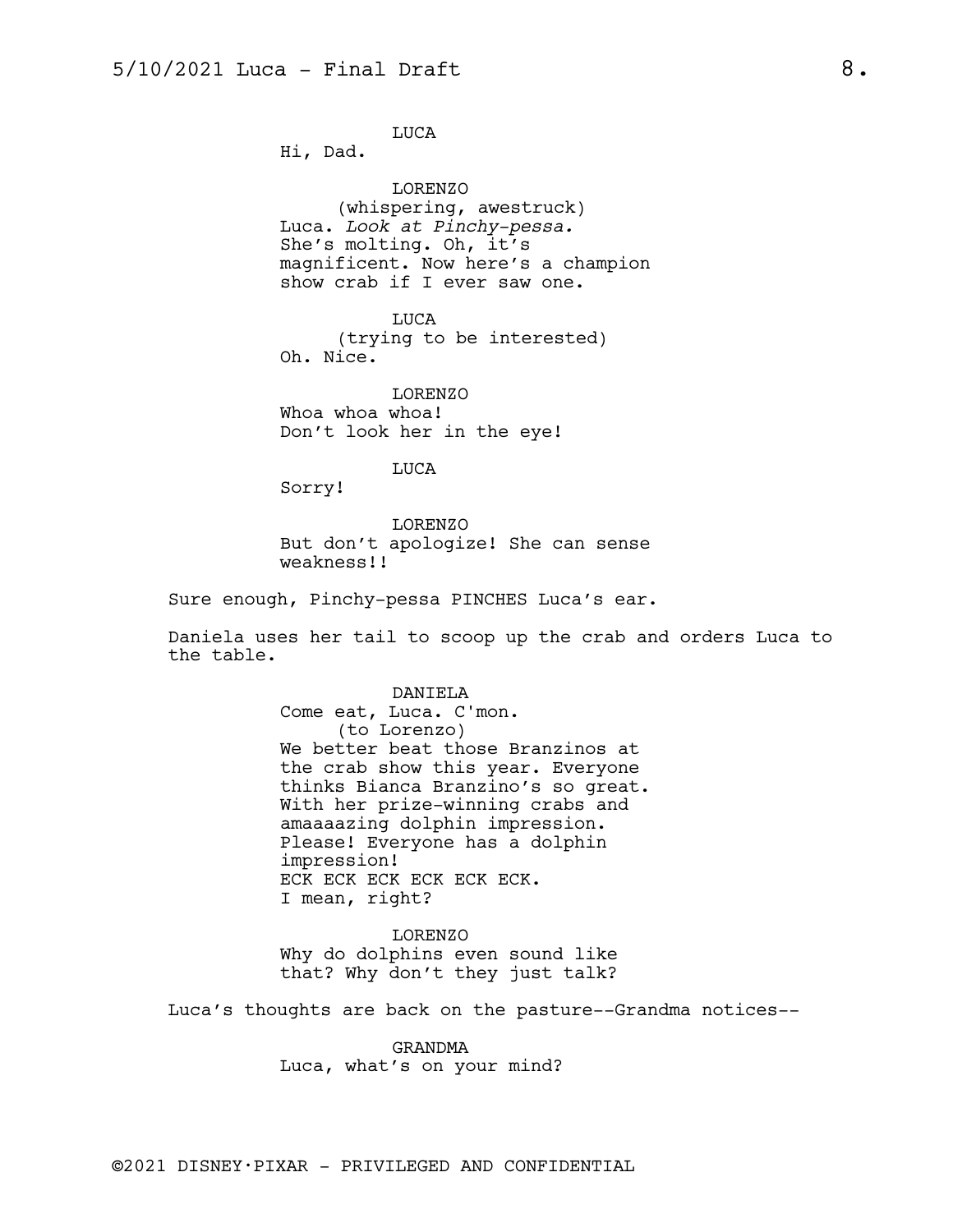LUCA I... Well, I was just wondering... where do boats come from?

Lorenzo SPIT-TAKES.

GRANDMA

The land monster town. Just above the surface. I beat a guy at cards there once.

DANIELA Mom! What are you doing?!

GRANDMA (shrugs) He's old enough to hear about it.

## LUCA

(floored) You've been to the surface?! And- and done the change?!--

DANIELA Nope! Nope! The end! Shut it down!

LUCA I was just curious--

#### DANIELA

And the curious fish gets caught! We do not talk, think, discuss, contemplate, or go ANYWHERE near the surface. Got it?

LUCA

(cowed) Yes, Mom.

Daniela hands Luca the rest of his lunch--

DANIELA Here. Now let's get back to work.

She watches him get his crook, a little wistfully.

DANIELA Hey. Look me in the eye. You know I love you, right?

LUCA (softening) I know, Mom.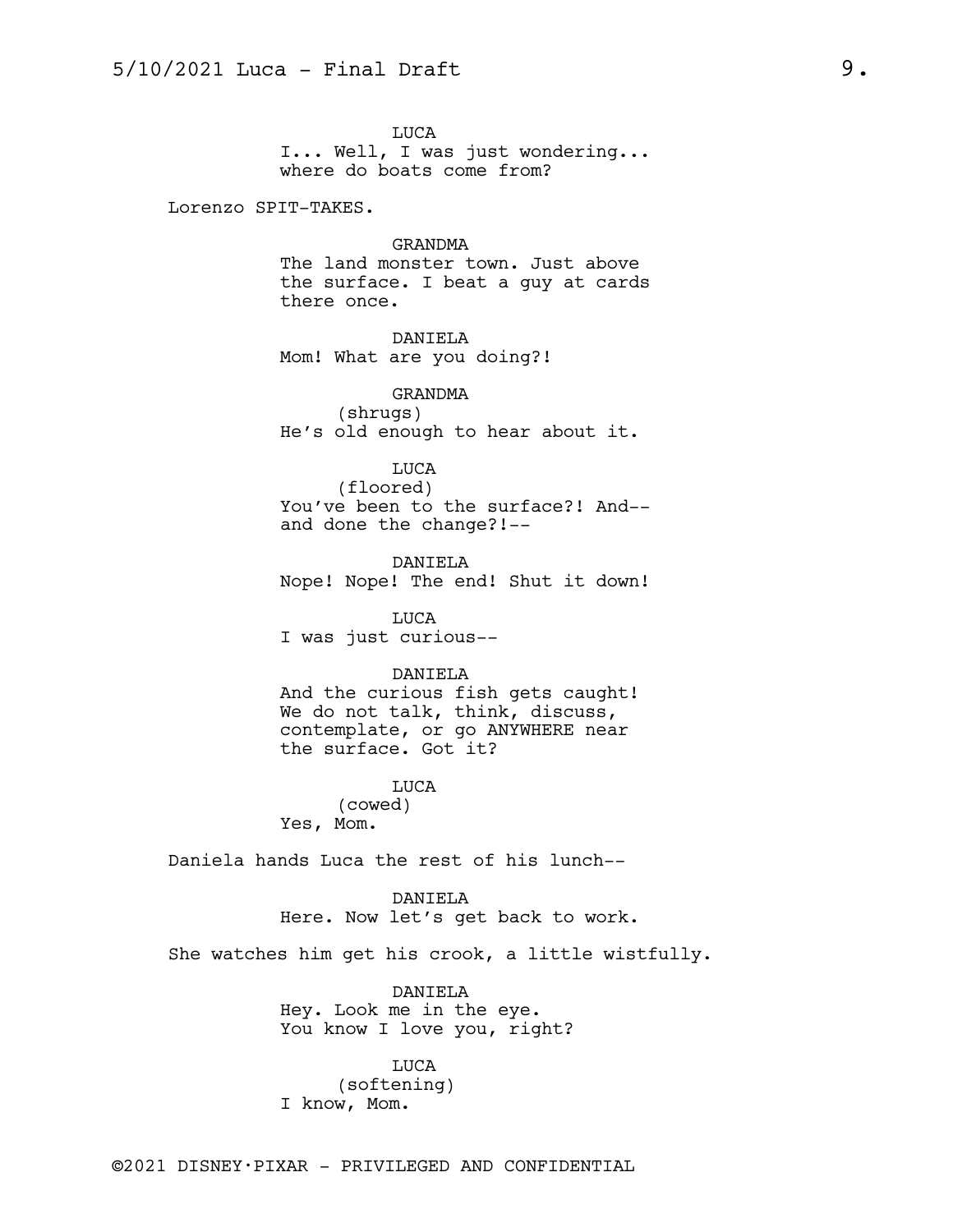She watches him head out with the flock.

DANIELA (to Lorenzo) We're a little worried about him, right?

LORENZO (completely disengaged) No thanks! I'm full!

EXT. FIELDS

Luca is hunting more and more fascinating human objects. They carry him farther and father out of the pasture.

A shiny WRENCH--

A DRINKING GLASS--

And there, in the distance--

The GRAMOPHONE from our prologue.

Fascinated, cautious, he approaches it.

Too distracted to notice the ominous FIGURE IN A DIVING SUIT, STEALTHILY CLOSING IN BEHIND HIM--

Luca turns--

#### LUCA

AAAAAAH!!!

The diver hefts his harpoon--Luca, scrambling to get away, blunders into a rock--

HE'S CORNERED--

#### ALBERTO

Boo.

LUCA

HUH?

The diver takes off its helmet to reveal that IT'S ANOTHER SEA MONSTER BOY (ALBERTO, 14).

Alberto is a rule-breaker, insouciant, carefree and careless. Your parents might think he's a bad kid, but you know he doesn't mean anyone any harm.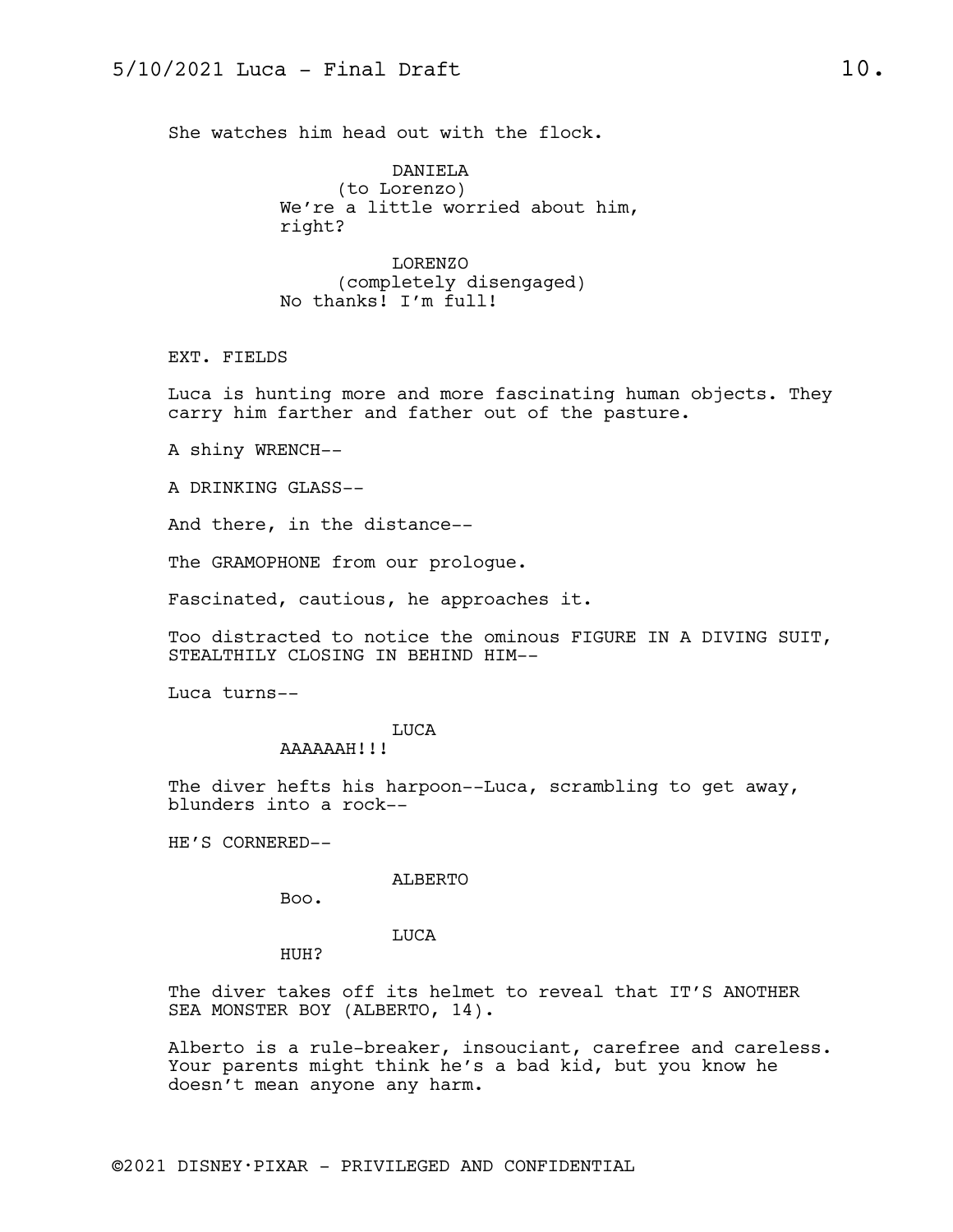ALBERTO It's fine! I'm not human.

LUCA

Oh! (still kind of terrified) ...Thank goodness!

Before Luca can stop this from happening, Alberto hands him his harpoon.

> ALBERTO Here, hold this.

Luca very gingerly takes hold of it and watches Alberto begin to collect all of the human items that have fallen here--

> LUCA Uhhh. Do you... live around here?

ALBERTO Down here? No no no. I just came for my stuff.

Alberto picks up Luca's CROOK, too--

ALBERTO

Ooooh!

And bolts for the surface before Luca can stop him--

LUCA Hey. Wait! That's mine!

Luca HURRIES AFTER HIM, only managing to catch up once Alberto is near the surface.

> LUCA Sir? You forgot your harpoon. And if I could just--

ALBERTO Oh yeah. Thanks.

Alberto grabs the harpoon and just WALKS OUT OF THE WATER.

LUCA Wha?? What are you doing?!

Luca, in shock, stares through the water--he can't totally make out what's happening--

Then the CROOK sticks back through the surface.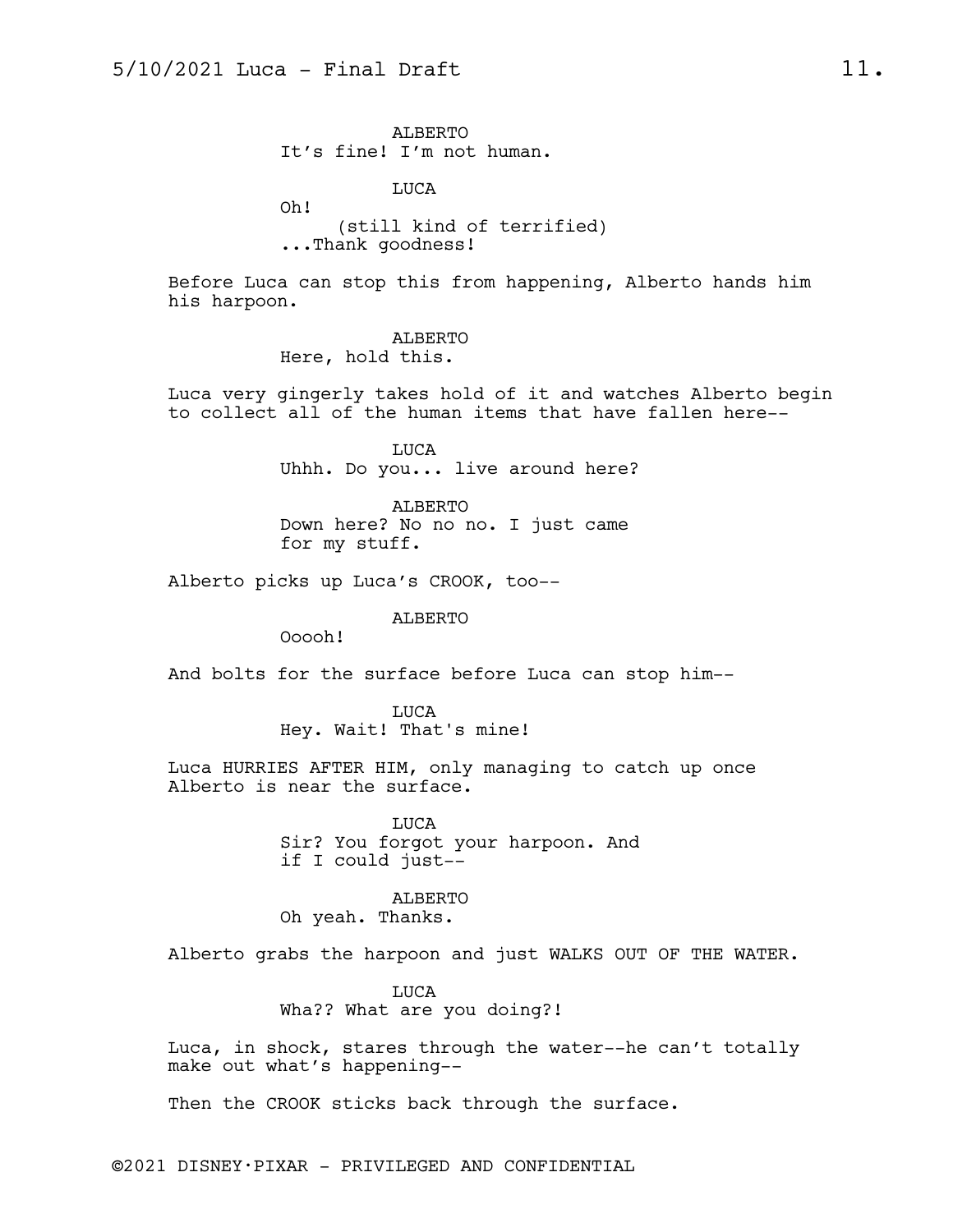And hooks Luca and pulls him out of the water, too.

LUCA

GAAAAH!!!

EXT. BEACH - DAY

Alberto, now in human form, hauls Luca up onto the sand--

Luca's hand quickly begins to TRANSFORM--then his arms, his body, his face--he has HAIR--

Luca COMPLETELY FREAKS OUT. He thinks he might be dying.

LUCA AAAAAAHHH! No no! OH NO!! AAAH!! HELP ME!!!

SMASH TO WIDE: He is not dying. He is a small human boy rolling around yelling on the sand for seemingly no reason.

> ALBERTO First time?

LUCA Of course it is!! I'm a good kid!

Alberto realizes he needs to walk him through this a little.

ALBERTO Hey. Relax. Breathe.

Luca takes a couple breaths. Sure enough, he begins to relax.

He looks around.

He takes in the sights and sounds of the surface. The shore. The trees. The grass. The sky.

Things he has spent his entire young life wondering about.

Alberto watches, amused.

ALBERTO Well? Isn't it great?

This snaps Luca out of it--

LUCA Uh! No! It's bad! I'm not supposed to be up here! --Good day!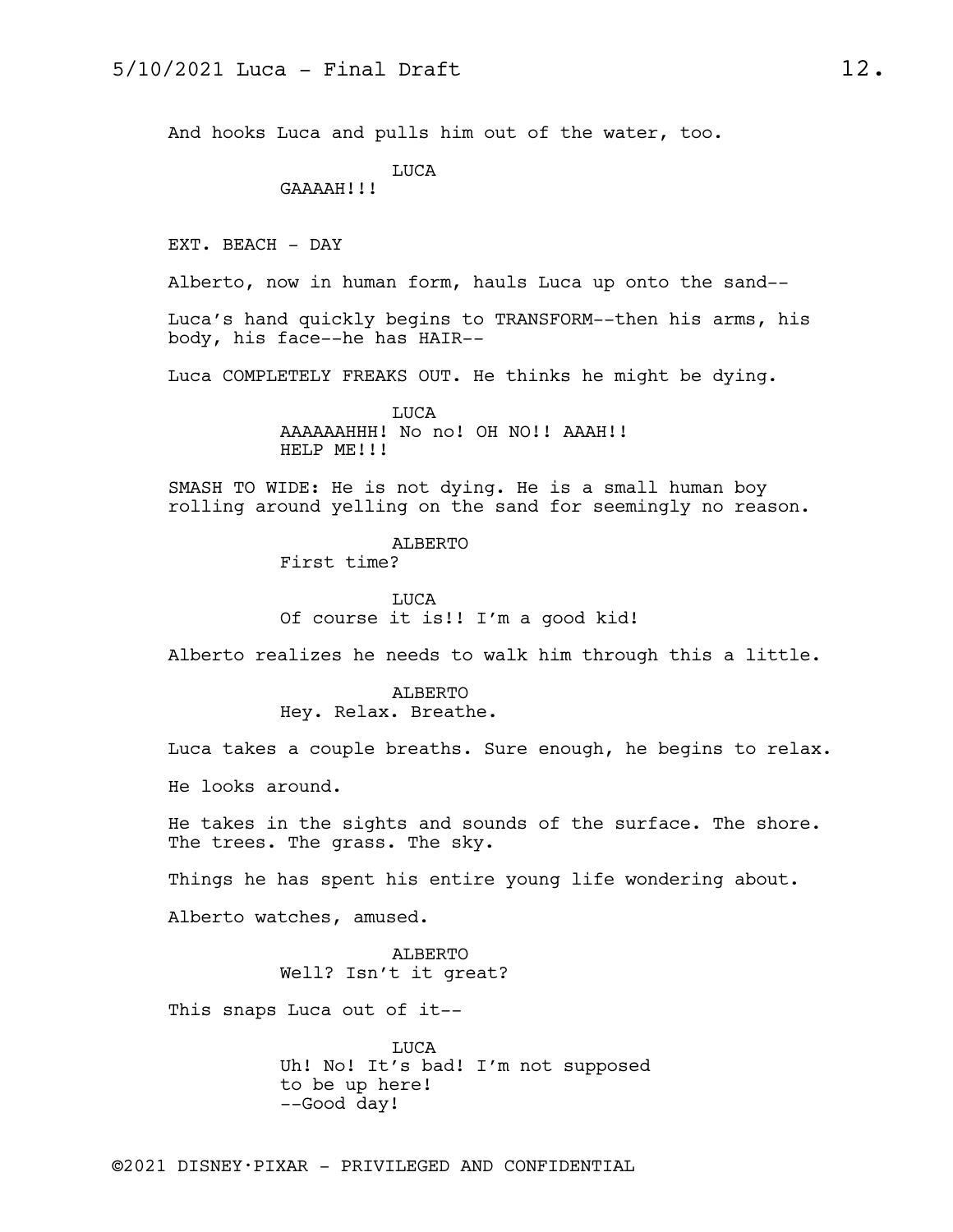Luca scrambles into the water.

Alberto picks up Luca's crook and holds it out right as Luca comes back for it, flustered--

> LUCA (angry polite) Thank you. Good day. ...Again.

INT. PAGURO HOME - LUCA'S BEDROOM - NIGHT

Luca can't sleep. He glances across the room at Grandma. She gazes back at him.

He needs to ask SOMEONE about what he saw.

LUCA Grandma? ...Did you really go up to the--

GRANDMA

SNORE.

Ah. Grandma was asleep with her eyes open. She does that.

EXT. FIELDS - NEXT MORNING

Luca assembles a crude rock sculpture that is supposed to look like him.

> LUCA (to the fish) Okay everyone. This is, uh... Smuca. Yeah. He's in charge now. Got it? Great.

EXT. NEAR THE SURFACE

And, his responsibility discharged for the moment, Luca returns to the surface, fascinated but apprehensive--

He stops a few feet away. Fear overtakes him. He backs away, shaking his head.

He approaches again, gets pretty close to the surface, and once more backs away at the last minute--

And again--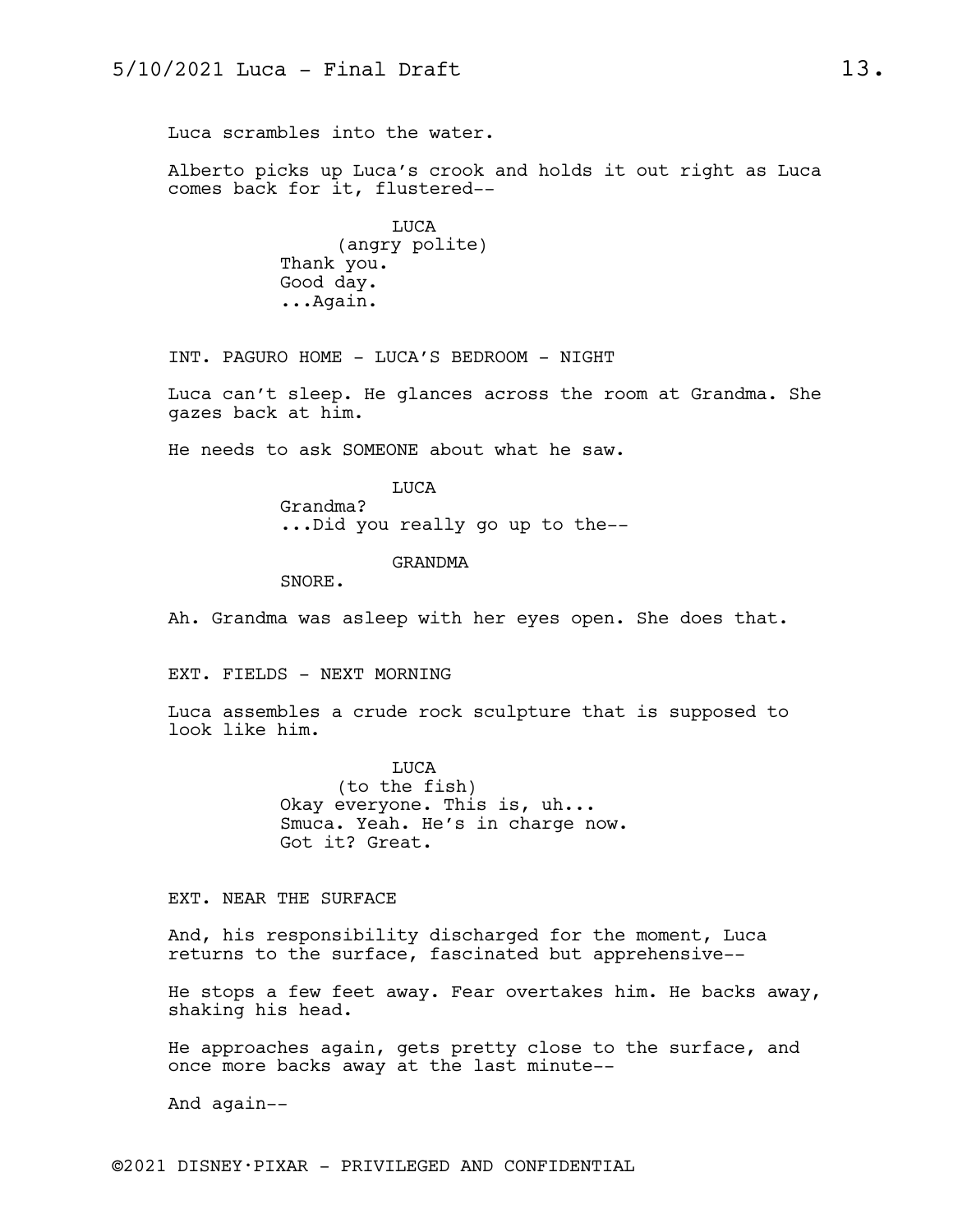#### ALBERTO

Wow.

Luca whirls. Alberto has been watching this whole embarrassing thing.

> ALBERTO That was hard to watch.

He is holding another armful of stuff. He hands some to Luca--

ALBERTO

Here. C'mon.

Alberto exits. Luca holds his breath, and hurries after him--

EXT. BEACH

--in time to see Alberto finish transforming, flipping the water out of his hair. Luca STUMBLES after him, dropping everything he was holding.

For the second time in his life, Luca TRANSFORMS. This time he really takes it all in. So this is The Change.

LUCA

WHOA.

He absently reaches for his tail--

**TJUCA** Wait. It feels like it's still there--

ALBERTO Yeah, that's called "phantom tail." You'll get used to it.

Luca tries to stand and immediately falls over.

ALBERTO Right. Walking. Don't worry! You're in luck. I basically invented walking. To start, stack everything one on top of the other. Like a pile of rocks.

Luca manages to stand in a WOBBLY way.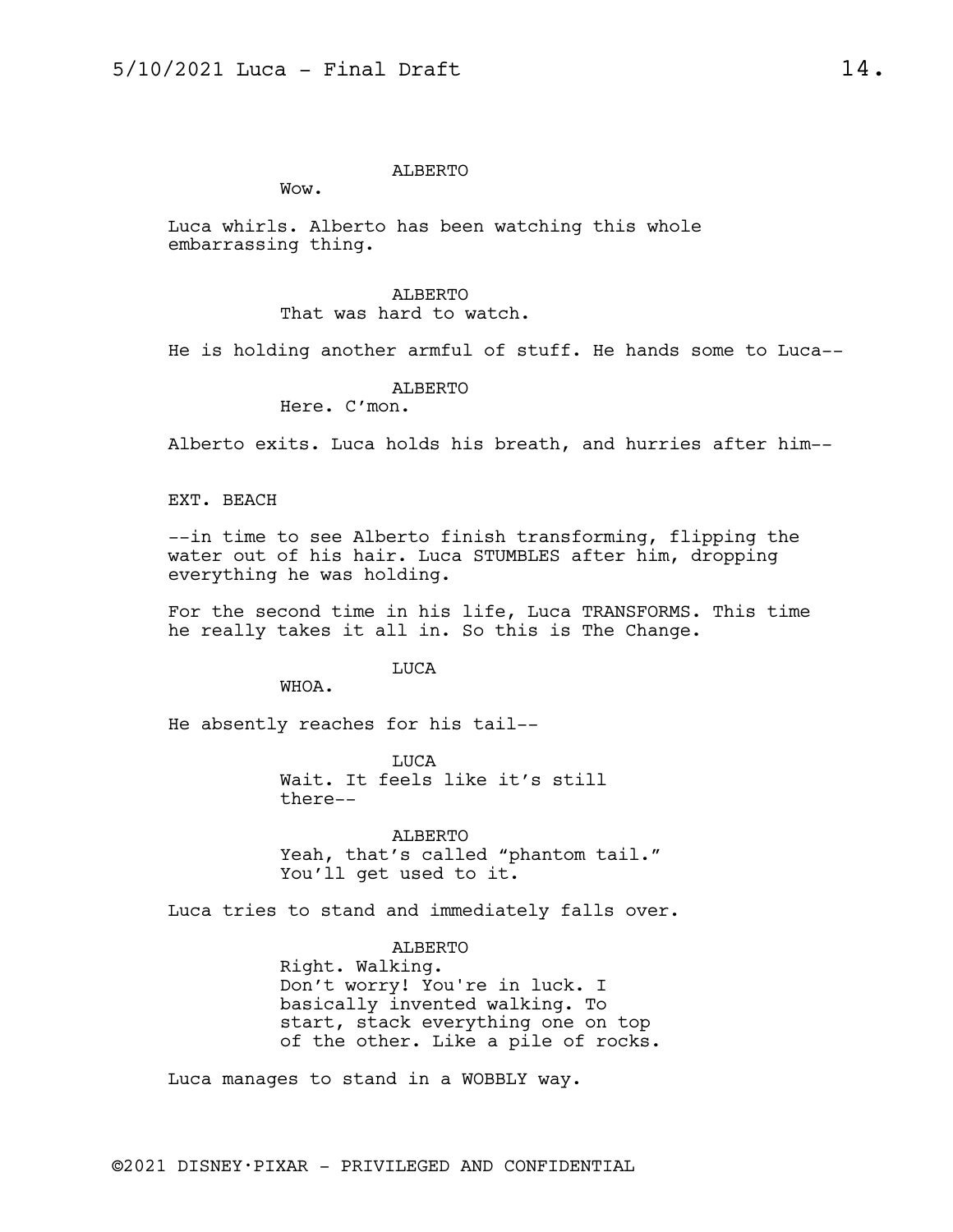ALBERTO Great! I mean, not great. But, fine. Now, walking is just like swimming. But without fins. Or a tail. Also there's no water. Otherwise it's the exact same thing! Luca tries to follow this advice and completely eats it. ALBERTO Uh. That's not it. Try it again. (Luca fails again) Hmm. Try to lead with your head? (Luca looks insane) Nope. More belly. (Luca falls down) That's, ah... that's just lying on the ground. How about this: Take a step without even thinking about it. Luca hesitates. He's clearly thinking about it. ALBERTO No no no no. DON'T think about it! LUCA I don't know how to NOT think about something! This is going nowhere. But Alberto gets an idea-- ALBERTO Okay, okay. Watch. (positioning Luca) Point your feet to where you want to go. Okay? And then just catch yourself before you fall. Luca follows his example. He points his feet and gets up. ALBERTO That's right... Alberto gives him a NUDGE--and Luca starts WALKING!-- ALBERTO Good... good... yes. YES! LUCA I'm getting it!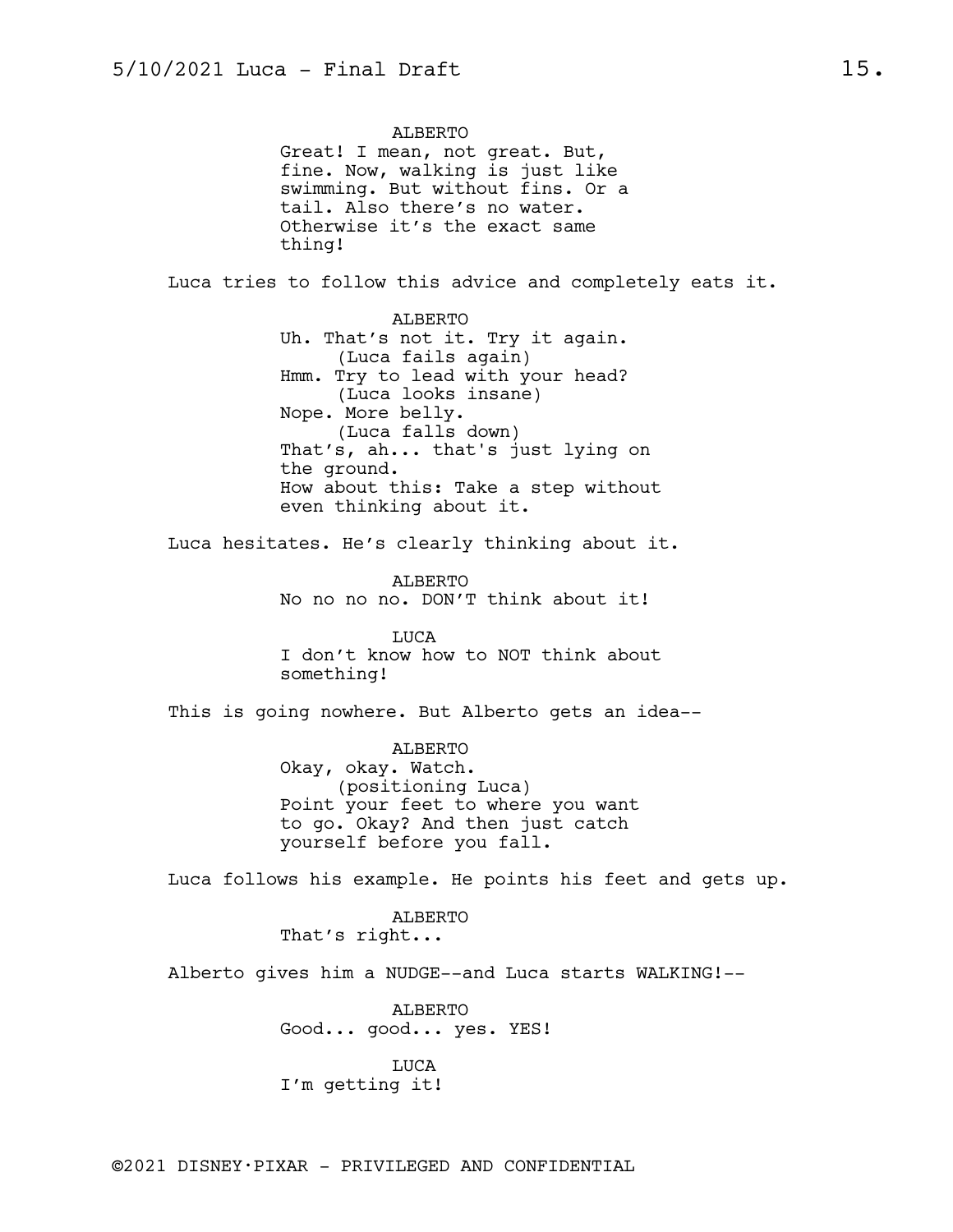Luca's first success on land. It feels pretty good.

ALBERTO Not bad, kid. (introducing himself) Alberto Scorfano.

LUCA Luca Paguro.

Alberto leads Luca through a confusing HANDSHAKE--

ALBERTO Piacere, Girolamo Trombetta. (off Luca's bafflement) It's a human thing. I'm kind of an expert.

LUCA What does it mean?

Alberto does not reply right away.

LUCA The, uh... thing you just said? With the handshake?--

ALBERTO (interrupting) C'mon, I'll show you some more stuff.

EXT. ISLAND - HILL - DAY

Alberto leads Luca through the trees, up the hill--

To the base of an ABANDONED SARACEN TOWER. A rickety ladder leans against the side.

> LUCA Mother of pearl. You live up here?

> ALBERTO Yeah. Me and my dad. He's not even here a whole lot, so I pretty much just do whatever I want.

LUCA Isn't it dangerous?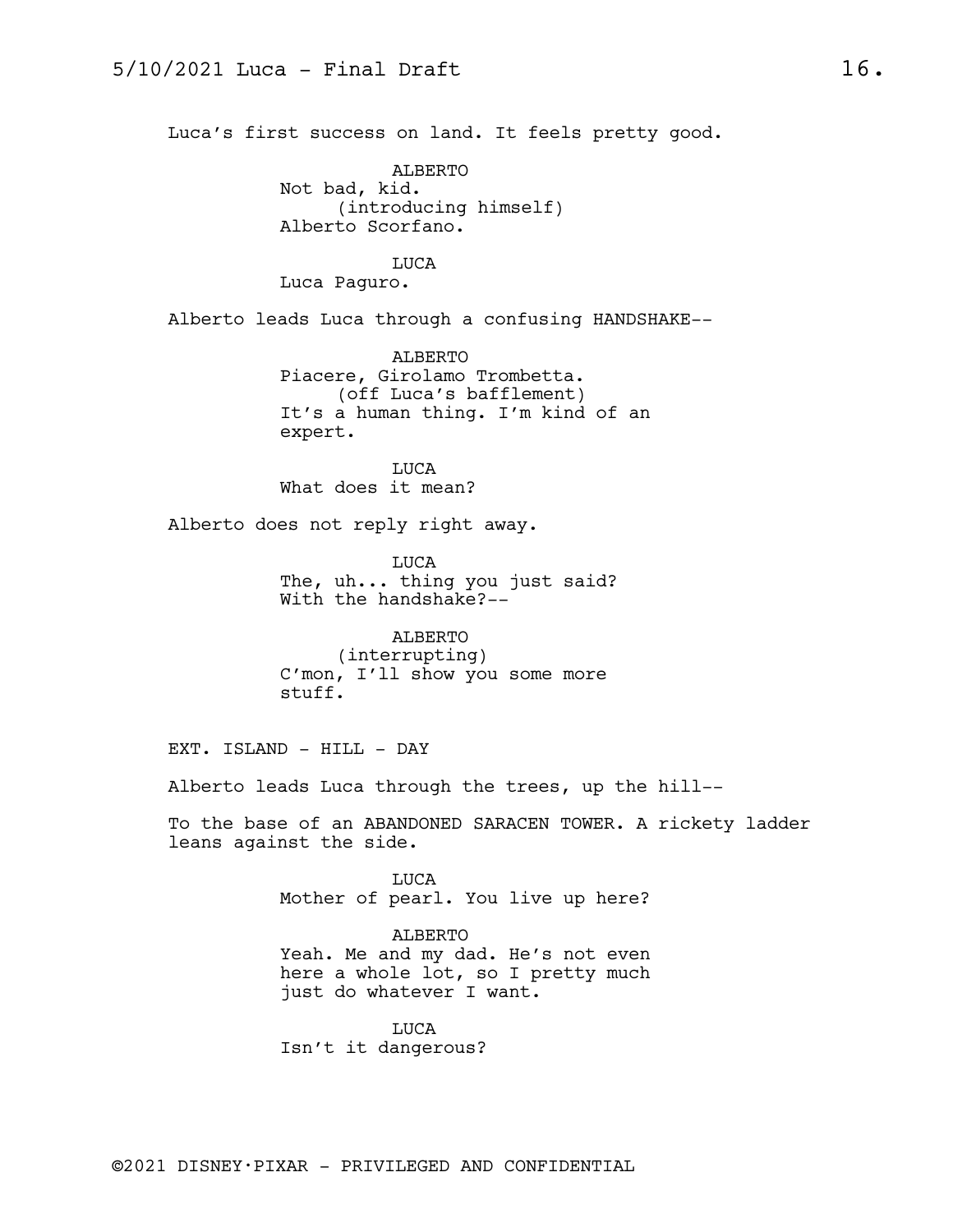ALBERTO Yeah! It's the best. EVERYTHING good is above the surface.

LUCA Like... what else?

MONTAGE OF GREAT ABOVE-THE-SURFACE THINGS:

1. AIR.

ALBERTO

Air!

Alberto does a BIG INHALE. So does Luca. He accidentally inhales a bug.

2. GRAVITY. Alberto, on the top of the tower, yells down to Luca, on the ground:

> ALBERTO Gravity! Also known as: FALLIIIING

Luca watches Alberto jump down into a tree, fall through some branches, and then land on the ground, bruised and giddy.

3. THE SKY.

ALBERTO (pointing) The sky, clouds, the sun-- (covering Luca's eyes) Whoa, don't look at it! (uncovering Luca's eyes) Just kidding. Definitely look at it.

Luca squints at the sun and is immediately blinded.

4. HUMAN STUFF.

ALBERTO And then there's human stuff.

Alberto leads Luca into his hideout--

INT. ALBERTO'S HIDEOUT

Luca takes in the incredible, wildly disorderly spectacle of Alberto's room. It contains AN UNGODLY AMOUNT OF HUMAN STUFF. Rusty, broken, salvaged from shipwrecks.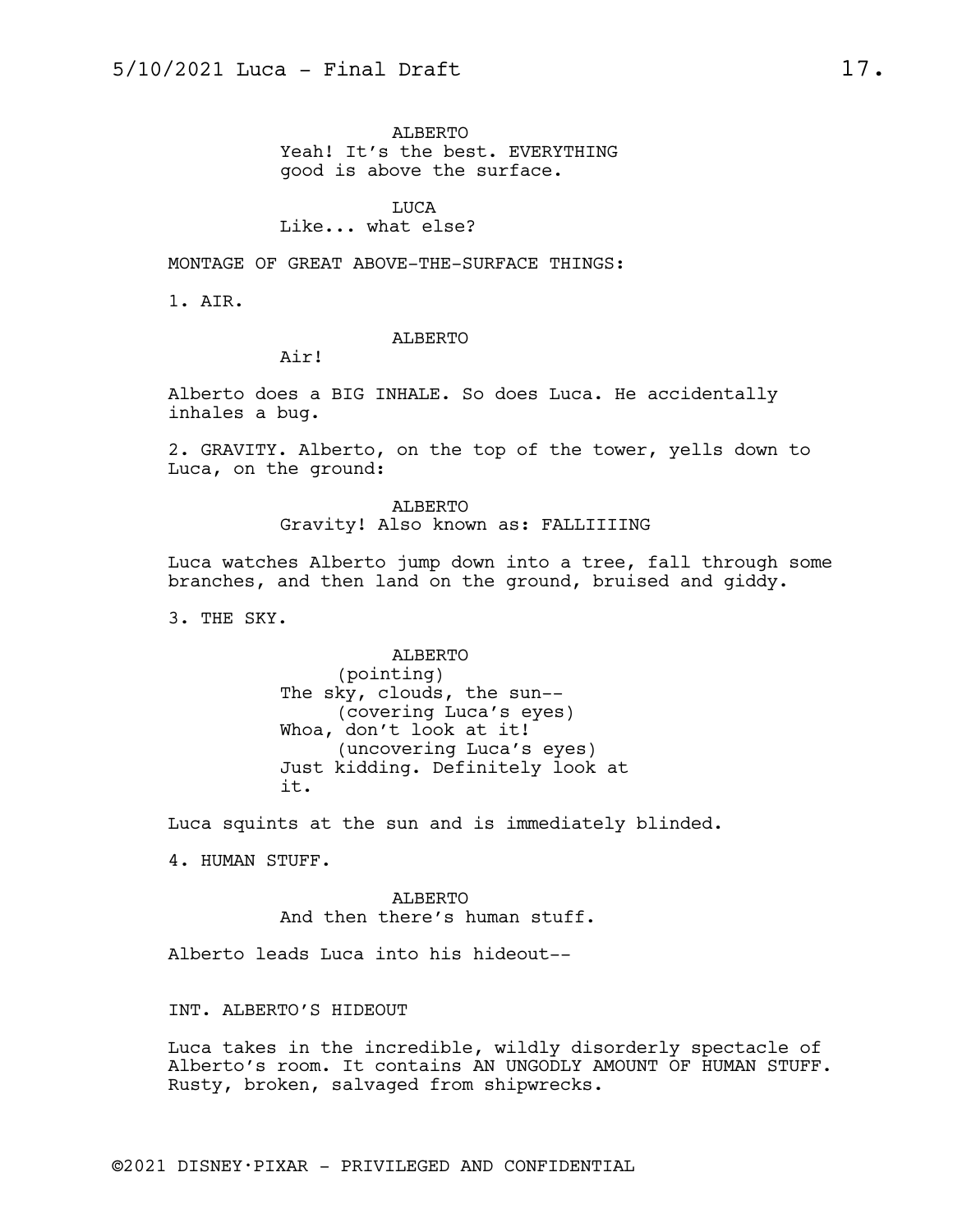LUCA

WHOA.

ALBERTO I've been collecting for a long time. Ask me anything.

Luca spots the gramophone and gazes into it--

ALBERTO Ah yes, the Magic Singing Lady Machine. It's broken, unfortunately...

As Alberto is saying this, Luca discovers the CRANK, fiddles with it, and--

MUSIC comes out. The Puccini aria. *O mio babbino caro.*

Alberto is momentarily at a loss for words. This kid did something cool.

> ALBERTO Whoa! You unbroke it!

Luca's attention settles on a VESPA POSTER--

LUCA What's that?

## ALBERTO

(recovering bravado) That? Just the greatest thing that humans ever made. The Vespa. You sit on it, and it takes you anywhere you want to go. *In the whole stinkin' world.*

Luca, rapt, reads the Italian on the poster:

LUCA "Vespa is freedom."

DISSOLVE TO HIS IMAGINATION: Luca flies over the sea, gloriously, on a fantastic magical VESPA--

> LUCA Whoo!! Yeah!!

ALBERTO (O.S.) Pretty cool, right?

Alberto's voice brings Luca back to REALITY.

©2021 DISNEY•PIXAR - PRIVILEGED AND CONFIDENTIAL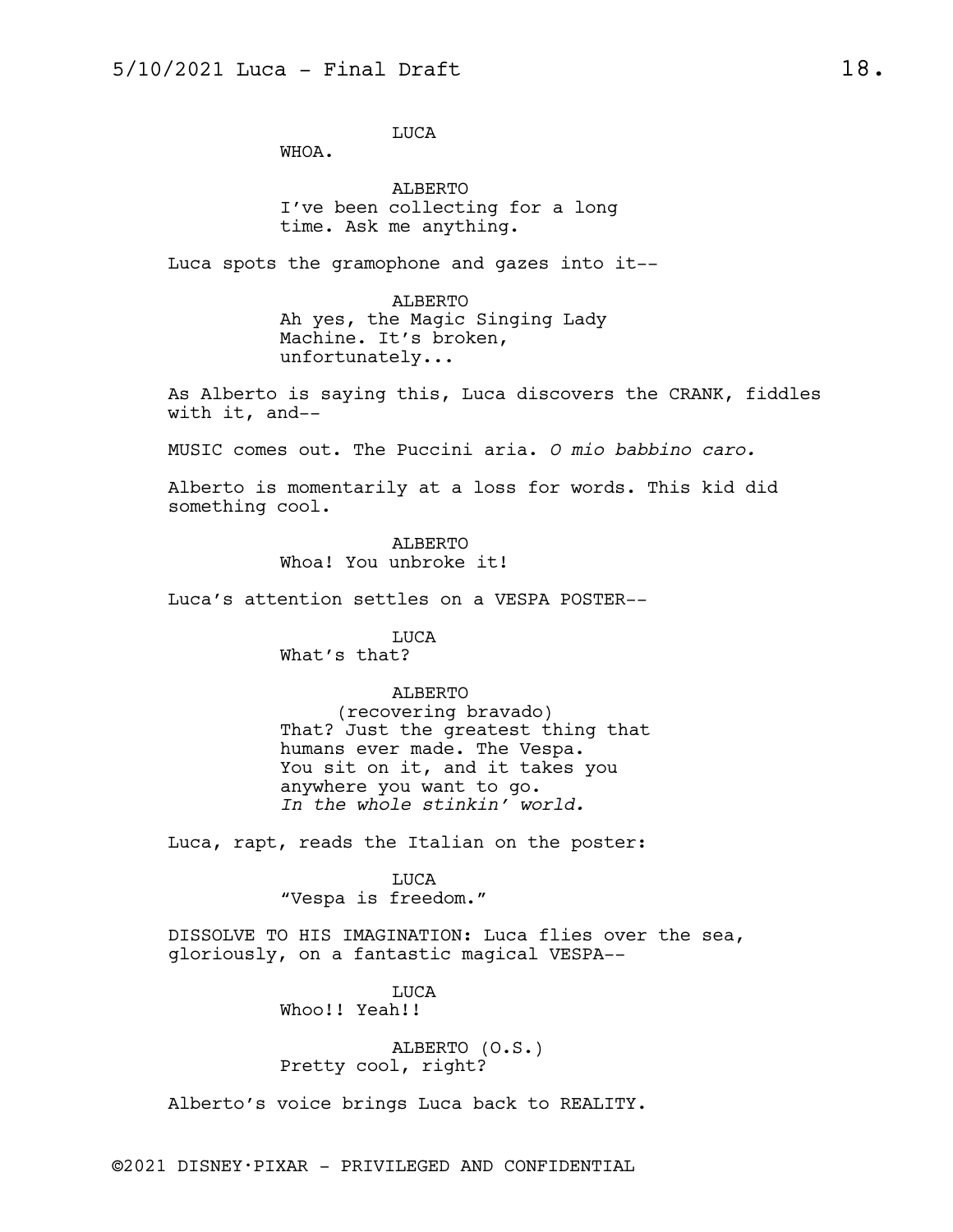LUCA

Yeah.

And gazing around the hideout, Luca gets an idea--

LUCA Are you gonna make one? I think you have all the parts...

Alberto follows his gaze around the room and realizes--that thing is a wheel, that thing is another wheel, that rocking chair could be a seat...

> ALBERTO I do have the parts. I AM gonna make one!! You wanna help?

LUCA (delighted) Me?! Yeah! (remembering) Wait. No. I can't. I gotta go home!

ALBERTO Right this second?

LUCA Yeah. If my parents found out I was up here... (cringing) It would be bad. So thank you, but. (staring longingly at the Vespa poster) Goodbye. Forever.

CARD: **One hour later.**

Luca has not left. Instead he has begun making the Vespa with Alberto.

> LUCA Okay but now I really do have to go.

> > ALBERTO

Okay. Bye.

Card: **Forty-five minutes later.** Now it has wheels.

LUCA Seriously, I have to go, like now. Like right now.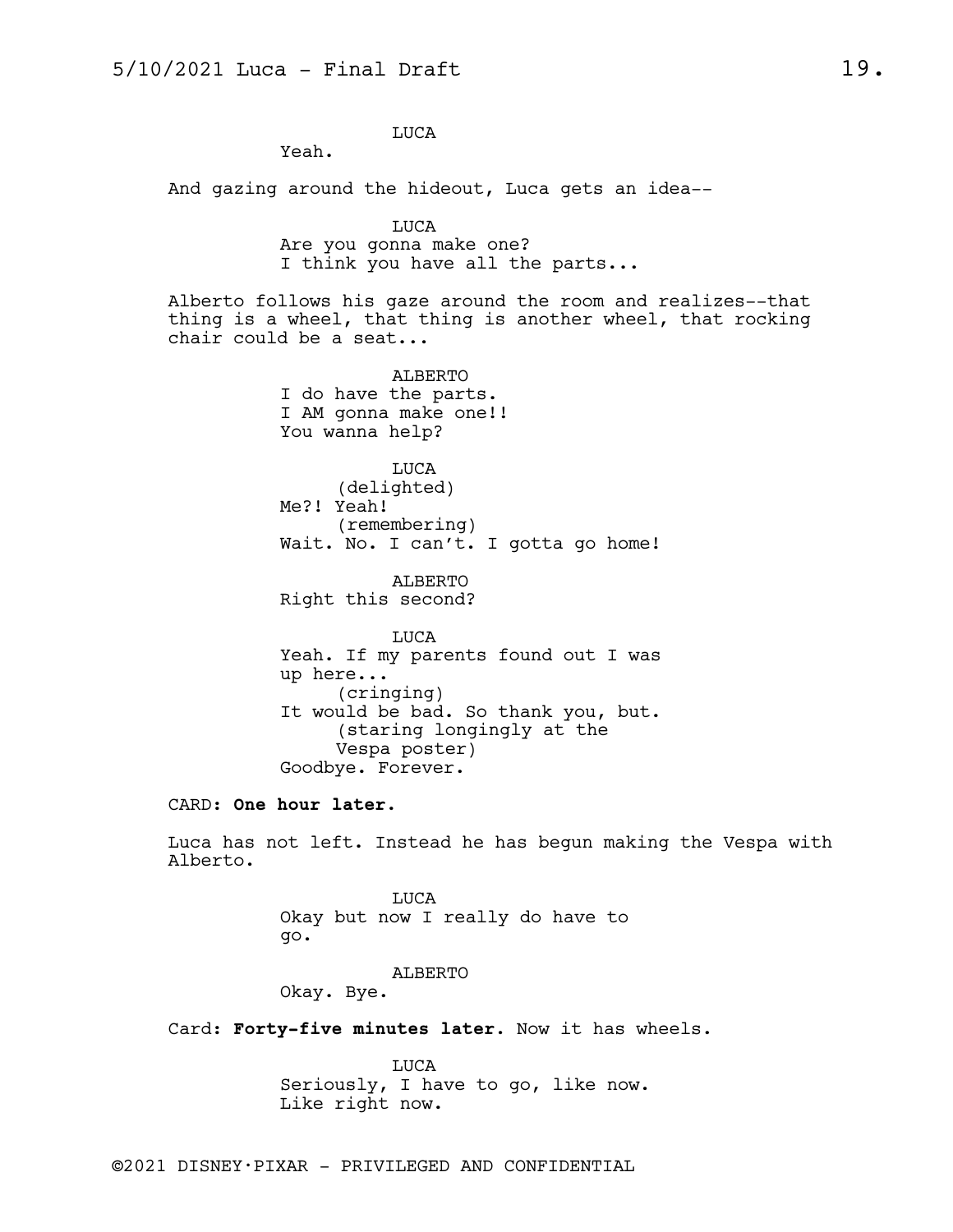ALBERTO Okay! See you!

Card: **Two hours later.** Their improvised Vespa, made from 100% NON-VESPA parts, is done. They admire it, dreamily.

> LUCA It's even better than the picture.

ALBERTO Yeah it is.

LUCA Gotta run!

ALBERTO See you tomorrow!

EXT. PAGURO HOME - DUSK - CONTINUOUS

Luca races home--

INT. PAGURO HOME - DINNER

But his suspicious mom is waiting for him in the kitchen.

DANIELA Luca?! Where have you been?!--

LUCA

(rushed) Uhh...

LUCA'S THOUGHTS Don't say surface. Don't say surface.

LUCA

Surface.

He claps his hand over his mouth--

DANIELA (narrowing eyes) WHAT did you just say?!

LORENZO (pointing) WHAT'S WRONG WITH HIS FOOT?!!

Luca looks down--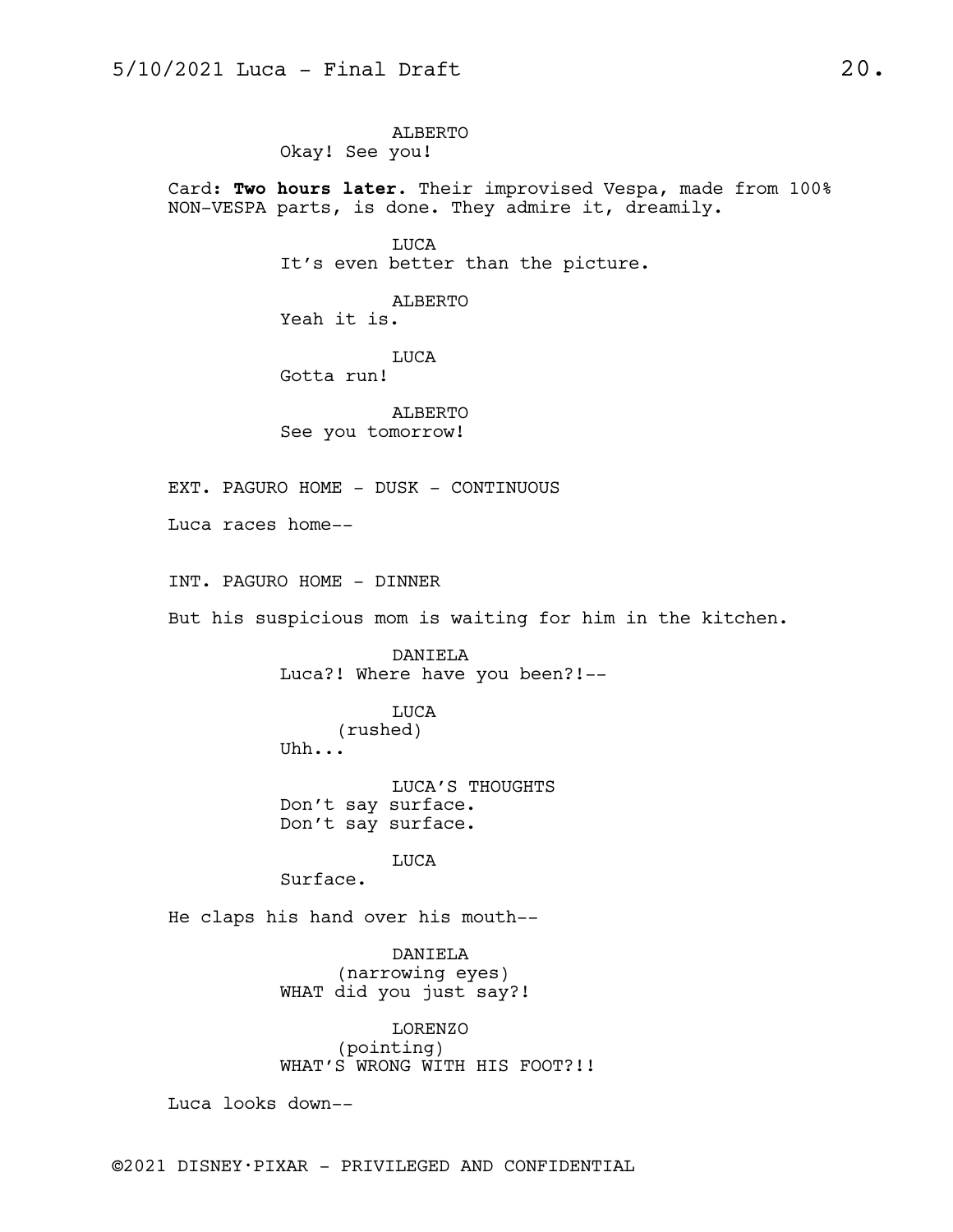ONE OF HIS FEET IS STILL A HUMAN FOOT SOMEHOW--

LUCA

AAAAAHHH!!!

SMASH BACK TO:

The last ten seconds was just his IMAGINATION. Thank God. But his mom is still waiting for an answer--

DANIELA

Luca? Gonna tell us where you were?

LUCA

I...Uhh...

Grandma comes to the rescue.

GRANDMA It's my fault. I sent him to look for sea cucumbers.

LUCA (catching on quick) RIGHT. Sorry, Grandma. Couldn't find em!

DANIELA Mom. His life is maybe a little more important than your snacks?

Grandma shrugs. The heat is off Luca. For now. He mouths a "Thank you" to her.

INT. LUCA'S BEDROOM

Luca can't sleep. He just had the greatest day of his life.

And tomorrow might be even better.

EXT. HILLTOP - NEXT DAY

Luca is amazed to find the Vespa now outside the tower, at the top of the hill--

> LUCA Whoa! How'd you get it down?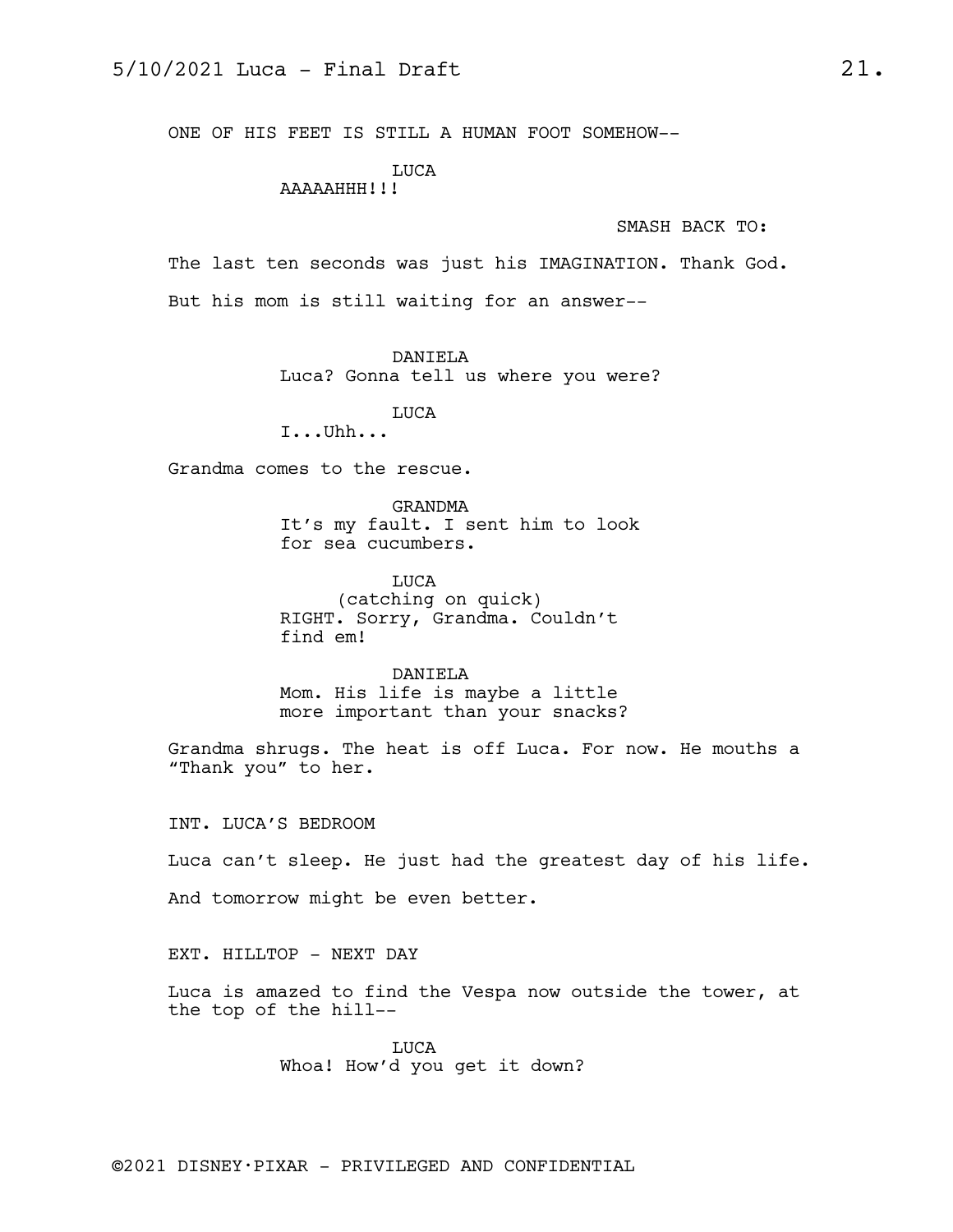ALBERTO (bragging) I RODE it down.

Beat. Alberto, how would that even work.

ALBERTO (admitting the truth) I didn't. I pushed it out the back window. Took a while to put back together. But it's fine now! You ready to ride it?

Alberto gestures DOWN A DIZZYINGLY STEEP HILL. A little WOODEN RAMP sits at the bottom.

> LUCA Ah. Well, thank you, but, no thank you. (beat) I mean I just think maybe I would die.

ALBERTO (shrugging) Okay, I'll ride it. You hold the ramp.

EXT. BOTTOM OF HILL

Now under the ramp at the bottom of the hill, Luca tries not to freak out--

> LUCA --Sir? Maybe we should sleep on it?

--as Alberto mounts the Vespa, high above him--

ALBERTO Whatever you do, do not move!

LUCA

(panicking) I'm not the guy you want for this! I'm more of an idea man--

ALBERTO (triumphantly) TAKE ME, GRAVITYYYYYYYY!!!

And with that glorious cry, Alberto kicks off--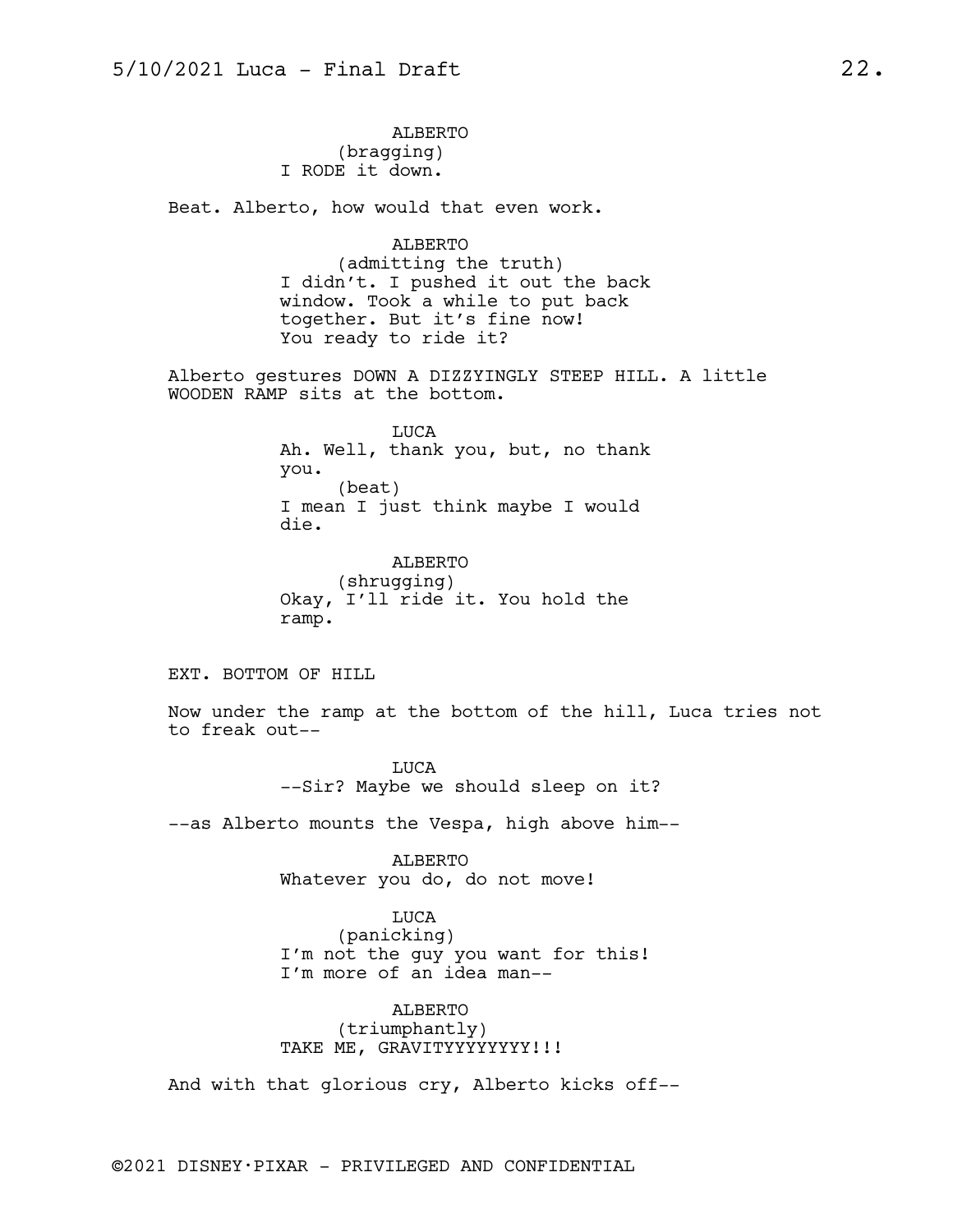And races down the hill toward Luca.

Almost immediately, the Vespa hits a rock and breaks in half. Alberto, now riding the front half like a unicycle, continues hurtling toward Luca--

#### ALBERTO THIS IS NORMAL. STAY FOCUSED.

Pieces of the Vespa come tumbling past Luca--he ducks behind the ramp--

And peeks out to see Alberto tumble off the last remaining Vespa wheel and begin VIOLENTLY SOMERSAULTING TOWARD HIM--

## LUCA

AAAAAAAHHH

## ALBERTO DON'T MOVE DON'T MOVE DON'T MOVE--

Luca ducks back under the ramp just as Alberto ROLLS over it--

Is suspended in the air for a glorious moment--

CRASHES into the water--

And just kinda floats there.

LUCA He's dead. I killed him.

Alberto lifts his skinny sea monster fists to the heavens.

ALBERTO WOOOOHOOO!! HA HA HA!!

LUCA That was... good?!

ALBERTO Did you see the height I got?! Hey. Nice ramping. Come on, let's build another one--

Alberto pats Luca on the back--

A BIG DUMB SMILE floods Luca's face--

--BEGIN MONTAGE--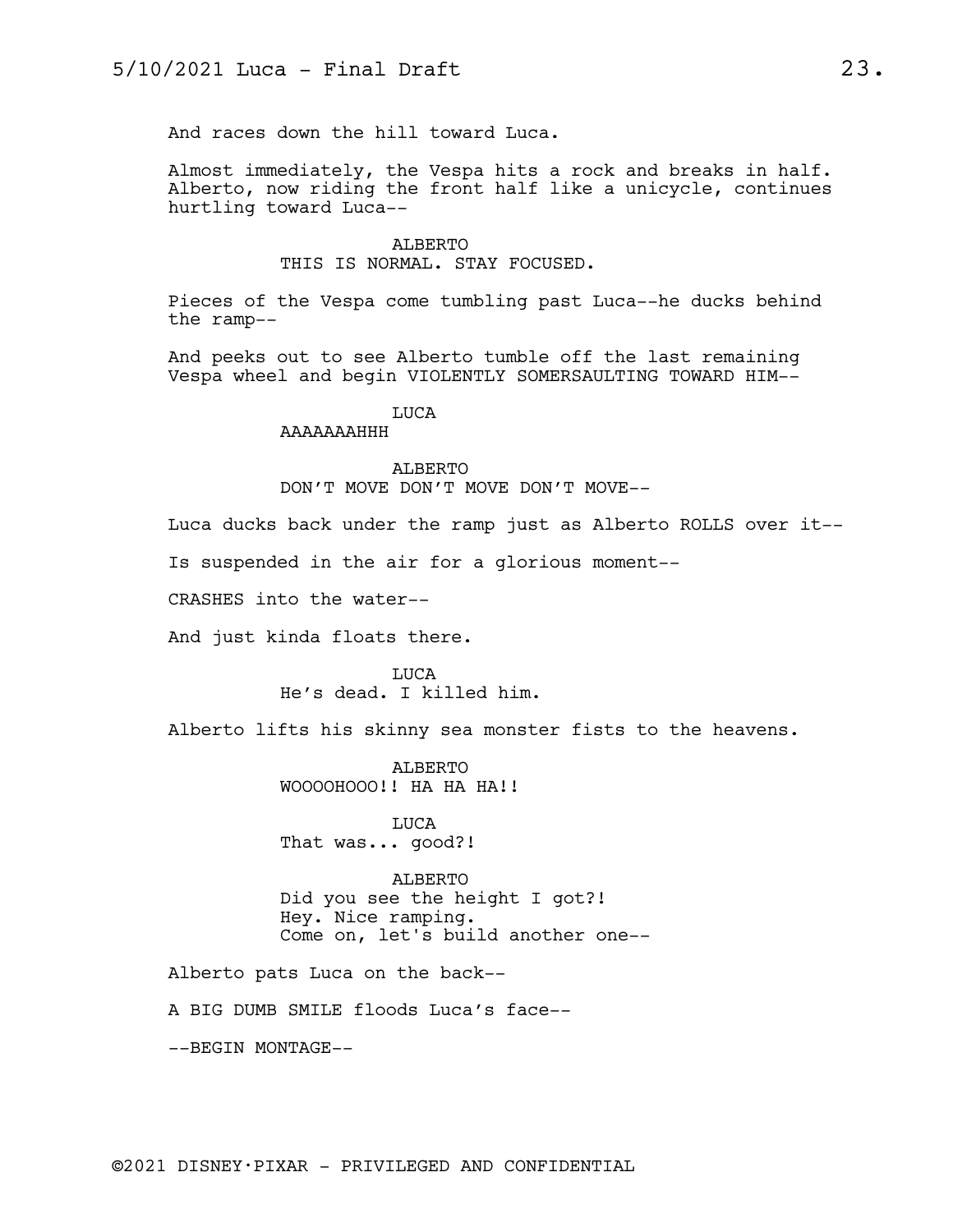EXT. HILLTOP - DAY

Luca and Alberto begin assembling another Vespa, with more fun human items--Alberto swings a buoy around joyously and accidentally bonks himself in the head--

INT. HIDEOUT - LATER

Alberto gives Luca some AWESOME HUMAN CLOTHES--

EXT. HIDEOUT

Luca and Alberto GROOVE to some TUNES--

EXT. HILLTOP

Alberto rides another janky Vespa down the hill as Luca, under the ramp again, is attacked by a seagull--

EXT. FIELDS - UNDERWATER - QUICK CUT

Daniela glances from distance at Luca's pasture to check on him--she is fooled by the silhouette of SMUCA--

EXT. ISOLA DEL MARE

Alberto does a fearless graceful CLIFF DIVE--

ALBERTO (from the water) C'mon, Luca!

Luca tries to do the same, but fear takes over--

## LUCA

## AAAAAAAHHH--

--and he ends up doing more of a brutal CLIFF BELLY FLOP.

EXT. FIELDS - UNDERWATER - QUICK CUT

Uh oh. Daniela discovers Smuca--

And Lorenzo finds Luca's cache of human trinkets--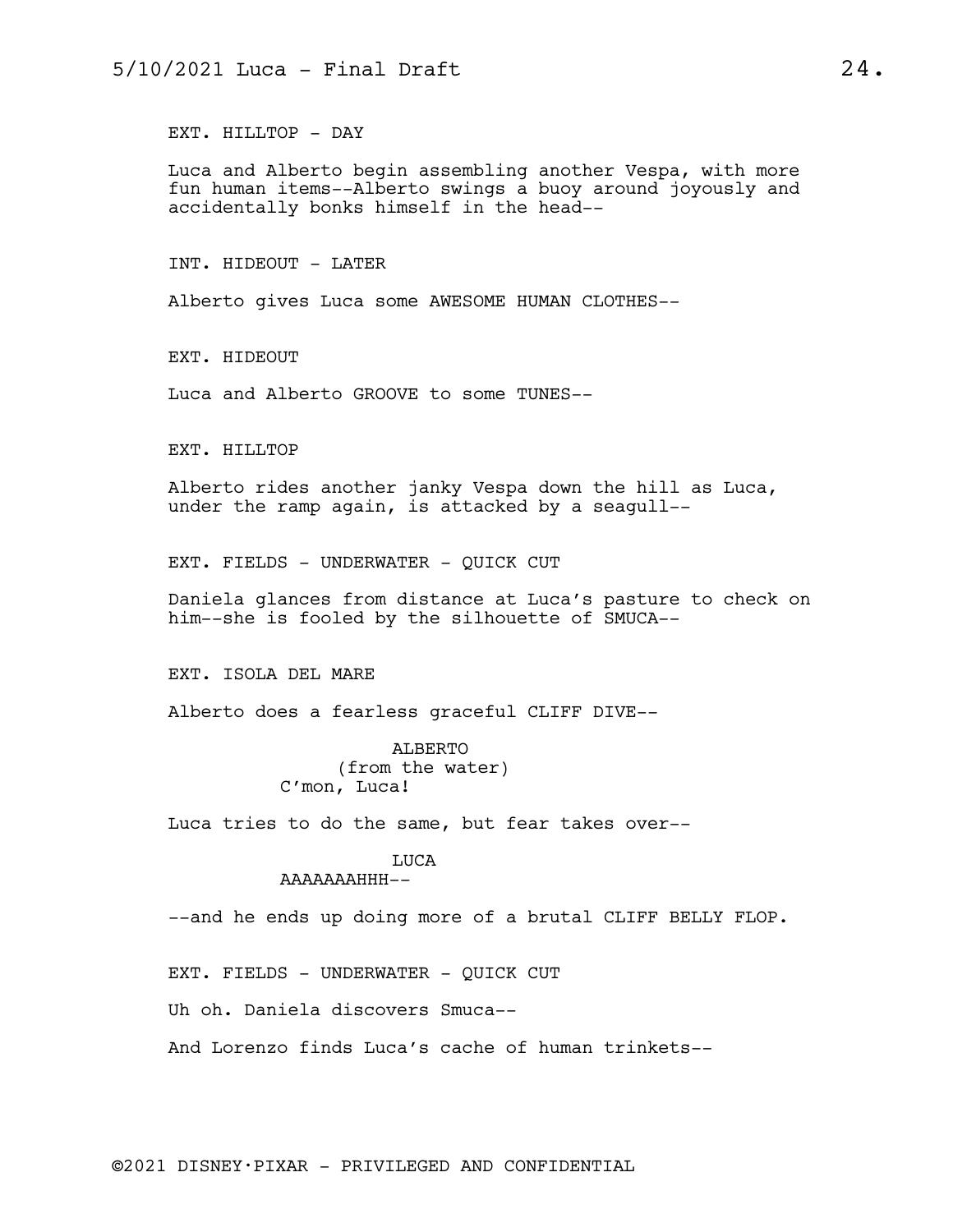INT. HIDEOUT

Luca and Alberto diagram a Vespa with charcoal--

EXT. HIDEOUT

Luca repurposes the wire hanger Alberto has been using as a back scratcher, turning it into handlebars--

EXT. FIELDS - UNDERWATER - MORNING

DANIELA and LORENZO, hiding behind rocks, watch Luca position Smuca and then swim away. So THAT'S what he's been doing.

The parents are horrified. But Daniela has a plan--

EXT. OPEN WATER - DAY

Luca and Alberto watch an ANGRY FISHERMAN shout at a passing speedboat--

> ANGRY FISHERMAN WHAT'S WRONG WITH YOU, STUPIDO?!

EXT. GROTTO - LATE AFTERNOON

Alberto YELLS into a cave, imitating him--

ALBERTO WHAT'S WRONG WITH YOU, STUPIDO?!

EXT. COVE - SUNSET

Luca grabs two SEA SNAILS and uses their slime to style his hair like Alberto's, and the two gaze happily at a sunset.

--END MONTAGE--

EXT. HILLTOP - NEXT DAY

Another day, another Vespa. But this time:

ALBERTO We gotta ride together. If you don't sit on the back and hold on to the front, the whole thing falls apart.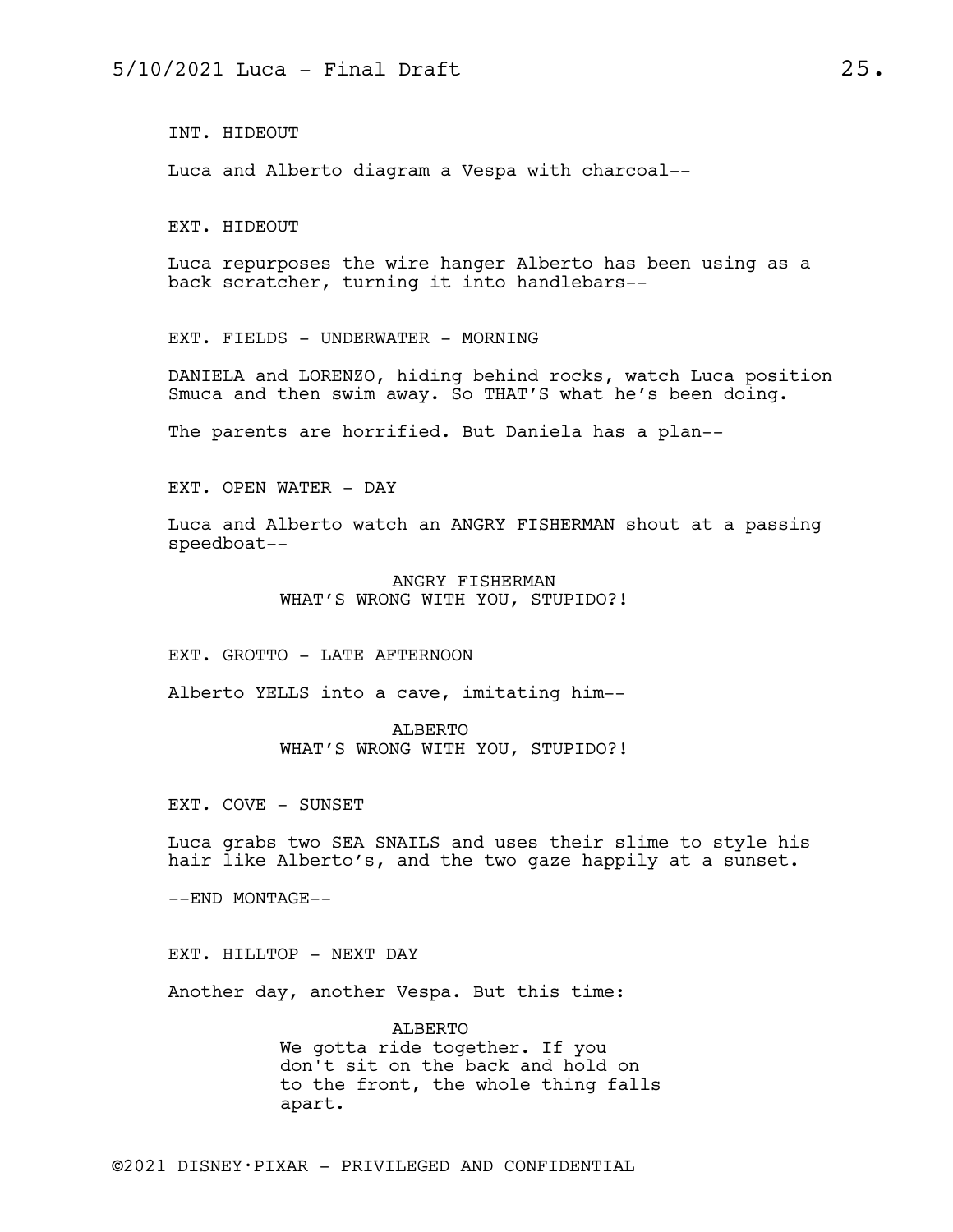LUCA And who's holding the ramp?

ALBERTO The turtle.

Yes. The ramp is balanced on a TURTLE.

ALBERTO And he's faster than he looks. Let's go.

LUCA (resolutely) Okay. Let's go.

Beat. Luca doesn't move.

ALBERTO You, uh... you coming?

LUCA Nope. Can't do it. Never in a million years--

ALBERTO Hey hey hey. I know your problem. You got a Bruno in your head.

LUCA

A Bruno?

#### ALBERTO

Yeah. I get one too sometimes. "Alberto, you can't. Alberto, you're gonna die. Alberto, don't put that in your mouth." Luca, it's simple: Don't listen to stupid Bruno.

Beat, as Luca puzzles over this--

LUCA

Why is his name Bruno?

#### ALBERTO

I don't care. It doesn't matter. Call him whatever you want. Just shut him up. Repeat after me: SILENZIO BRUNO.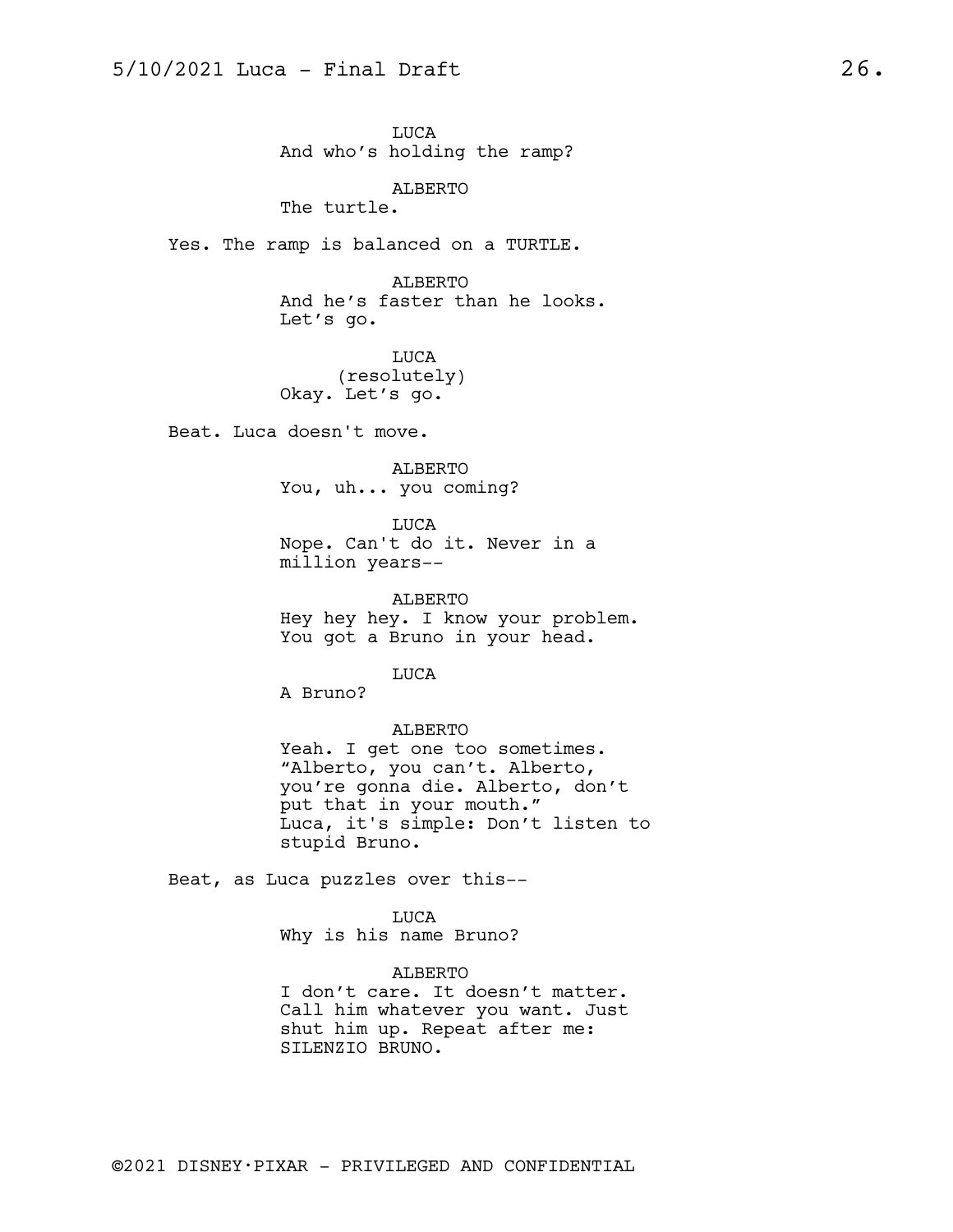LUCA (hesitantly) Silenzio Bruno.

### ALBERTO

Louder! SILENZIO BRUNO! SILENZIO BRUNO!

LUCA Silenzio Bruno! Silenzio Bruno!!

ALBERTO CAN YOU STILL HEAR HIM?!

## LUCA NOPE! JUST YOU!

Alberto physically puts Luca on the back of the Vespa--

#### ALBERTO

GOOD. Hang on.

Alberto checks his image in the rearview mirror (not a mirror: instead a taped photo of MARCELLO MASTROIANNI)--

And he kicks off.

# ALBERTO

## ANDIAMOOOOOOO--

Luca clings to Alberto, terrified, as they go HURTLING DOWN THE HILL, bouncing off loose rocks and stuff. Alberto's erratic steering mostly does not have them aimed at the ramp.

## ALBERTO (psyched) WOOHOOOOOOOO!!! YEAH!!!

Luca's eyes are shut tight--he opens them for a peek--the Vespa begins to FALL APART--oh God no--he shuts his eyes, grips Alberto tightly, and pulls the Vespa back together--

## LUCA (terrified muttering) silenzio bruno silenzio bruno silenzio bruno silenzio brunooOOOOOOOOO--

Alberto steers them onto the ramp just in time--

#### ALBERTO YAHOOOOOOOOOOOOOO!!

And Luca opens his eyes as they SOAR gloriously into the sky--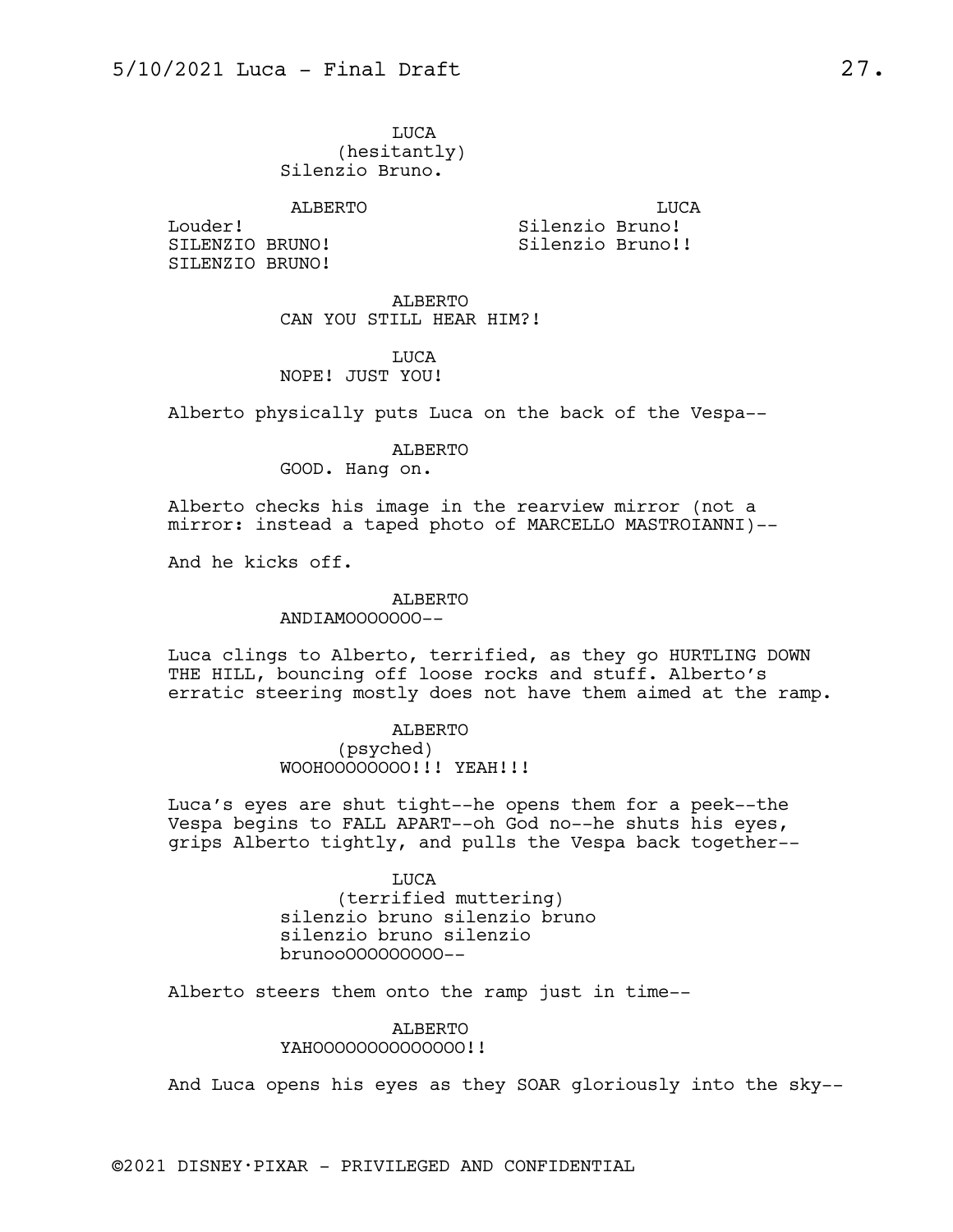And takes in the SPARKLING SEA, THE CLOUDS, the SHORELINE.

It's an indescribably wonderful moment.

Then they begin plummeting seaward.

#### ALBERTO

Uh-oh.

Specifically right toward an extremely sharp-looking rock.

# LUCA

## AAAAAAAAAAHHH

At the last moment, Luca, thinking quickly, SHOVES Alberto's half of the Vespa away from his half--

They become TWO PROJECTILES instead of one, and Alberto SPLASHES down safely on one side of the rock, Luca on the other.

They SURFACE--Alberto shoots his fists in the air--

Luca's disbelief quickly turns to ELATION:

| ALBERTO                   |  |  |  | TJUCA       |  |                           |  |  |  |
|---------------------------|--|--|--|-------------|--|---------------------------|--|--|--|
| WHOOHOOO! YEA! Take that, |  |  |  |             |  | YES. WE'RE ALIVE. I CAN'T |  |  |  |
| Bruno!                    |  |  |  | BELIEVE IT. |  |                           |  |  |  |

EXT. ROOFTOP - EVENING

Luca and Alberto lay around a CAMPFIRE, gazing at the STARS.

LUCA What are all those tiny lights?

ALBERTO Anchovies. They go there to sleep.

Luca is DUMBFOUNDED.

LUCA

Really?

ALBERTO Yeah. The big fish protects them. (pointing at the moon) I touched it once. (nonchalant) I dunno. Felt like a fish.

Luca is ASTOUNDED. And a little wistful--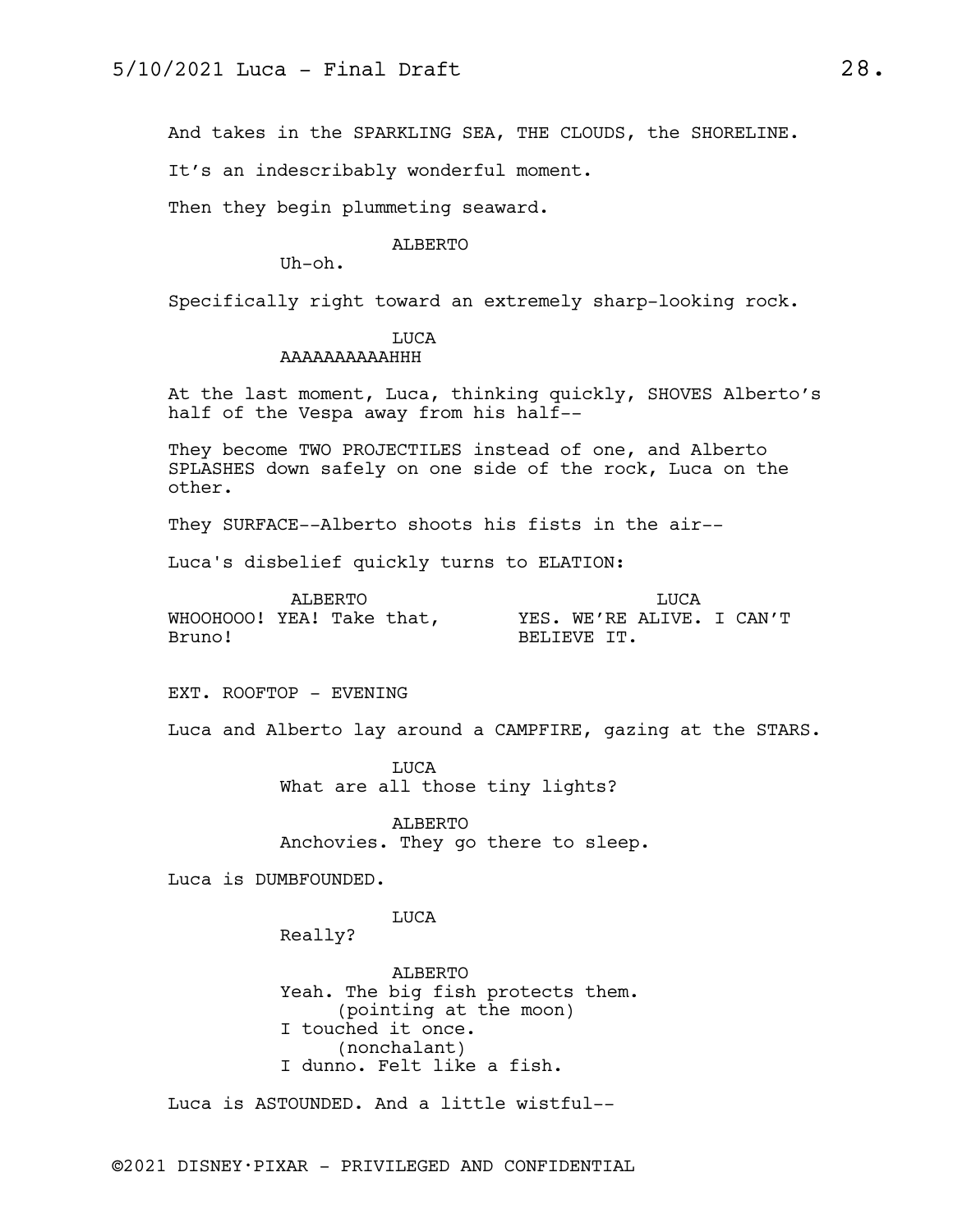LUCA Wow. Your life is so much cooler than mine. I never go anywhere. I just dream about it.

ALBERTO You came up here!

LUCA Thanks to you. (gazing at stars) Otherwise I never would have seen any of this.

His gaze travels to the HUMAN TOWN across the water.

LUCA Have you ever gone to the human town?

ALBERTO Yeah! All the time. (beat. This is a lie) No. Not even once. But my dad told me all about it, so, I'm pretty much an expert.

LUCA Your dad sounds so cool. You're lucky he lets you do what you want.

ALBERTO Yeah, for sure.

A silence. Each boy is in his head.

Alberto gets them out of it.

ALBERTO

Hey, remember that time we almost hit that rock? And we flew through the air? And I was like "YEAHHH!" And you were like "NOOO!!"

It cracks Luca up.

LUCA Wouldn't it be amazing to have a real Vespa?

ALBERTO That's the dream.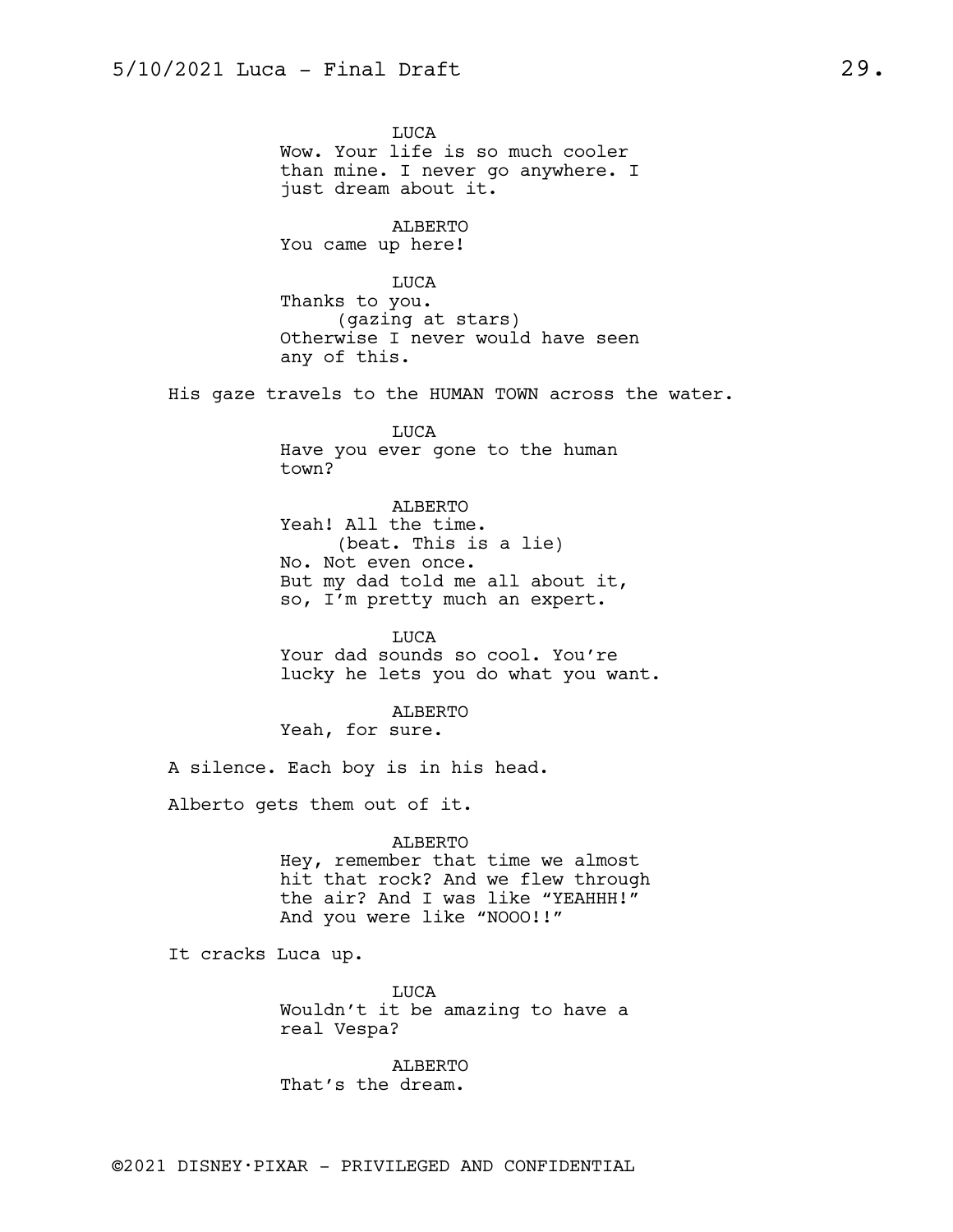Luca closes his eyes.

DISSOLVE TO HIS IMAGINATION: EXT. FIELDS - DAY

Luca and Alberto ride through the open fields on a Vespa.

Little trails of smoke rising from the field alert them to--

ALBERTO Oh, Luca, look!

A herd of UNTAMED, RIDERLESS VESPAS, like wild horses.

LUCA

Wild Vespas!

The wild Vespas ride with them toward a GIANT RAMP that goes straight into the sky.

> ALBERTO Luca, take over!

Luca climbs up front and takes control--

ALBERTO Yeah man! Faster!!

Luca can't resist Alberto's encouragement. He guns it and shoots up the ramp, launching them into the sky--

#### ALBERTO

WHOOOHOOOO!

They fly among the stars, which are, indeed, LUMINOUS GOLDEN FISH.

Luca reaches out to touch one--its skin RIPPLES brilliantly--

LUCA I'm doing it, Alberto!--

But when he looks back--Alberto has DISAPPEARED.

## LUCA

Alberto?--

And everything begins turning to water--

Luca transforms back and begins falling earthward, abyssward--

LUCA AAAAAAAHHH--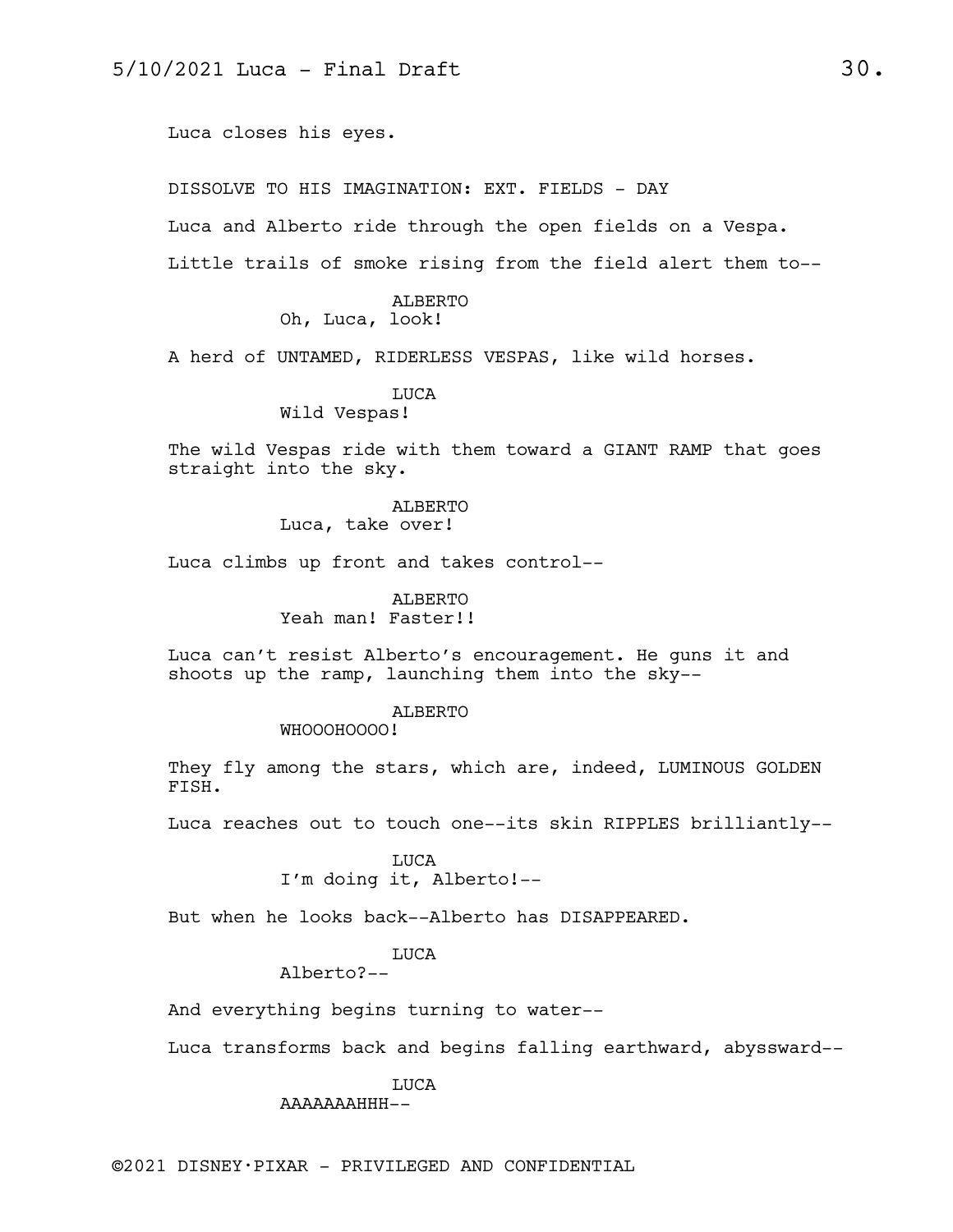SMASH BACK TO REALITY:

EXT. ROOFTOP - MORNING

Luca JOLTS AWAKE, on the ROOFTOP. IT WAS A DREAM--

LUCA Oh no! I fell asleep!

ALBERTO (groggy) Hmm--whaa?

Luca hurries to the steps and runs off--

INT. BEDROOM - NIGHT

Luca sneaks into his room--

His GRANDMA is snoring. WHEW.

But--WHIP PAN to DANIELA, arms folded, in the doorway--

INT. DINING ROOM - NIGHT

Luca sits guiltily at the table, holding his tail nervously. His alarm clock and playing cards are on the table.

Both parents hover over him. Daniela maintains a stony silence. Lorenzo, ever conflict-averse, hems and haws--

> LORENZO Daniela, do we really need to go through with this?

LUCA (very worried) With... what?

LORENZO (struggling to take the lead) Son, you're in big trouble. You need to promise us that you'll never sneak off to the surface again.

(MORE) LUCA I'm really sorry. (trying for good news)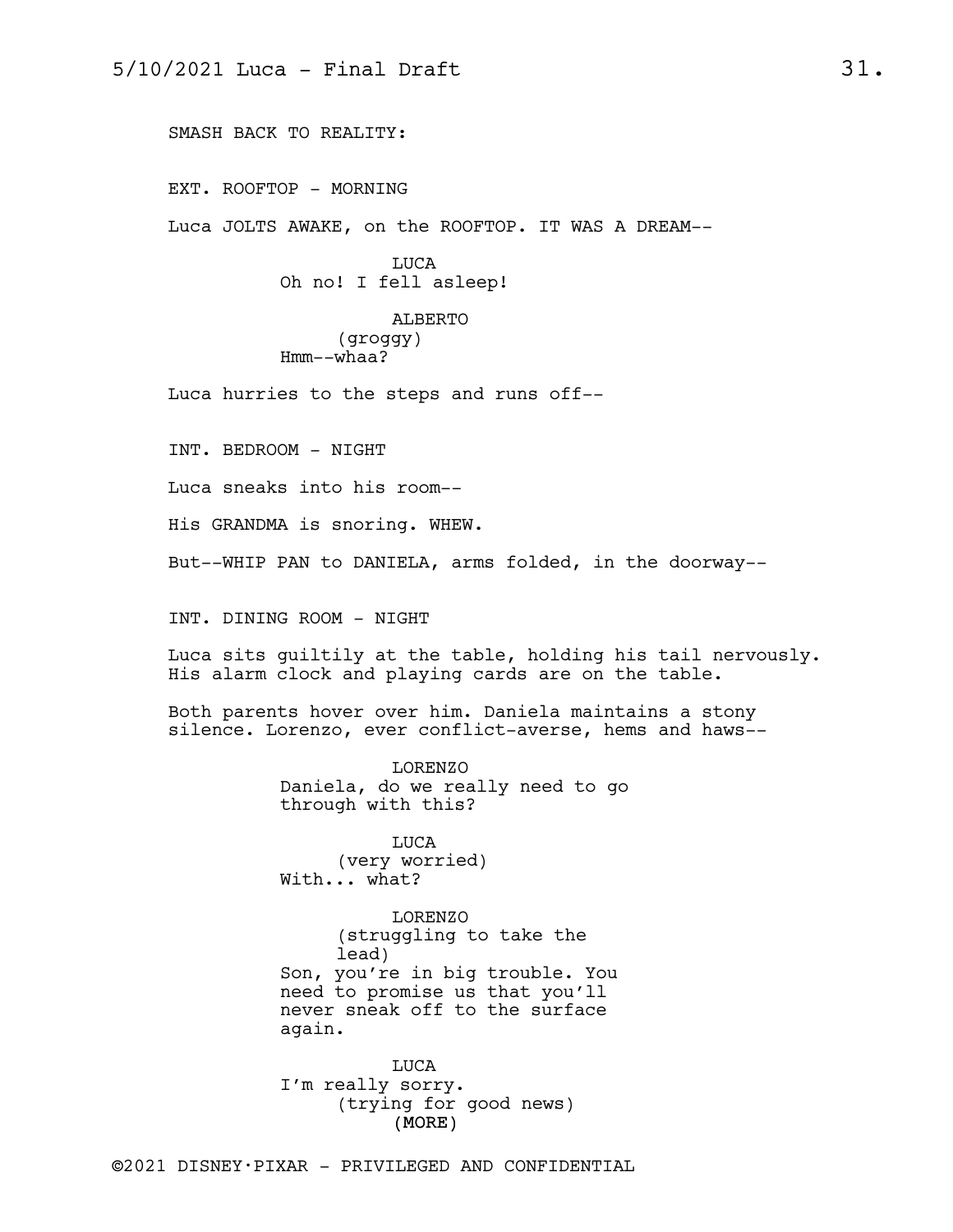LUCA (CONT'D) But you know--it's not that dangerous up there. Maybe I could show you!--

DANIELA (erupting) I told you. Our son has a death wish!

LUCA But Mom, we're always careful--

Luca covers his mouth, realizing his mistake--

DANIELA

LORENZO

"We"?

"We?"

LUCA Me and my friend. Alberto. But it's okay! He's one of us--

An angler light behind Luca switches on to reveal--

UNCLE UGO, Lorenzo's twin brother. He's been lurking here this whole time.

> UNCLE UGO Yes, there's usually a bad influence.

He is like Lorenzo but transparent-skinned, milky-eyed, and generally horrifying to behold.

> UNCLE UGO Good thing you sent for me when you did.

LORENZO Luca, this is my brother. Your Uncle Ugo.

DANIELA Thanks again for coming all this way on such short notice.

UNCLE UGO Of course. Hello, Luca. It is nice to--

Ugo FREEZES. His heart has visibly stopped.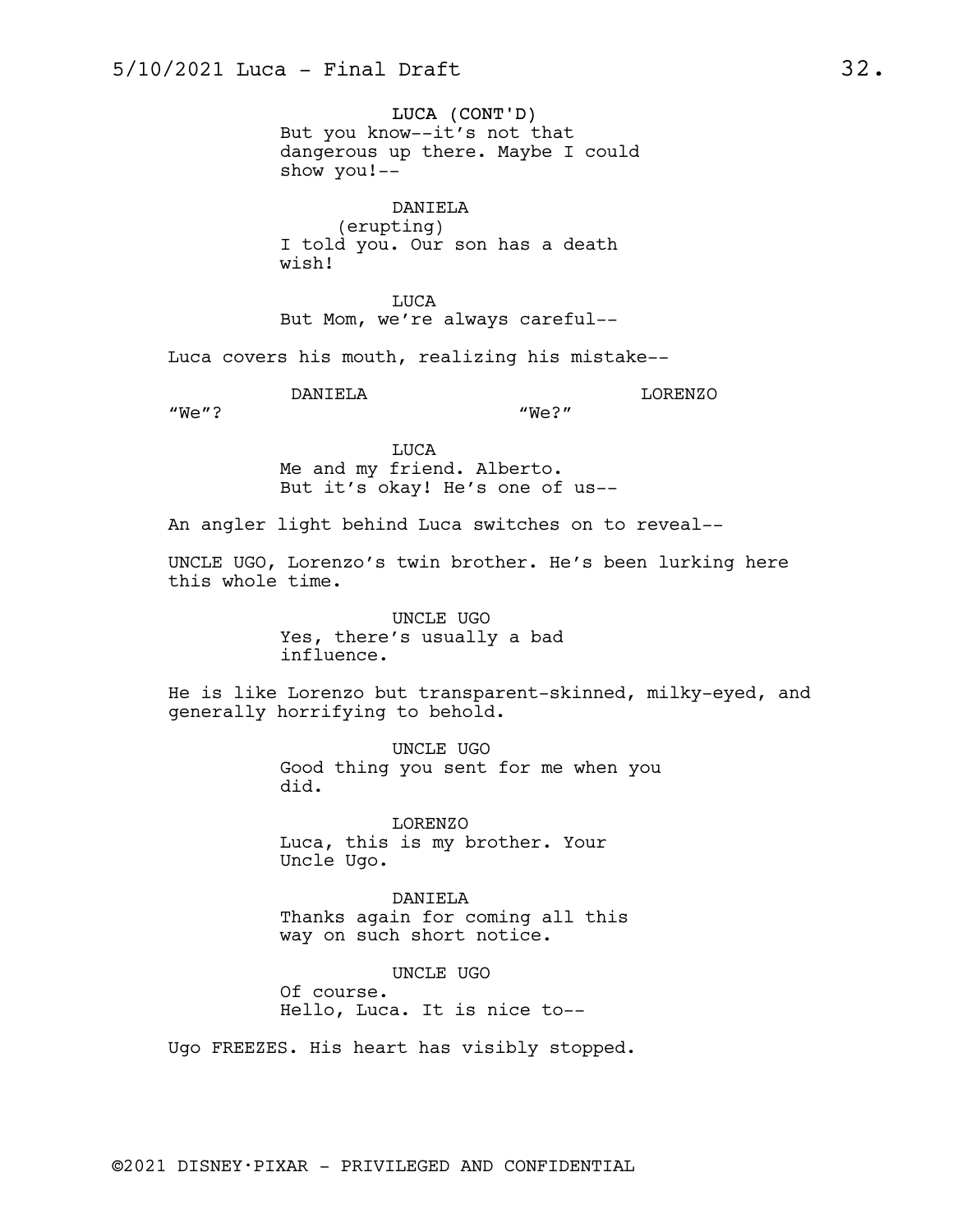LORENZO Luca, punch his heart. (off Luca's hesitation) The red thing. Punch it.

Luca gives Uncle Ugo's chest a little NUDGE.

LORENZO Oh, way harder than that.

Luca socks Uncle Ugo in the heart. He jolts back to life.

UNCLE UGO (coughing) Thanks for that. Too much oxygen up here. Not like the deep. As you'll learn!

LUCA (horrified) ...what?

UNCLE UGO

(rambling) Sure, there's no sunlight. But there's nothing to see anyway! Or do. It's just you and your thoughts. And all the whale carcass you can eat. Little bits of it just float into your mouth. No way to stop it. Your mouth is open, the whale carcass goes in. (beat) Well! Come on! No time to waste!

LUCA (panicked) Mom? What does he mean?

DANIELA You're going to stay with Uncle Ugo for the rest of the season.

BOMBSHELL.

LUCA No! I can't--

DANIELA TWO seasons, then! Wanna go for three?!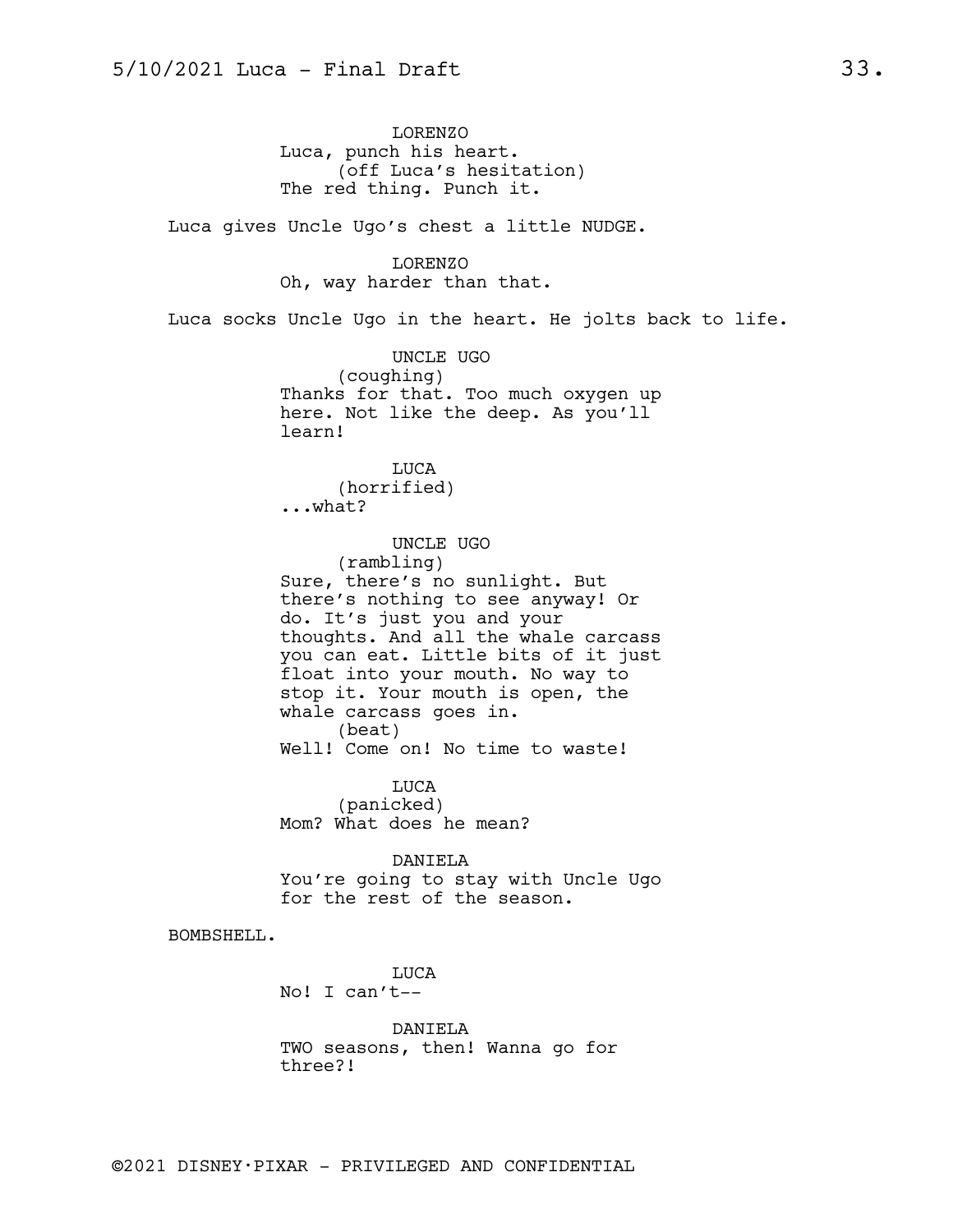LUCA Why are you doing this?!

DANIELA (terrible, vulnerable) The world is a very dangerous place, Luca! And if I have to send you to the bottom of the ocean to keep you safe--so be it!

LUCA You don't know what it's like up there!

DANIELA I know YOU. And I know what's best for you. It's done.

Luca fumes bitterly. Daniela's heart breaks a little as she watches him--she needs for him to understand--

> DANIELA Hey. Look me in the eye. You know I love you, right?

Luca refuses to reply--instead he whirls and heads off to his bedroom, furious.

INT. LUCA'S BEDROOM - CONTINUOUS

Luca paces his bedroom.

He glances at the window, then back at his bedroom door--

He makes a decision--and escapes out the window.

PAN TO GRANDMA:

Who saw the whole thing.

She chuckles. Go get em, kid.

EXT. ALBERTO'S HIDEOUT - MORNING

LUCA (O.S.) They're sending me to the deep!

INT. ALBERTO'S HIDEOUT

Luca paces, furious, as Alberto listens in disbelief--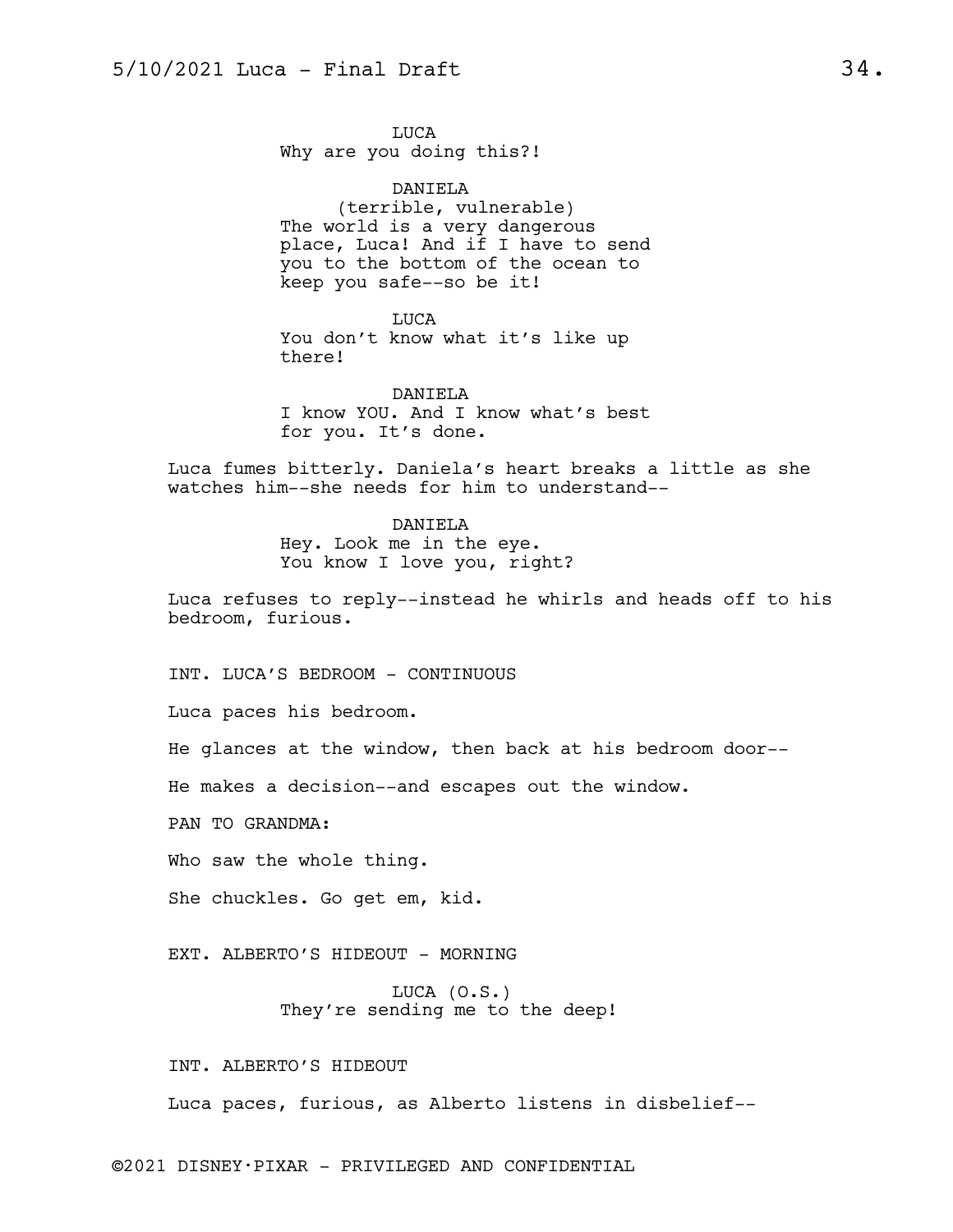LUCA To live with my weird see-through uncle!! What do I do?! ALBERTO (hoping it's this easy) ...Stay? LUCA Up here? They'll come looking for me! ALBERTO (panicky, stalling for time) Okay. Yes. That may be true. But--- (getting the best idea he has ever had) --will they come looking for you over there? Alberto is pointing to the HUMAN TOWN, across the water. LUCA No way. That's crazy. ALBERTO I mean, that place must be full of Vespas. There's gotta be one for us. LUCA (excited) A real Vespa. (second-guessing himself) But could we even survive over there? ALBERTO You and me? We can do anything. We'd swim right over to Vespatown, track down Signor Vespa-- LUCA Wait. Do you really think there's a Signor Vespa? ALBERTO Makes sense, right? LUCA Yes. Continue.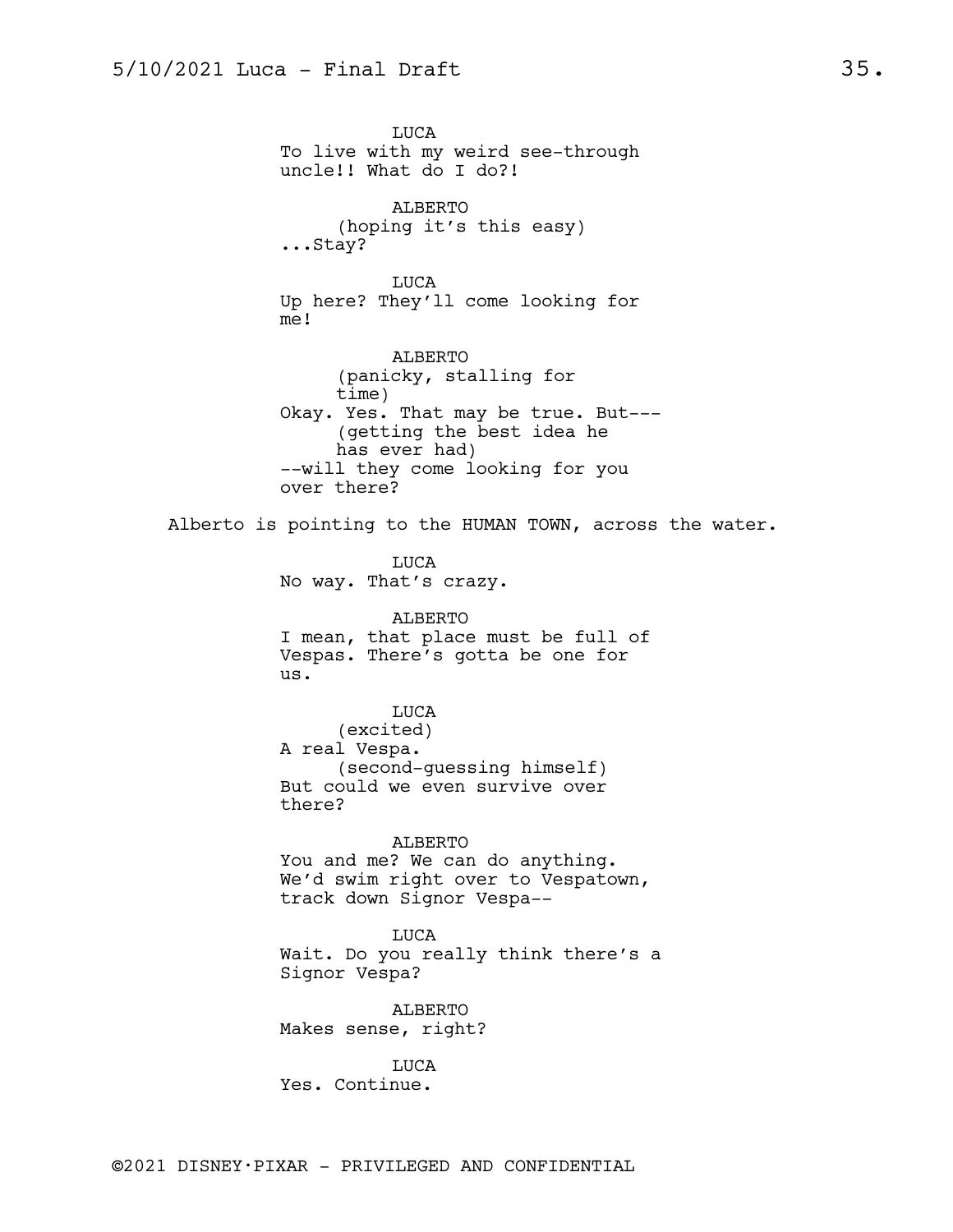ALBERTO And we say: "Signor Vespa! Build us one... of THESE."

Alberto pulls out a boyish SCHEMATIC of their custom Vespa drawn on a torn-out page from a book. The drawing has outlandish embellishments and an extra long seat.

> LUCA This is the greatest drawing I've ever seen.

ALBERTO Yes. I know. Luca, think about it: Every day we'll ride someplace new. And every night we'll sleep under the fish. No one to tell us what to do. Just you and me out there. Free.

EXT. ALBERTO'S HIDEOUT - DAY

The boys run toward a cliff--

ALBERTO TAKE ME GRAVITYYYY--

Alberto CLIFF DIVES--

Luca gets to the cliff, and as always--HESITATES. He looks out toward the human town.

> LUCA (to himself) Silenzio Bruno.

He JUMPS--

EXT. OPEN WATER - CONTINUOUS

Luca and Alberto swim at TOP SPEED WITH MAXIMUM EXCITEMENT--

They are heading for a rock--Luca is about to avoid it but Alberto grabs him, and pulls him OUT OF THE WATER--

They ARC GRACEFULLY OVER THE ROCK, TRANSFORMING for a moment before plunging back into the water--

CUE A GLORIOUS KINETIC SEQUENCE OF LUCA AND ALBERTO swimming to town, leaping out of the water, skimming and skating across the waves--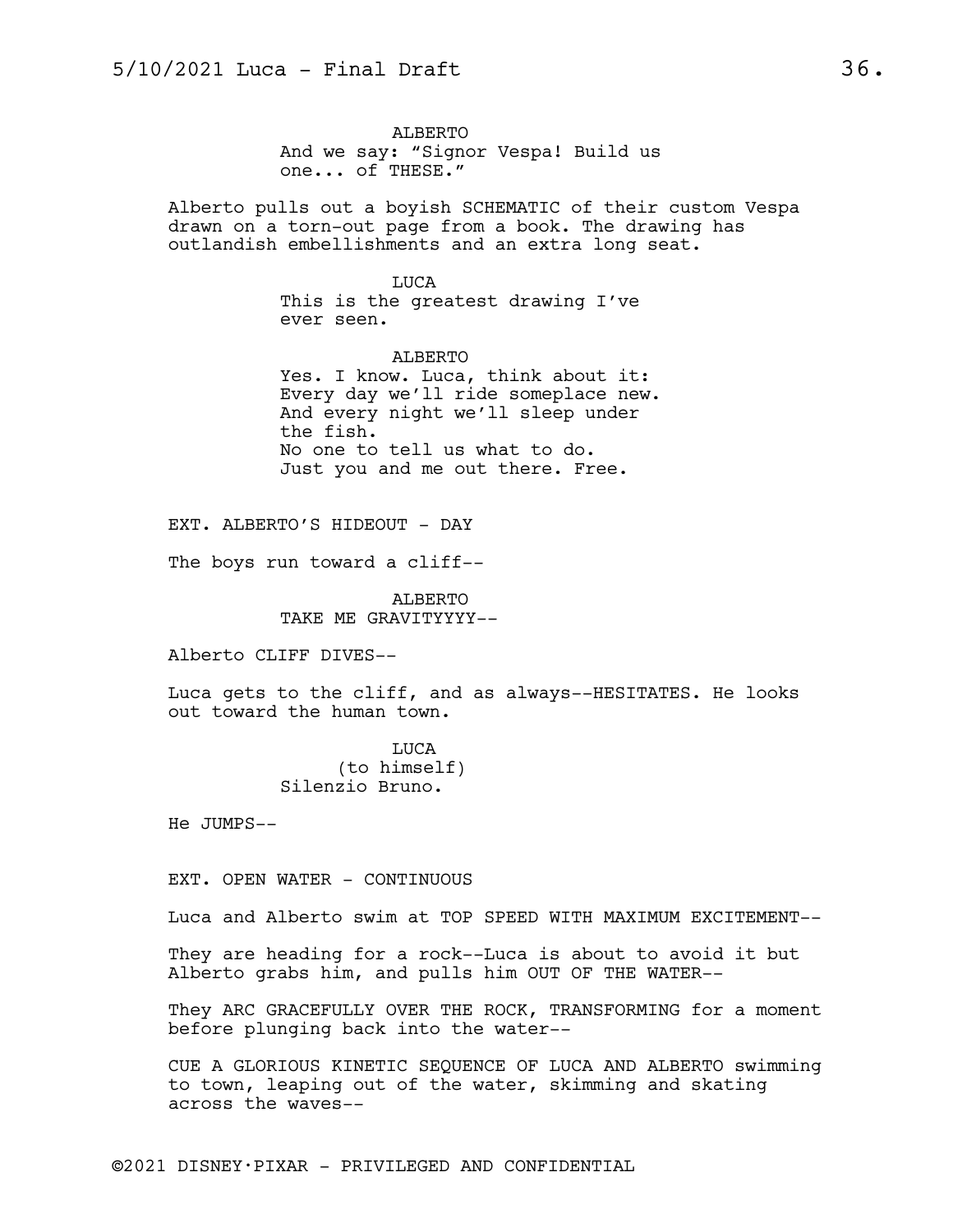Alberto leading the way, Luca following, coming into his own.

EXT. PORTOROSSO HARBOR - LATER

Luca and Alberto surface near a buoy.

In front of them--the human town is beautiful.

But they don't get long to admire it--a fishing boat motors by and they DIVE, but not before a girl on the boat sees something--

## CHIARA Papá? What's that?!

UNDERWATER:

LUCA How do we get in?

They both glance down at the SUNKEN BOAT beneath them.

EXT. COVE

An overturned boat walks out of the water, with sea monster feet underneath that quickly turn to human feet.

They've made it onto land. Alberto, all confidence, leads Luca towards town--

> ALBERTO This will be a breeze. Just don't get wet.

But Luca's panic overtakes him at the first sight of humans- two FISHERMEN strolling toward them.

> LUCA Actually, this town seems a little crowded.

Luca tries to turn around and leave. Alberto grabs him--

ALBERTO Hey. Silenzio Bruno.

And drags Luca past the fishermen--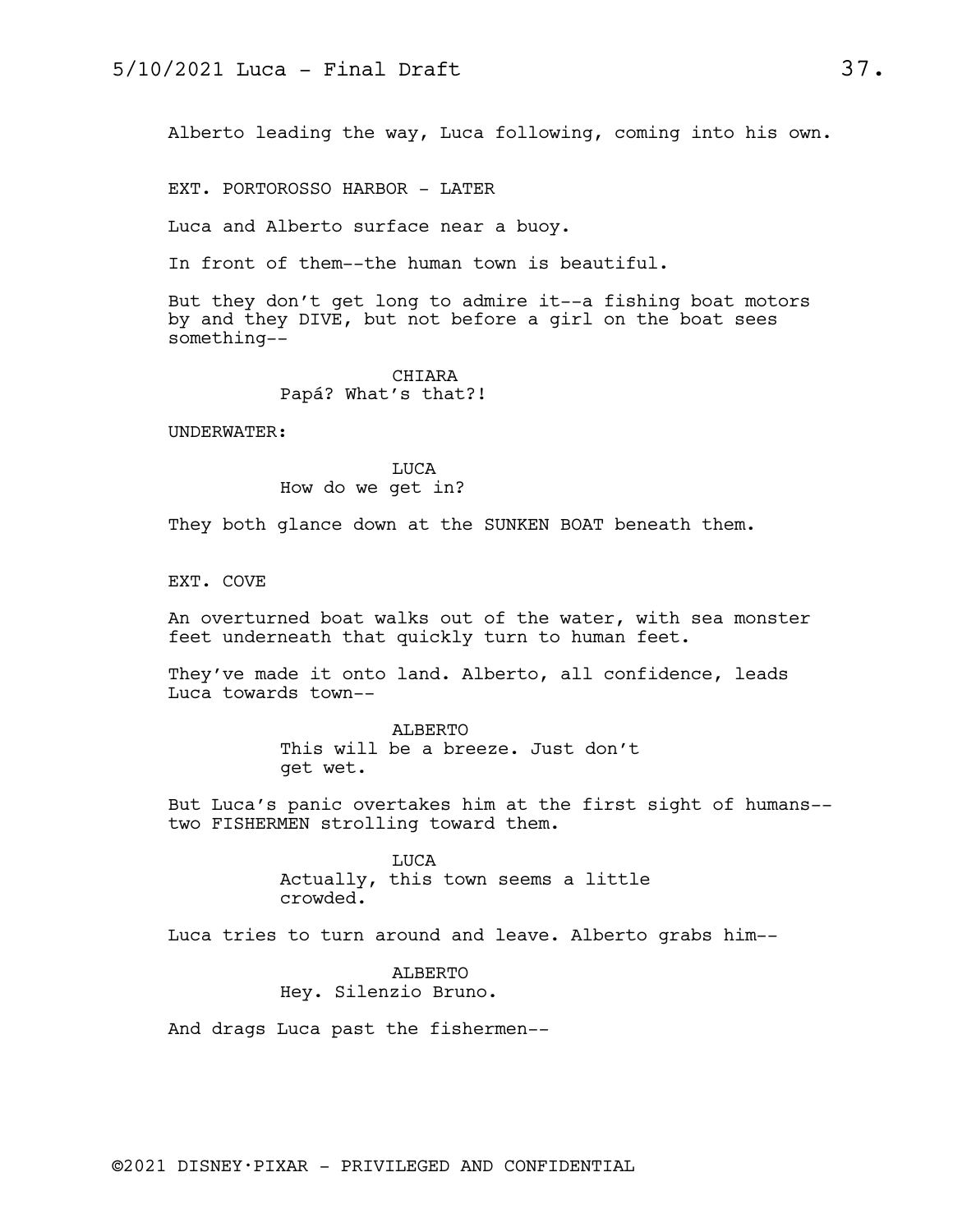ALBERTO (inflected like "Good day to you!," flourishing with one hand) What's wrong with you, stupido?

The fishermen stop but are too puzzled to confront them.

ALBERTO See? You just gotta follow my lead.

The kids round the corner into the piazza--

And we stay with LUCA as his WONDER takes over.

He is awestruck by the sights and sounds of Portorosso: Barflies sharing gossip and enjoying caffè; A group of kids playing soccer in the PIAZZA; Young girls eating watermelon from a balcony; Two old guys playing cards;

### CARD PLAYER

SCOPA!

It's all very ITALIAN, and very everyday. But the mundane is, to Luca, enthralling.

> ALBERTO Classic human town. Pretty cool, right?

Luca spots a couple of OLD LADIES (the ARAGOSTA SISTERS, Pinuccia and Concetta) eating two beautiful GELATO CONES.

> ALBERTO (to Luca, encouragingly) You do it now. Just say the thing.

LUCA (trying his best) What's wrong with you, stupido?

Beat.

The Aragosta Sisters pummel the boys with umbrella and purse.

HARD CUT TO:

Luca and Alberto keep walking, stiffly, with gelato cones on their heads.

> LUCA Maybe I... said it wrong?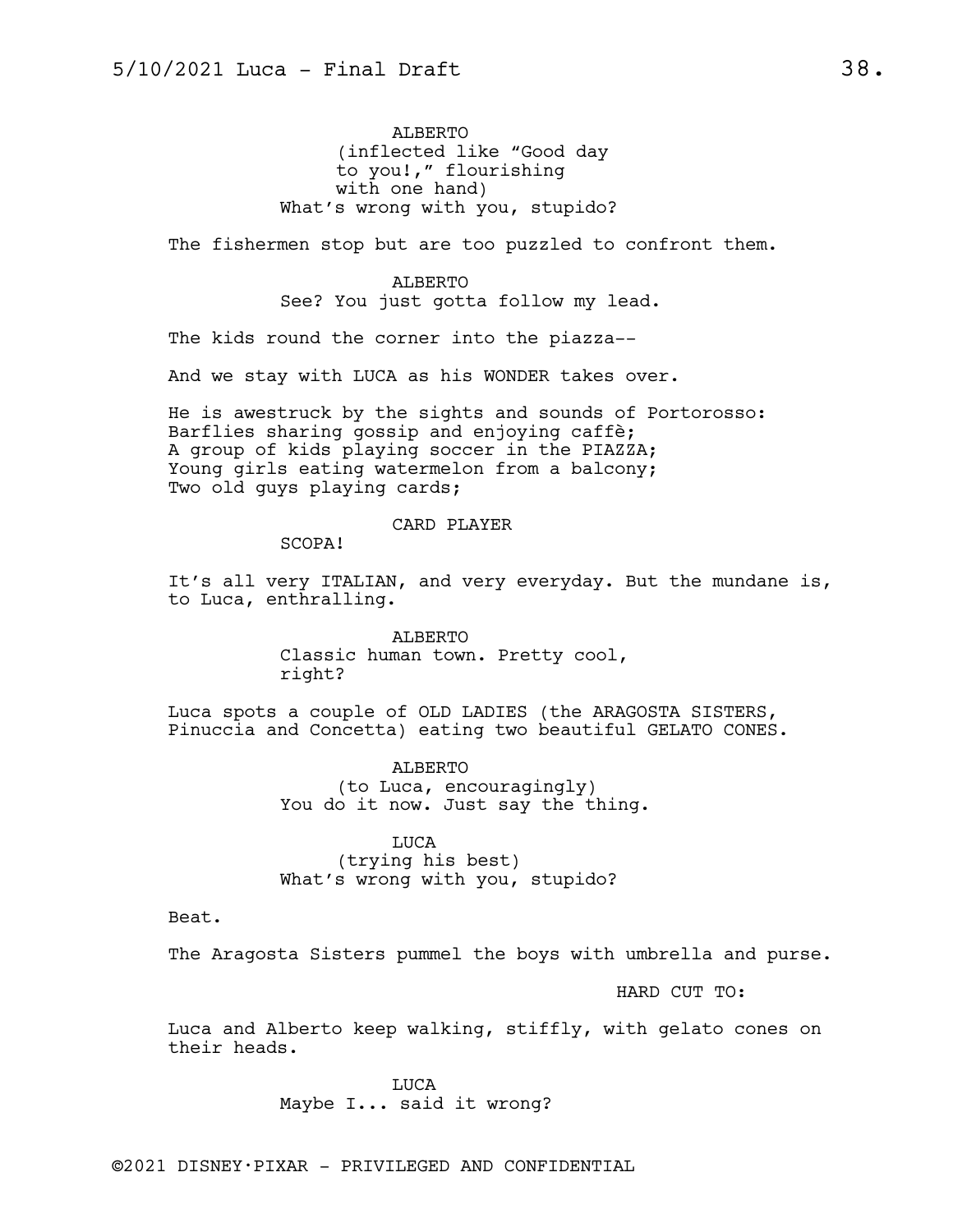But now Luca begins taking in the ominous FRESCOES and STATUES around them, all featuring the same mustachioed man (SIGNOR GIORGIO GIORGIONI) SLAYING VARIOUS SEA MONSTERS--

Oh no. This town hates sea monsters.

LUCA Alberto, this is too dangerous! Let's get out of here!

Luca grabs Alberto's arm and starts dragging him away.

ALBERTO (protesting) And go where!?

BUT BEFORE LUCA CAN GET THEM OUT OF THERE:

They hear the unmistakable sound of an ONCOMING VESPA.

(Driven by ERCOLE, 16, lots of product in his hair.)

ALBERTO *Signor Vespa.*

ERCOLE Buongiorno a tutti!!

Ercole is a massive narcissist. He believes everyone in town is overjoyed to see him, which, the adults at least are not.

(He is attended by CICCIO and GUIDO, his faithful goon-like friends, who jog behind him with a large sub sandwich.)

> MAGGIORE (rolling eyes) Mannaggia. Here we go.

PRIEST (begging Ercole to stop) Mamma mia. Please, no more revving.

OLD WOMAN ON BALCONY (furious) CHE PUZZA, ERCOLE!

ERCOLE CIAO, CIAO!! Beep beep!! Pride of Portorosso, coming through!! (flirty, to the Aragosta Sisters) Ciao, belle! You're making me blush!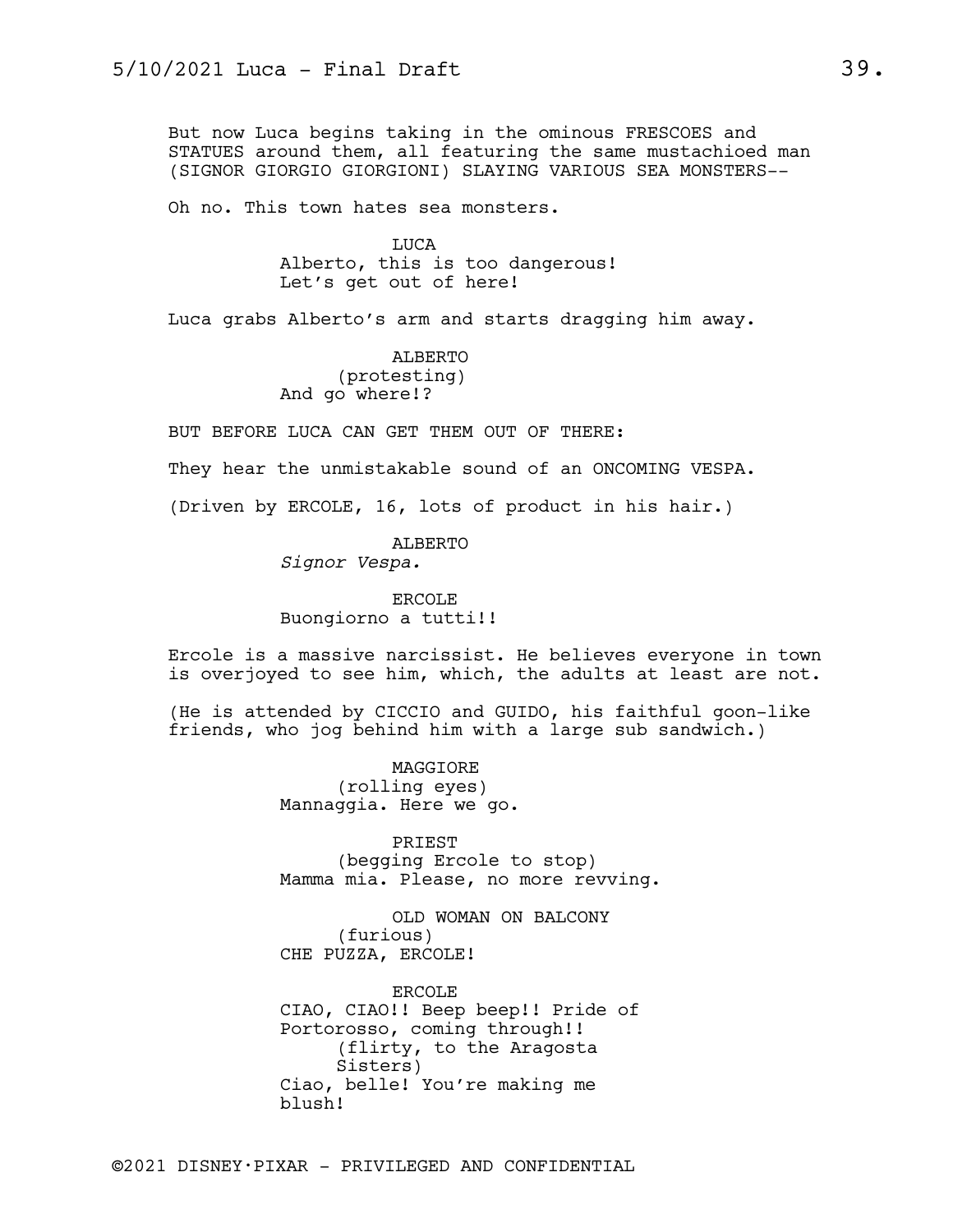PINUCCIA ARAGOSTA Blech. CONCETTA ARAGOSTA Disgraziato!

The kids are afraid of him but in most cases trying not to show it, lest he start bullying them.

Ercole comes to an acrobatic stop, revs a few more deafening times, dismounts and saunters to a caffe table, where Ciccio and Guido are hastily setting up his lunch.

> ERCOLE Now! Who wants to watch me eat a big sandwich?

Luca and Alberto gaze at the Vespa, RAPT.

ALBERTO There it is! That's how we're gonna see the world.

Luca walks toward it, in a trance--

A soccer ball rolls in front of him.

SOCCER KID Hey! Little help?

Luca winds up and KICKS it. Unfortunately, it is pretty off target. It bounces off a few things and hits the Vespa--

WOMAN ON BALCONY

E bàsta!!

The Vespa begins to TEETER--

ERCOLE (panicking) AAAH! LA MIA BAMBINA!

At the last moment, Ciccio DIVES underneath it, cushioning the fall with his body.

Ercole runs over, full of concern--

ERCOLE Oh, mamma mia-- Talk to Ercole, are you hurt?!

CICCIO Well, my head kinda hurts--

ERCOLE Not you, Ciccio! Out of the way!

©2021 DISNEY•PIXAR - PRIVILEGED AND CONFIDENTIAL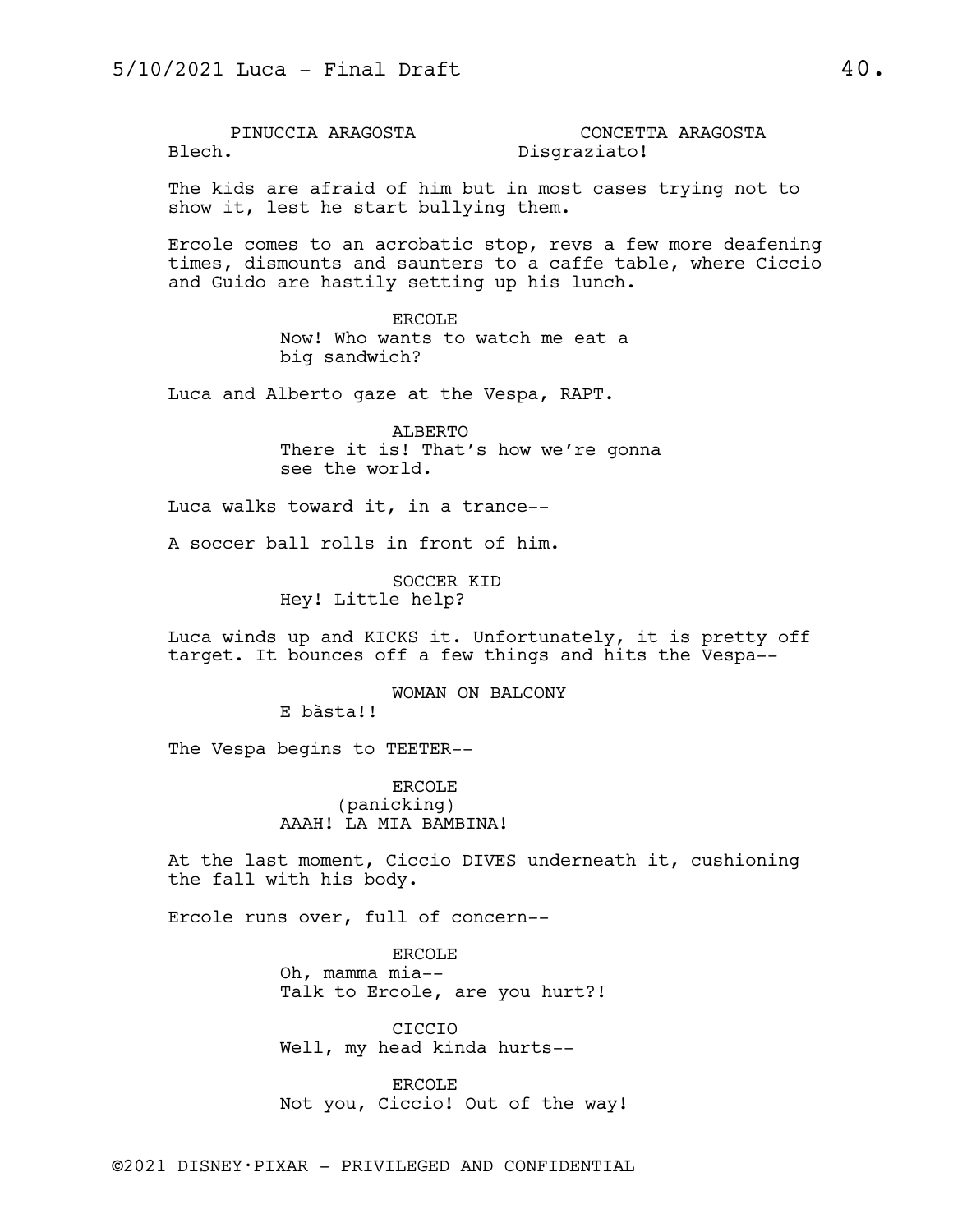Oh. The "Are you hurt?" was meant for the Vespa, not for his friend Ciccio, who has definitely sustained some minor injuries protecting it.

> ERCOLE (looks over Vespa) Oh piccolina, if there is so much as a scratch...

Fortunately, the Vespa is completely unharmed.

ERCOLE Someone got lucky today. Hmm? WHO GOT LUCKY?!

The soccer kids point to Alberto and Luca. Ercole sizes them up.

> ERCOLE Out-of-towners, eh? Let me welcome you. Benvenuti a Portorosso. ...Ciccio.

He removes his SWEATER, places it without looking into the waiting arms of Ciccio, and saunters up to his latest victims.

### ERCOLE

I am delighted to meet you, number one and number two, I love your stylish clothes. Where did you get them? A dead body? --HA! I'm kidding!

CICCIO Ha. "Dead body."

Alberto is not sure what to make of this guy.

ALBERTO Uh, ha ha. Yeah. Well, look, Signor Vespa, I--

ERCOLE Signor Vespa? Hoho. These guys are funny. I am Ercole Visconti, five-time winner of the Portorosso Cup.

ALBERTO The Portorosso what?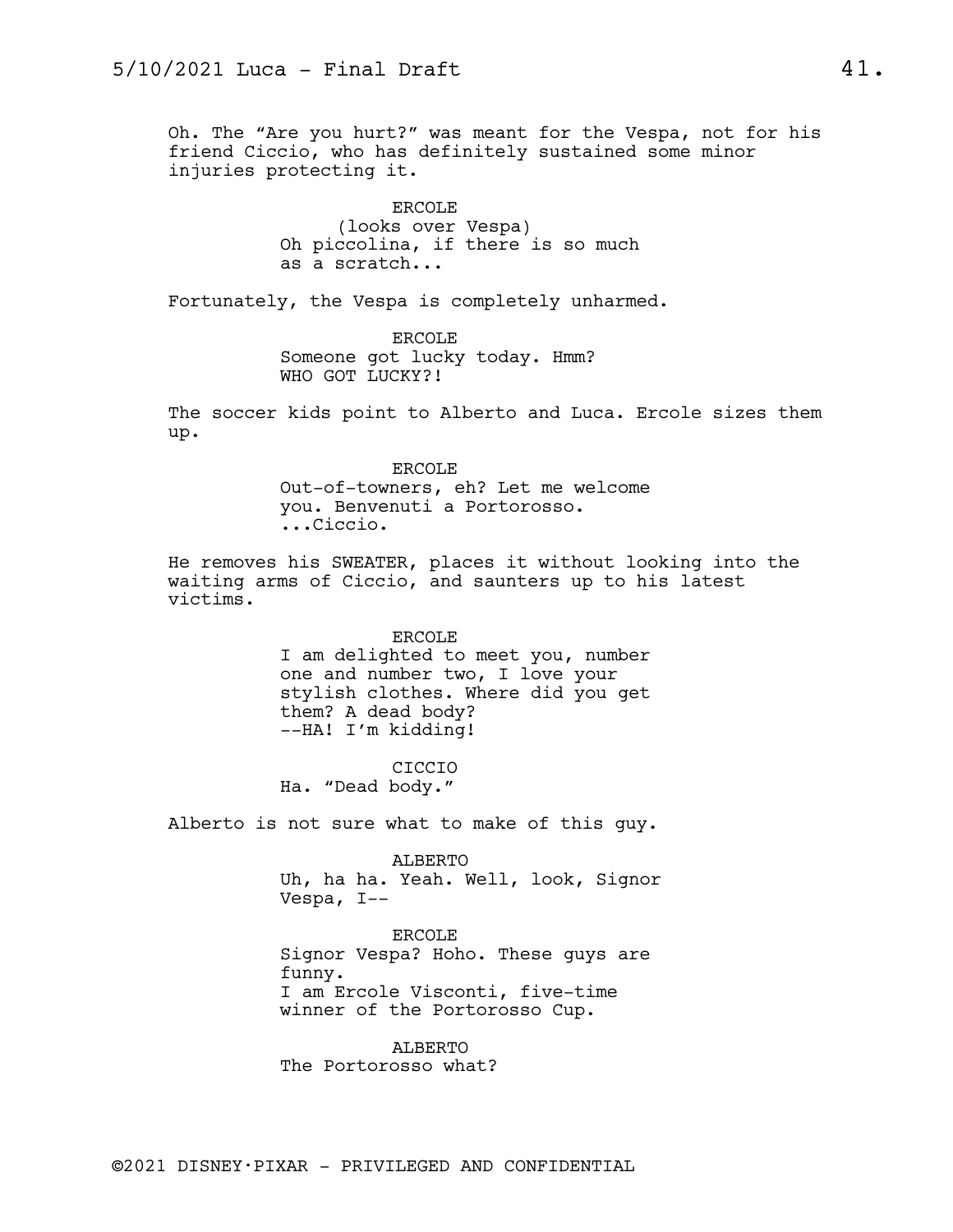ERCOLE The Portorosso Cup! Per mille sardine--how do you think I paid for my beautiful Vespa?

The gears start going in Luca's head, as he looks at the Vespa--but his train of thought is interrupted by Ercole--

> ERCOLE Hey. Stop looking. She's too beautiful for you.

Poor Luca can only stammer and shrink away from him.

LUCA Ah...I, I, uhhh...

ERCOLE (mocking) I, I, uhhh--oh, I love it. The little guy can't even get a word out. (waving a hand in front of his nose) Ugh, And he smells like behind the pescheria.

This is too much for Alberto.

ALBERTO HEY, MY FRIEND SMELLS AMAZING.

ERCOLE Sorry, sorry, I'll make it up to him. Ciccio? Guido?

Guido and Ciccio grab Alberto and hold him back while Ercole grabs Luca and marches him to the FOUNTAIN--

> LUCA What are you doing?!

ERCOLE I'm giving you a little bath! It's funny. Eh?

Ercole SHOVES LUCA'S FACE TOWARD THE WATER--

DROPLETS begin to hit Luca's face--tiny little green flecks begin to appear on his skin--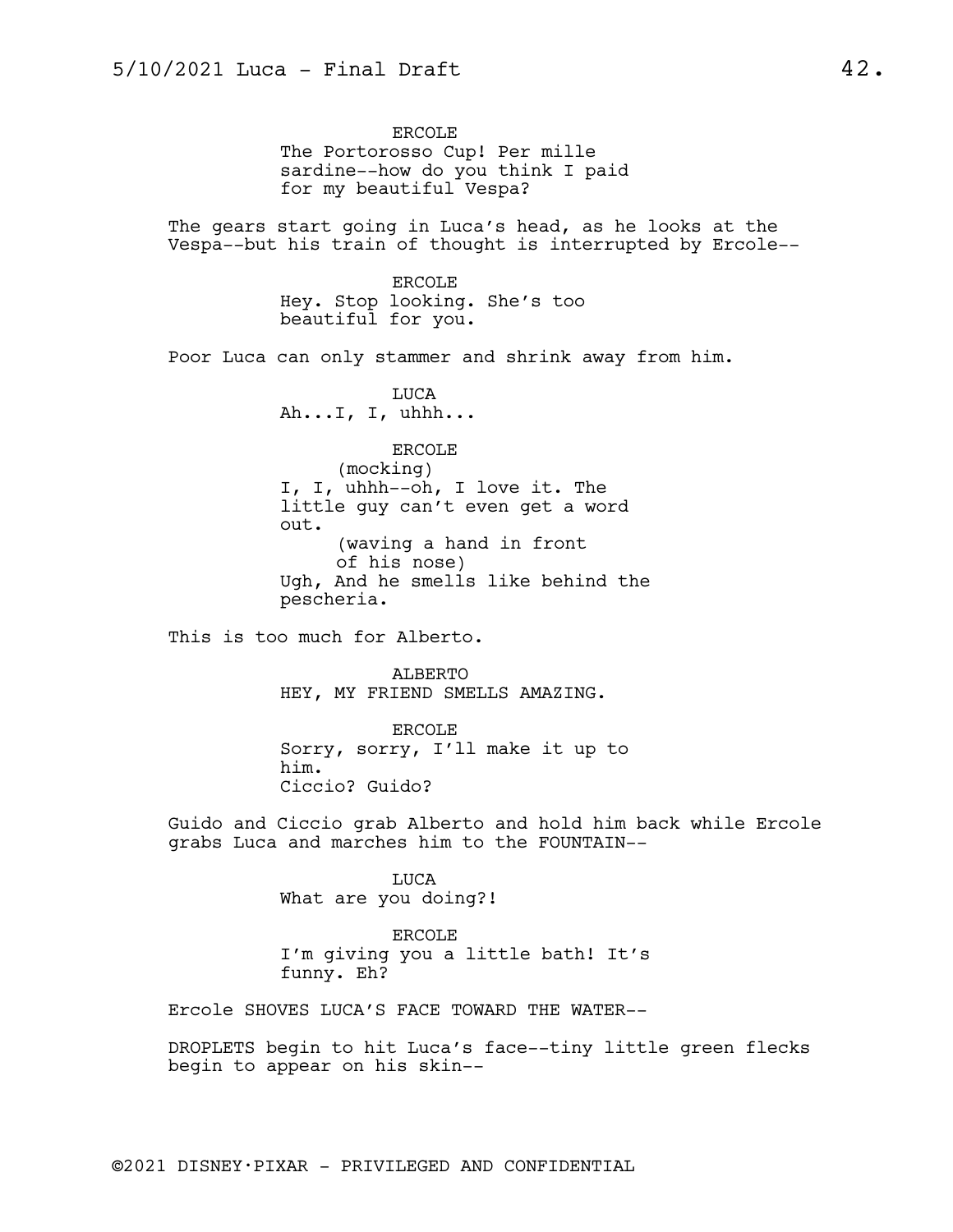LUCA (struggling) NO NO NO--

Ercole clocks that something a little strange is going on--

But before he sees it definitively--

GIULIA (O.S.)

HEY!

A girl on a BIKE attached to a CART FULL OF FISH rides to the rescue.

This is GIULIA, 13, brainy, competitive, intense, and a bit awkward. She is 100% incapable of being anyone other than herself.

## GIULIA Ercole, bàsta!

She comes BARRELING through, Ercole jumps out of her way.

ERCOLE (unexcited, cutting) Oh, look who's here. Spewlia. Wow. That's how you're training for the race?

GIULIA Si certo! Your reign of terror is coming to an end--

ERCOLE (overlapping, has heard this before) "...coming to an end." You mean, like a year ago? When you quit in the middle of the race? Because you couldn't stop throwing up?

GIULIA I didn't quit. They MADE me stop.

ERCOLE I think that is worse. Now go away. I'm having fun with my new friends.

GIULIA They're coming with me. (to the boys) Hop on. I could use the extra weight.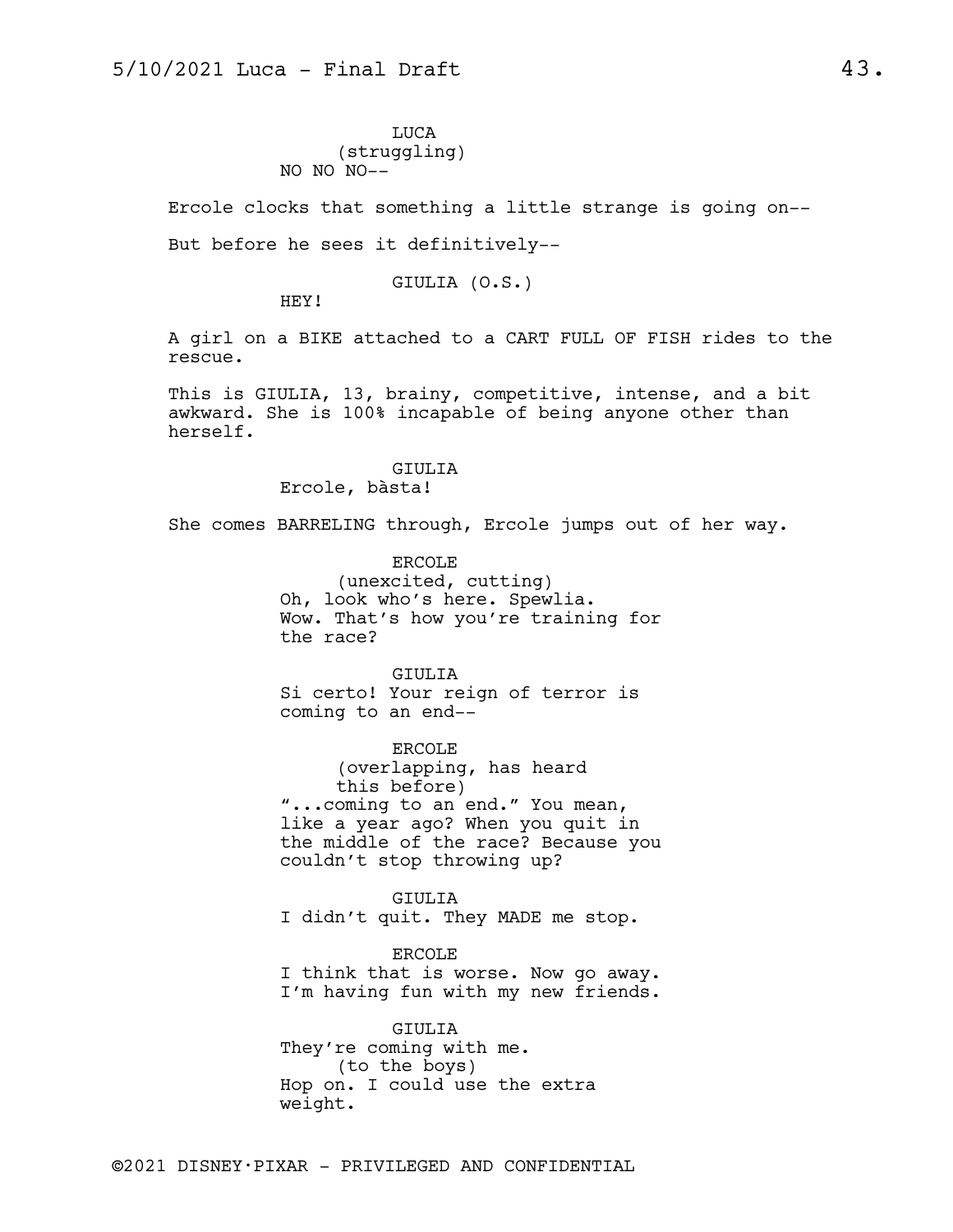The boys, relieved, hop on the back of her cart.

ERCOLE Fine! Go start a club! For losers!

As he is giggling at his own brilliant joke, a fisherman runs up to the MAGGIORE (a policewoman)--

> GIACOMO Maggiore! Another sighting--in the harbor this time--

> > MAGGIORE

(holding a poster) I know. We're setting up a reward. Someone's gonna win a nice prize...

ERCOLE Me! Me! I win the prizes!! Ciccio, get your daddy's harpoon. We're gonna catch a sea monster!!

Across the piazza, the boys, hearing this, give each other looks of alarm.

Meanwhile Giulia, stung by Ercole's parting shot, pedals them around the corner--

> GIULIA (ranting)

Sto IMBECILLE! Thinks he can be a jerk cuz he keeps winning the race which he shouldn't even get to do anymore cuz he's too old and too much of a JERK! (to the boys) Hey. We underdogs have to look out for each other, right?

The boys are completely baffled by her.

ALBERTO What's under the... dogs?

GIULIA UNDER-dogs. You know. Kids who are different... dressed weird... (defiantly exposing sweaty armpits) Or a little sweatier than average.

Beat. Giulia knows she can be a little much for people sometimes.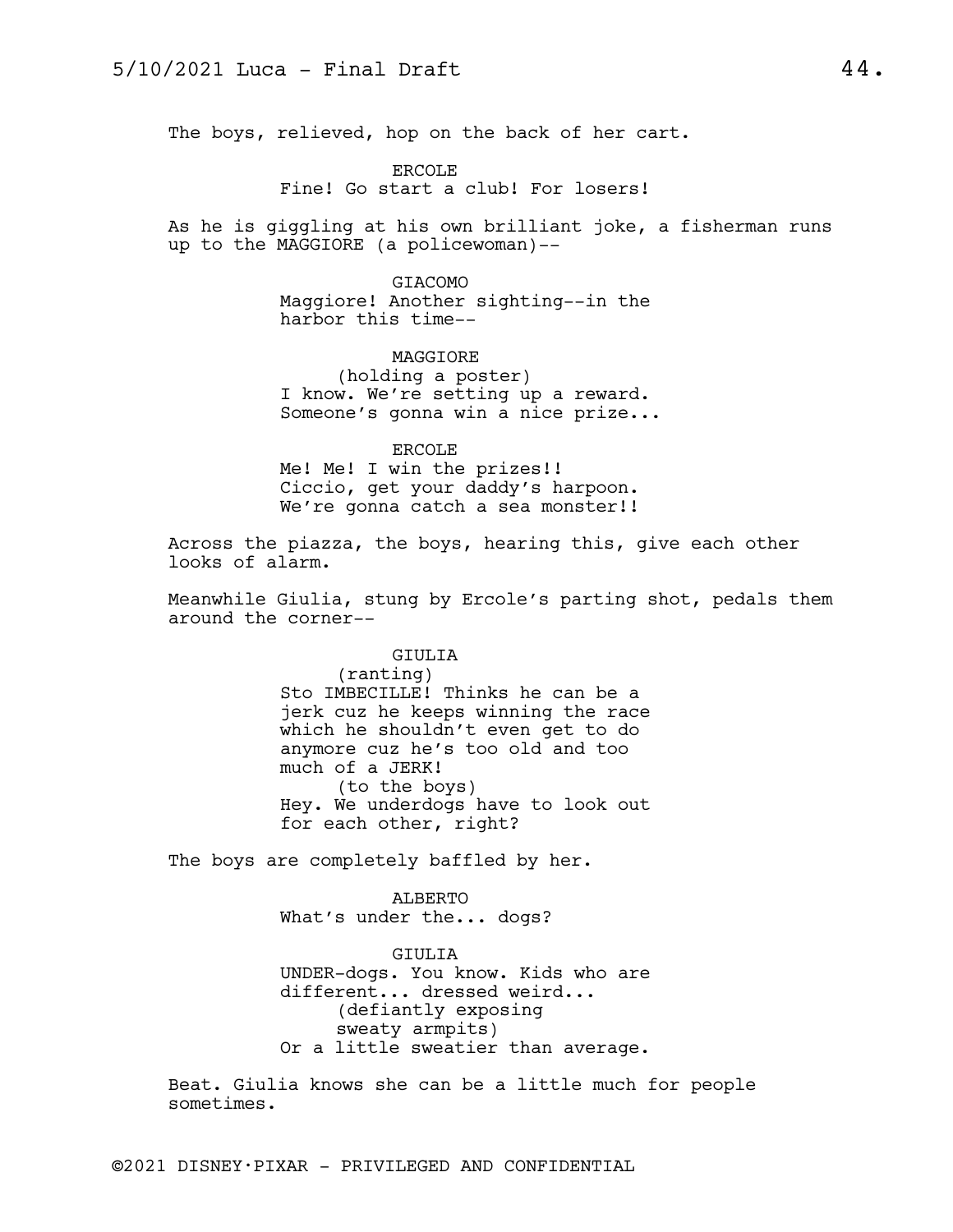GIULIA Too much? Too much. So are you in town for the race? (beat) The Portorosso Cup?

The boys remain absolutely silent and perplexed.

GIULIA Well, uh... good talk. But I gotta deliver these. Always be training, you know?

And she pedals away, hitting a STOPWATCH.

But Luca has realized something.

LUCA

We should ask her about this Portorosso Cup race. That's how the loud scary human said he got his Vespa.

They look back at...

Giulia, now rapidly performing her first delivery--

GIULIA (racing through transaction) Buongiorno, Signora Marsigliese. Due sogliole, perfetto, okaygreatciao! SIGNORA MARSIGLIESE Giulia! Buongior-- Oh. Uh... Grazie.

As she sets off to the next door, Luca and Alberto run alongside her--

> ALBERTO Hey, uh, Spewlia--

GIULIA GIULIA. My name is Giulia.

ALBERTO Sure. So when you uh... race... in a cup... what do you get?

GIULIA Soldi. Prize money.

ALBERTO

Oh.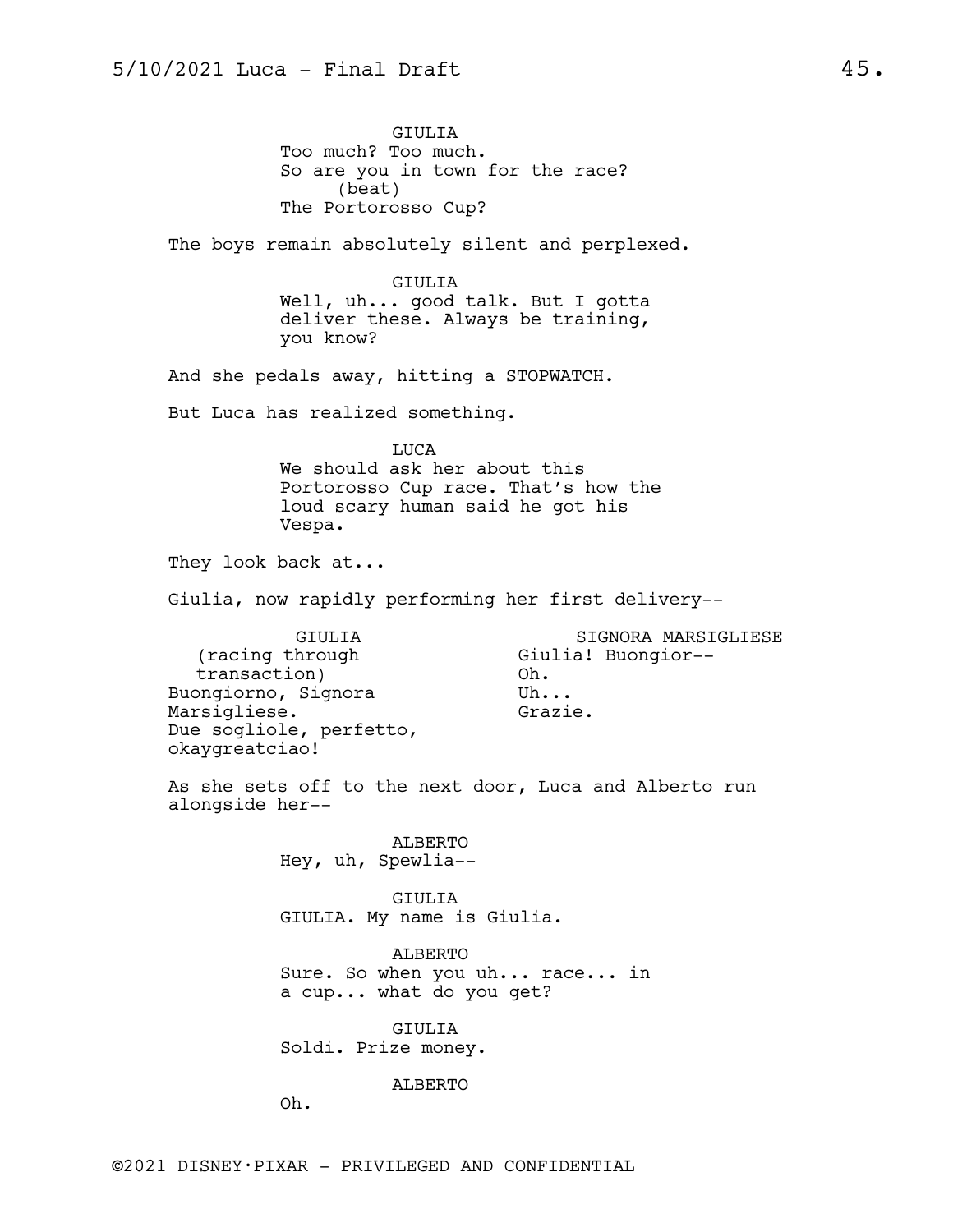## GIULIA

Oh..kay.

Giulia pedals away, but Luca knows there's more to learn--

LUCA

ALBERTO

(whispering) No no! Keep going! Ask her about the prize money! Maybe that becomes a Vespa! Just ask her!

(whispering) What? Why? But that stuff is useless! How would that become a Vespa!? Fine fine fine.

ALBERTO Hello, again.

GIULIA

(wary)

Ciao.

ALBERTO So, can we turn the money into something else? Something like--

As the three of them turn the corner, they see a MECHANIC'S GARAGE with a beautiful Vespa in front--

> LUCA (pointing to the Vespa)  $--THAT!$

> > GIULIA

Pfft. No. (afterthought) But it could get you that.

She redirects the boys' gaze to an EXTREMELY RUSTY AND DECREPIT USED VESPA next to the new one.

It is the WORST VESPA YOU HAVE EVER SEEN IN YOUR LIFE.

But...

DISSOLVE TO LUCA'S IMAGINATION: He and Alberto are triumphantly riding it through a sea of golden coins.

BACK TO REALITY:

The boys have a muttery sidebar, gazing at the Vespa.

LUCA It's so beautiful.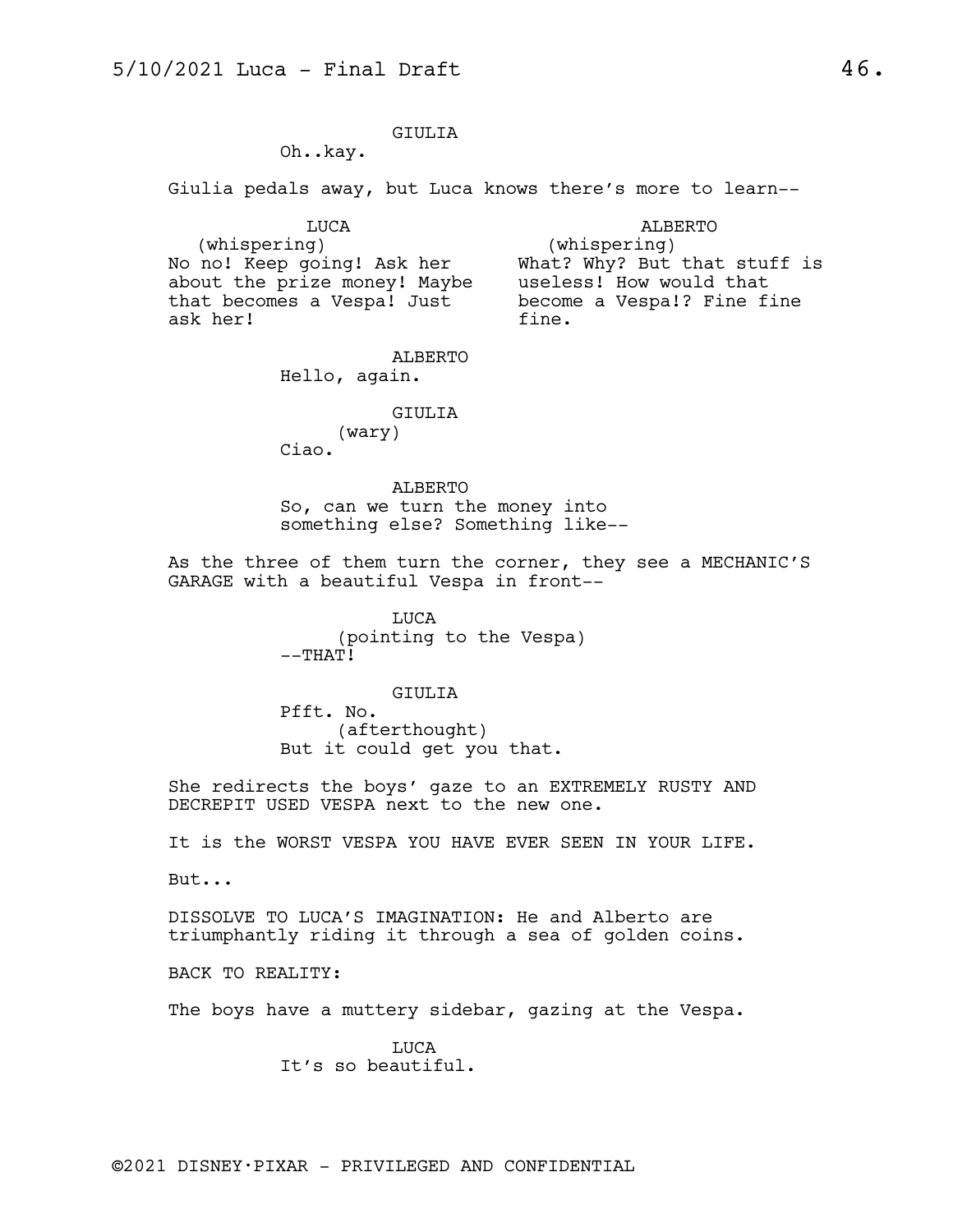ALBERTO Yes. We need it. (to Giulia) Great! So we'll just win the race.

His cockiness rubs Giulia the wrong way.

GIULIA You'll have to beat Ercole.

ALBERTO Okay, so we'll beat Ercole.

GIULIA Ha. Thinks he'll beat Ercole, this guy. First of all, GET IN LINE. Every summer that jerk makes my life miserable. So no one's taking him down unless it's ME.

Even Alberto is cowed by this.

GIULIA Second, this isn't any old race. It's an epic, grueling traditional Italian triathlon: swimming, cycling, and eating pasta. So, you'd need a teammate.

ALBERTO Well, we'll figure it out. Thanks, human girl.

Giulia heads off once again, and Alberto heads in the other direction. But Luca senses an opportunity.

> LUCA Alberto--what if we join her team?

Alberto frowns. But then something occurs to him.

ALBERTO Better idea: What if SHE joins OUR team?

He yells to Giulia, who's pedaling away--

ALBERTO Hey! Spew-- (remembers that's not her name, but can't remember her name) Uh! Girl!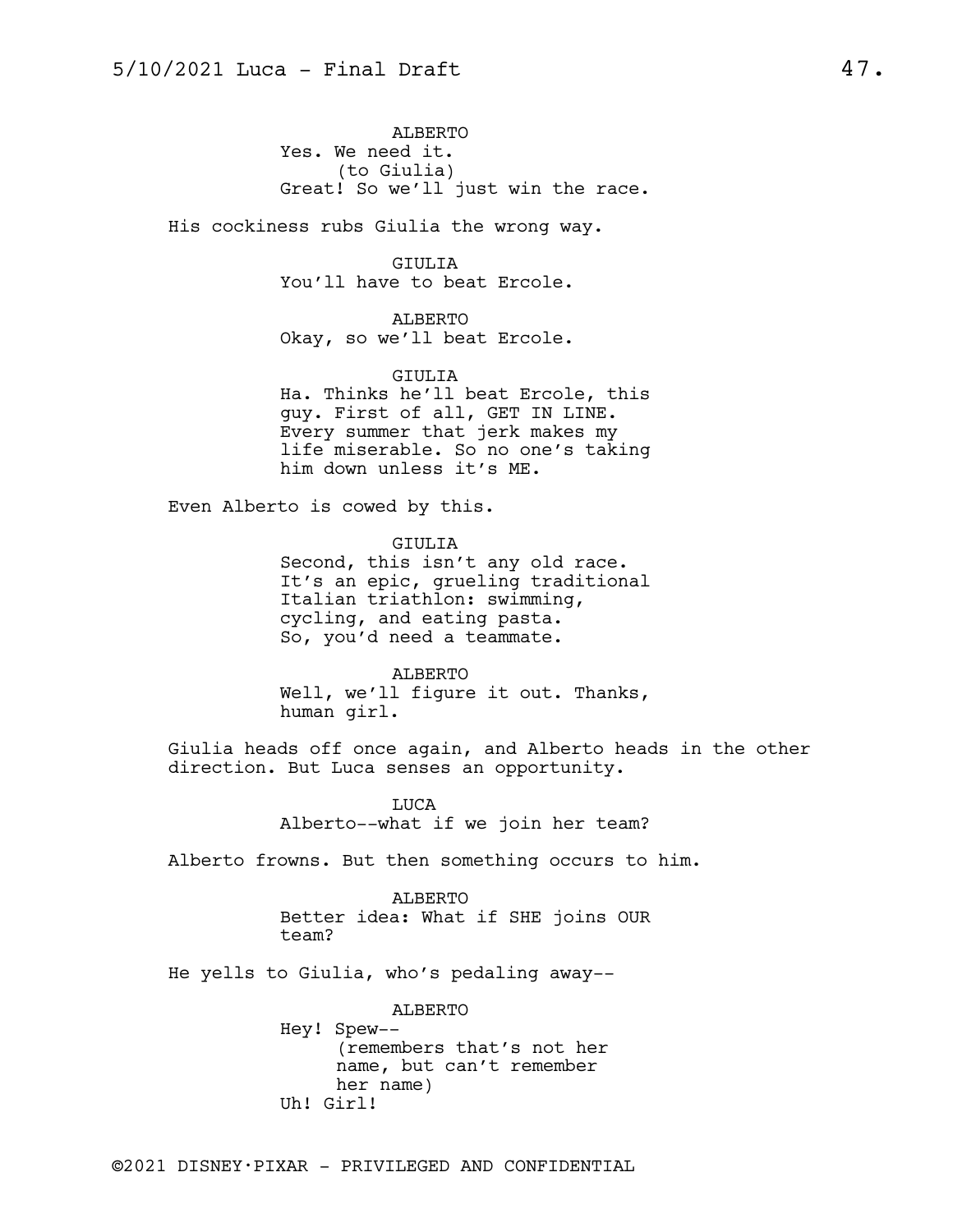GIULIA (exasperated) Santa Mozzarella.

ALBERTO Congratulations! You're joining our team!

GIULIA You wish. I race alone.

As she says this, her cart gets stuck--the boys help get the wheel free--

> LUCA But we could be under the dogs too!

> > ALBERTO

It's okay, Luca. She'd rather do the whole race alone again. Maybe this time she won't throw up as much!

Giulia frowns. She studies them.

GIULIA You wanna be on my team, eh? ...Let's see what you got.

EXT. IN FRONT OF THE PESCHERIA - DAY

Luca sits on GIULIA'S BIKE, now disconnected from the cart.

Giulia looks on expectantly.

Luca tries to pedal it. Unfortunately, he has never ridden a bike in his life before this moment.

HE CRASHES.

Alberto tries to give some pointers about a thing he also has never ever done even once.

> ALBERTO Try jumping onto it!

Luca tries this, and crashes again.

ALBERTO No no no. You gotta show it you're the boss.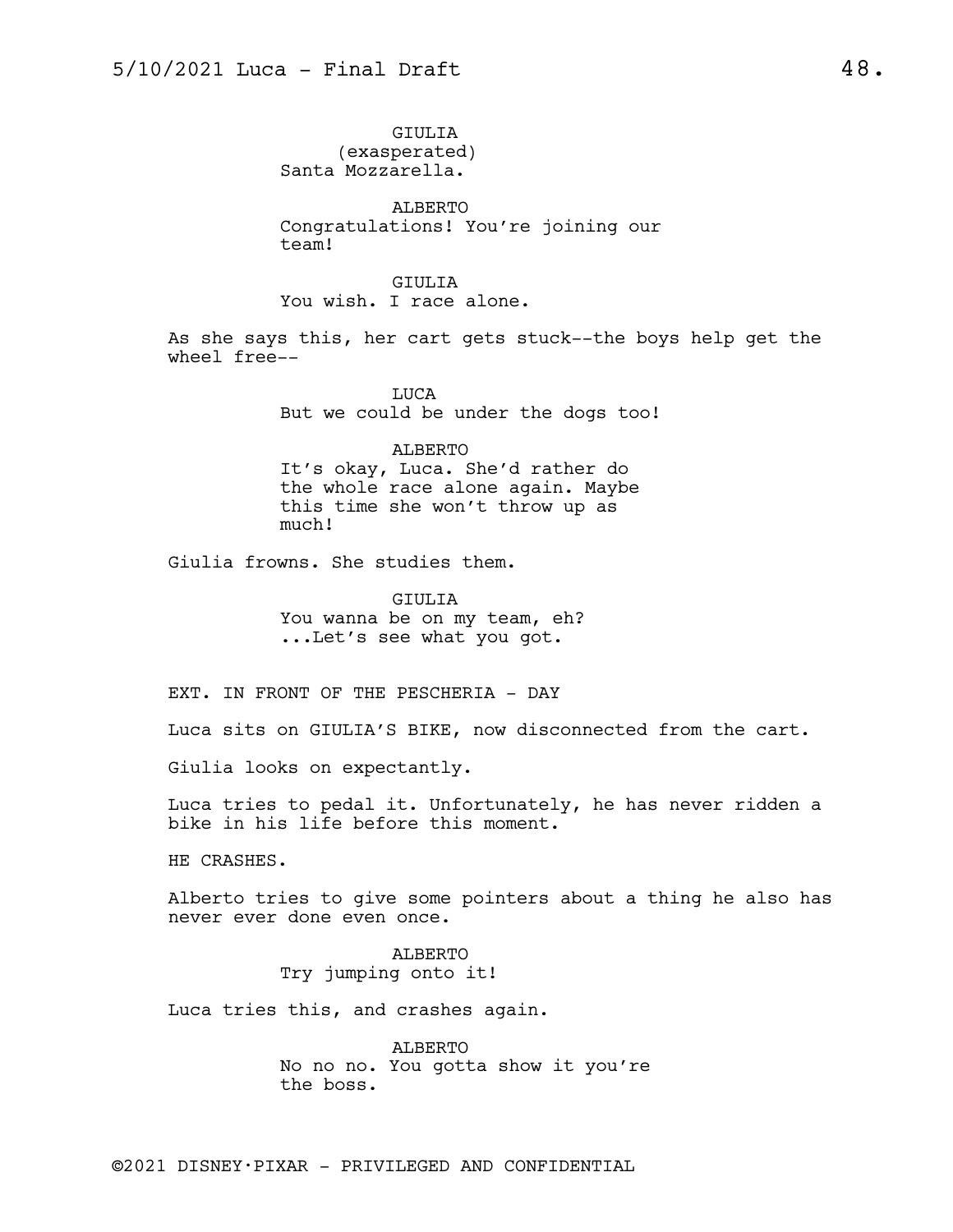Another crash.

GIULIA Santa Mozzarella. (to Luca) Eyes up! Looking down is what's making you fall.

Luca tries this advice--almost crashes again--

But this time, manages to stay upright.

He rolls around the piazza, wobbly but exhilarated--

LUCA WHOA. I'm doing it!

ALBERTO So can we be on the team?

Not so fast. Giulia needs to see more.

GIULIA Aspetta! Can you dodge obstacles? What if an old lady crosses your path? Hmmm?

She pretends to be an old lady, tottering in his way--Luca barely manages to dodge her--

> GIULIA Can you withstand PASSIVE-AGGRESSIVE VERBAL ASSAULTS?! (imitating Ercole) Nice bike, number one and number two, I was kidding, your bike is a disgrace! HA HA HA HA.

She swiftly leans some planks on some barrels to create a difficult TIGHT ROPEY SITUATION for Luca to negotiate--

> GIULIA Can you handle the course's fiendishly difficult terrain?!

Luca grimaces, but rallies himself--

LUCA (to himself) Silenzio Bruno.

He WOBBLES his way up and starts across the plank--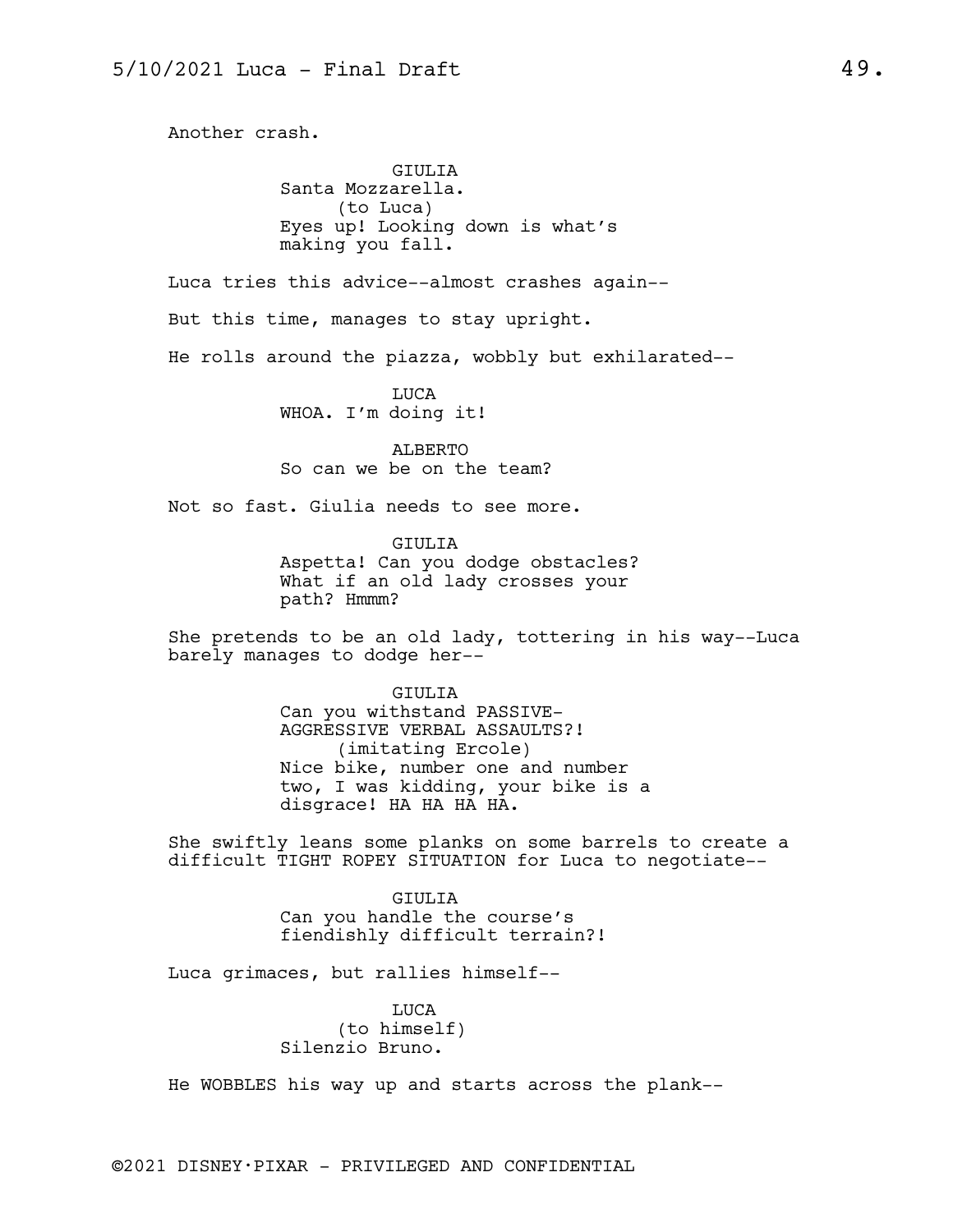But then he sneaks a look down. It's his undoing. He CRASHES.

GIULIA

Hmm.

Luca struggles valiantly to his feet. He's gonna try it again. She stops him.

GIULIA

(to Alberto) What about you? Can you swim, at least?

ALBERTO Yeah. I'm amazing. (Luca elbows him) -LY baaad at swimming.

GIULIA You can't swim, you can barely ride a bike... siete un disastro! I mean, where are you even from?

ALBERTO We're not telling you our secrets! (immediately) We're runaways.

GIULIA Runaways? I dunno, ragazzi...

### LUCA

Please!

Luca, still tongue-tied from nervousness, powers through it:

LUCA My family was gonna send me somewhere horrible. Away from everything I love. But if we win this race, well... we can be free.

Beat. Giulia is moved. She turns to Alberto.

ALBERTO My life's great. I'm just helping him out.

This is less moving to Giulia. She narrows her eyes and purses her lips, thinking.

> LUCA Just give me one more chance.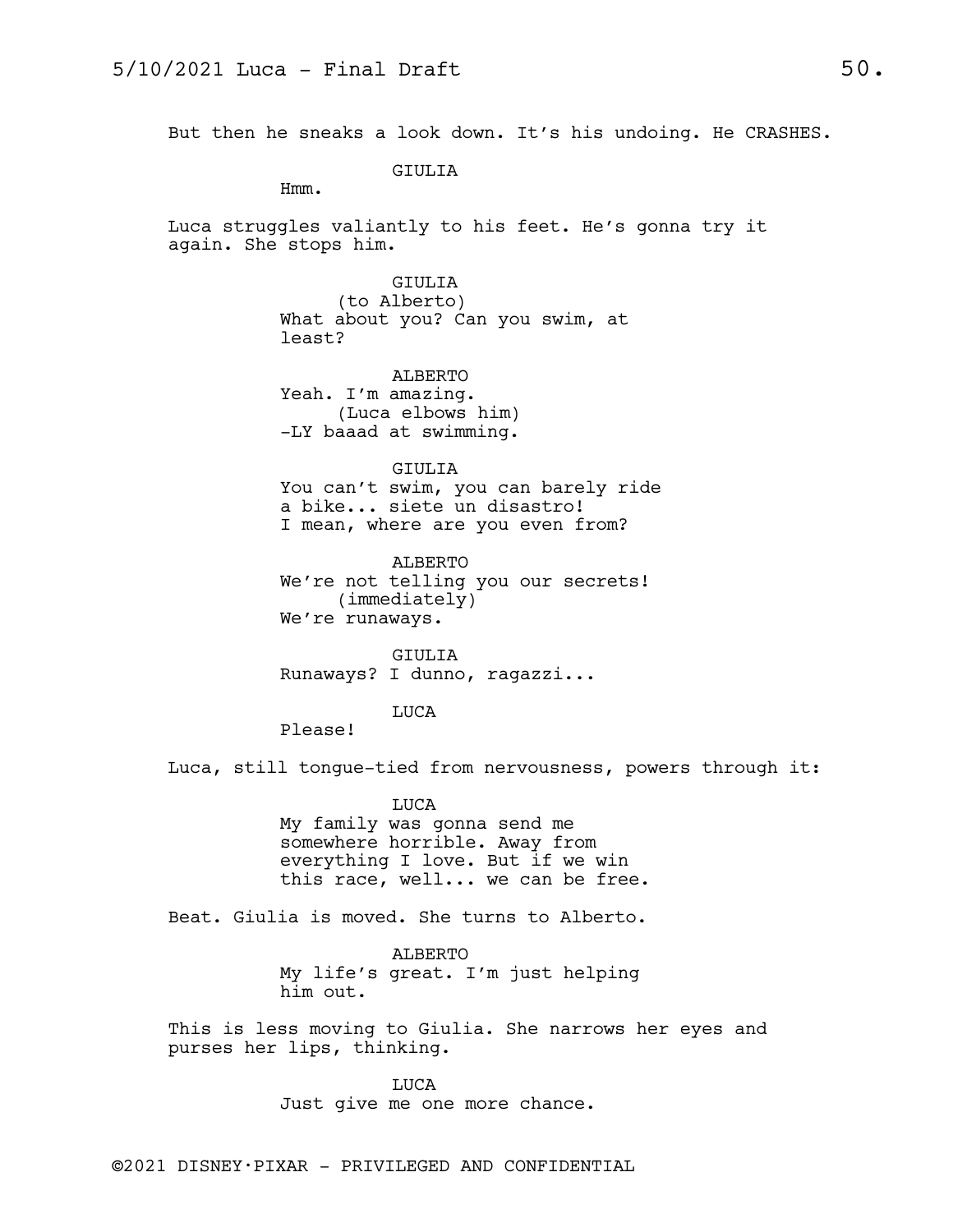GIULIA

No. You guys want it just as bad as I do. You have the hunger. That's the most important thing.

ALBERTO I'm definitely hungry.

GIULIA Perfetto. You eat, you bike, and I swim. ...Underdogs?

ALBERTO (overjoyed)

LUCA (overjoyed) Underdogs!

Underdogs!

A TRIUMPHANT GATHERING OF HANDS MOMENT--

GIULIA Now we just need money for the entry fee. (beat) From my dad.

Uh oh.

INT. MASSIMO'S KITCHEN/DINING ROOM - DINNER

MASSIMO, Giulia's enormous, terrifying, tattooed, one-armed dad SINGS OPERA as he preps dinner.

> MASSIMO *Per un barbiere di qualità, di qualità! BRAVO FIGARO, BRAVO, BRAVISSIMO, BRAVO! LA LA LA LA. LAAAAAA.*

Giulia leads the boys into her dad's cramped little workingclass home.

> GIULIA (whispering) All right. Just let me do the talking. And act casual. He doesn't do well with fear. (calls out) Hey, Papa! I brought some friends for dinner. Is there enough for four?

Massimo turns and clocks the boys, MASSIVE CLEAVER in hand.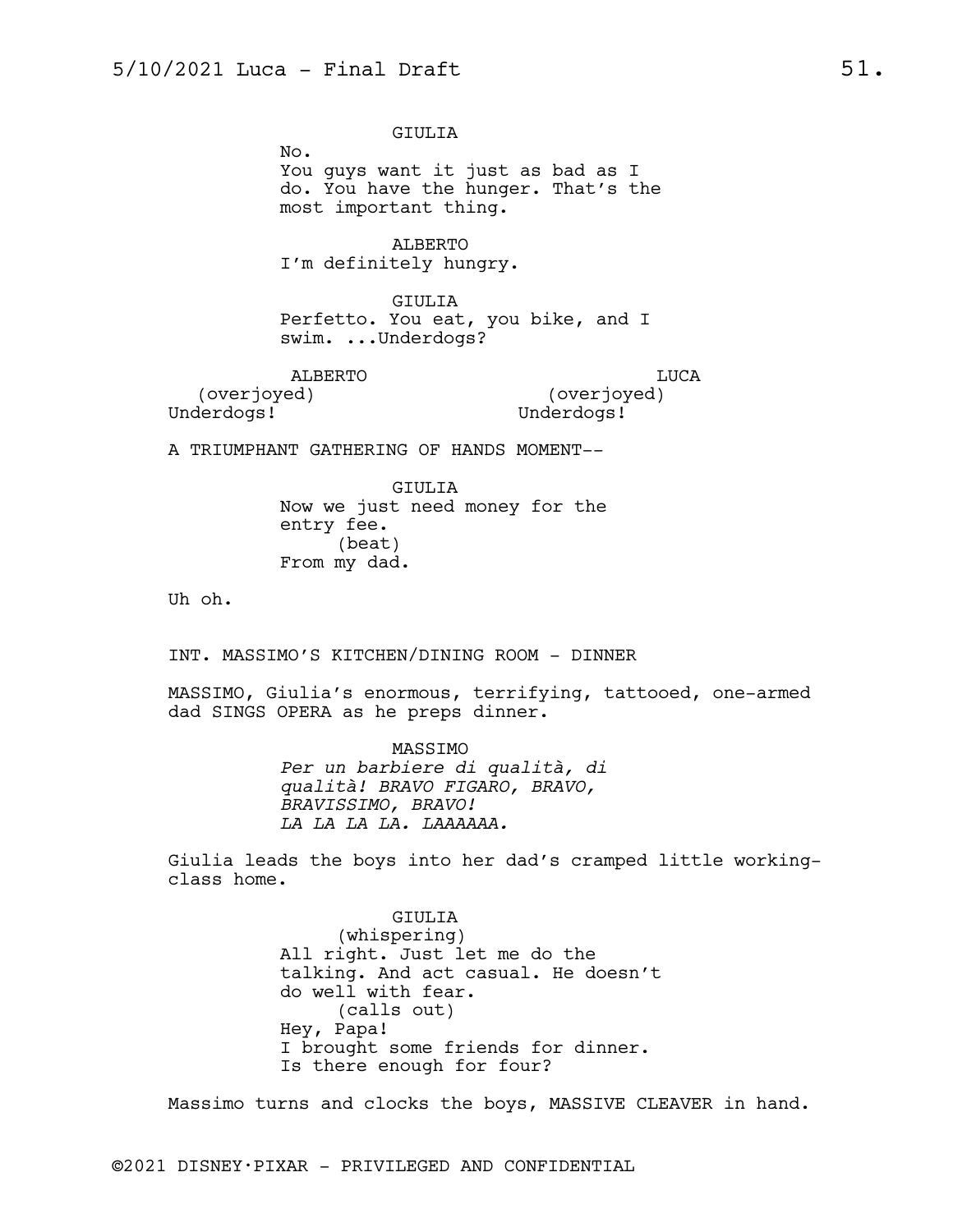He looks them up and down, silently.

ALBERTO What's wrong with you, stup--

Luca jams his hand in Alberto's mouth before he can finish.

Massimo narrows his eyes. But he turns and continues to prep dinner. Giulia gives a reassuring signal to the boys.

HARD CUT to the boys sitting at the table.

Luca is terrified. Alberto clocks the HARPOONS on the wall.

ALBERTO (whispering to Luca) What do you think he kills with those?

MASSIMO (overhearing) Anything that swims.

Luca feels DREAD. Alberto feels DREAD, but also PROFOUND AWE.

MASSIMO Did you see the paper today?

GIULIA That photo's a fake, Papa. (to the boys, a little embarrassed) Everyone in Portorosso pretends to believe in sea monsters.

Giulia hands a newspaper to Alberto, who studies it. It has a BLURRY PHOTO of a sea monster, tail visible above the water--

> MASSIMO (O.S.) I'M not pretending.

Massimo takes the clipping from Alberto's hands and VIOLENTLY PINS it to the wall with a knife--

Adding it to a VAST "BEAUTIFUL MIND"-TYPE BOARD OF SEA MONSTER ARTICLES AND PHOTOS--

Luca, drinking a glass of water, SPIT-TAKES onto Alberto.

Half of Alberto's monster turns sea monster.

Oh sweet Jesus no. Luca TACKLES Alberto to the floor, before Massimo and Giulia can see him.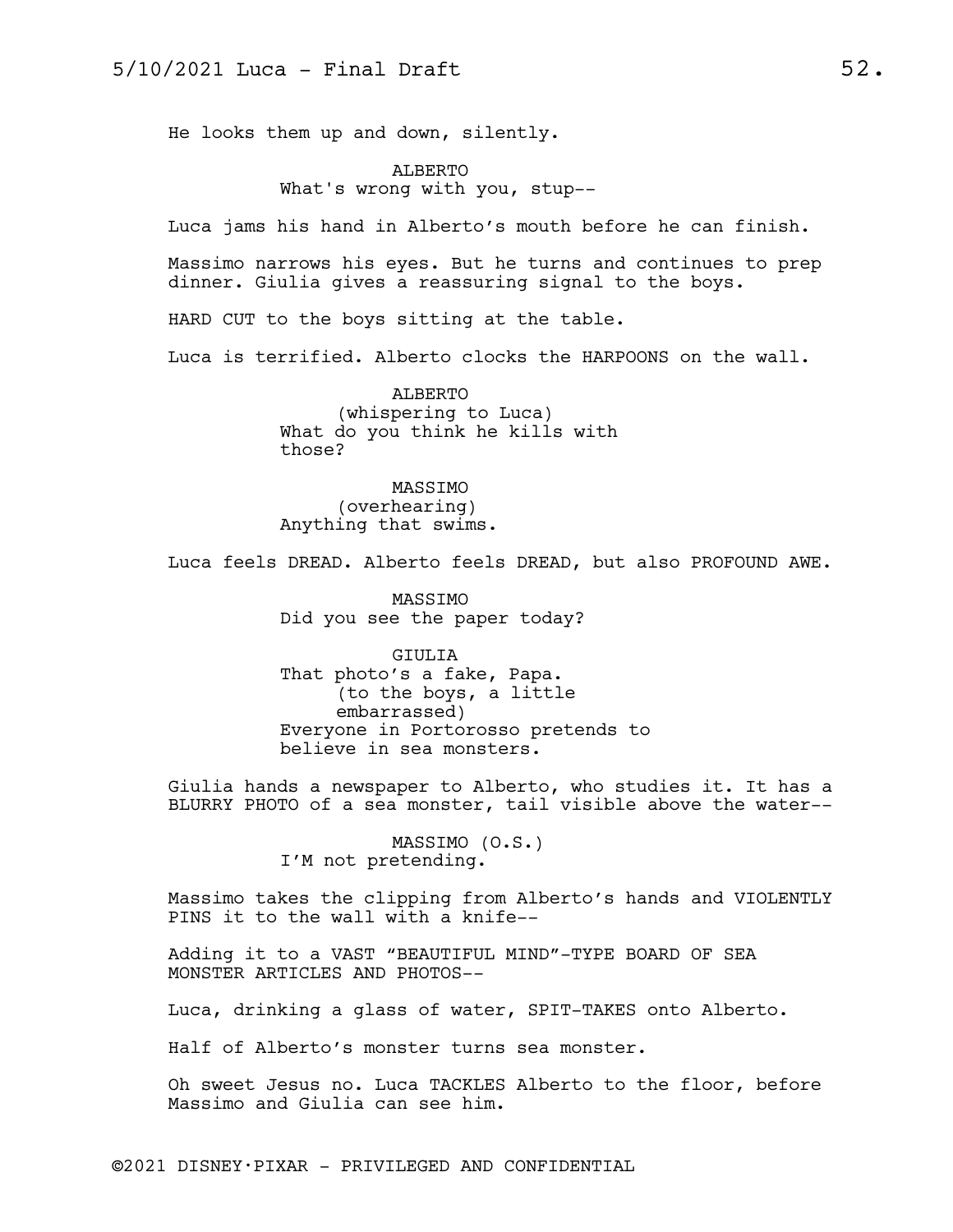Alberto hastily dries off under the table, where no one can see them. No one, that is, except:

MACHIAVELLI, the Marcovaldo family's imposing cat. He growls.

The boys scramble back into their seats.

## LUCA

Slipped!

An uneasy beat.

MASSIMO Dinner's ready. Trenette al pesto. (beat) Mangiamo.

Clearly the boys are supposed to start eating. But they have no idea how the utensils work.

So Alberto just grabs a handful of pasta and sticks it in his mouth. Then another.

Luca, hesitantly, follows suit.

The food is delicious. Pretty soon both boys are cramming it into their mouths with the worst manners that you have ever seen.

# GIULIA

Uhh. Okay.

MASSIMO Where did you boys say you were from?

GIULIA (needing to rescue them) They're classmates! From Genova. Luca and uhhh---

LUCA

GIULIA --hhhhlberto.

(muttering) Alberto.

> MASSIMO And what brings you to Portorosso?

GIULIA Funny you should ask! They came for the race.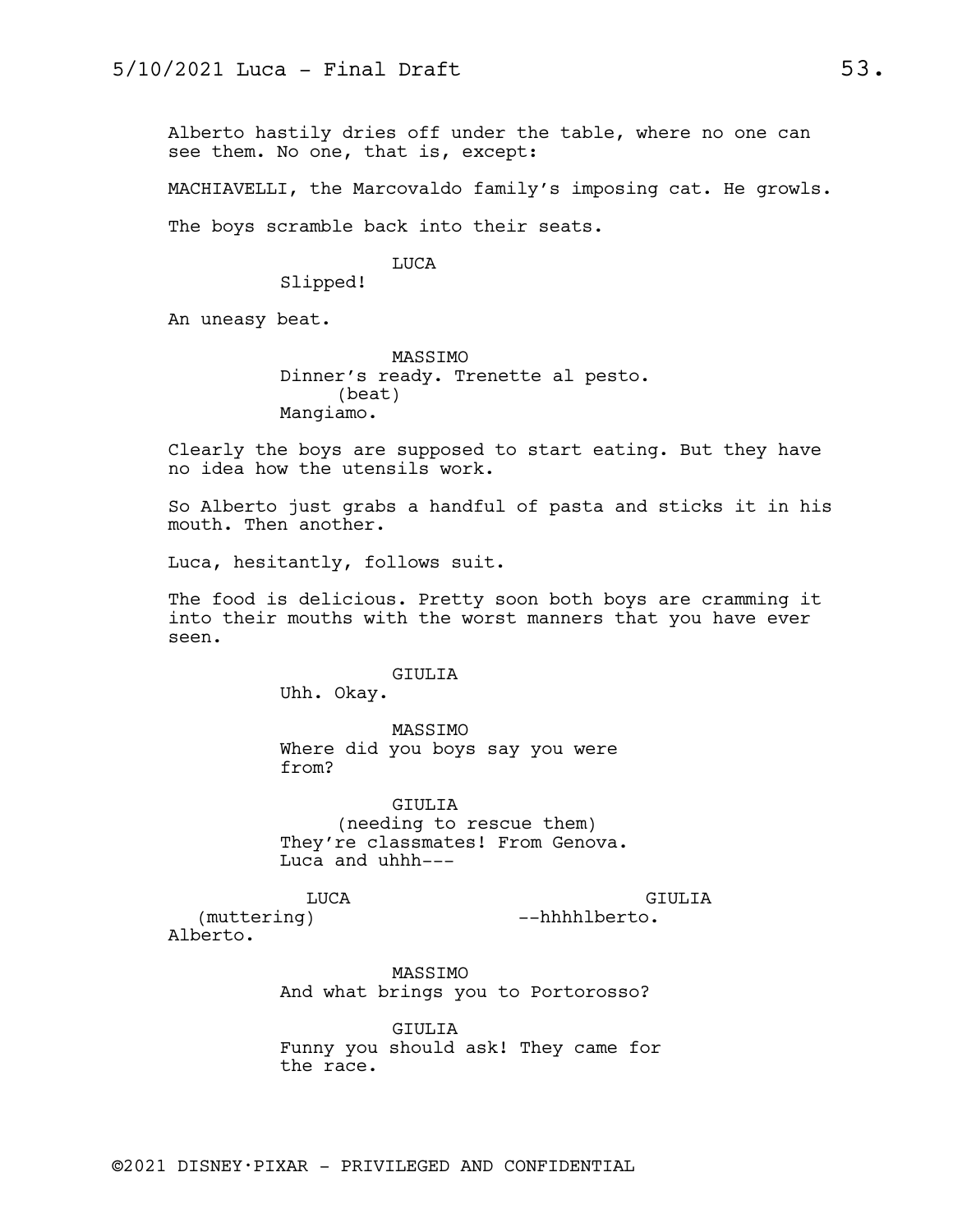MASSIMO (darkening) The race, huh.

Giulia can feel this is going badly--

GIULIA Yeah. You know what? Don't worry about it.

MASSIMO Don't worry about it?

GIULIA Don't worry about it.

Massimo sets down his glass.

MASSIMO Giulietta? A word?

Massimo and Giulia confer privately:

MASSIMO I don't want you doing the race again. You get so upset.

GIULIA Papà, per favore! I have a team now!

MASSIMO There's also the entry fee. Money's tight.

GIULIA I'll work double shifts at the pescheria--whatever you need--

MASSIMO (with a painful smile) I can't sell what I don't have. What I need is more fish in my net. Mi dispiace, Giulietta.

LUCA (O.S.) ...Umm, excuse me?

PULL OUT to show that Massimo and Giulia are just a few feet away from Luca and Alberto. Because this house is very small. Anyway, the boys heard the whole thing, and: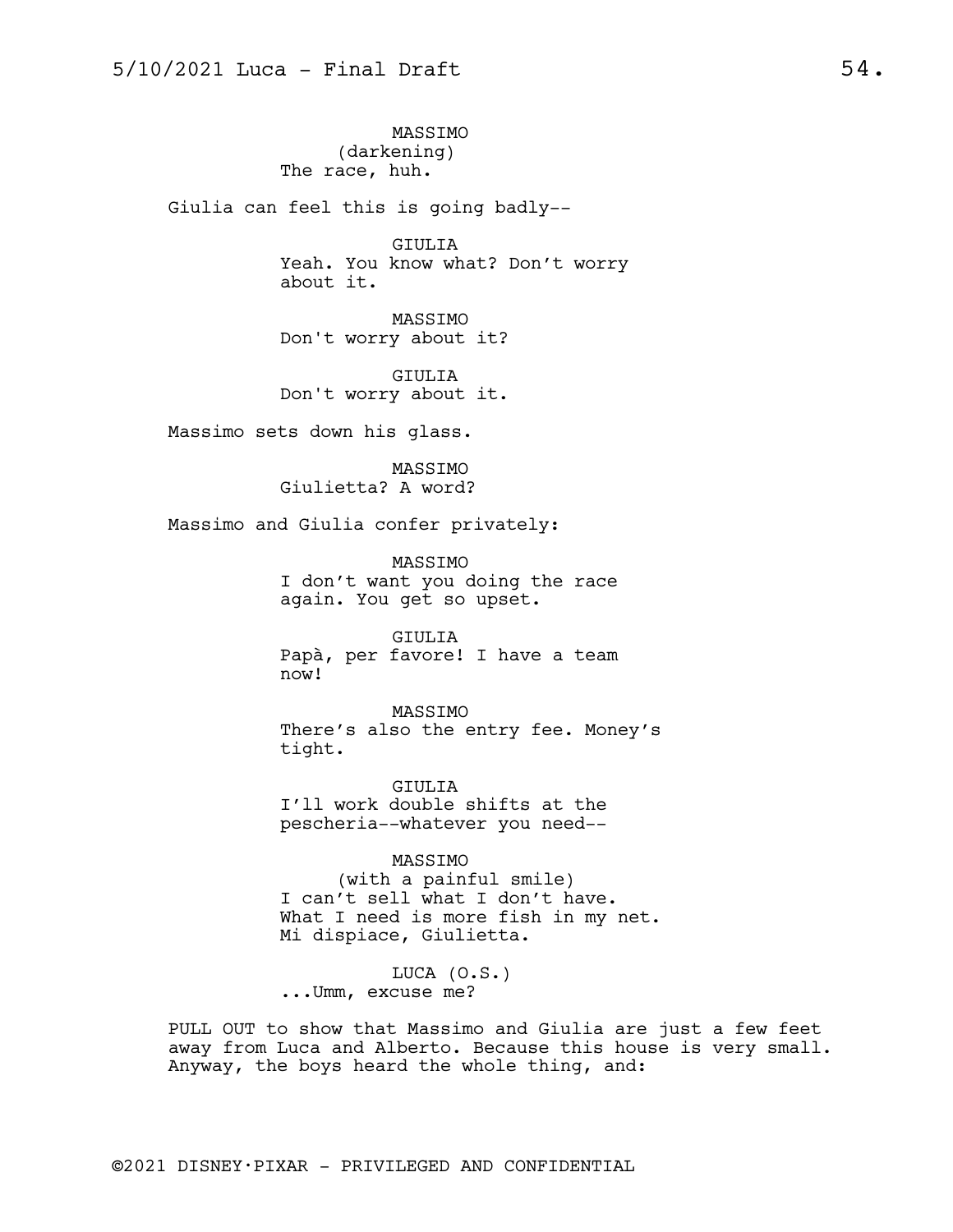LUCA We could help!

MASSIMO (doubtfully) You know fish?

ALBERTO We know lots of fish.

Giulia puts on her most winning smile--

GIULIA Can this face lose?

Beat. Then Massimo sighs heavily and shrugs in resignation--

MASSIMO You want to work, I'll put you to work.

The boys celebrate--Giulia is giddy with excitement--

GIULIA Grazie, Papà!!

Luca turns to see the cat inches from his face.

LUCA

OH NO.

GIULIA (stern) Machiavelli! No! NO--

The cat LEAPS--

HARD CUT TO:

EXT. GIULIA'S BACKYARD - NIGHT

The boys hurry into the yard, scratched up from the cat.

GIULIA I'm so sorry about the cat. I don't know what got into him!

LUCA (woozy) It's fine. We're gonna head back to, uhh...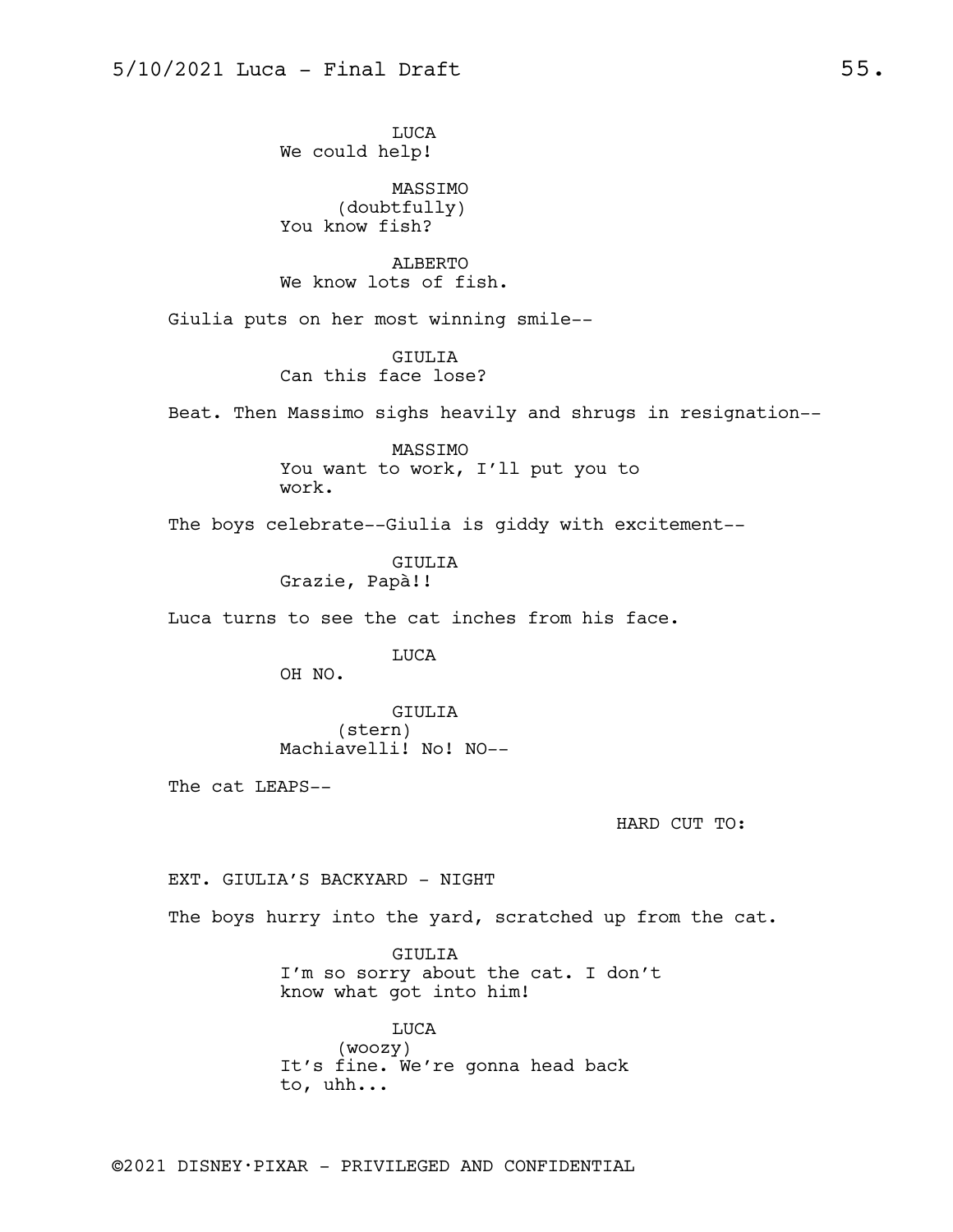He's not sure how to finish the sentence and Giulia realizes--

GIULIA Do you guys need a place to stay?

CUT TO:

## INT. GIULIA'S TREEHOUSE

Luca and Alberto sit on a platform in a tree--Giulia's treehouse. Lights are strung in the branches. Books are scattered here and there--Giulia picks them up--

> GIULIA Oops. Sorry. This is my--

ALBERTO Your hideout.

GIULIA Heh. Yeah. My hideout.

She walks along a branch and jumps, not super gracefully, through a window into her bedroom.

> GIULIA ...Buonanotte, boys. See you in the morning!

As soon as she is gone, Luca EXHALES in RELIEF--

LUCA That was close.

ALBERTO How big was that dad human?! That guy kills things, for sure.

LUCA I thought we were gonna die like a hundred times.

ALBERTO Hey. Relax. We're incredible at this humaning stuff.

Luca smiles, starting to come around.

LUCA

Did you see me on the bike? Giulia said "look up" and then all of a sudden, I was riding it!!--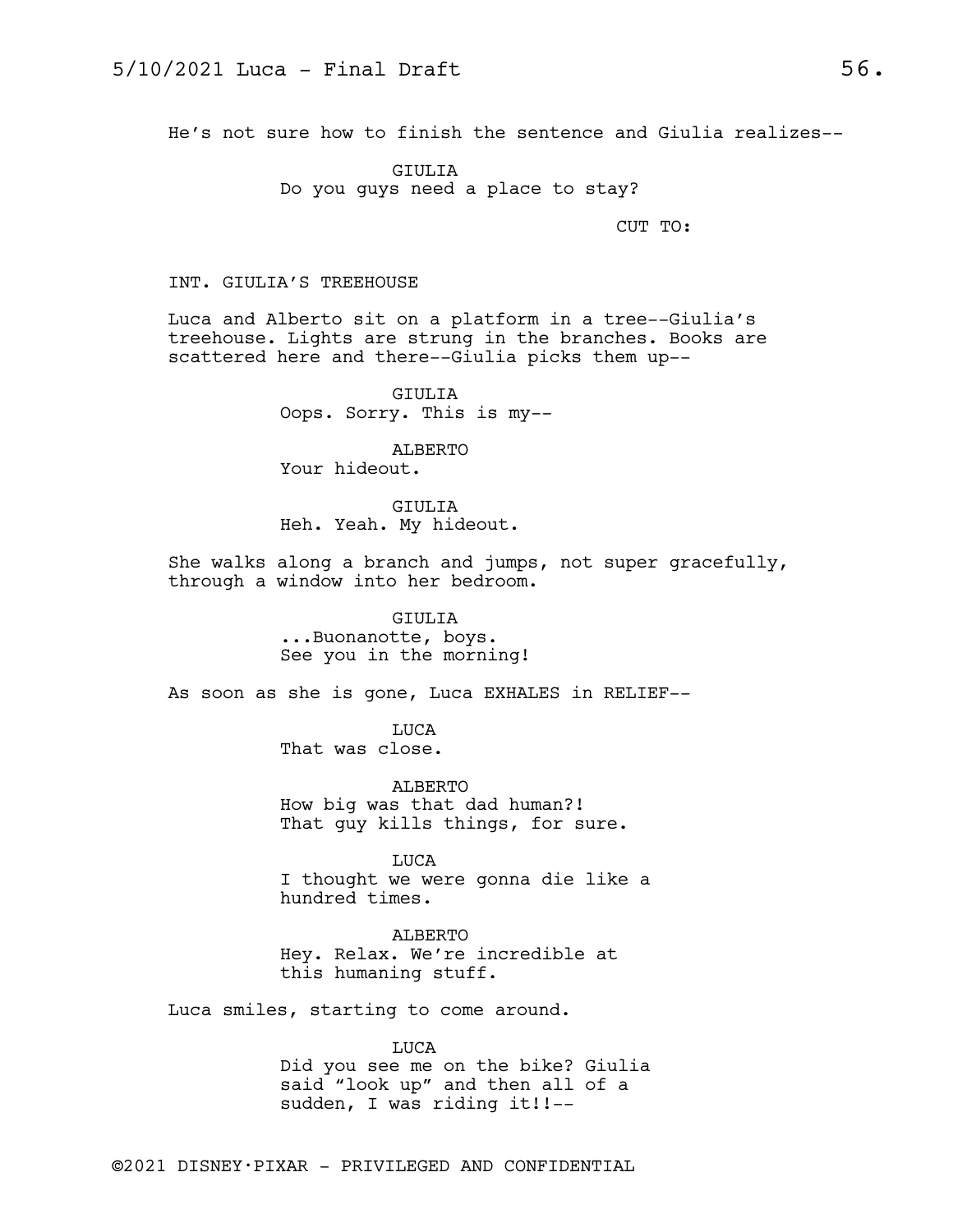Alberto doesn't love hearing about how Luca learned something from a person who wasn't him.

> ALBERTO (interrupting) Yeah yeah yeah. Our Vespa's gonna be even better than a bike, though. Because the moment we get it, we're OUTTA here.

EXT. BEACH - DAWN

Like middle-aged commandos--

DANIELA and LORENZO sneak out of the ocean and onto shore, uncer cover of early-morning darkness. They are here to get their son back.

> DANIELA How could my mother tell him about this town of bloodthirsty lunatics?

LORENZO I still can't believe he would do this. It's not like him.

Daniela TRANSFORMS while speaking:

DANIELA Just keep your guard up. There's gonna be land monsters everywhere-- AAIIGH!

Daniela turns to see a land monster (Lorenzo) and attacks him, knocking him to the ground and slapping his face.

> DANIELA NOT [SLAP] TODAY [SLAP], LAND MONSTER. [SLAP]

LORENZO DANIELA! WAIT! IT'S ME!

DANIELA

OH. You scared the scales off of me.

Lorenzo rubs his cheek.

LORENZO Jeez, you're strong.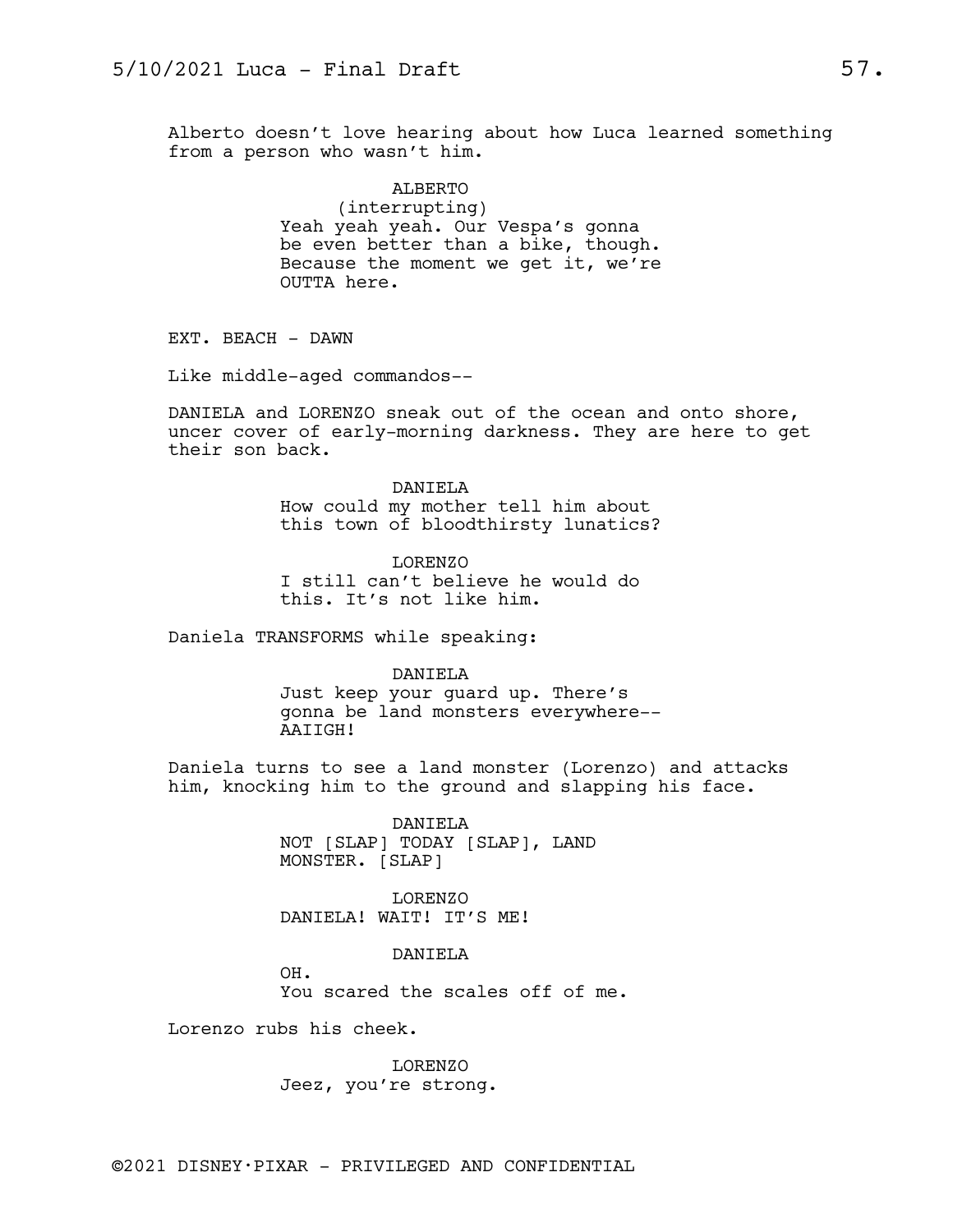DANIELA Sorry. I'm just a little on edge.

LORENZO No. I needed that. It really woke me up. Wow! We look horrifying.

Daniela inspects her BEAUTIFUL HAIR.

DANIELA Ugh. Gross. (resolute) Come on. Let's find our son.

EXT. GIULIA'S TREEHOUSE - MORNING

Luca wakes up in the treehouse. Its branches drip gently--it rained in the night.

He smiles, for the moment oblivious to the fact that the RAIN HAS TRANSFORMED HIM INTO A SEA MONSTER.

He turns to look at Alberto, who has also transformed.

Oh snap.

LUCA Oh no. Alberto! Wake up!!

ALBERTO What? --AAAAH!! The sky's been leaking!

Giulia slams open her shutters, cups her hands to her mouth like a trumpet, and plays a REVEILLE--

#### GIULIA

## Papapparapaa pappaparapaaa!

The boys SCRAMBLE OUT OF THE TREE before she can see them--

Then they scramble AROUND THE TREE as the BACKYARD DOOR opens and Massimo leans out, harpoons in hand.

Hastily, they manage to dry off before anyone sees them, except for an agitated Machiavelli.

> MASSIMO All right, ragazzi. You want that entry fee, you gotta earn it. Giulietta, you make the deliveries--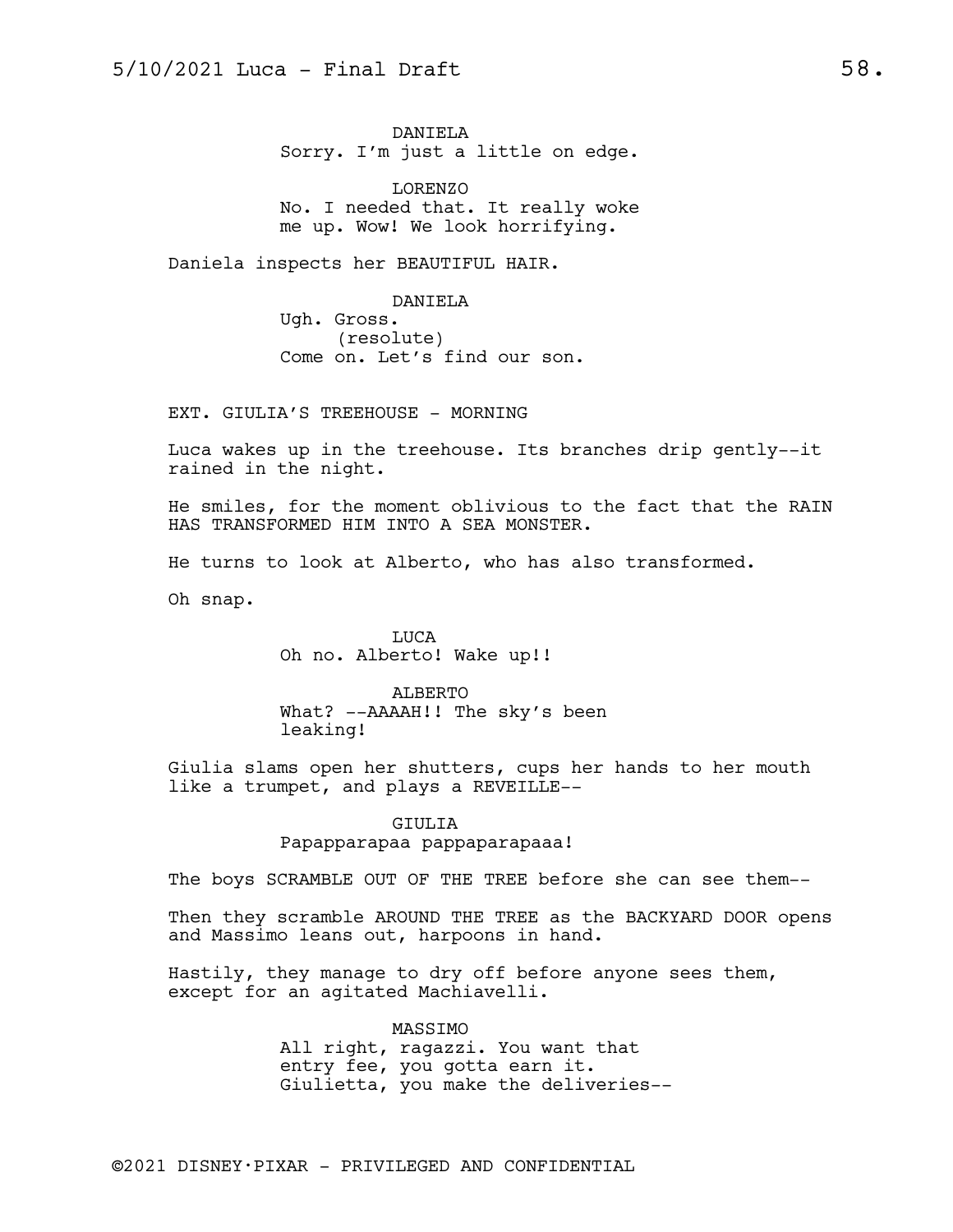GIULIA (snatching the list, heading out) Already makin' em.

MASSIMO And you two are coming with me.

Luca is anxious; Alberto, intrigued, clocking Massimo's MANY KNIVES--

> ALBERTO Which knife do I get?

> > MASSIMO

You don't.

EXT. FISHING BOAT - MORNING

Out on the water, Massimo exchanges greetings with Tommaso, on a passing fishing boat--

> TOMMASO Buongiorno Massimo! You'll keep an eye out for those sea monsters, right? We're all counting on you!

MASSIMO Don't worry, Tommaso, I've got my eyes peeled. They won't get away.

Massimo taps his TRUSTY HARPOON by his side.

Meanwhile the waves are jostling the boys to and fro--they keep almost flying out of the boat and into the water--

> MASSIMO This isn't a joyride. Make yourselves useful.

The boys hastily get to work pulling up NETS.

Machiavelli stalks Luca. Some Hitchcock fun and games that results in Machiavelli POUNCING ONTO LUCA'S FACE.

He is really clamped on there. Luca staggers around, trying to get him off, rocking the boat a little--

> MASSIMO Hey! No goofing around back there!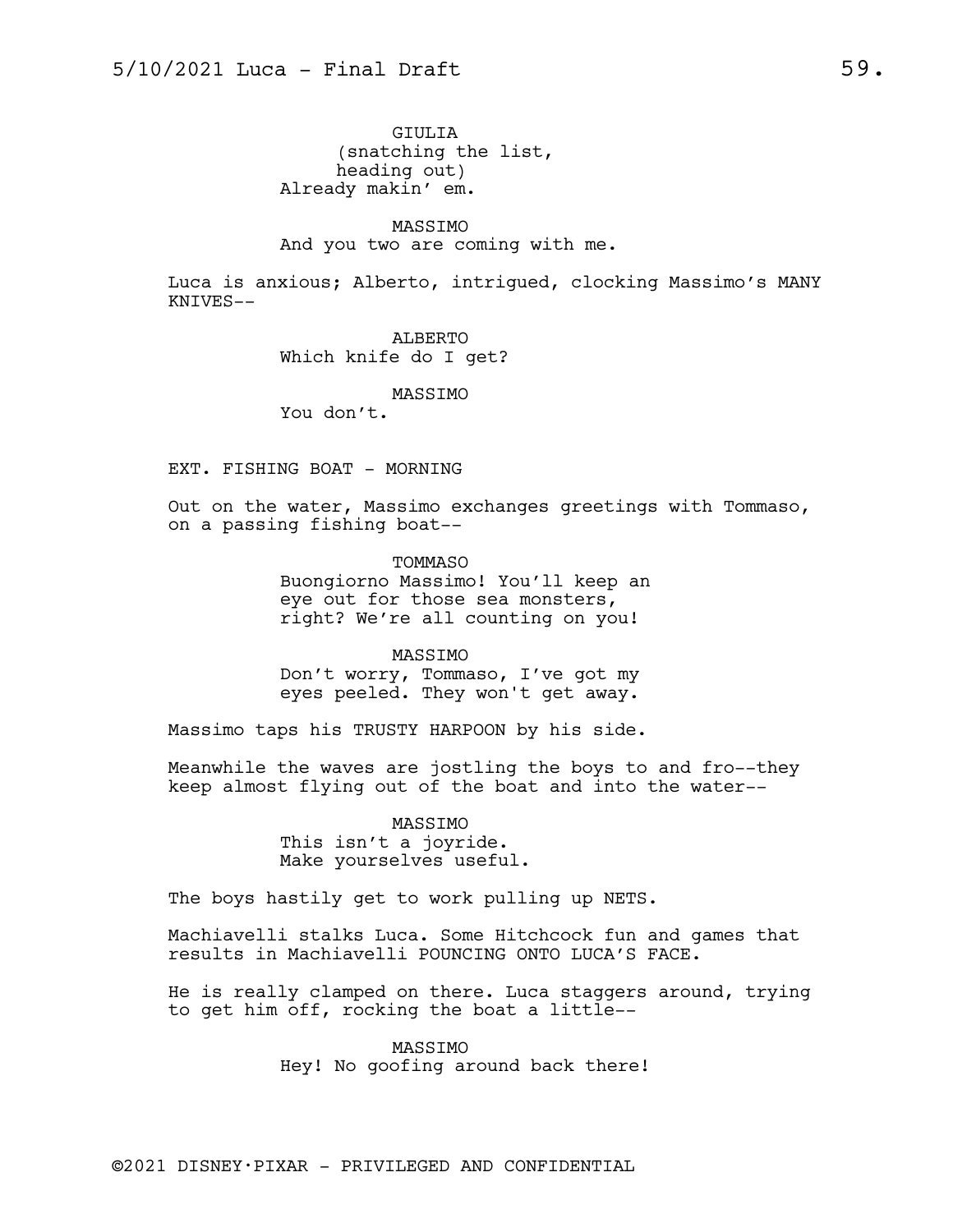Luca finally succeeds in FLINGING Machiavelli off his face- and into the water.

TIME CUT: Luca apologetically feeds an anchovy to a soaking wet, shell-shocked, furious Machiavelli.

Up front, Alberto is sneaking a glance at Massimo's one-armed style. Massimo catches him--

> MASSIMO (nodding at his arm) A sea monster ate it.

Beat. Then Massimo chuckles--

MASSIMO Just kidding. This is how I came into the world.

And one-armed, he opens a net with a dexterous flourish--

MASSIMO Mannaggia. Not a great catch today.

LUCA It might be because we're over a haunted fish graveyard?

Beat. Massimo is confused. Alberto comes to the rescue.

ALBERTO (explaining, confidently) --WE know it's not haunted. The FISH think it's haunted.

Massimo knits his brow. These boys are strange.

ALBERTO This time of day, most fish will be riiight about there.

Alberto points off into the distance. Massimo is skeptical--

EXT. MARINA - DAY

Giulia races through town on her bike--SKIDS to a halt at the dock--

Checks her POCKET WATCH, then shoots two fists in the air--

GIULIA

HA HA! NEW PERSONAL BEST!!

©2021 DISNEY•PIXAR - PRIVILEGED AND CONFIDENTIAL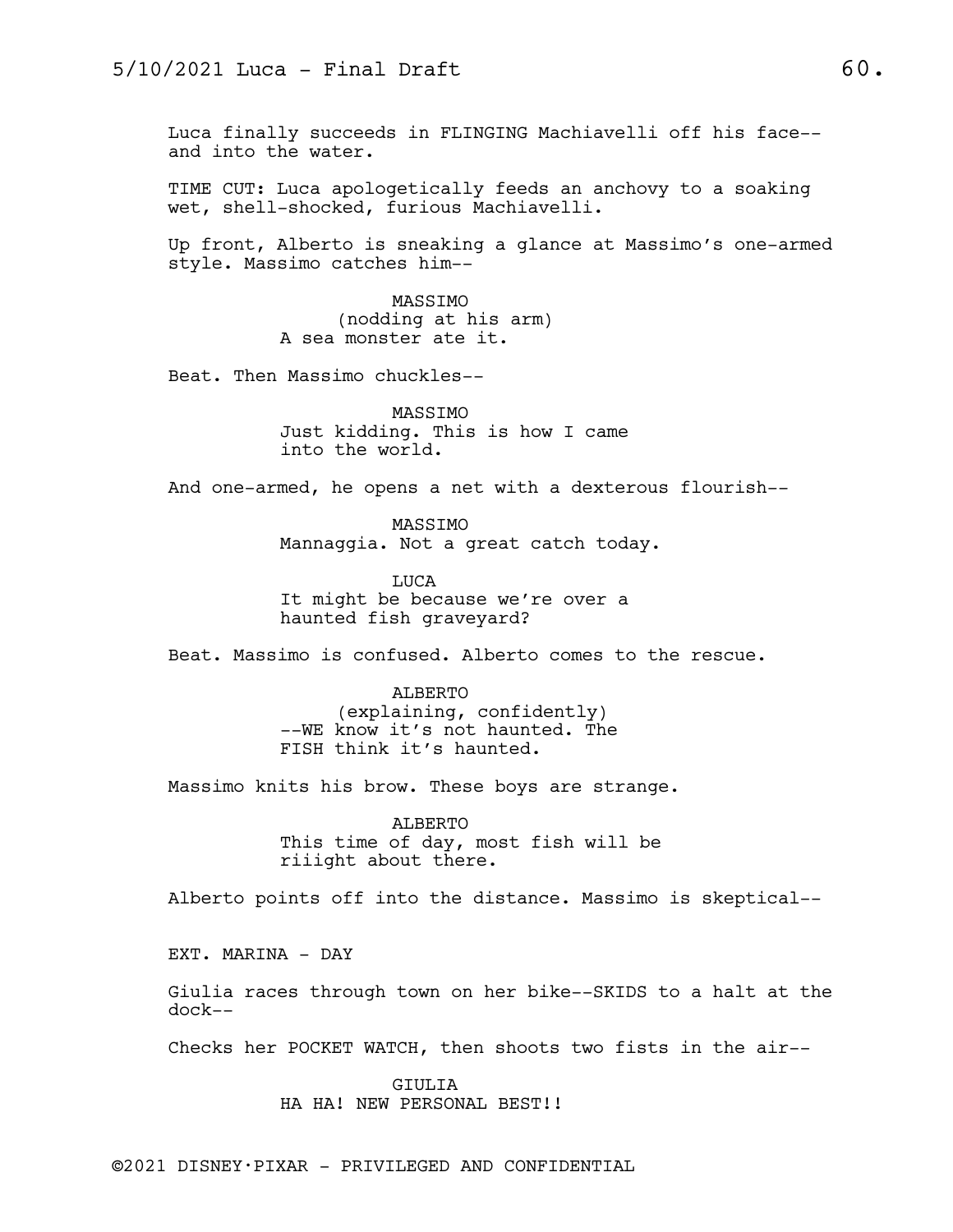Then clocks Massimo and the boys returning with a truly EPIC AMOUNT OF FISH.

> GIULIA (in quiet awe) Santa Pecorino.

MASSIMO (to Giulia) Your friends do know fish.

Massimo pats Alberto on the back. Giulia is relieved--

GIULIA Let's go sign up!!

EXT. PORTOROSSO - DAY

LAUNDRY hangs on a clothes line.

Two pairs of hands whisk it off.

EXT. SEAWALL NEXT TO GIULIA'S BACKYARD - DAY

DANIELA and LORENZO, wearing the pilfered clothing, sneak into town--

> DANIELA Okay, okay. Now what's our plan. Think, Daniela!--

LORENZO Hey. Everything's always on you. I want to step up.

DANIELA Uh... you sure?

LORENZO (confidently) Oh yeah. I got this.

And he saunters over to a kid (not Luca) sitting by himself on the seawall enjoying a gelato cone.

> LORENZO Well, hello there, young man. You're not fooling anyone.

The kid licks his gelato, blank-faced and confused.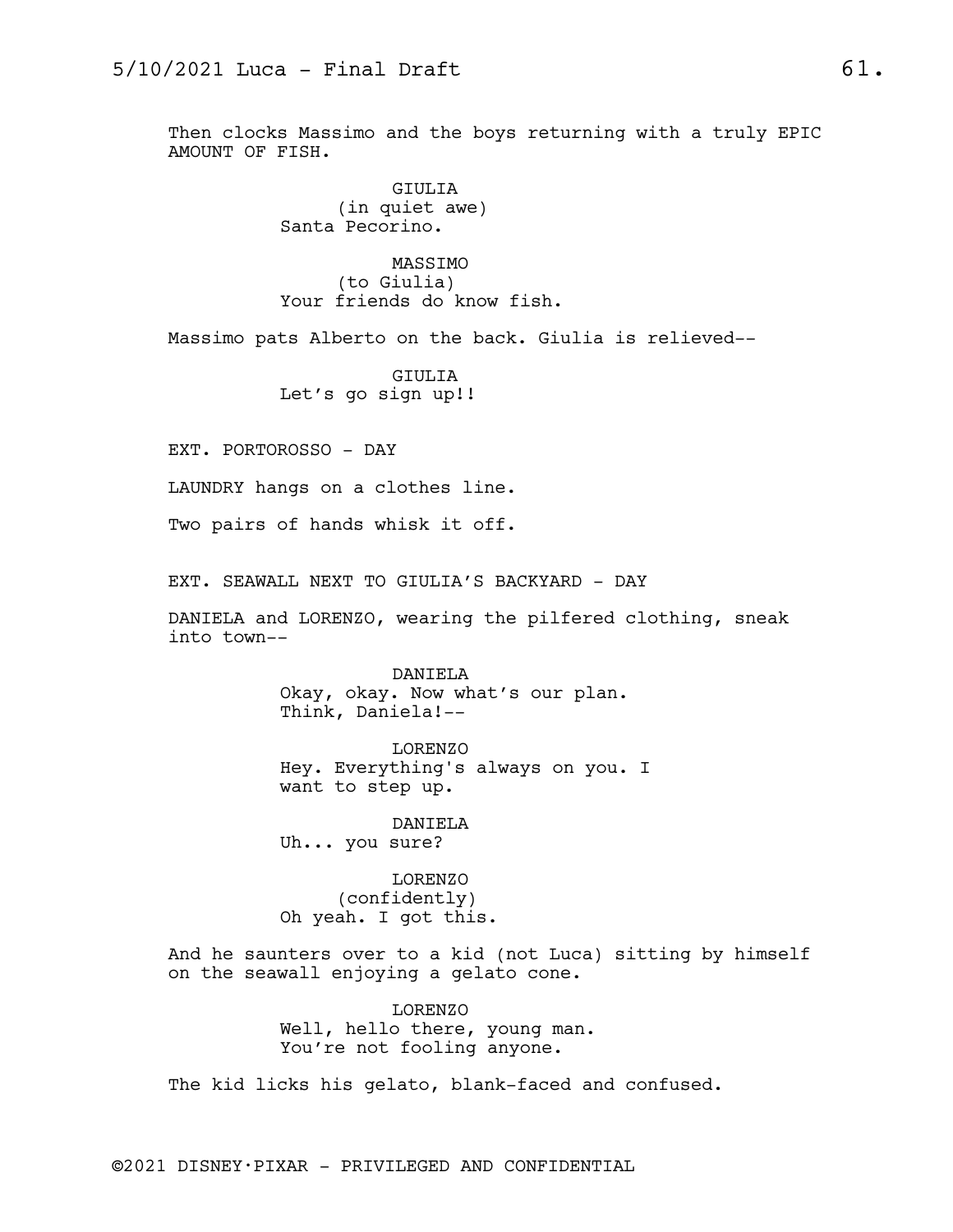DANIELA (under breath/through Did you really think you teeth) Lorenzo. Uh-uh. Nope. Lorenzo. Nuh-uh. LORENZO could get away with this? You thought we wouldn't find you? Well, guess what. LORENZO It's time for us to go *home*. Lorenzo PUSHES the kid into the water. He is about to follow, when Daniela grabs him.

The kid has not turned into Luca.

Awkward beat.

The kid begins to cry.

LORENZO (trying to recover) And... let that be a lesson to you!

DANIELA RUN. Before its mother gets here.

The adults FLEE--

LORENZO It turns out I don't got this.

DANIELA No. But I do. I'll know my son when  $T--$ 

--into the PIAZZA, which contains MANY KIDS.

DANIELA

--see him.

Daniela gazes around. This is going to be pretty difficult.

DANIELA

Aw, sharks.

EXT. PIAZZA - DAY

Giulia, Luca, and Alberto walk up to a LINE OF KIDS waiting to submit their entries to the PORTOROSSO CUP.

A WOMAN in an ELABORATE COSTUME and MUSTACHE addresses them from a little makeshift stage: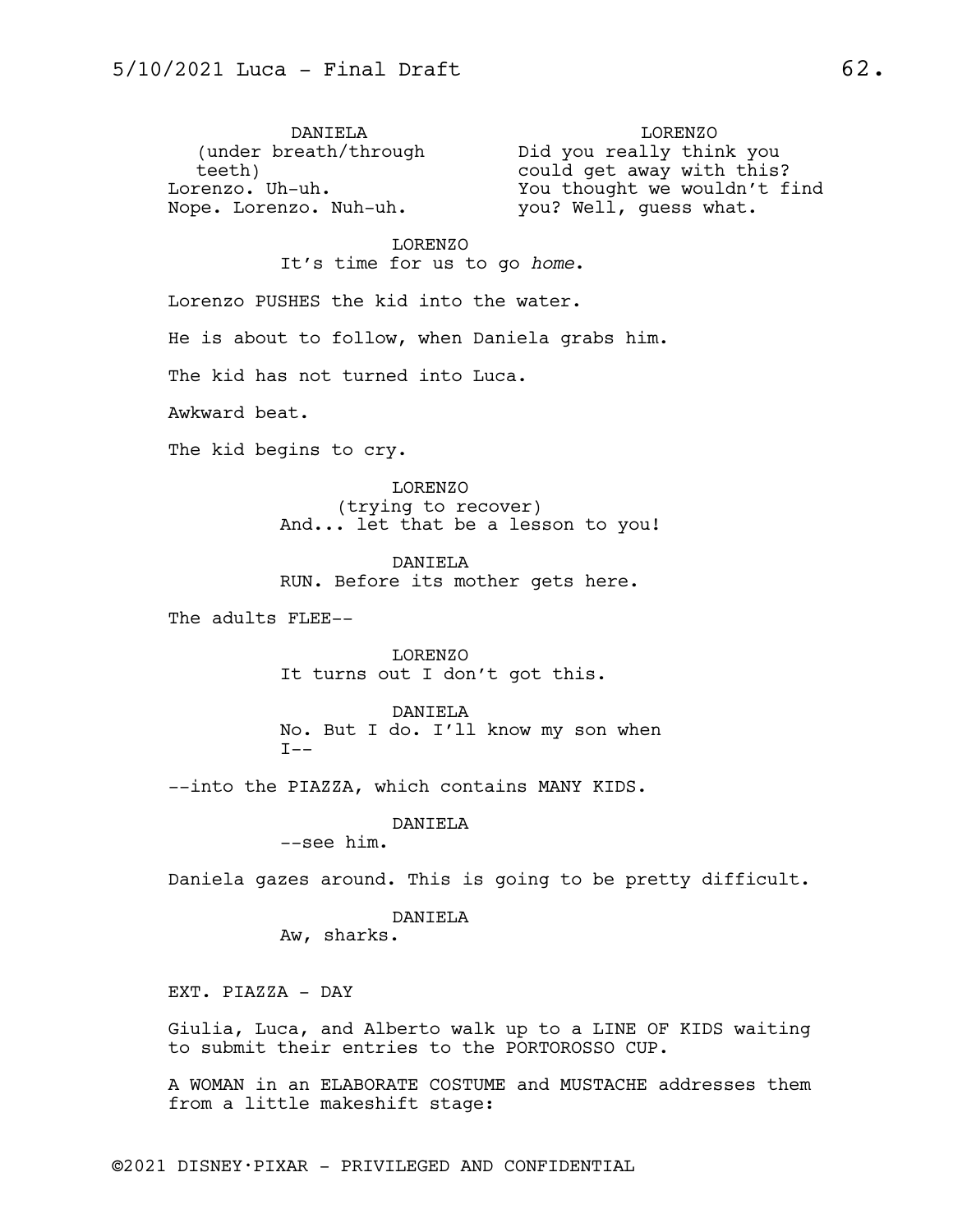SIGNORA MARSIGLIESE Fellow Portorossans! It is I! GIORGIO GIORGIONI!! (hamming it up) Slayer of sea monsters. And beloved purveyor of pasta! In the crowd, Luca is alarmed: LUCA Slayer of sea monsters?! GIULIA That's just Signora Marsigliese. She works for the sponsor for the race. (exasperated sigh) This is gonna take forever. SIGNORA MARSIGLIESE The finest pasta in Liguria. At a price every family can afford!-- GIULIA GET TO THE RULES. SIGNORA MARSIGLIESE (dry) Enthusiasm. Love to see it. (regaining momentum) To win my famous race, your team must be the first to: Brave the treacherous waters of the bay!! Devour a mystery bowl of my delicious pasta!! And ride to the top of Mount Portorosso--and back!!! LUCA That all sounds pretty hard. ALBERTO Yeah. Hard to LOSE. We're going to win! GIULIA I love your confidence. But don't forget. We have to go through--

> ERCOLE Champion coming through! Ciao, ciao!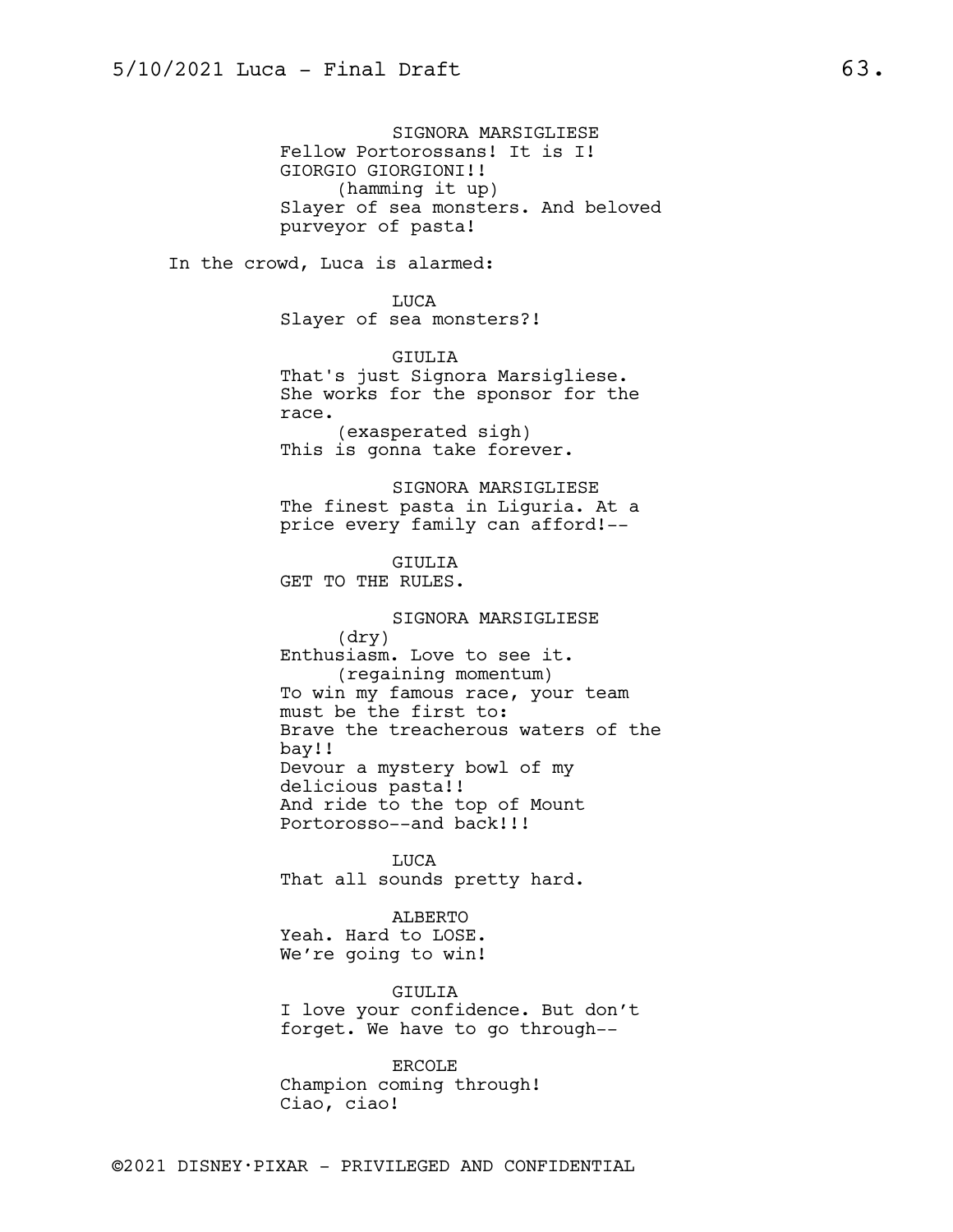--Ercole arrives, Ciccio and Guido trailing behind as usual.

GIULIA

--Ercole.

Ercole plonks down his entry fee.

SIGNORA MARSIGLIESE Aren't you a little old, Ercole?

ERCOLE (pretend outrage) Signora! I'm sixteen!

SIGNORA MARSIGLIESE You said that last year.

ERCOLE But this year it's true! (walking away, addressing the kids) You might want to save your money, ragazzi, this year Ercole is gonna break the record and make it six in a row--

He notices, with delight, that Giulia has teamed up with Luca and Alberto.

> ERCOLE Oh no. I don't believe it. Spewlia, you teamed up with these vagrants?!

#### GIULIA

(irritated) Ignore him.

#### ERCOLE

(mock-apologetic) I wish for you that you could. I'm afraid your friends still need to pay the Out-of-Town Weirdo Tax.

Ercole snaps his fingers--Ciccio snatches the money out of Giulia's hand and gives it to Ercole--

## GIULIA

HEY! Ercole--you HAVE to give it back!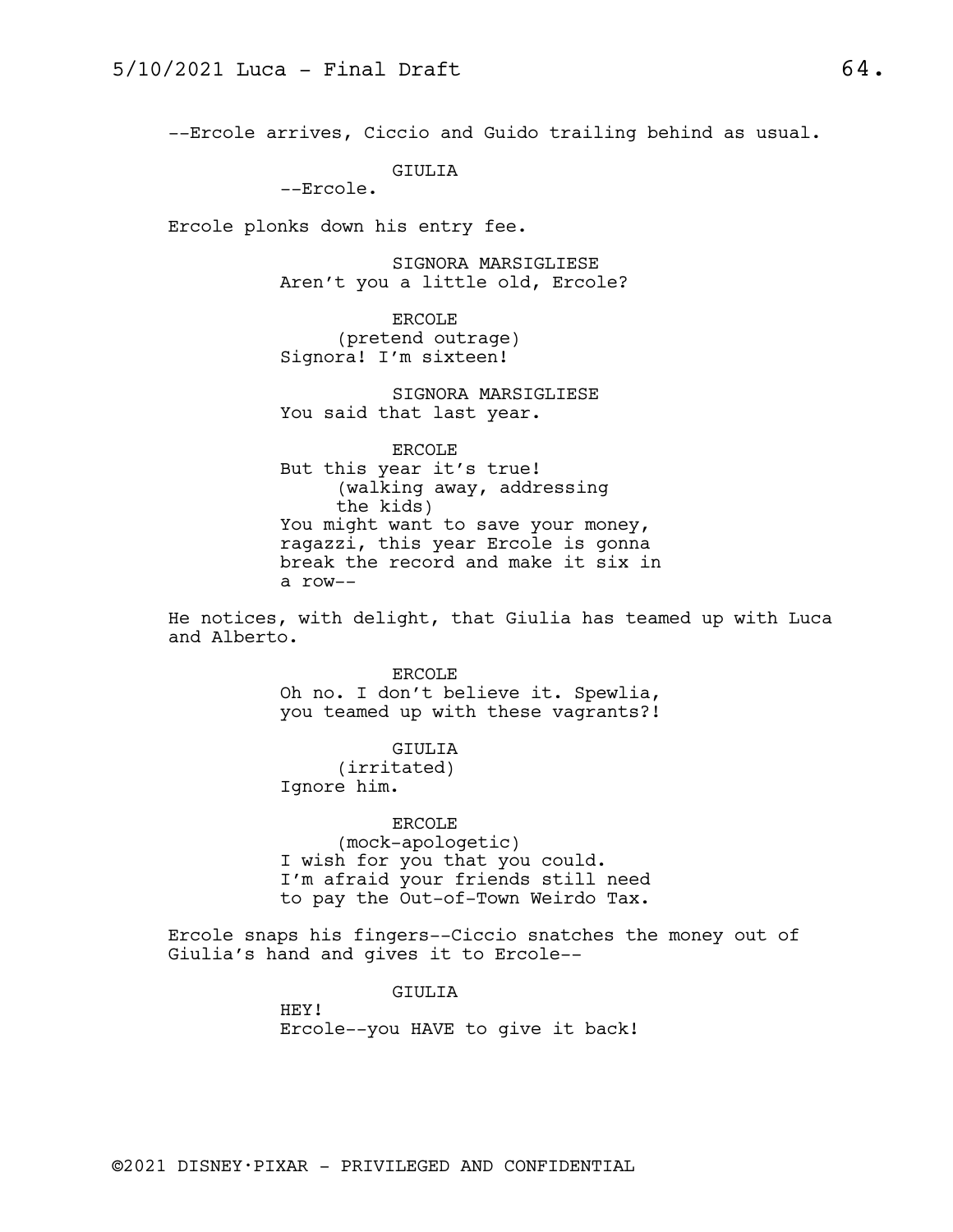ERCOLE Ercole doesn't have to do anything. He's the Portorosso Cup champion, number one, and number two, his life is amazing and everyone loves him. GIULIA They don't love you! They're afraid of you! ERCOLE (intimidating, to the crowd) Raise your hand if you love me. EVERYONE in the crowd, terrified, raises their hand. ERCOLE See? Everyone. (to Alberto) Even you. (booping Alberto's nose) Boop. This is too much for Alberto. He raises his fists. ALBERTO That's it. Come on, Luca. ERCOLE Ooh! The vagrants want to fight! LUCA (unsure) Alberto...? ALBERTO (hushed, to Luca) Silenzio Bruno. Remember this is for our Vespa! ERCOLE A Vespa? Pfft. Trash like you can't ride Vespas. Giulia gets in the way before the fight can begin. GIULIA Stop.

Every eye watches the STANDOFF: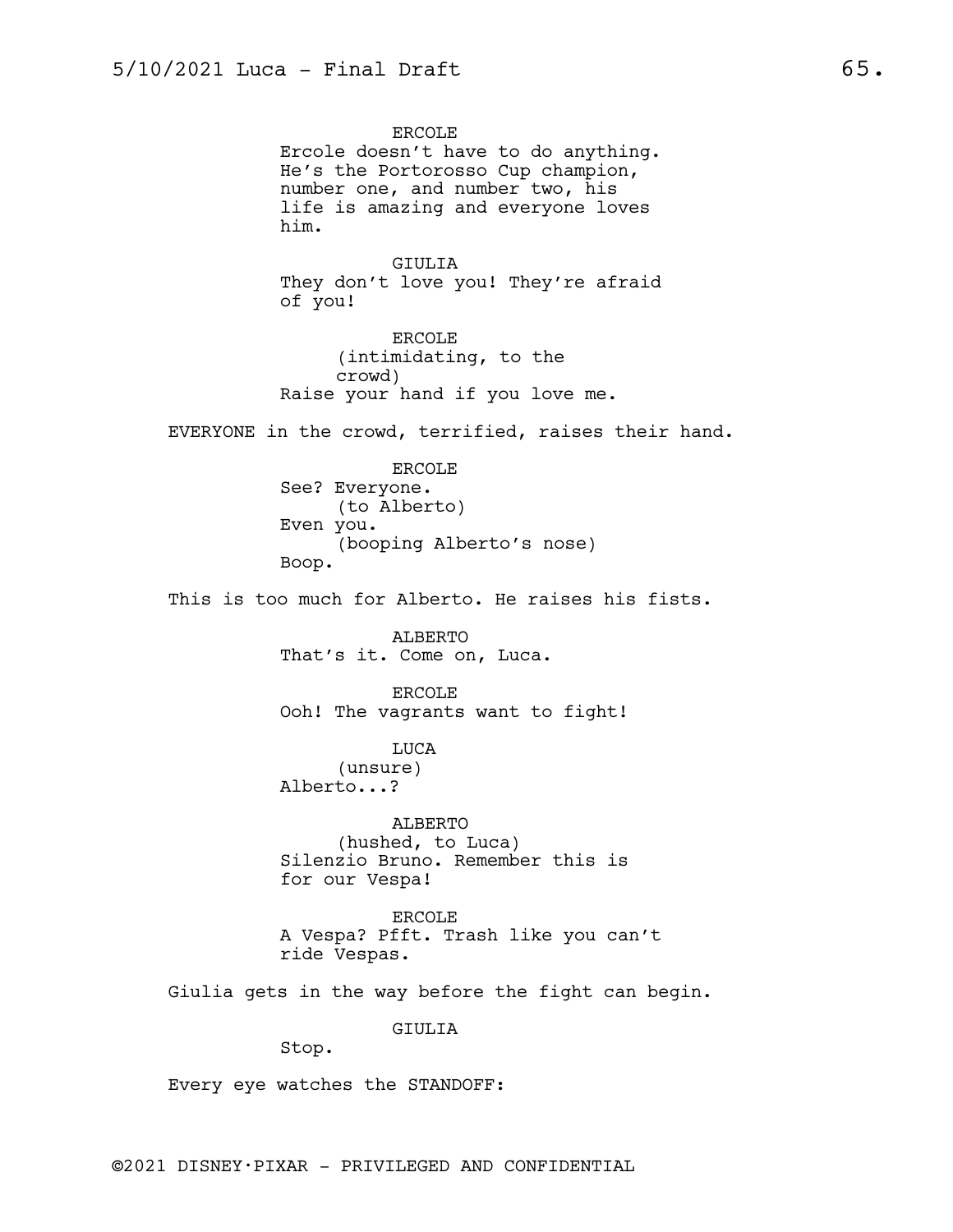GIULIA Ercole, you're just afraid we're gonna put an end to your evil empire of injustice--

ERCOLE (bored, overlap) "evil empire of injustice." Got anything new?

GIULIA Yeah! HERE'S a new one. You... look like a...

Beat. She's got nothing. Ercole smirks.

LUCA (whispering) A catfish.

GIULIA (loudly, triumphantly) A CATFISH!

This only confuses the crowd. And Ercole. They are not impressed--until--

> LUCA (timidly) Uh, they're bottom feeders and they also have two sad little whiskers.

Now the crowd starts snickering. Even Guido lets out a little involuntary giggle.

Ercole fumes. He smacks Guido with a sandwich.

Then he turns to Luca, towering over him.

ERCOLE (advancing) Listen, Piccoletto. I eat kids like you for breakfast. I dunk them in my cioccolata and GNAM! Finiti!

Ercole leans in and creepily puts an arm around Luca, who cowers.

> ERCOLE So, here. Sign up. I'll make it my mission to destroy you.

He lets this sink in. Then, suddenly, BRIGHTENS--

©2021 DISNEY•PIXAR - PRIVILEGED AND CONFIDENTIAL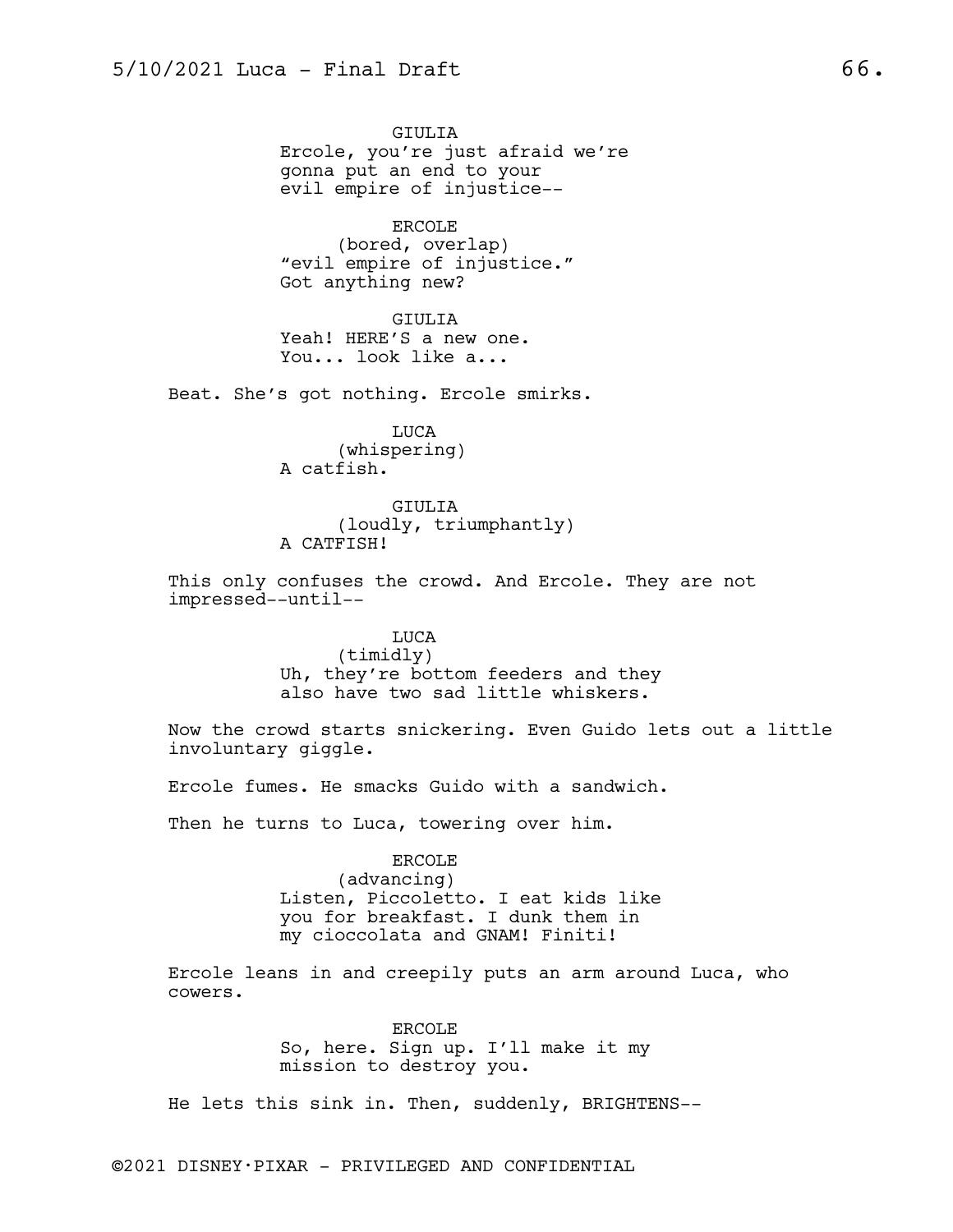ERCOLE Ha ha ha! (leaving, joking with the crowd) It's gonna be some race, huh? Sorry, no autographs today! (to a little boy who is still raising his hand) You. You can put your hand down.

Luca is absolutely terrified. But then Giulia puts an arm around him--

> GIULIA HA HA! Luca! Bravo, we did it!

Luca remembers to breathe. Giulia drags him away--

Alberto lags behind, strangely let down.

AT THE TABLE:

Giulia slaps the cash down on the table.

GIULIA Giulia Marcovaldo!

SIGNORA MARSIGLIESE Ciao, Giulia. Team of one?

GIULIA

Not today!

She parts to reveal Luca and Alberto.

LUCA Luca Paguro.

ALBERTO (slightly reluctant) Alberto Scorfano.

EXT. MASSIMO'S HOME - CONTINUOUS

GIULIA (O.S.) Ok, ragazzi! We have one week to train!

BUT TRAINING GETS OFF TO A ROCKY START: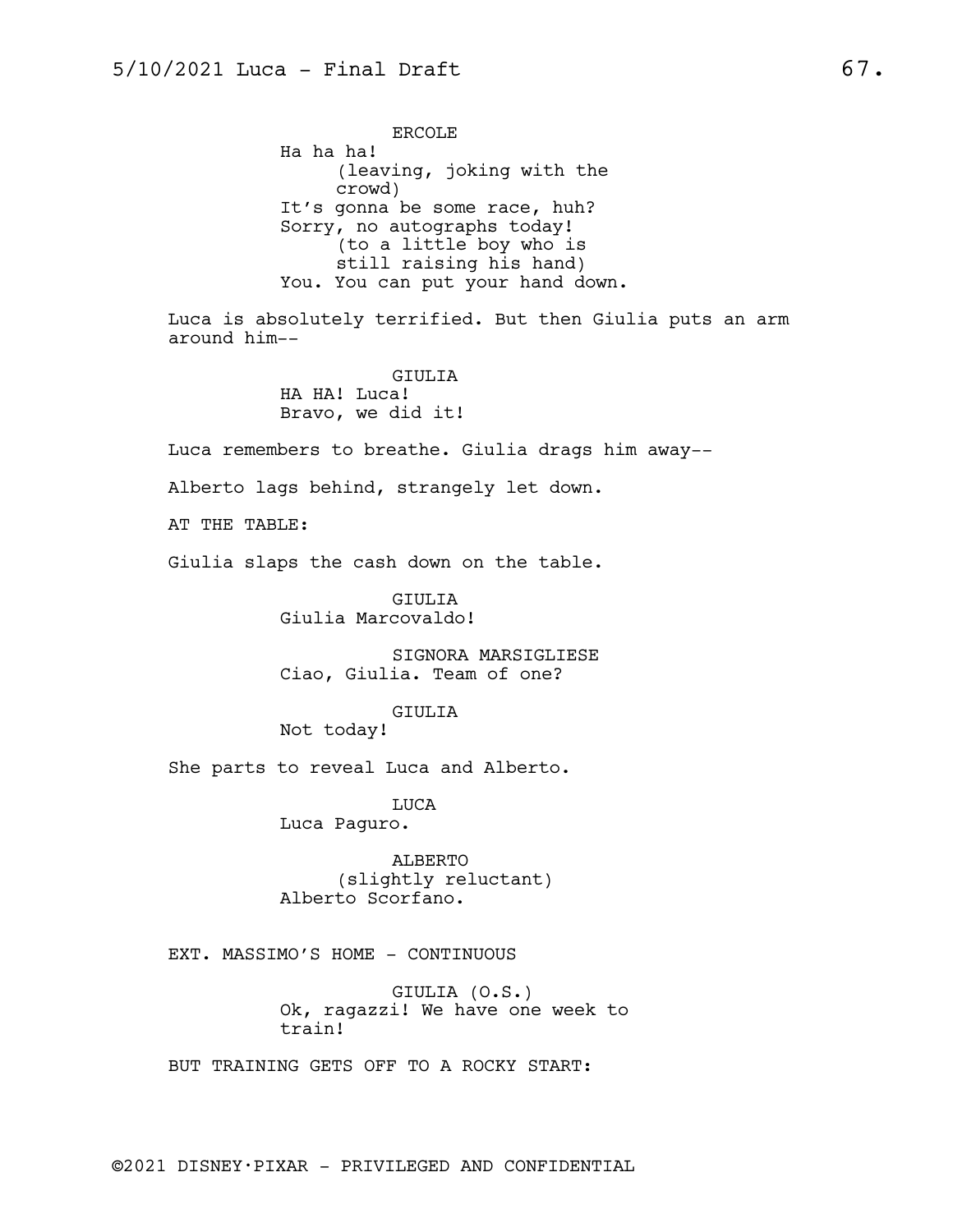INT. MASSIMO'S HOME

Giulia puts a BOWL OF LINGUINE in front of Alberto.

GIULIA (ready, set, go!) Pronti, ai posti, via!

Alberto is about to start when Luca comes in with an ARMFUL of DIFFERENT PASTA DISHES:

ALBERTO

Wait, what!?

GIULIA Every year they change the pasta. You have to be ready for anything! Could be cannelloni, penne, fusilli, trofie, EVEN LASAGNE!

Alberto shrugs and is about to grab a handful when Giulia raps his knuckles with a fork--

> GIULIA And you have to use a forchetta. It's the rule.

ALBERTO Rules are for... (frustrated) ...rule people!

EXT. PORTOROSSO STREETS - UPHILL

NEXT: Luca struggles uphill on the bike as Alberto and Giulia slowly walk behind him.

They are passed by a VERY OLD MAN.

Alberto slaps his hand to his forehead in frustration.

CUT TO:

AT THE TOP OF THE DOWNHILL--

Luca nervously looks down the STEEP INCLINE.

LUCA Holy carp. No. I can't.

Of course Ercole, breezily riding by, hears this--

©2021 DISNEY•PIXAR - PRIVILEGED AND CONFIDENTIAL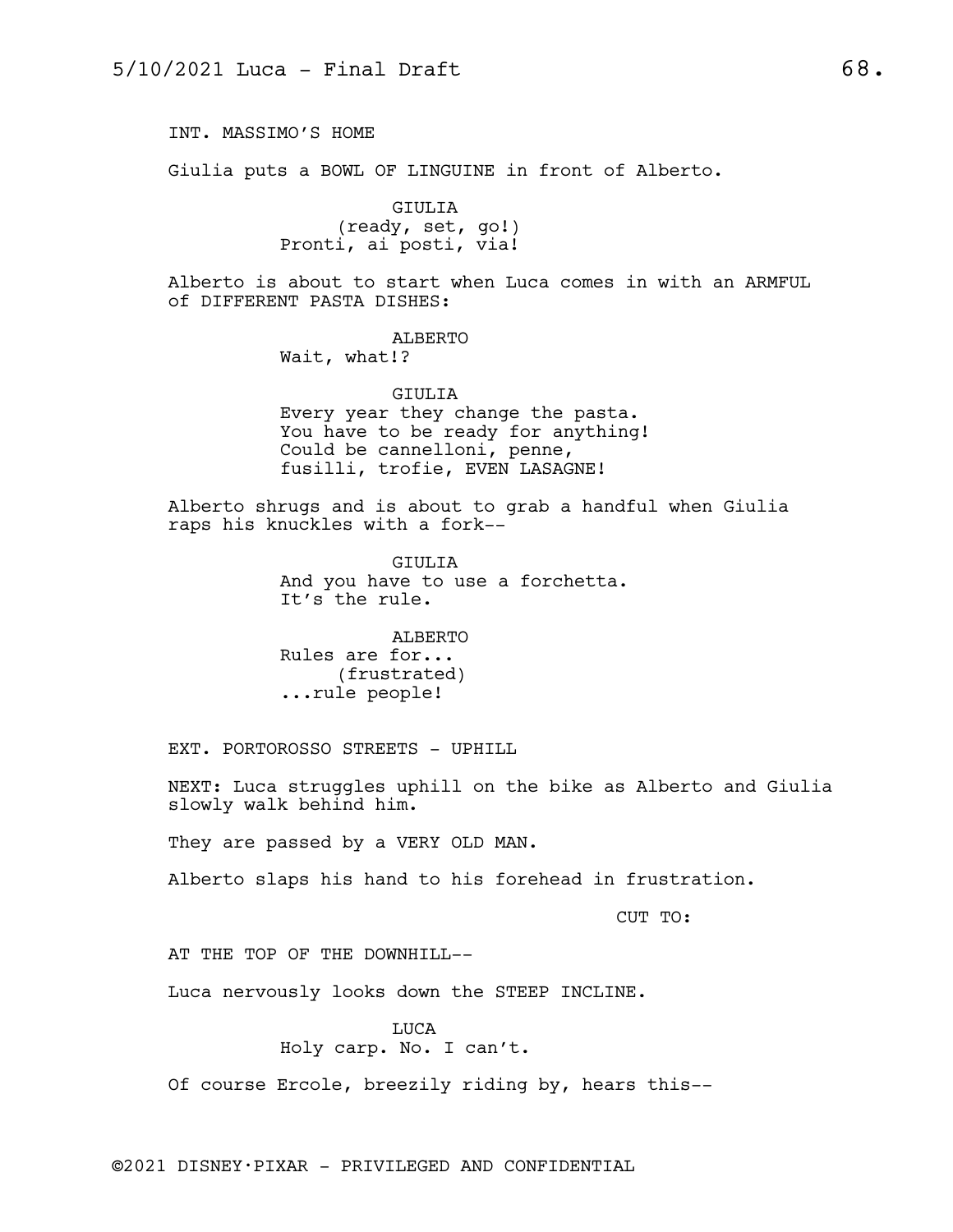ERCOLE I know, I know. Ha ha ha ha! And remember, Piccoletto:

He draws a finger across his neck menacingly as he rides off.

GIULIA Forza! Luca, don't let him get in your head. You can do this!

LUCA Okay. Silenzio Bruno! Here we go! (he pushes off) NOPE. I CAN'T.

He hits the brakes, the front wheel locks up, and he CRASHES.

EXT. SEA

AND FINALLY: Giulia swims in the sea as Alberto and Luca paddle behind.

They watch her, unimpressed.

LUCA I guess that's how humans swim?

ALBERTO Man, that's embarrassing.

IN A MOTORBOAT IN THE DISTANCE: Ercole looks through binoculars as his henchbuddies WIELD HARPOONS hopefully--

> CICCIO Any sea monsters?

ERCOLE (lowering binoculars) No... but I see some bait.

He GUNS THE MOTOR--

Giulia spots the boat speeding toward them--

GIULIA Oh no. It's Ercole--

Alberto and Luca start rowing FURIOUSLY. But they are rowing in opposite directions and the boat just goes in circles--

> ALBERTO LUCA! FASTER! FASTER!

©2021 DISNEY•PIXAR - PRIVILEGED AND CONFIDENTIAL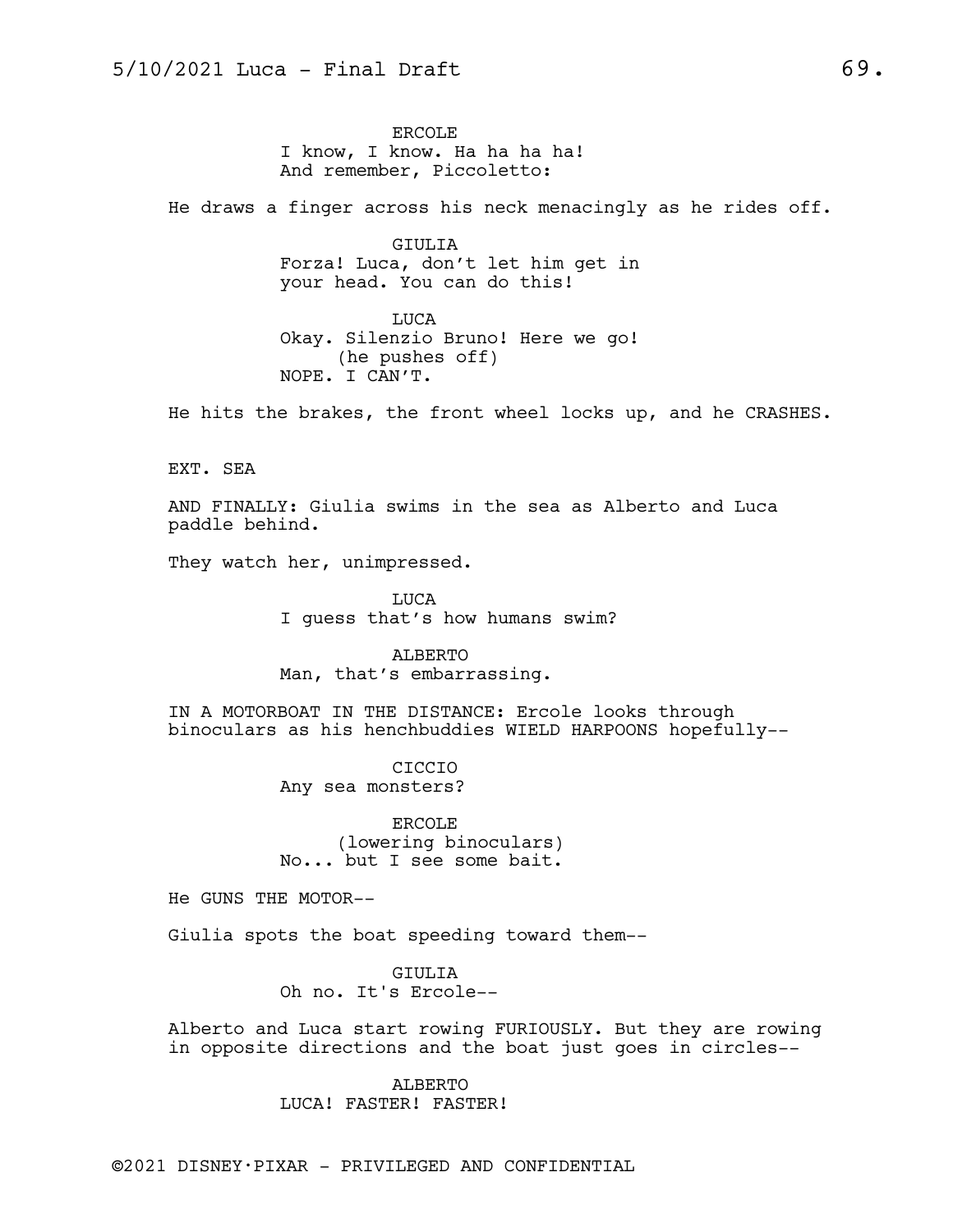LUCA WHY AREN'T WE MOVING?!

Ercole's boat is bearing down on them--Ercole grins maniacally--

> GUIDO (worried) Ercole--?

At the last minute, Guido grabs the steering and averts collision, instead sending a WAVE over Luca and Alberto--

--splashing Alberto, who turns SEA MONSTER and DUCKS into the boat with Luca--

Fortunately, Ercole missed it. He's too busy berating Guido.

ERCOLE

Guido?!

GUIDO I--I slipped!

ERCOLE Ciccio! Slap Guido! Again! Like you mean it!

Giulia furiously doggy-paddles to confront Ercole. Meanwhile, Luca tries to throw a tarp over Alberto but instead hits Alberto in the face, KNOCKING HIM OVERBOARD--

Tbe commotion draws Ercole's attention--he turns to see Luca by himself.

> ERCOLE Where did the other one go?

He spots something purple in the water--he squints--

But then TOPPLES OVER--a FURIOUS GIULIA has rocked the boat by hanging onto the sides to yell at him.

> GIULIA Ercole! Cosa stai pensando, eh?!

Ercole's sweater has fallen into the water. This now occupies 100% of his attention.

> ERCOLE Insane girl! It is wool! It cannot be moistened!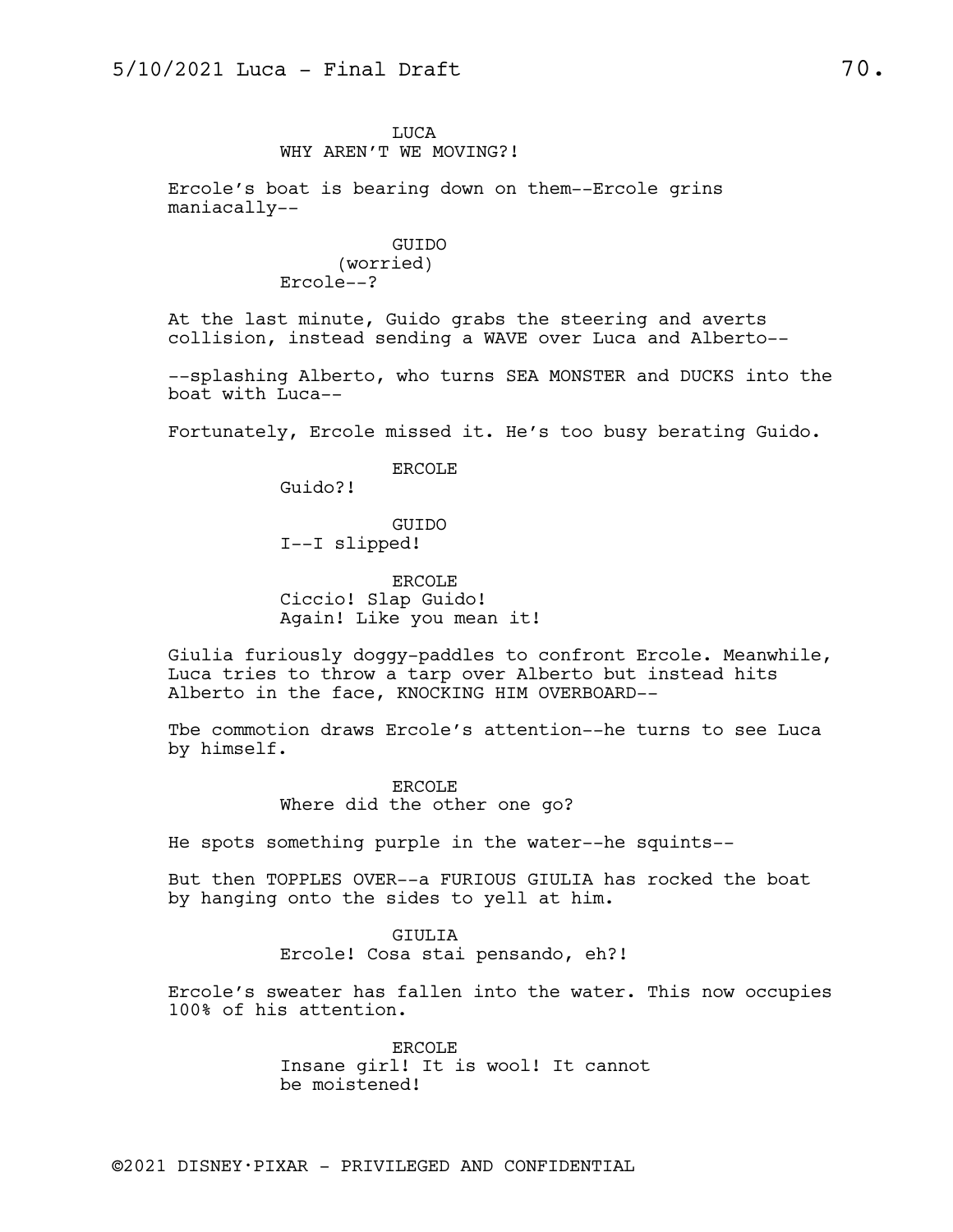While Ercole is distracted, Luca pulls Alberto on board. Then hastily throws a tarp over him before Giulia, also clambering on board, can see anything--

> GIULIA Well, I think that's enough training for today--

> > ALBERTO

Yeah! Agreed!

Yup!

As the kids begin to row home, Ercole notices them--

ERCOLE BAHH! Ciccio! The motor! They are slowly getting away!

Ciccio fumbles with the motor.

LUCA

ERCOLE Guido! Slap Ciccio! With contempt!

EXT. PORTOROSSO - PIAZZA - DAY

Lorenzo and Daniela's search for Luca is not going so well, either. Daniela pulls the hat off a kid. Nope. Not her son.

A SOCCER BALL rolls to Daniela, from the kids playing nearby--

SOCCER KID #1 Hey! La palla!

SOCCER KID #2

Kick it!

Daniela KICKS it. She is pretty strong. It knocks a kid into the fountain. She stares at the kid, thinking.

DANIELA

I have an idea.

LORENZO Uh. Honey?!

DANIELA Hey guys! Can I play too?!

A kid with the ball tries to JUKE her out. She instead deftly steals the ball and HIP-CHECKS him into the fountain.

> DANIELA Oops! Sorry. I'm not used to legs.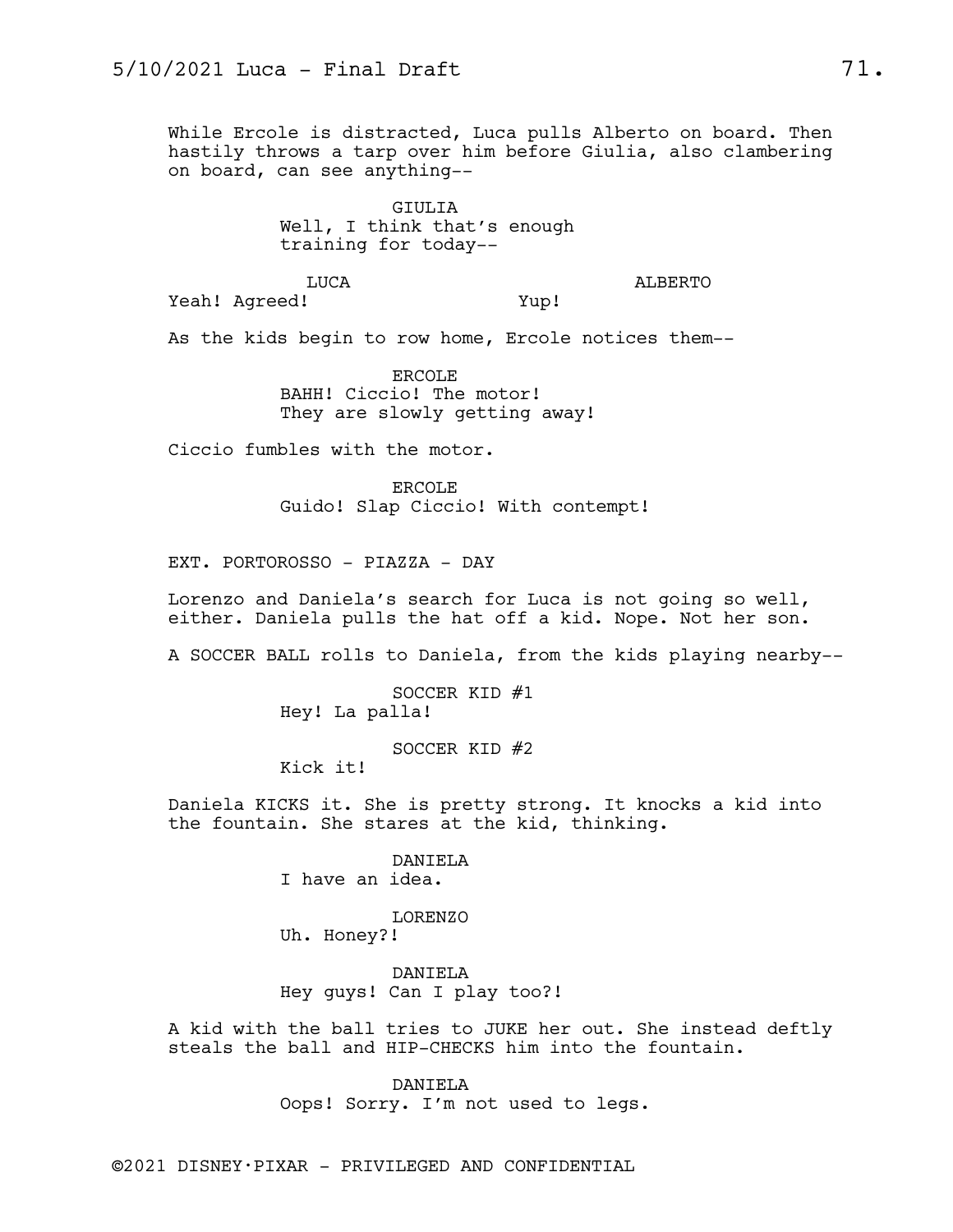LORENZO (catching on) Ohhhhhhhh.

SOCCER KID #3 PRENDILA! THE BALL!

DANIELA Come and get it.

Another kid approaches Daniela, who now has the ball. She deftly sidesteps and the second kid, too, TUMBLES into the fountain.

She is basically LIONEL MESSI. She DRIBBLES through a few more kids, TRIPPING, CHECKING, JUKING them all into the fountain--

Where Lorenzo checks to see if they're Luca--

LORENZO (muttering) Not our kid. Not our kid.

Daniela approaches the goal, takes a shot, but skies the ball instead--knocking a watering can out of a neighbor's hand- and drenching the kid below.

Daniela CELEBRATES by hurling another kid into the fountain.

DANIELA (out of breath) Let's see Bianca Branzino do THAT! (dolphin impression) ECK ECK ECK ECK ECK ECK

NEAR THE PESCHERIA:

Luca HEARS his mother's distinct DOLPHIN CALL. He looks over and sees two adults who look like the human versions of his parents over by the fountain. Uh oh.

He ducks into the yard after Giulia and Alberto--

GIULIA Good effort, team. You've earned your pasta tonight.

ALBERTO (desperate) Can I *please* eat with my hands.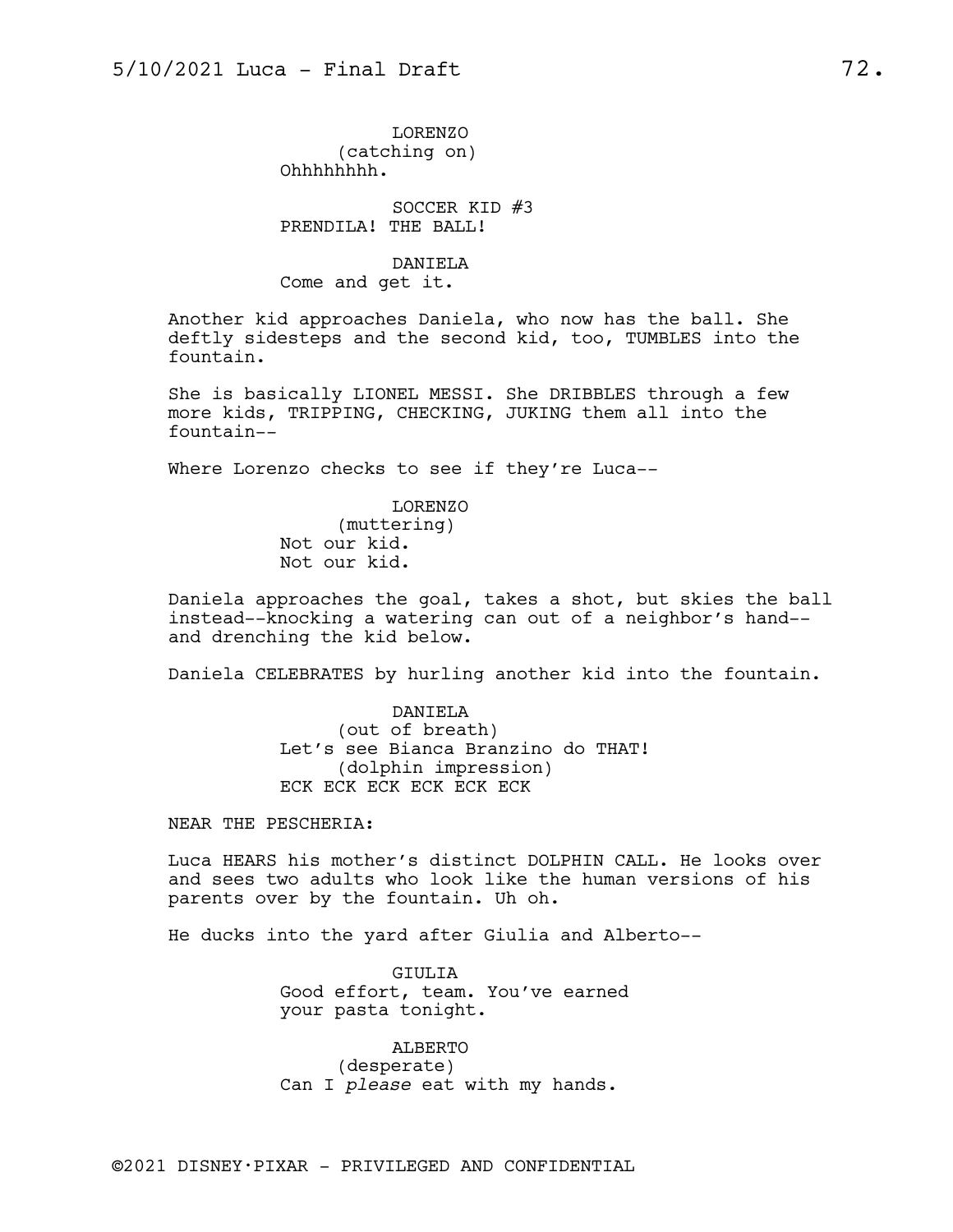--as the parents regroup, still having not found their son.

LORENZO Well at least you won! ... I think!

EXT. GIULIA'S TREEHOUSE - EVENING

Luca and Alberto confer in the treehouse--

LUCA Uh, Alberto? I think I might've seen my parents...

ALBERTO No way. I told you, they're not coming here.

Luca doesn't know how to push past Alberto's dismissiveness--

LUCA But what if they did? They're gonna send me to the deep!--

ALBERTO Relax! It's never gonna happen.

Giulia arrives.

GIULIA (determinedly positive) All right, boys. Pretty good today, but let's talk technique--

Massimo arrives, too.

MASSIMO Hey, ragazzi! I need some help with the nets. (looking to Alberto) You! The big strong one. Andiamo.

Alberto is reluctant to leave. But he does like being the big strong one.

> ALBERTO I'll be right back.

Alberto exits with Massimo, leaving Luca and Giulia. She sees he's rattled, and ventures to comfort him.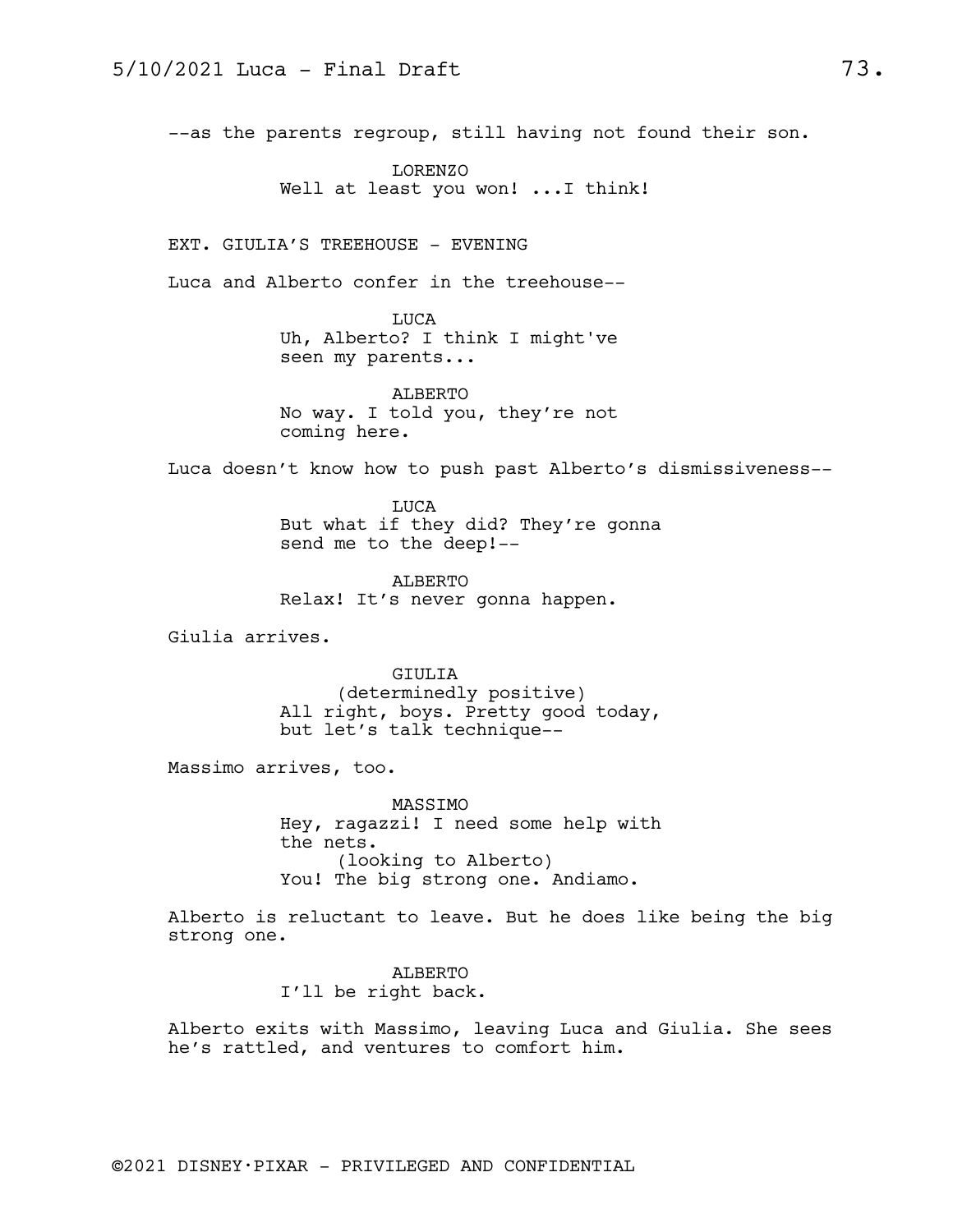GIULIA Hey. We're gonna win. And you'll get your Vespa. ...Why do you want a Vespa again?

LUCA

Oh--because it'll be amazing. Every day me and Alberto are gonna ride someplace new. And every night we'll sleep under the fish.

He indicates the STARS that are starting to come out. Giulia is thrown for a loop. She decides to just go with it.

> GIULIA The, uh... fish. Yes! Good.

LUCA What'll you do when you win?

GIULIA

Ohoho. I'll get up in front of everyone and say, "TOLD you I'd win!!"

LUCA

Yeah! (beat) And then what?

GIULIA

I don't know. That's it! Look. During school, I live with my mamma in Genova. And every summer, I come here, and everyone thinks I'm just some weird kid who doesn't belong.

This really lands with Luca.

LUCA I think I know how you feel.

GIULIA Right?! That's why we gotta win!! The town will cheer our names-- (a little too excited) ERCOLE'S LIFE WILL BE RUINED-- (stopping herself)

Sorry. Too much? My mom says *sometimes* I'm too much.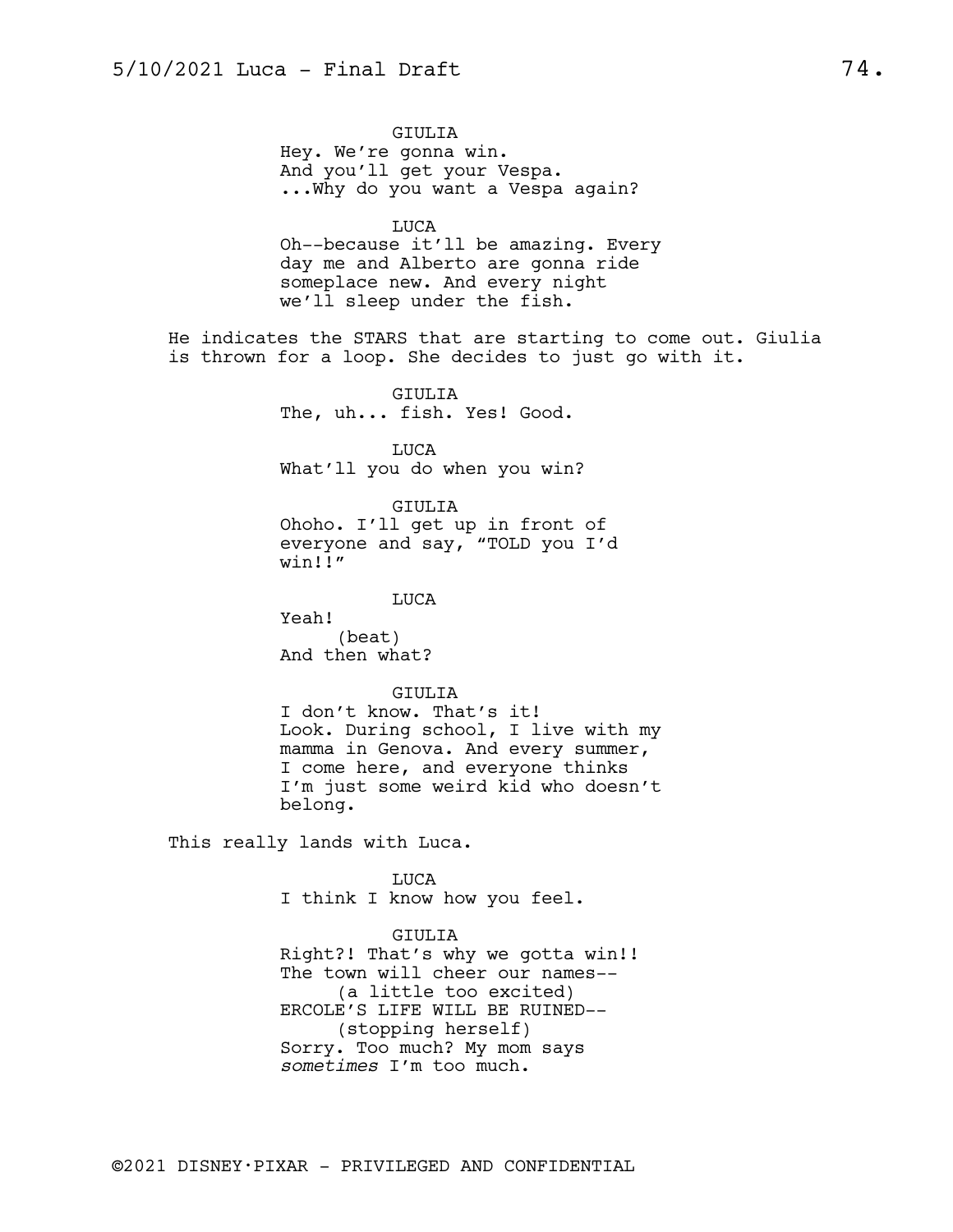LUCA No way! Not for me.

Giulia smiles. She watches Luca look at the stars, that he might think are fish.

> GIULIA (unable to let it go) You know those aren't fish, right?

LUCA Of course they are! Alberto told me all about it.

GIULIA Come with me.

EXT. ROOFTOPS - MOMENTS LATER

Luca follows Giulia up onto the roof and across PORTOROSSO'S BEAUTIFUL ROOFSCAPE. A night stroll above a lovely sleepy little town.

They finally arrive at a little balcony.

Giulia uncovers a TELESCOPE and makes adjustments--

GIULIA This is a telescope. Old Man Bernardi lets me use it. It makes faraway things seem close. Look.

She hands it over to Luca--who looks through it--

AT A GALAXY.

LUCA

WHOA.

GIULIA See any fish?

LUCA Then what are all those?!

GIULIA Stars. Like the sun. Giant, raging balls of fire!

LUCA (to himself, realizing) Alberto was wrong.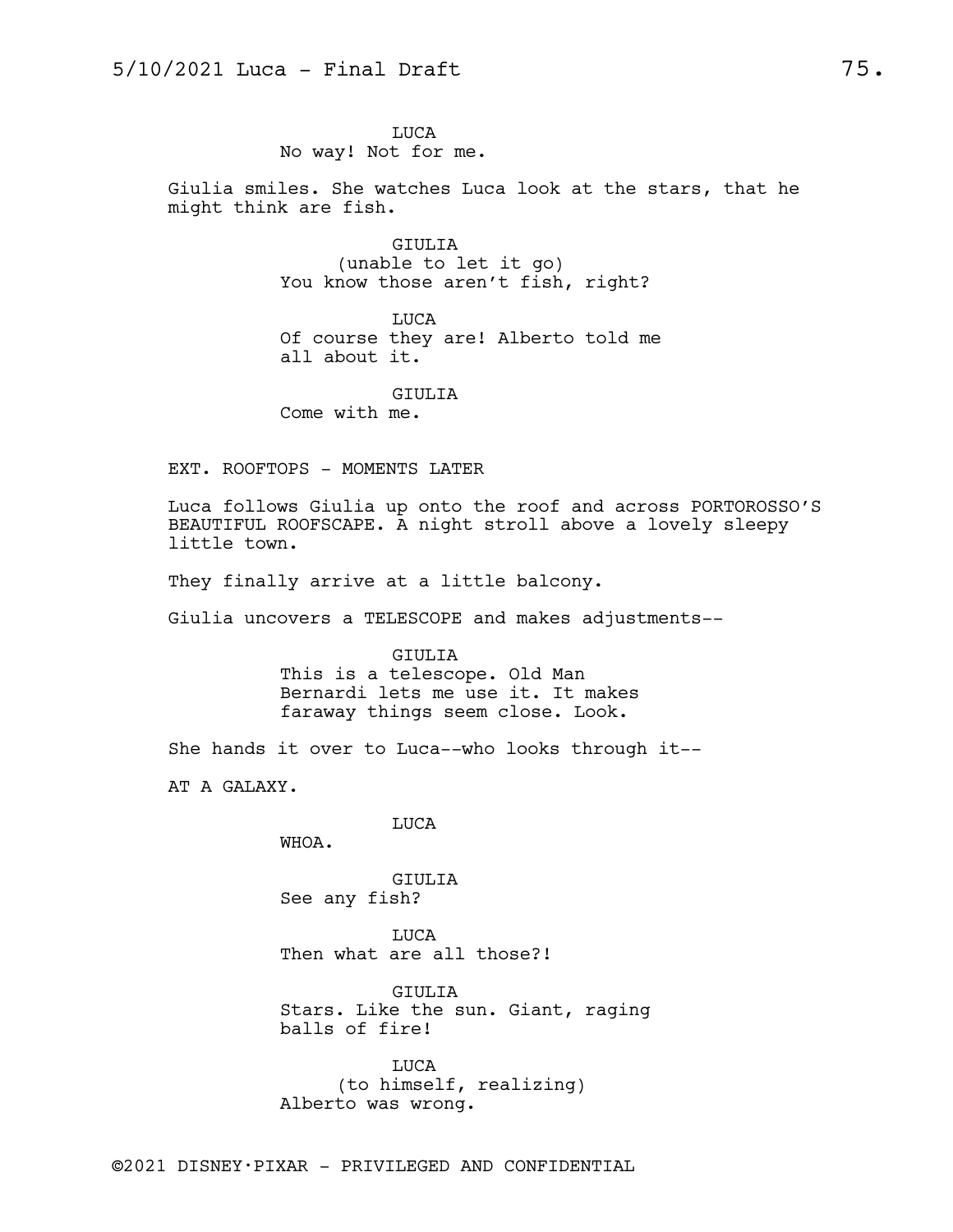GIULIA And stars are circled by planets.

Through the TELESCOPE, she shows him SATURN--

GIULIA That's Saturno. It's my favorite. (geeking out hard) It's the lightest of the planets. They say if there was an ocean big enough to hold it, it would float--

As she speaks, his imagination takes hold--

BEGIN IMAGINATION SEQUENCE--

Luca runs on the ring around SATURN--

Giulia FLIES by on a DA VINCI FLYING MACHINE--Luca joins her on a second one--

PILOTS his way through the STARS and above ROMAN RUINS--

They fly over PINOCCHIO, on his way to school--

PULL OUT FROM IMAGINATION to:

INT. GIULIA'S ROOM - NIGHT

Luca is utterly absorbed in Giulia's SCHOOLBOOKS--that's what's been firing his imagination this whole time. He is electrified, peppering her with questions--

LUCA So this is how machines fly? Sì sì! And there are big towns called cities? Like even bigger than Portorosso? GIULIA Sì! Like Genova! Literally twenty times bigger!

> LUCA (back to the space book) And we're all on a big round rock, floating around a star, in the... "solar system"?

GIULIA So cool, right?!

Luca pages through excitedly--the UNIVERSE gets BIGGER and BIGGER before his eyes as he asks her--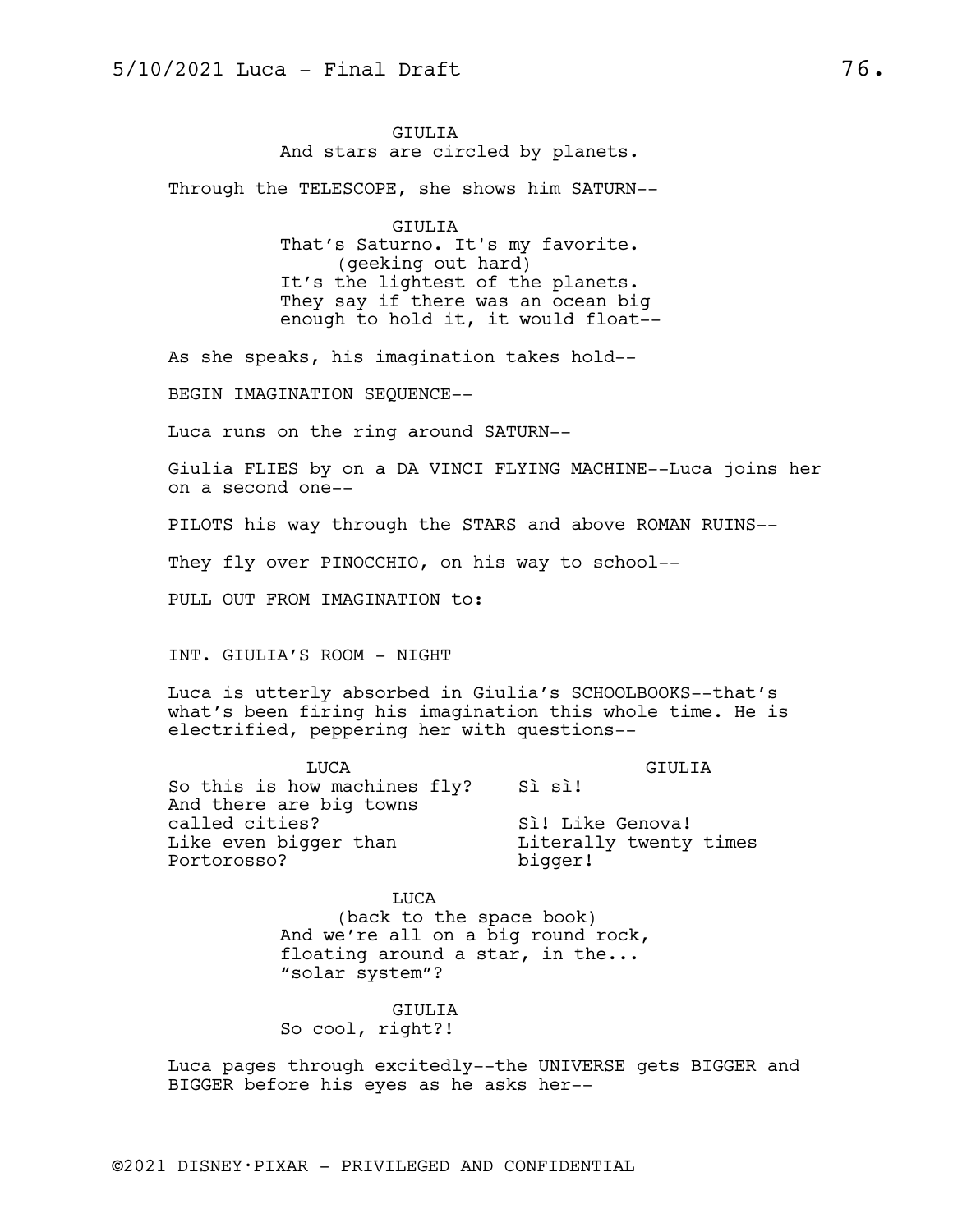LUCA And is there anything *beyond* the solar system? GIULIA Only a galaxy FULL of solar systems! LUCA Then what?! GIULIA A universe FULL of galaxies!! LUCA AND THEN WHAT?! GIULIA And THEN... (beat, realizing) ...I don't know. But next year in Advanced Astronomy I'm gonna use my school's telescope. So maybe I'll find out! That thing's HUGE. I wish I could show it to you. LUCA JUST PROMISE YOU'LL TELL ME EVERYTHING YOU SEE!! (catching himself) Sorry. Too much? GIULIA (overjoyed) Never. They're interrupted-- ALBERTO (in the window) Hey, Luca! I've been looking everywhere for you. LUCA Oh! Sorry-- ALBERTO Come on, let's go. Luca turns to Giulia, clutching the book.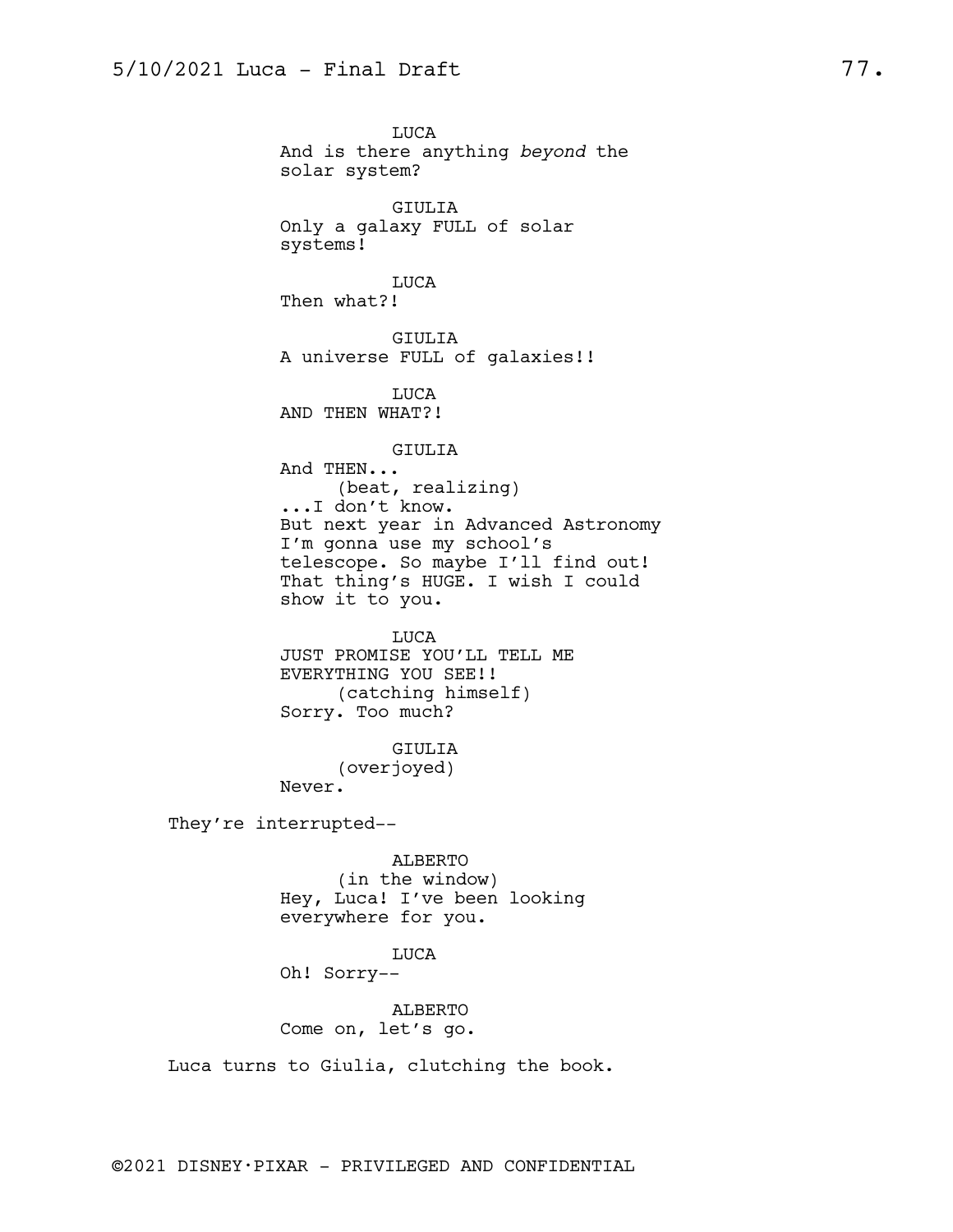LUCA Could I maybe--borrow this? Just for tonight--

Giulia opens the book, CROSSES OUT her name, and writes "Luca" on the first page.

> GIULIA You can have it. The universe is literally yours!!

LUCA (blown away) Wow. Thank you!!--

ALBERTO

Luca!!

EXT. PORTOROSSO STREETS - NIGHT

Alberto leads Luca through the nighttime alleyways to a destination of his own--

> LUCA Where are we going?

ALBERTO I got something to show you.

Luca is still buzzing with excitement.

LUCA Alberto, you won't believe this-- (pointing to the sky) Those aren't fish!

ALBERTO

What?

LUCA Yeah! Giulia explained it to me. They're fires. But like a million times bigger--

ALBERTO (dismissively) No, they're not.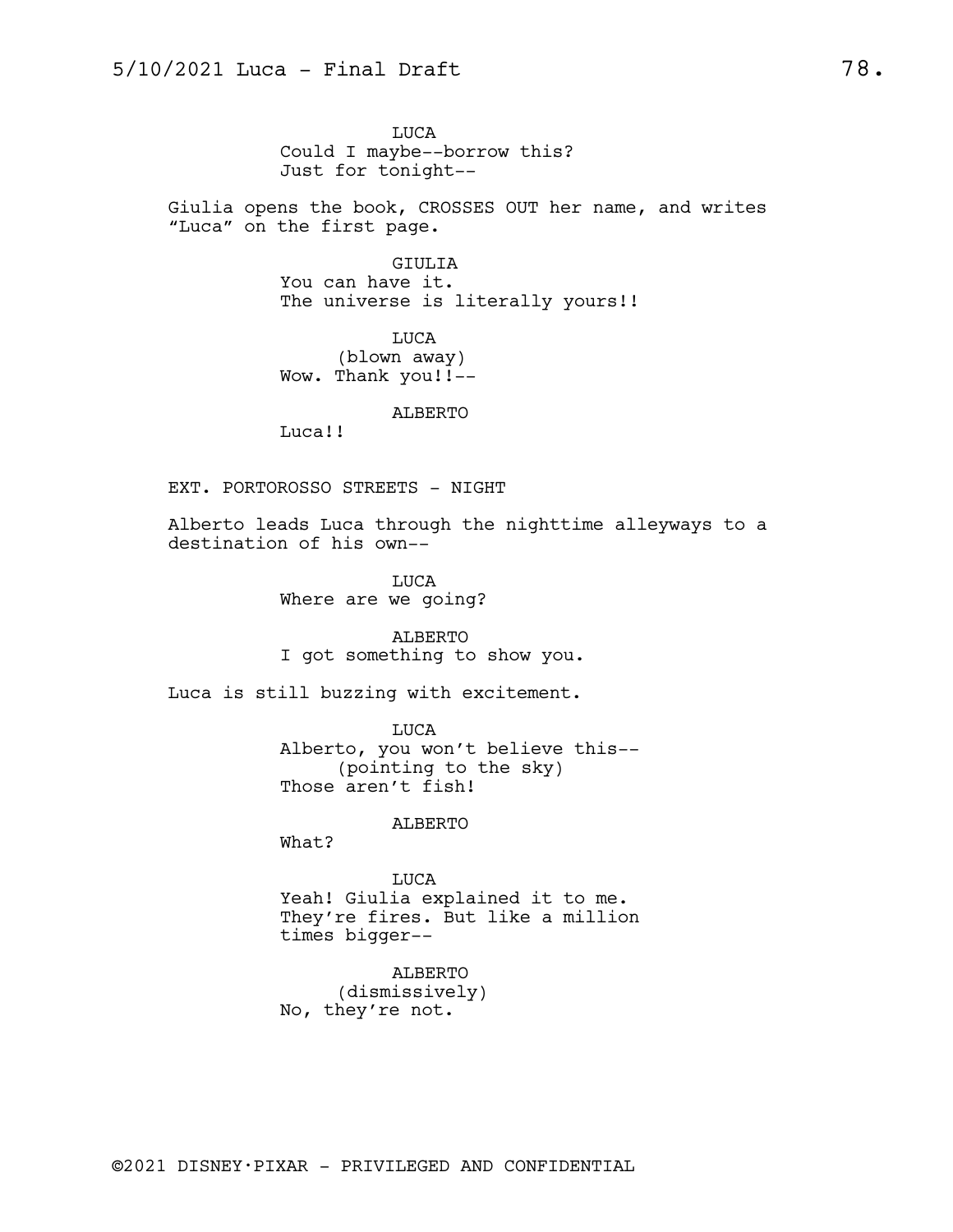EXT. MECHANIC'S GARAGE

They arrive outside the MECHANIC'S GARAGE and look in the window at the beat-up VESPA they want to buy, the FOR SALE sign still on it. Alberto slaps a drawing on the window--

> ALBERTO Take a look. I thought of every single thing we're gonna need. Also I added flames.

**TJICA** That's so cool. (realizing) And we can bring a telescope too!

Luca draws a TELESCOPE on Alberto's drawing.

ALBERTO YEAH! That shoots lightning!

Alberto adds LIGHTNING coming out of the telescope.

Luca ERASES Alberto's lightning, to Alberto's irritation--

LUCA No, no, no. You look through it. Giulia says there's an even bigger one at her school.

Luca stops. Getting a BIG IDEA:

LUCA Wait! What if we visit her there?

ALBERTO Why would you want to do that?!

LUCA It... kinda sounds interesting?

ALBERTO

The whole reason we're getting a Vespa is to live on our own! We don't need school! We don't need anybody!

LUCA Couldn't we just try it? Just for a few days...?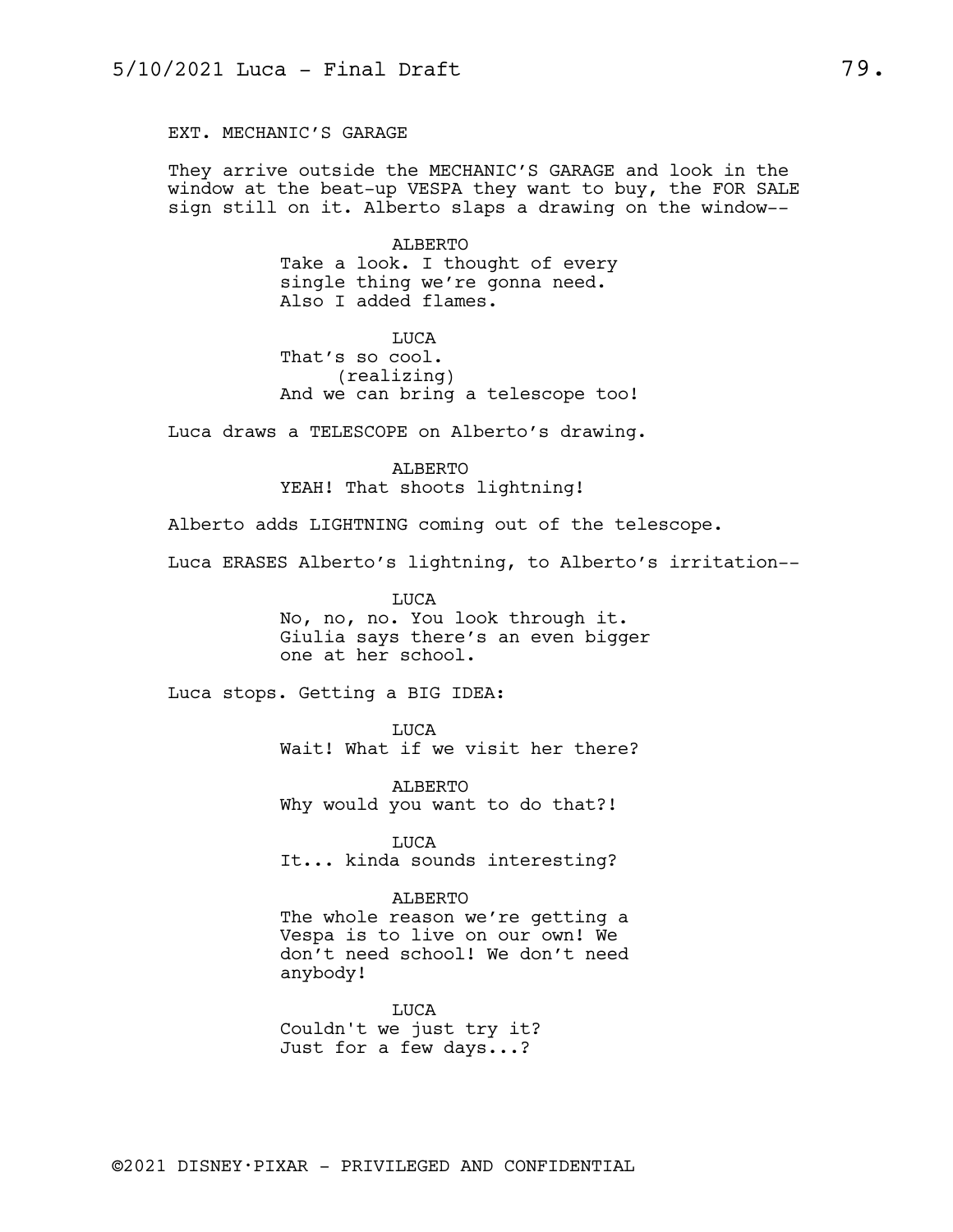ALBERTO Luca--sea monsters can't go to school! What do you think is gonna happen when they see your fishface? Luca is deflated. But before he can reply: THUNK! Ercole's harpoon SLAMS into a nearby SEA MONSTER RELIEF. Ercole, Ciccio, and Guido saunter towards our boys-- ERCOLE Hey. Look who it is. And with no Giulia to hide behind. Luca is nervous but Alberto insists on standing their ground. LUCA C'mon, let's go-- ALBERTO Nah. ERCOLE Something's fishy with you two. I mean besides the smell. You're hiding something. ALBERTO Is it... that we're smarter than you? I mean, we're not really HIDING that, it's just kinda obvious. ERCOLE You know, people think I'm a nice guy. Always joking around. Ercole SHOVES Alberto against a wall. ERCOLE But really, I'm not.

Ciccio and Guido keep Alberto PINNED to the wall.

LUCA

STOP!

Ercole SHOVES Luca to the ground.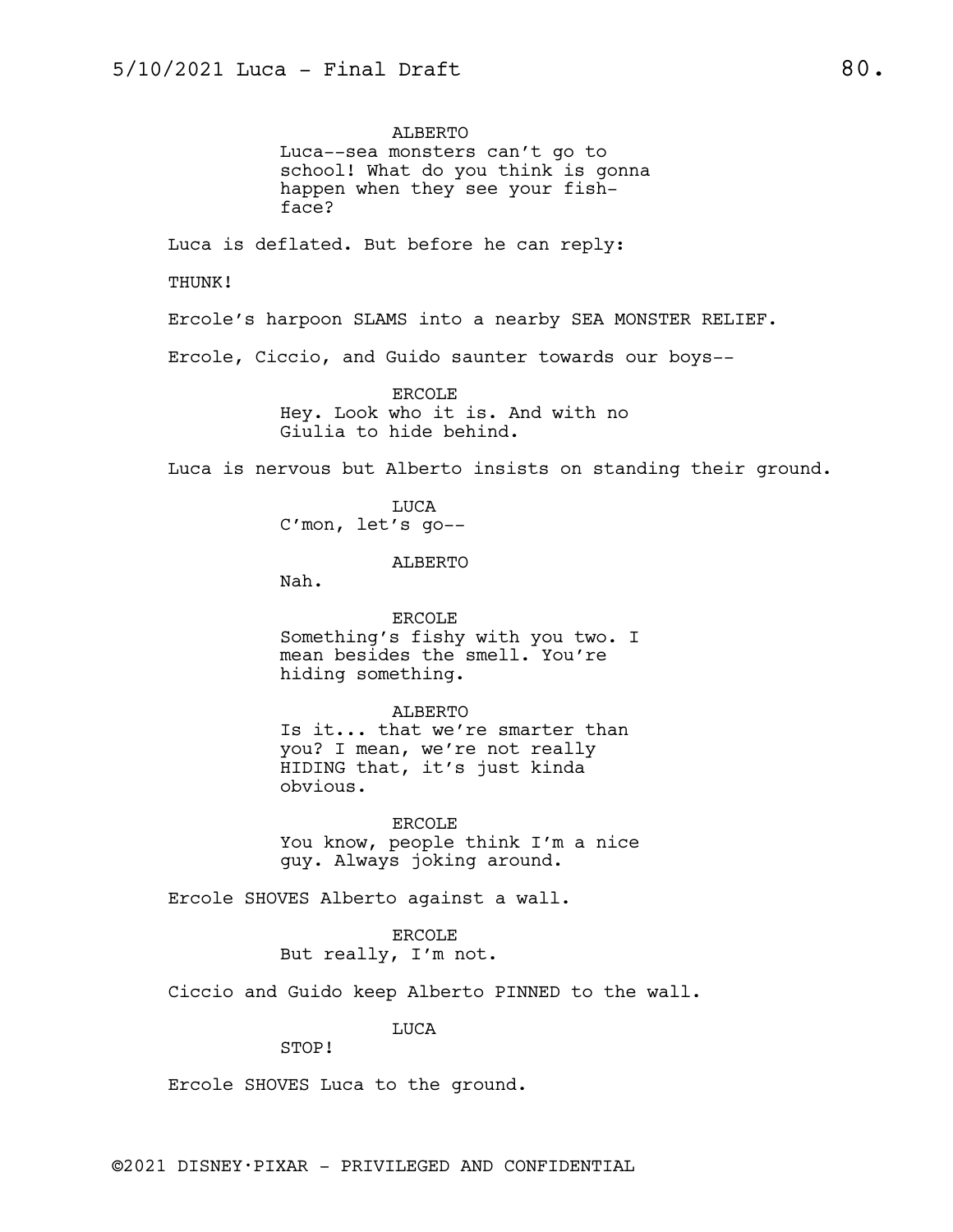ERCOLE Wait your turn, Piccoletto. (to Alberto) I want to make myself very clear. This is my town, number one--

He SOCKS Alberto in the stomach--

ERCOLE --and number two, I DON'T WANT YOU IN IT--

LUCA I said STOP!

They turn. Luca, TREMBLING, is AIMING THE HARPOON at Ercole. Ercole smirks. He takes a step toward Luca.

> ERCOLE (disdainful) Put that down, Piccoletto. You'll hurt yourself.

LUCA (terrified) Let him go.

Ercole nods to Ciccio and Guido, who release Alberto.

ERCOLE Go. NOW. Before I change my mind.

Luca and Alberto back away--then break into a RUN--

Luca throws the harpoon down as they round a corner--

ERCOLE (calling after them) Nobody wants you here, idioti! Keep running!

EXT. OUTSIDE MASSIMO'S HOME - NIGHT

At the door to Giulia's backyard--

LUCA Why did you make him mad? We should have left!--

But Alberto again is in absolute denial of reality.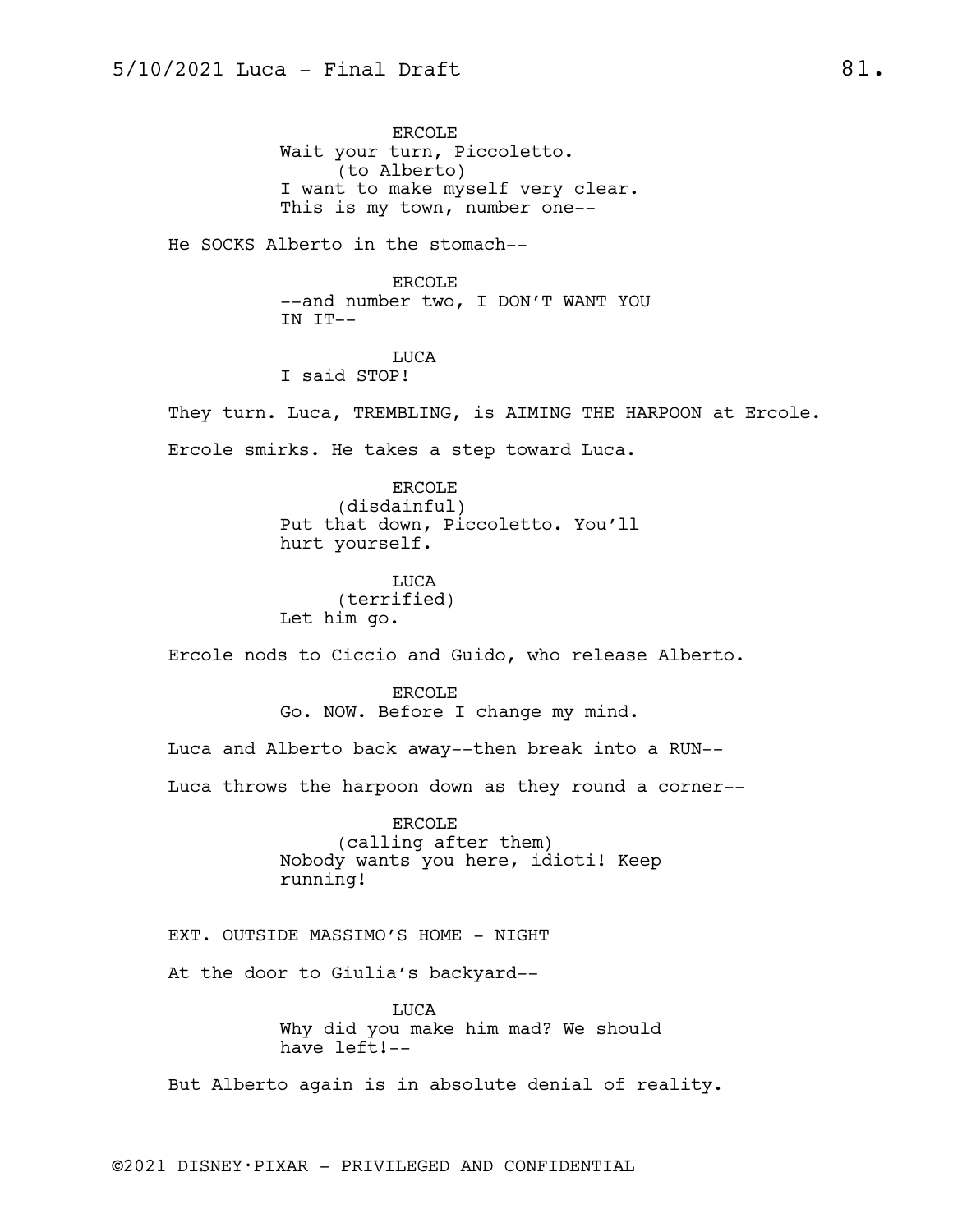ALBERTO We're fine! I had it under control. All you gotta do is follow my lead, remember?

He heads into the backyard before Luca can respond--

EXT. GIULIA'S TREEHOUSE - NEXT MORNING

The boys are DEAD ASLEEP.

Giulia does her patented TRUMPET IMITATION--

### GIULIA Papapparapaa pappaparapaaa!

The boys are JOLTED upright into wakefulness:

--BEGIN TRAINING MONTAGE, AS THE DAYS COUNT DOWN TO THE RACE--

INT. MASSIMO'S KITCHEN

Alberto struggles with the fork--

EXT. STREETS OF PORTOROSSO

Luca pedals uphill, past kids eating watermelon--

Who are abruptly DRENCHED with water balloons--

Dropped by Daniela and Lorenzo, on the balcony above them--

INT. MASSIMO'S KITCHEN

Luca and Alberto placate Machiavelli--

EXT. GIULIA'S TREEHOUSE - EARLY MORNING

The boys are dead asleep again. This time it's Massimo who wakes them up--cart for Luca, BUTTER KNIFE for Alberto--

EXT. MASSIMO'S FISHING BOAT - MEANWHILE Massimo pulls up FISHING NETS one-armed; Alberto sees a SEA MONSTER-SHAPED SHADOW in the water;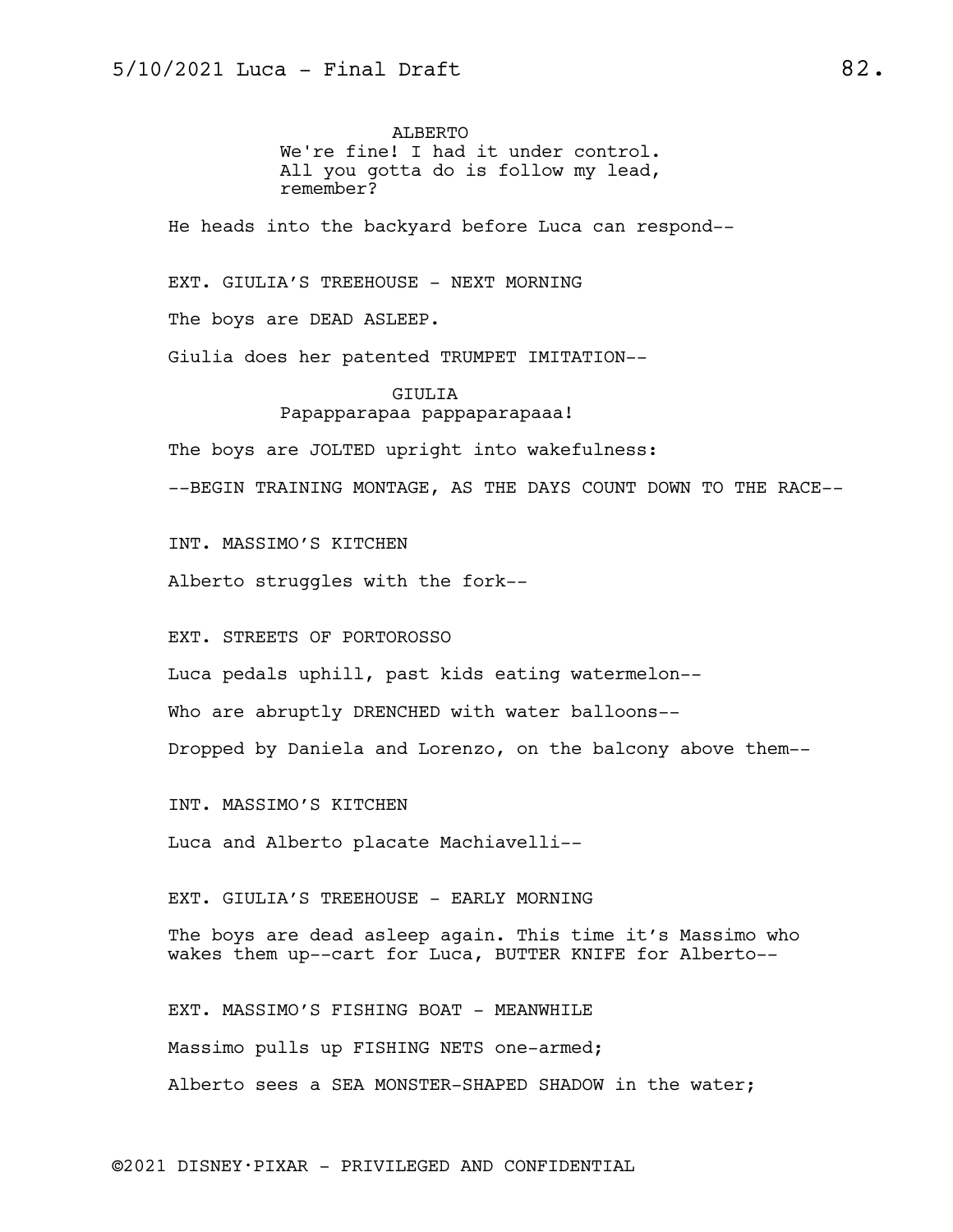Before he can do anything, Massimo sees it too--he grabs his harpoon and PLUNGES it into the shadow--Alberto is HORRIFIED;

Fortunately, when Massimo pulls the harpoon out of the water-- REVEAL--it was only a CLUMP OF SEAWEED. Massimo is disappointed;

Alberto, FRAZZLED and TWITCHY-EYED because he thought for a second he had just witnessed a murder, EXHALES--

EXT. HARBOR - EVENING

LORENZO and DANIELA sneak up behind two kids eating gelato--

But are distracted by a MONSTER MOVIE POSTER. Is that guy Ugo? That guy really looks like Ugo.

EXT. MASSIMO'S BACKYARD - MORNING

The boys, dead asleep as usual, are awoken by Giulia--

GIULIA Rise and shine! Only two days till the race!

They are so tired they can barely move. But Giulia gets an idea--

INT. MASSIMO'S KITCHEN - MORNING

And gives the groggy boys two cups of...

GIULIA

Espresso.

The boys sip it. And perk the heck up.

EXT. STEEP PORTOROSSO HILL - DAY

Luca BOOKS IT up the hill, as the watermelon-eating kids cheer him on--

> GELATO KIDS Go, Luca! / You got it! Vai, Luca!

ERCOLE (walking past) Hey! Don't cheer for him!!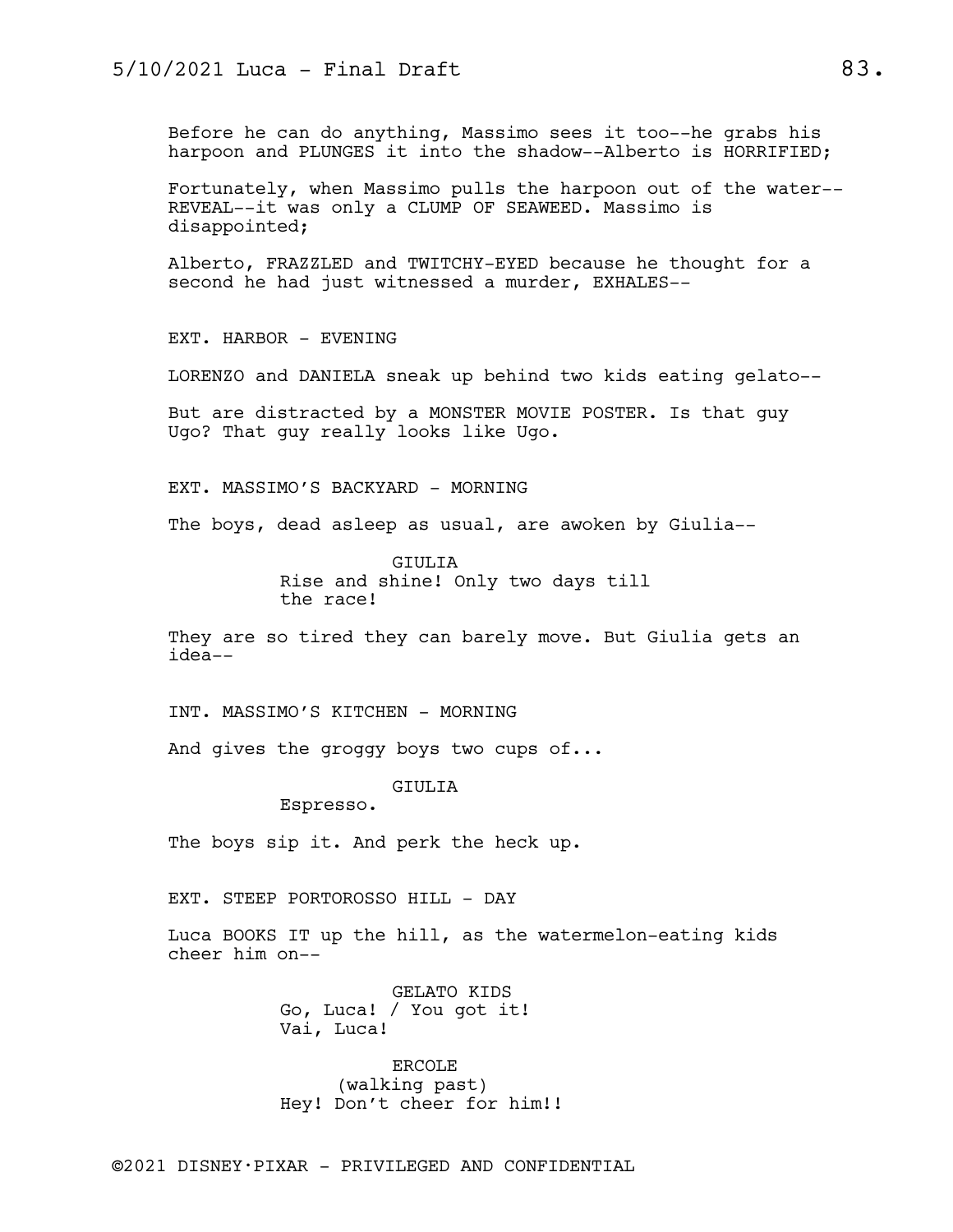EXT. HARBOR - STAIRS

Lorenzo shoots a SPRAY BOTTLE with abandon, failing to impress Daniela and drenching an infuriated bystander.

> MAN  $(0.S.)$ MA CHE FAI?!!

INT. MASSIMO'S KITCHEN - DINNER

Alberto struggles to get TRENETTE AL PESTO onto his fork.

Massimo notices. He holds up his fork for Alberto to see. And demonstrates twirling a forkful.

Alberto carefully imitates Massimo...

And manages to capture a forkful of his own. Finally!

He turns to Giulia and Alberto for approval. But they're preoccupied with another stupid book.

Alberto eats, irritably. Stupid Giulia.

--END MONTAGE--

EXT. PIAZZA - FOUNTAIN - DAY

DANIELA and LORENZO sit at the fountain, DEFEATED.

(A passing kid recognizes them as the adults that are throwing kids into fountains, turns, and runs away.)

> DANIELA I don't know, Lorenzo. Was I too hard on him?

LORENZO No. You were just trying to keep him safe. It's my fault. I wasn't paying enough attention to him.

DANIELA But I was the one who tried to send him away. ...I just never in a million years would have thought he'd do this. It's like I don't even know...

As she is talking, a boy (Luca) passes, pedaling a bike carrying his two other friends (Giulia, Alberto)--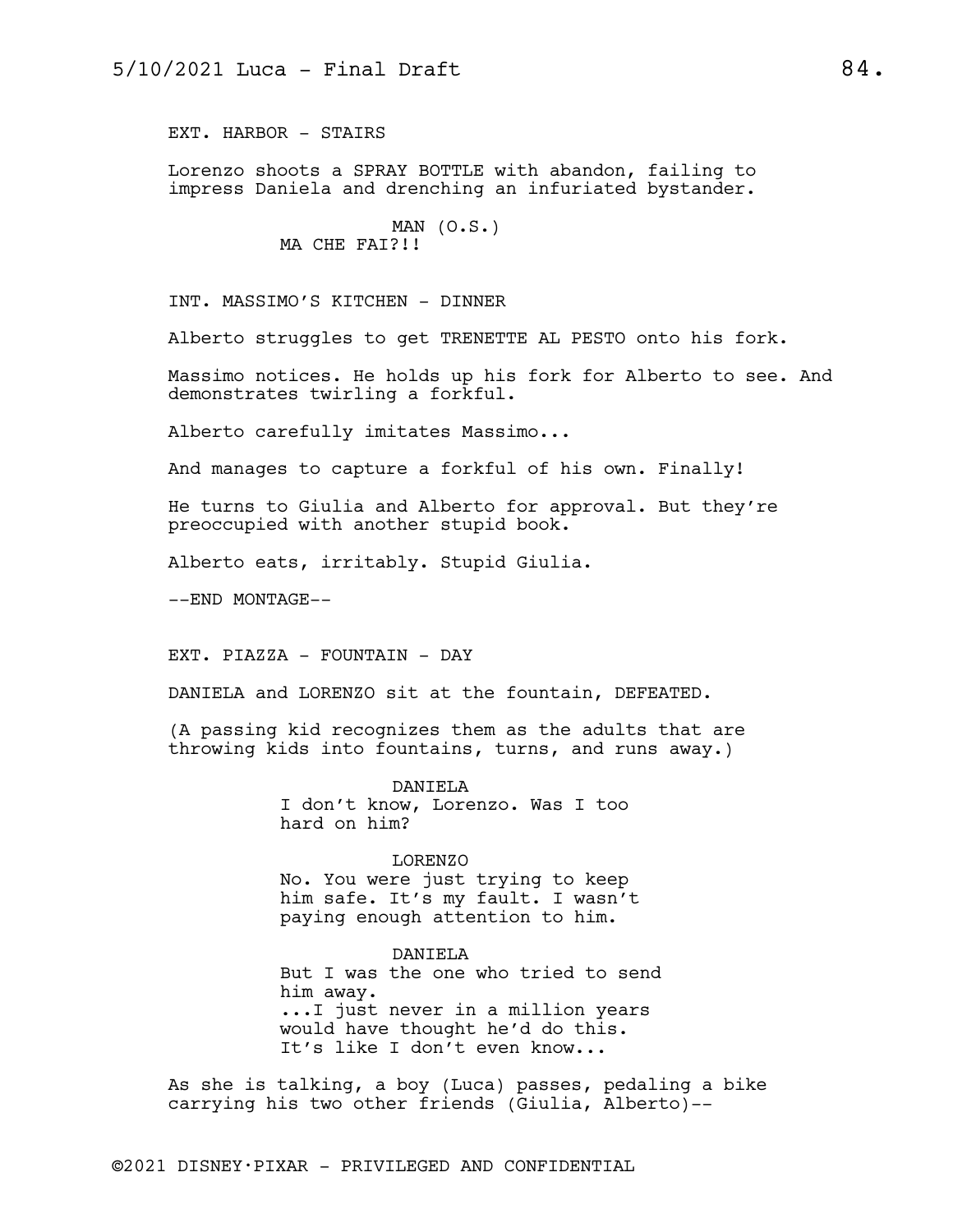GIULIA Dai forza! You can do it, Luca!

DANIELA (eyes narrowing) ...who he... IS... LUCA?!

Luca SPOTS HIS PARENTS and pedals faster--

LORENZO

LUCA!!!

EXT. STREETS - DAY

Luca furiously pedals up a different street.

GIULIA Where are we going?

LUCA Uh... a shortcut!

GIULIA Steeper, rough terrain. I like it!

Alberto rolls his eyes. Giulia turns to him--

GIULIA Why aren't YOU training?

Alberto pulls out a WAD OF PASTA from his pocket and eats it.

ALBERTO (irritably) I'm always training.

EXT. TOP OF THE HILL - DAY

They crest the top of the hill. Luca is absolutely exhausted. Giulia checks her POCKET WATCH.

> GIULIA Bravo, Luca. That was your best yet!

Below them, a TRAIN heads out of the station, up the coast--

GIULIA Oh! Guys, look! That's the train to Genova.

©2021 DISNEY•PIXAR - PRIVILEGED AND CONFIDENTIAL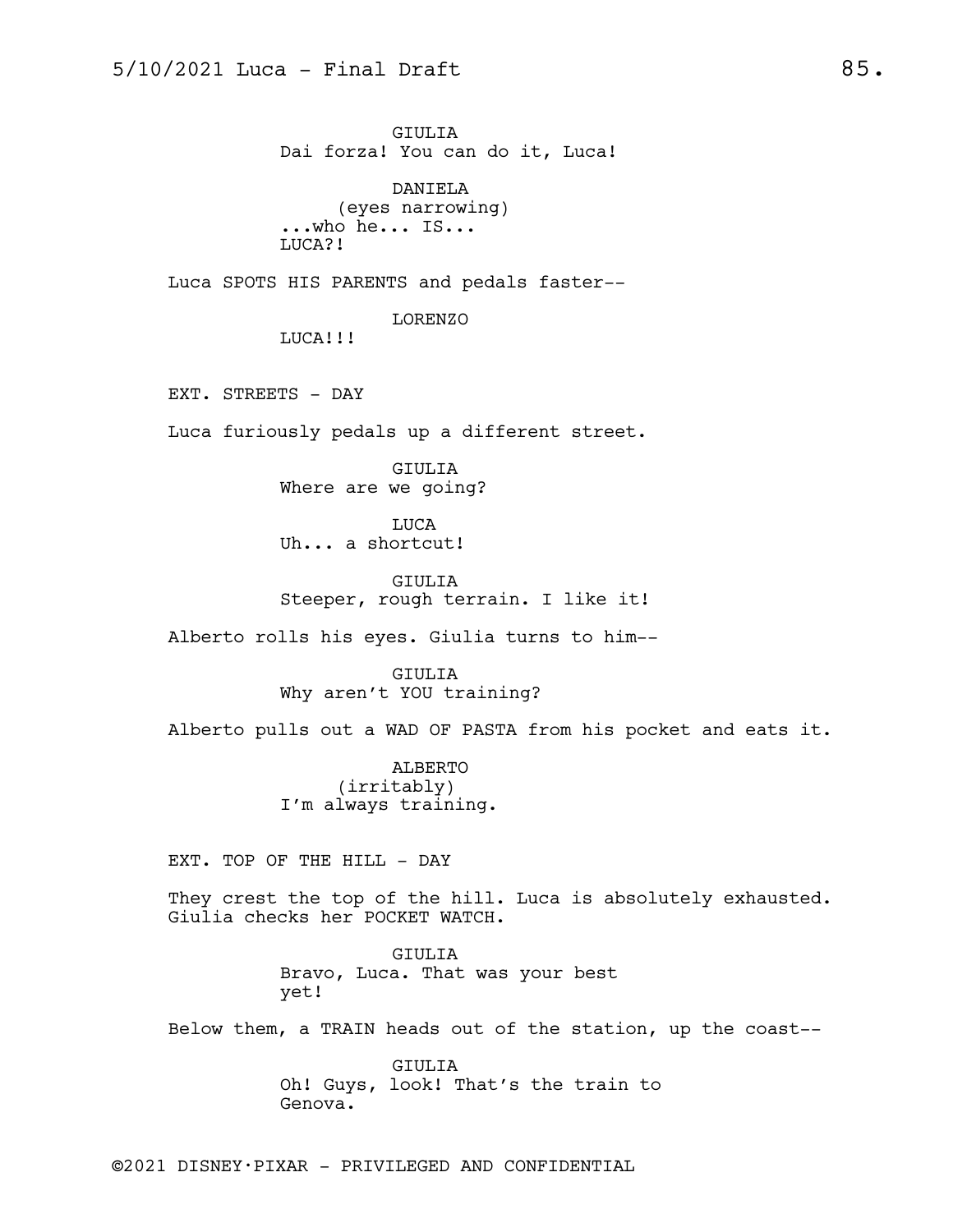LUCA That goes to your school?

Giulia nods. Alberto rolls his eyes.

LUCA I was wondering actually... is your school open to... everyone?

GIULIA Well, it costs a little money, but... I guess!--

Alberto hates where this is going. He takes over impatiently--

ALBERTO Great. Thank you, Giulia, for showing us the boring thing that takes you to the terrible place. Now can we focus on what matters? If we lose this race, we're not going anywhere!

Luca holds his bike and gazes down the hill.

LUCA Santa Mozzarella. The downhill.

GIULIA I know it looks scary. But here's what you need to know--

ALBERTO (interrupting) Would you stop bossing him around?

GIULIA WHAT is your problem?!

ALBERTO I'm his friend! I know what he needs!

GIULIA Oh yeah? Then what does he need?

Alberto straddles the front of the bike, Luca on the back.

ALBERTO

ME. We'll just ride it like we did on the island: together. ANDIAMO!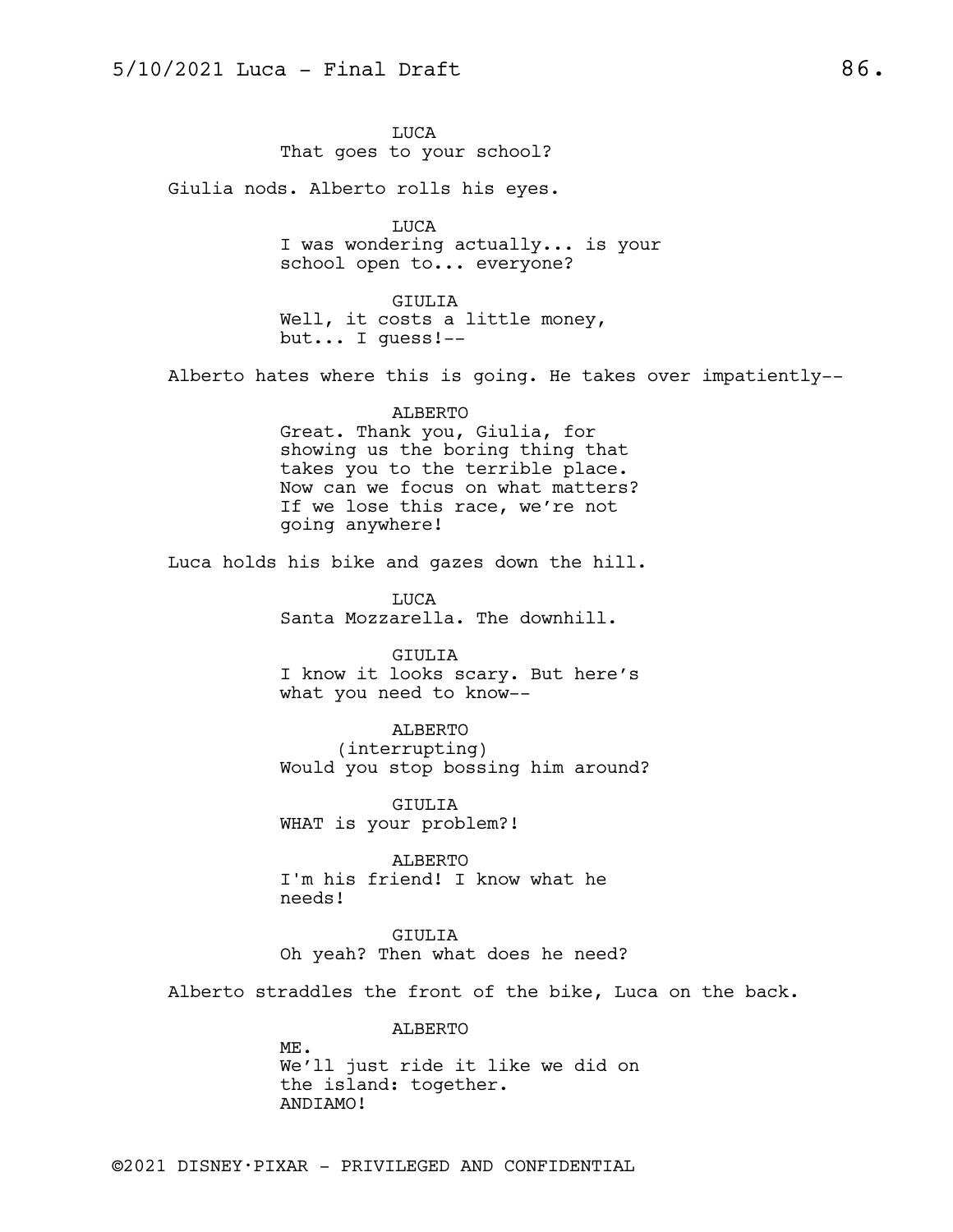### GIULIA

No!

But Alberto has already kicked them off.

They careen wildly down the hill, way too fast and out of control, knocking things over, barely staying upright--

> LUCA ALBERTO, STOP!

ALBERTO THAT'S BRUNO TALKING!

LUCA NO--I'M PRETTY SURE THAT'S JUST ME--

The boys UPEND A CHESS GAME--

# CHESS PLAYER

Disgraziati!

Luca tries to gain control of the bike--

ALBERTO

Let it go!

LUCA

Look out!!

In their struggle, they go over a guard rail and SAIL OFF A CLIFF, into the sea.

EXT. HARBOR - MOMENTS LATER

Around the PROMONTORY, Ercole hears SCREAMS and a big SPLASH. He grabs his harpoon and jumps to his feet--

> ERCOLE Porca paletta! What was that?! Eyes on the water! Move, move!

EXT. UNDERWATER - MEANWHILE

Down in the water, Luca and Alberto can distantly hear and see Giulia high above them, calling out worriedly--

> GIULIA Luca?! Alberto?!

©2021 DISNEY•PIXAR - PRIVILEGED AND CONFIDENTIAL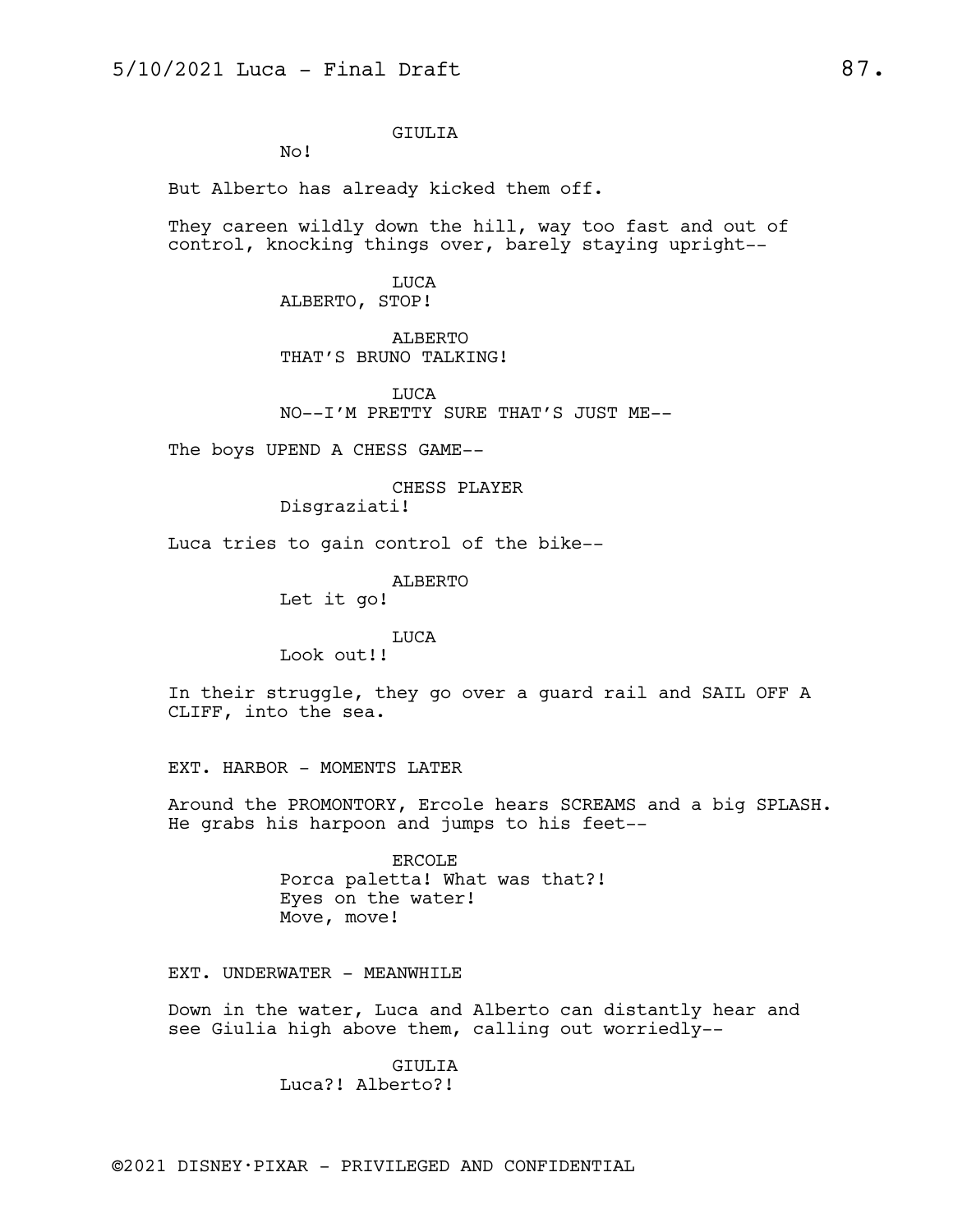LUCA She'll see us--come on!

Luca furiously swims off--Alberto follows him--

#### EXT. ABOVE WATER - SUBSEQUENTLY - SUNSET

They exit the water down the coast where no one can see them. Alberto knows Luca's furious at him. He tries to explain--

> ALBERTO Look, I was just trying to show you how to do it right--

LUCA You don't KNOW how to do it right!

ALBERTO I got us down the hill, didn't I?

LUCA You CRASHED! INTO THE SEA!

ALBERTO

It's fine--

LUCA NOTHING is fine! My parents just saw me!

ALBERTO Luca--your parents aren't here.

Alberto's continued denial of the truth enrages Luca even further--

> LUCA You don't! Know! What you're talking about!!

#### ALBERTO

Look. This town is making you crazy. We just need to win that Vespa and get outta here.

LUCA It's not gonna be any different! I don't want to-- (stopping and gathering himself) I want to go to school.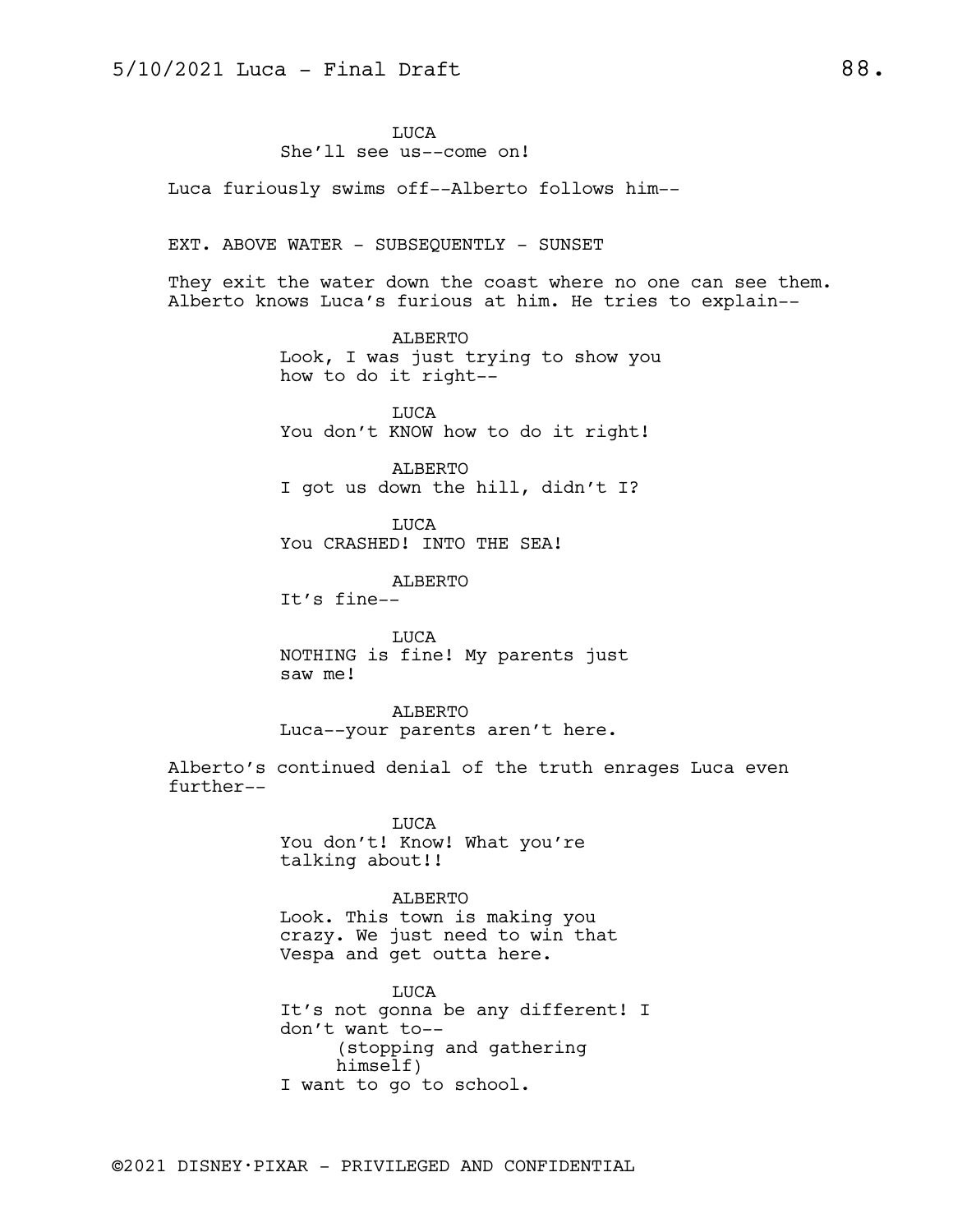It now is Alberto's turn to get angry.

ALBERTO THAT again?! WE CAN'T GO TO SCHOOL!

LUCA You're just afraid you can't do it!

ALBERTO I'M NOT AFRAID. YOU'RE THE ONE WHO GETS AFRAID.

Alberto SHOVES him. Luca SHOVES Alberto back!

LUCA

Shut up!

THEY FIGHT!

LUCA

OW!!

ALBERTO

GRRRR!!

ALBERTO WHAT HAPPENS WHEN SHE SEES YOU? WHEN ANYONE SEES YOU?

LUCA Get off me!!

GIULIA (O.S.) YOU'RE ALIVE!--

They turn to see GIULIA--she runs up and hugs them in relief.

GIULIA (playfully, to Alberto) You're never allowed on my bike again. Stick to food, big guy.

Alberto whirls away from her in irritation and fury. Giulia now begins to clock that something's wrong.

> GIULIA Uh, what's going on?

ALBERTO Nothing. Let's just get back to training--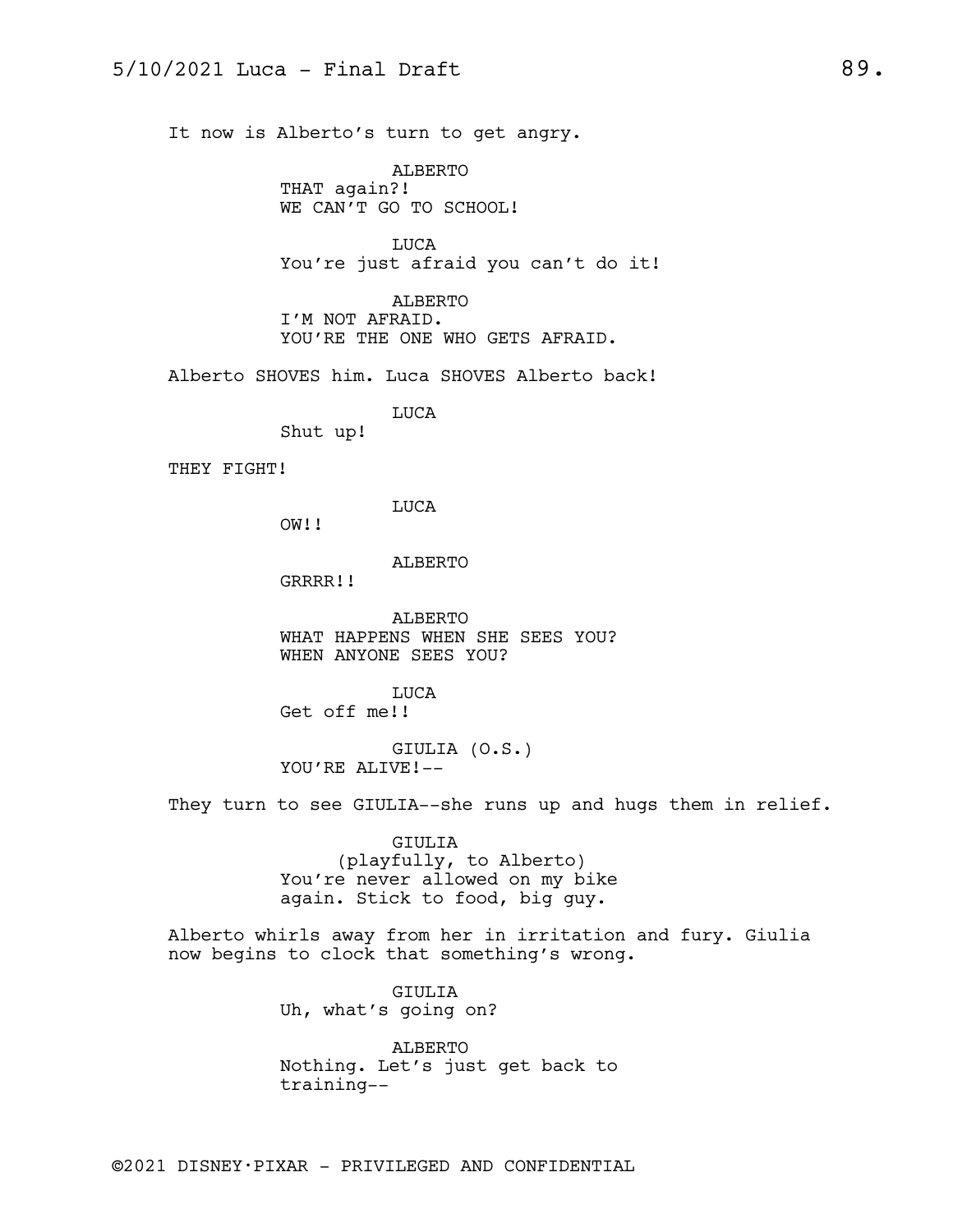But Luca senses an opportunity.

LUCA Actually, we have something to ask you. We were wondering... if we could come with you to your school?

Giulia is thrilled.

GIULIA Santo Pecorino! That's the best idea ever!! Yes! Of course!!

Luca, overjoyed, takes Giulia's hand--and shows her the handshake that Alberto taught him.

> LUCA Piacere, Girolamo Trombetta.

Alberto, watching this betrayal, FUMES.

He has to stop this. However he can.

ALBERTO Hey, ah, Giulia? Your school... does it take all kinds of people? I mean, what if some of them were... not human?

LUCA

Alberto--?

ALBERTO What if some were... Oh, I don't know... sea monsters?

GIULIA (confused) Sea monsters?

ALBERTO I doubt your school would even accept sea monsters, right?

LUCA (gritting teeth) Ha ha! That's a weird joke!

Luca urgently signals to Alberto to stop--but--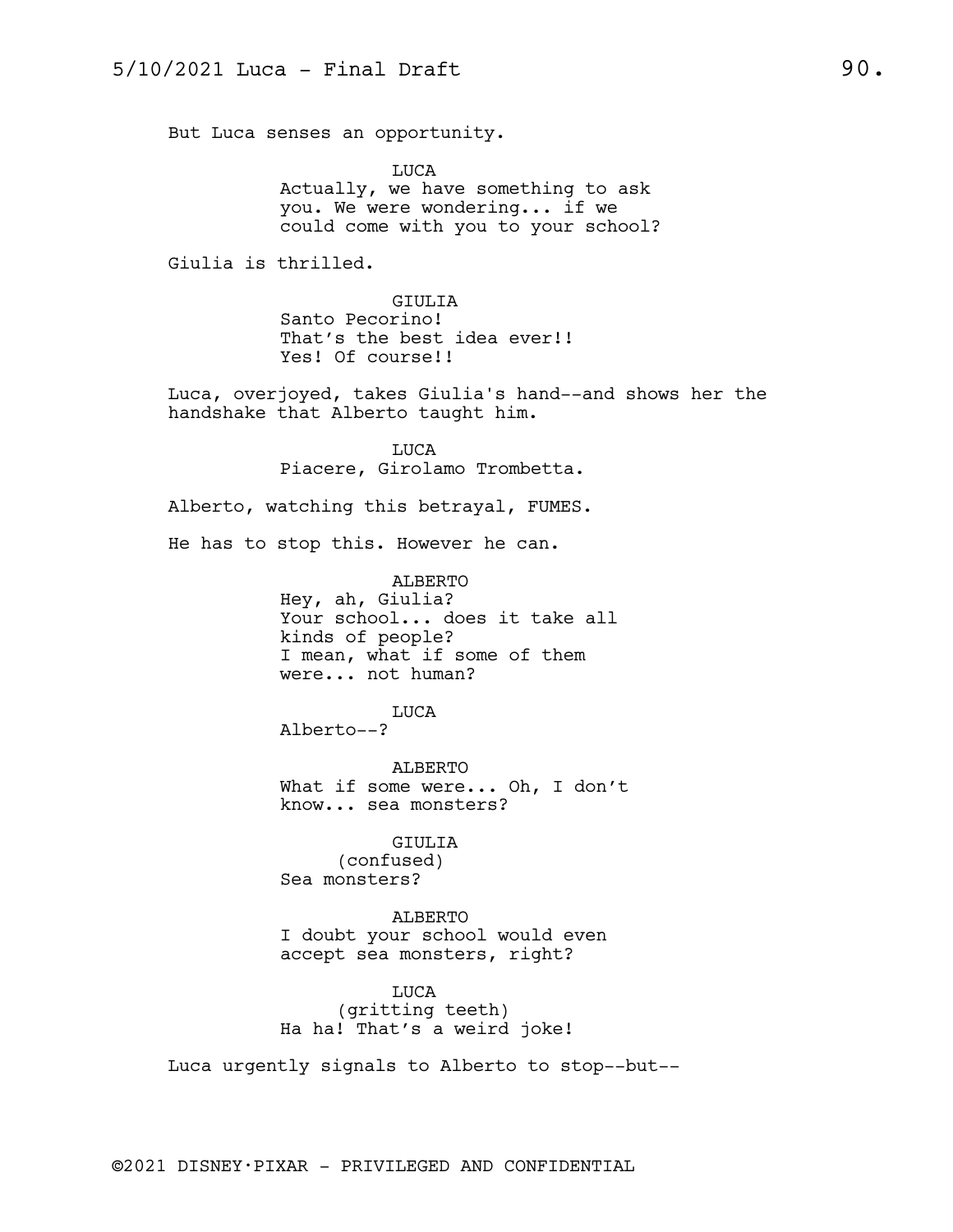ALBERTO Yeah, I know, it's kinda hard to imagine. So let me just show you.

And with that, Alberto DIVES into the water.

Luca gasps.

GIULIA Ugh. Alberto, we don't have time to goof around--

Alberto emerges a SEA MONSTER.

Giulia SCREAMS. Luca is FROZEN.

GIULIA HELP! --Don't hurt us!

ALBERTO (forcefully) SEE!? I knew this would hap--!

But Luca, in the moment, realizes there's something he can do, too--

And he points at Alberto and cries:

# LUCA

#### SEA MONSTER!

To seem like he didn't know. Like he's a human, too. Like Alberto's the only one.

NEARBY BUT OUT OF SIGHT:

Ercole and his goons overhear--

ERCOLE Did you hear that?

BACK TO SCENE:

Alberto is shocked, confused, betrayed:

ALBERTO

Luca?

But Luca just shakes his head, teary-eyed.

Protectively, Giulia gets between Luca and Alberto.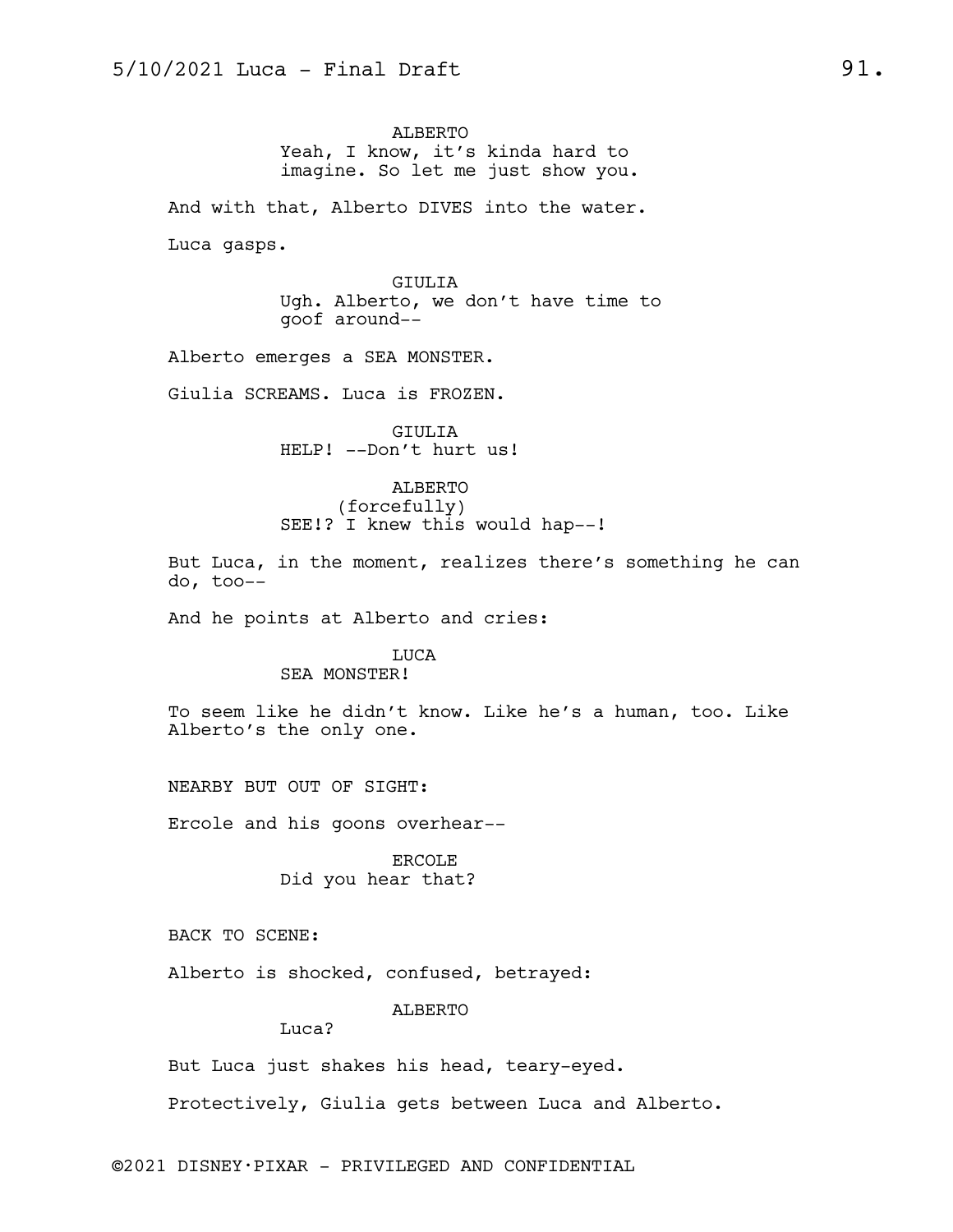### GIULIA (to Alberto) STAY BACK.

And before Alberto can say anything else, OVER THE ROCKS come Ercole and his awful friends, WIELDING HARPOONS--

### ERCOLE SEA MONSTER! THERE IT IS!

ERCOLE comes CHARGING toward him--

Alberto realizes he has to get out of here. He gives Luca a truly miserable look--

#### ERCOLE

NOW!

Alberto turns, and dives into the water, as Ercole and his goons take aim and THROW THEIR HARPOONS--

LUCA

 $NO--!$ 

--which miss, barely.

Luca, heartbroken, watches Alberto swim away.

ERCOLE (to Luca and Giulia) Idioti! You let it get away! (to Ciccio and Guido) To the boat! WE'RE GONNA KILL A SEA MONSTER!!

Ercole and his cronies race off--

Leaving Giulia and Luca, stunned.

INT. MASSIMO'S HOME

They return to Giulia's home to find Massimo preparing pasta for them--

> MASSIMO There you are! I made your favorite --trenette al pesto--

Massimo stops, seeing it's just the two of them--

MASSIMO Where's Alberto?

©2021 DISNEY•PIXAR - PRIVILEGED AND CONFIDENTIAL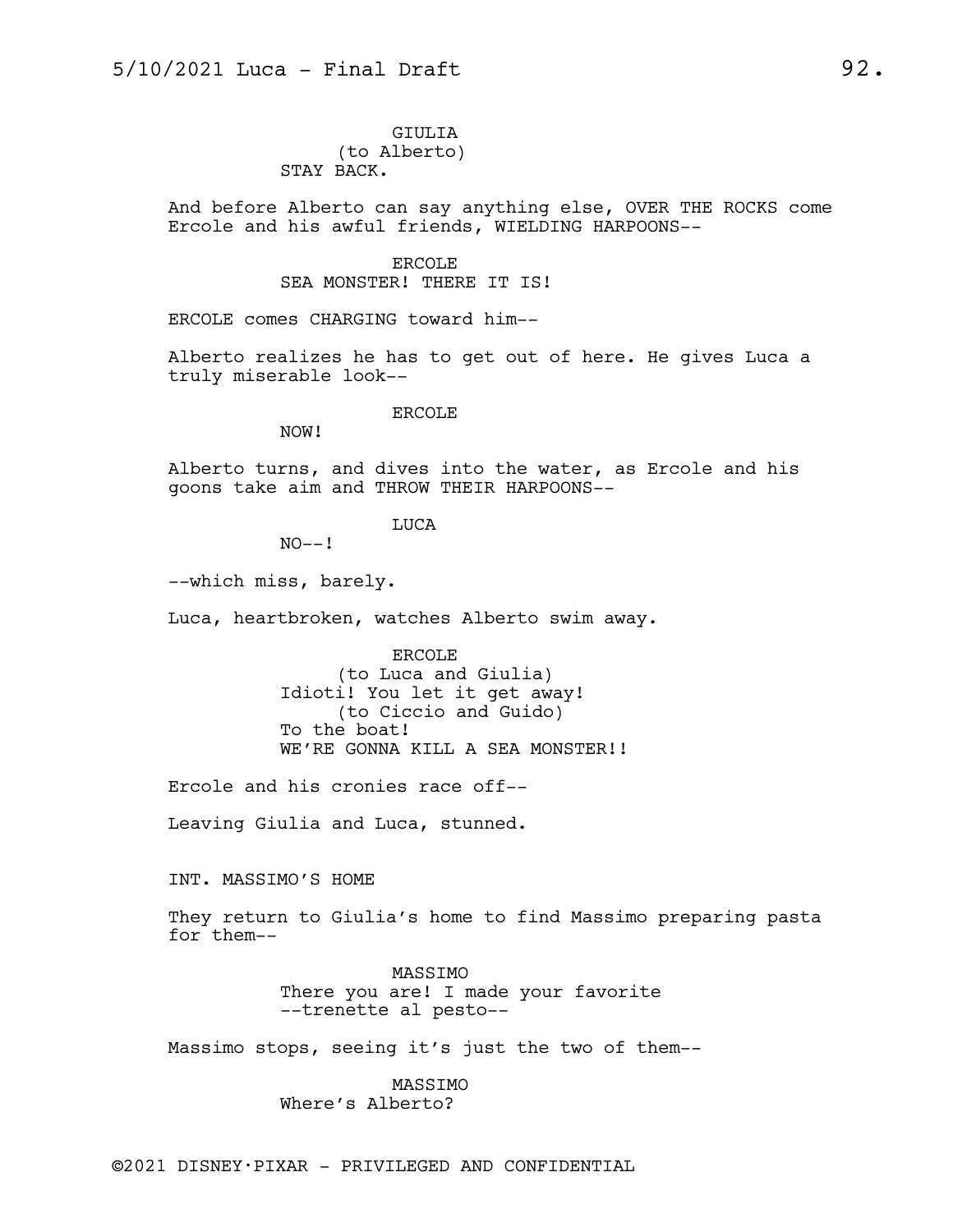Luca tries to cover--

LUCA Ah... he left, Signor Marcovaldo.

Beat.

Massimo puts down the bowl and puts on his coat.

MASSIMO Do you know where he went?

LUCA (nervous) No--but I don't think he wants anyone looking for him--

MASSIMO Maybe not. But just in case.

Massimo exits.

Giulia is silent.

Luca, needing to fill the silence, starts BABBLING--

| <b>TJUCA</b>                  | GTULTA               |
|-------------------------------|----------------------|
| Okay. Well. The two of us can | (trying to stop him) |
| still do the race. You'll     |                      |
| swim, you'll eat, you've done | Luca                 |
| both before, and I'll do the  |                      |
| ride, I mean that's allowed,  | Luca?                |
| right? It should be fine,     |                      |
| we're still okay--            | LUCA!                |

Finally, she grabs a glass of water and splashes it at him- he holds out his hands, which transform--

Giulia exhales. She knew it. He's a sea monster, too.

GIULIA "Sleeping under the fish"! Now I get it.

LUCA I... I can explain--

(MORE) GIULIA Of all the places for sea monsters to visit--PORTOROSSO?! Have you SEEN this town?!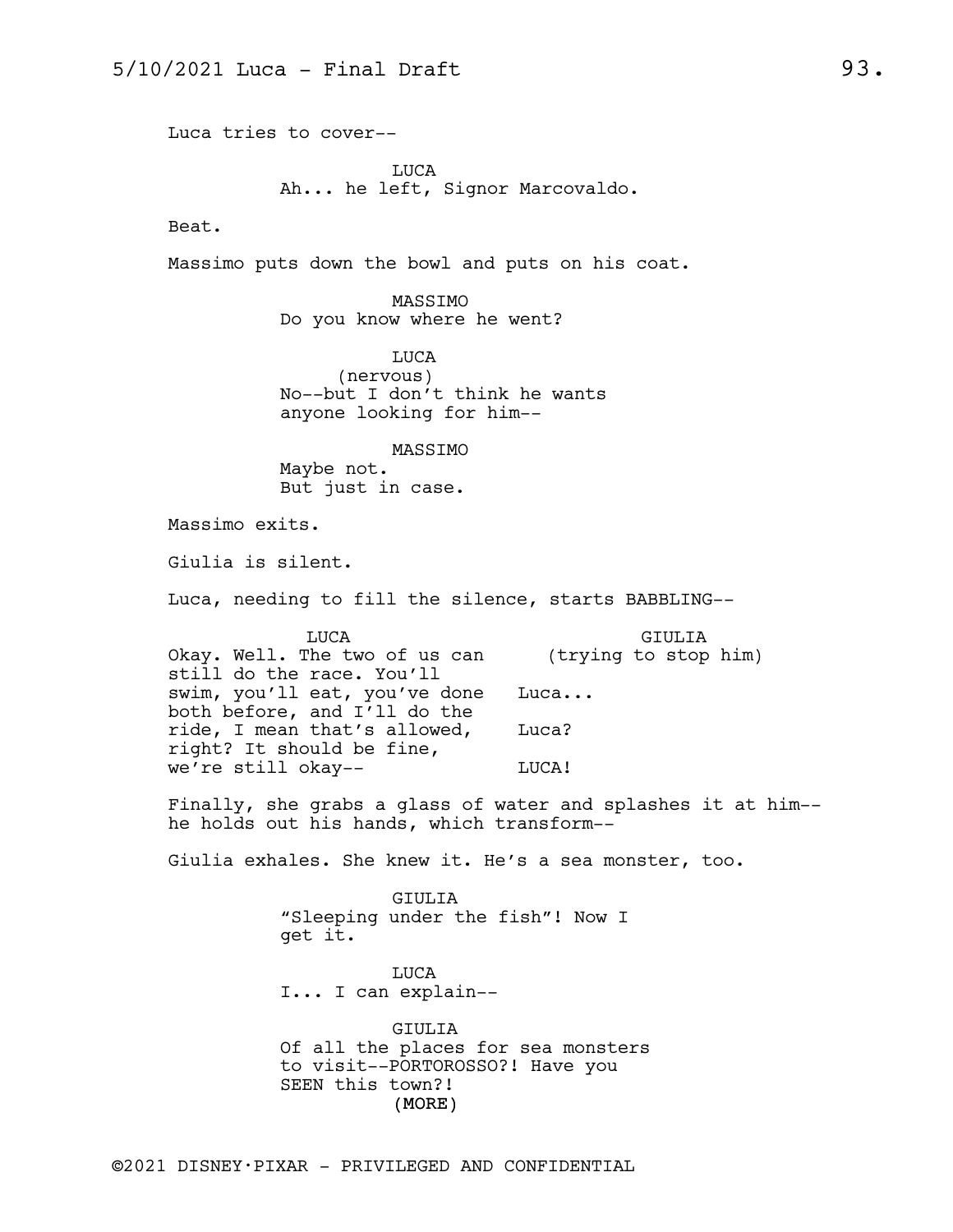GIULIA (CONT'D) My father HUNTS SEA MONSTERS! Luca, you have to get out of here--

LUCA (pleading) But I thought we were underdogs.

### GIULIA

(anguished) Do you think I WANT you to leave? This is the happiest I've--

She stops herself.

GIULIA Look. It's just not worth it.

LUCA You don't understand!

GIULIA

No I don't. Risking your life? For a Vespa?

LUCA My parents were gonna send me away. I was never gonna see him again. That's why we... did all of this.

A beat, as Luca realizes what he's done.

LUCA (miserably) But it's over now. Goodbye, Giulia. I'm sorry.

Giulia SINKS.

EXT. SHORE - NIGHT

Luca sits by the shore staring out at ISOLA DEL MARE.

Dimly he can make out a fire, burning on the roof.

He knows what he has to do. He heads into the water.

EXT. ISLAND - NIGHT

Luca approaches Alberto's hideout hesitantly--walking past some of Alberto's belongings, which now litter the ground, broken and scattered, the aftermath of a miserable outburst.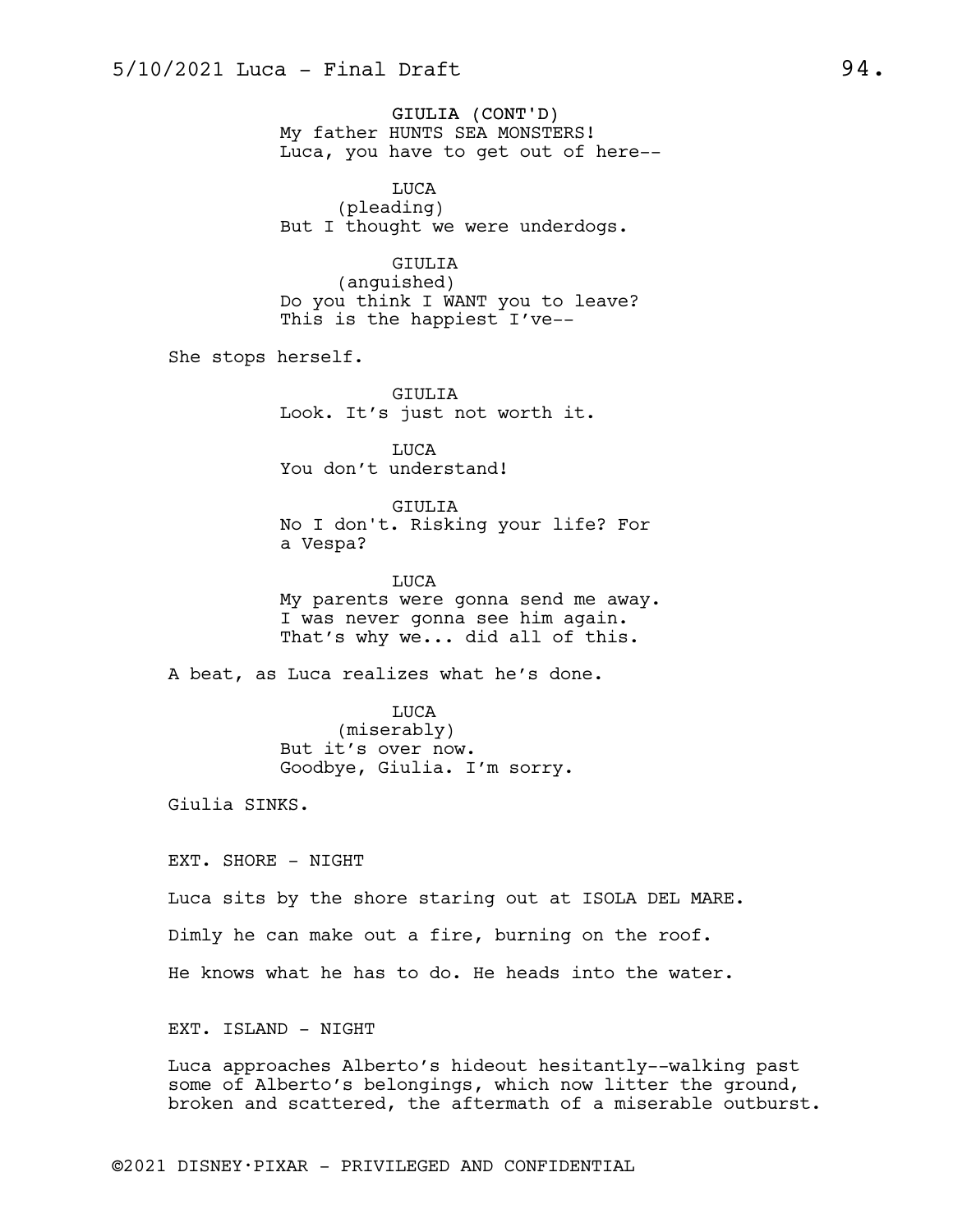The rope ladder has been thrown down too.

So Luca scales the tower without it--

INT. ALBERTO'S HIDEOUT

And emerges into a hideout that is in ruins.

#### LUCA

Alberto?

But Alberto is nowhere in sight. Everything has been ripped off the shelves, thrown to the ground, broken.

Even the VESPA drawing is on the floor, ripped in half.

ALBERTO (O.S.) What are you doing here?

Luca turns. Alberto is watching him from the steps to the roof.

> LUCA (needing the words, but not having them) I'm--sorry. I never should have done that. I wish I could take it back--

ALBERTO Great. You're sorry. Now go away.

Alberto goes up to the ROOFTOP.

Luca gazes sadly around at the WRECKED HIDEOUT. His gaze settles on where the VESPA POSTER hung. It's been ripped off the wall--

And where it had been are TALLY MARKS IN THE STONE that Luca has never seen before.

EXT. ROOFTOP - SUBSEQUENTLY

Luca finds Alberto staring miserably into a CAMPFIRE.

**TJICA** Alberto? What are those marks on the wall?

Alberto shrugs but says nothing.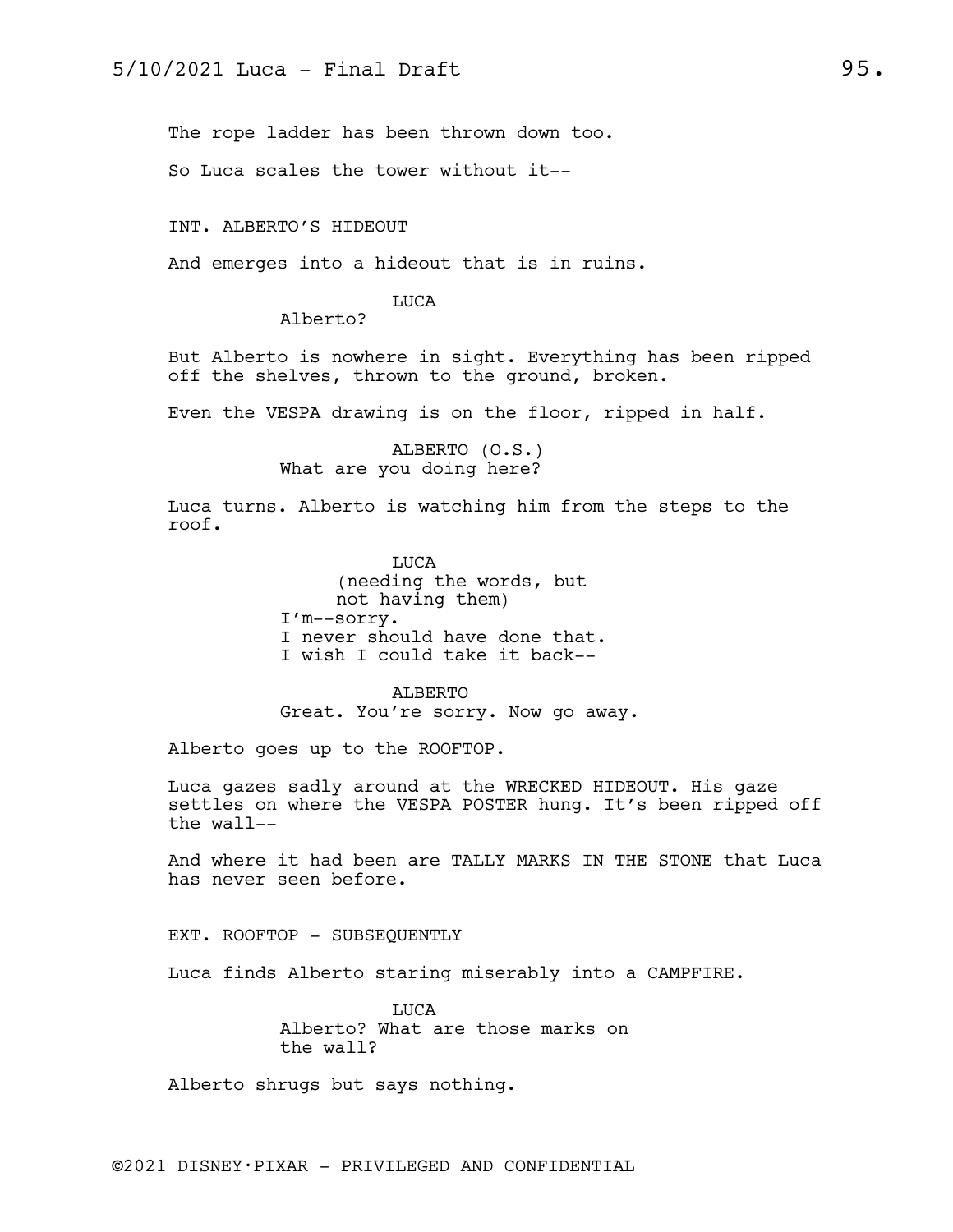LUCA (insistent) Tell me what they mean.

ALBERTO I started when my dad left.

Beat.

LUCA You were living here alone for... that many days?

ALBERTO I just stopped counting after a while. He said I was old enough to be on my own. I just thought that... maybe he'd change his mind. (beat) Honestly, though, I get it. He's better off without me. You are too.

LUCA That's not true.

ALBERTO (gently) Yes, it is. You're not like me. You're the good kid. And I'm just the kid that ruins everything.

LUCA SILENZIO BRUNO. That's just a dumb voice in your head. You taught me that. And getting a Vespa--seeing the world--your ideas are the best!--

ALBERTO (exploding) Just let it go! Okay? You and I should have never have been friends in the first place.

LUCA (pleading) Don't say that.

But Alberto turns away from him.

LUCA

Alberto...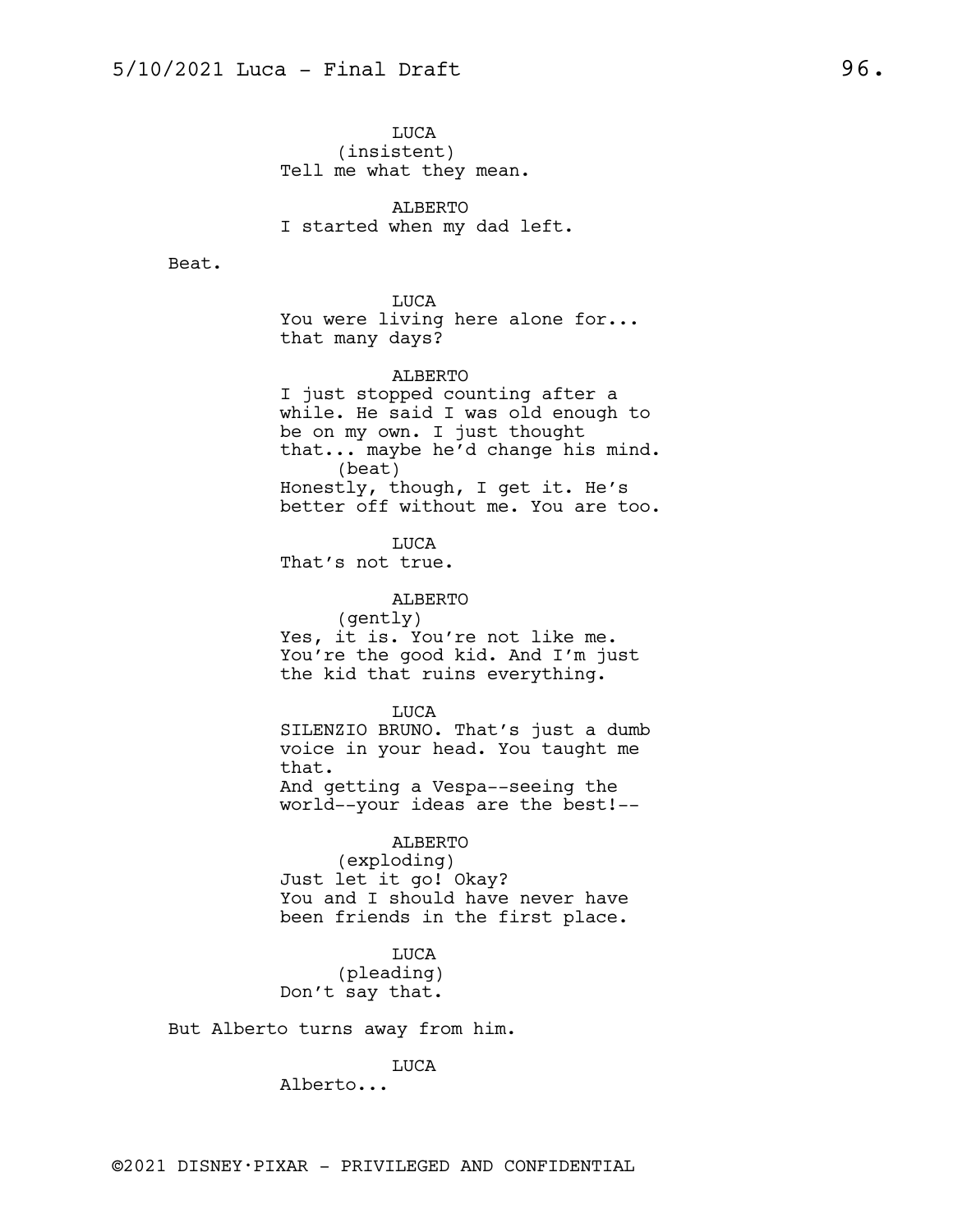ALBERTO GET OUTTA HERE! I'M NOT GONNA TELL YOU AGAIN! Tears well in Luca's eyes. But an IDEA starts to form. LUCA Okay, I'll go. --I'll go win the race. ALBERTO What? LUCA (realizing) And then the Vespa will be ours! And we'll ride away, together! ALBERTO Luca, that's crazy. LUCA (shrugging) Well... maybe I'm crazy. And just like that-- Luca JUMPS OFF THE ROOF-- LUCA TAKE ME, GRAVITY!!!!!!! ALBERTO LUCA!! He tumbles through the tree, lands on the ground in a HEAP-- ALBERTO What are you doing?! LUCA

I'll be back tomorrow! I'm gonna fix this!!

EXT. PIAZZA - RACE DAY

At the registration table, Signora Marsigliese is PERPLEXED--

SIGNORA MARSIGLIESE You want to... split up your team?

©2021 DISNEY•PIXAR - PRIVILEGED AND CONFIDENTIAL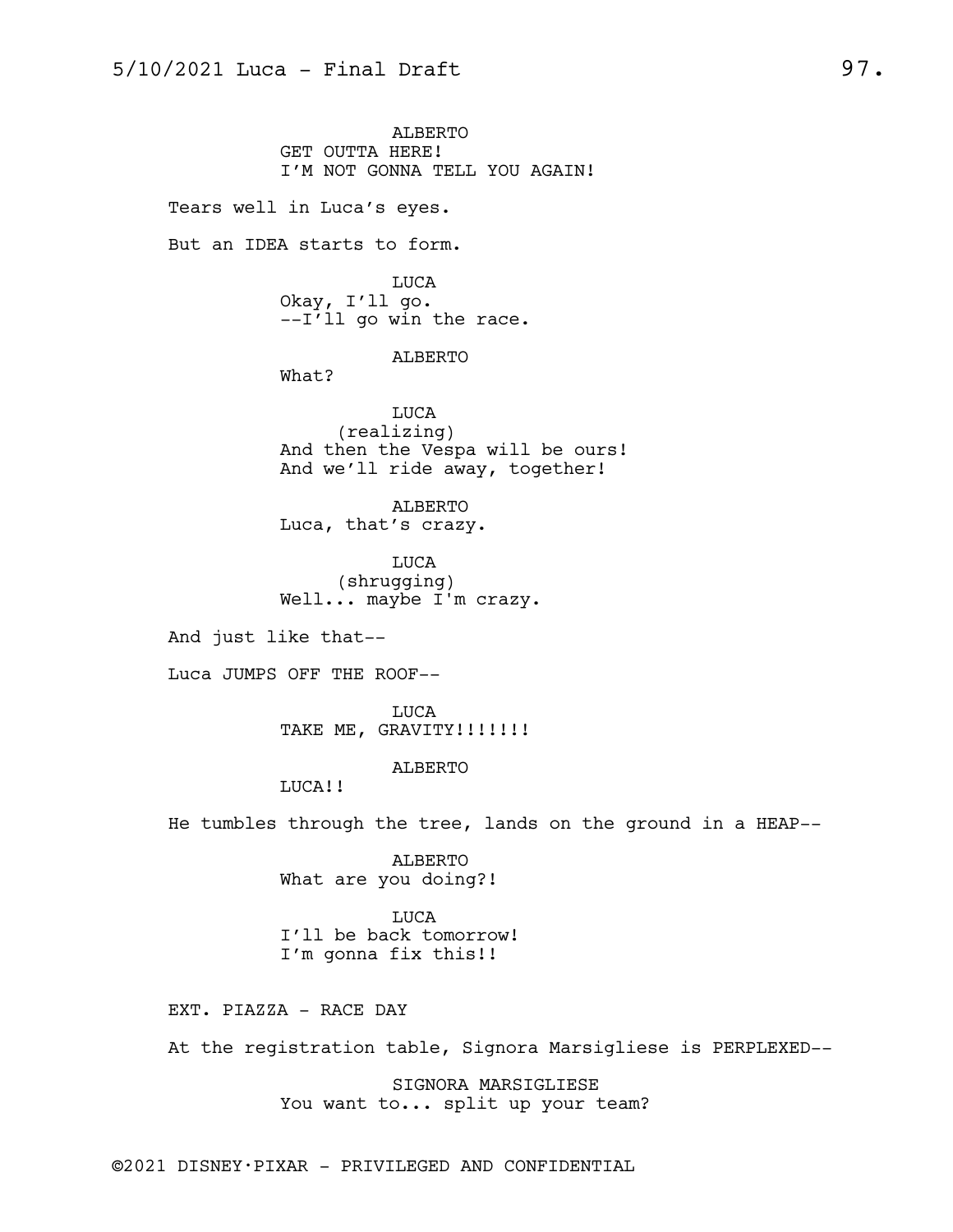REVERSE to Luca, holding a RUSTY BIKE:

LUCA Yes--if it's allowed--

Giulia, on her way to the starting line, spots Luca--

GIULIA Luca?! What are you doing here?

LUCA Don't worry! I'll race on my own!

Giulia turns to Signora Marsigliese in shock--

SIGNORA MARSIGLIESE You can if you want--I don't *recommend* it--

But Luca's already headed OFF before anyone can stop him--

Giulia is horrified but also doesn't want to blow his cover--

GIULIA (calling after him) But--how are you gonna--I mean- what happens when--YOU CAN'T SWIM!!

EXT. STREETS - DAY

Meanwhile, Daniela and Lorenzo are still looking for Luca when a RACE JUDGE (the priest) confronts them--

> PRIEST Volunteers! You're late. One cup for each kid.

They look down at a table full of CUPS OF WATER--clock that they're for the race--realize this is gonna work out pretty well for them--

> DANIELA & LORENZO Yeah yeah yeah. One cup per kid. Got it.

The priest then hands them a BUCKET and SCRUB BRUSH--

(MORE) PRIEST And here. (apologetically)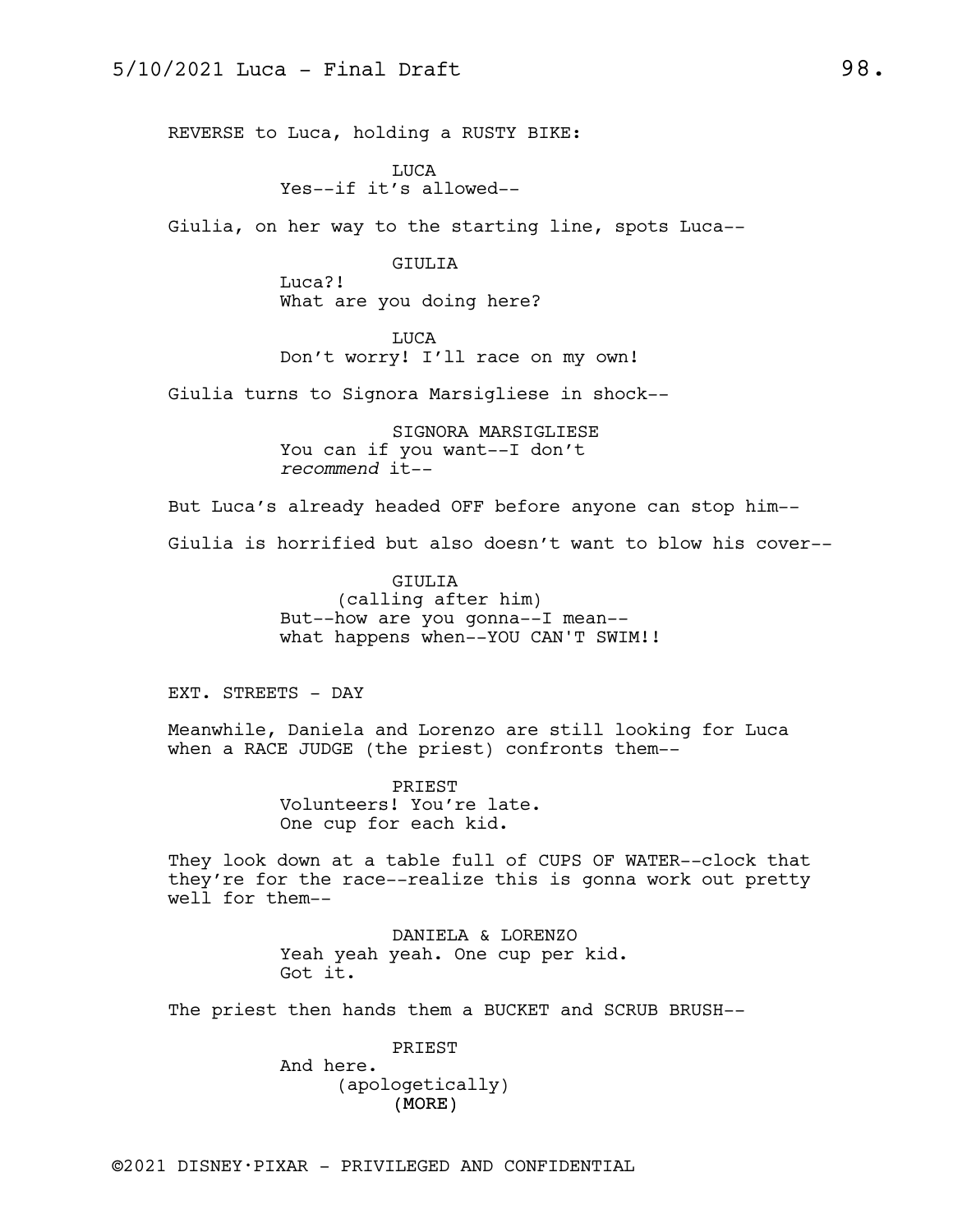PRIEST (CONT'D) For when Giulia... you know. (mimes throwing up)

EXT. STARTING LINE

IN THE SKY: A storm is approaching.

IN THE STANDS: Massimo and Machiavelli hold an encouraging sign for GIULIA--

> MASSIMO Forza, Giulietta!

Giulia smiles, apprehensive. Next to her, Ercole pours OLIVE OIL on Ciccio, who is stretching.

> ERCOLE Ciccio, hold still. (explaining to Giulia) Olio d'oliva. He will cut through the water like a knife. *An oily knife.*

Then they SEE--

LUCA, CLOMPING up to the starting line in Alberto's FULL-BODY DIVING SUIT.

> ERCOLE Oh, this makes me laugh. Even your terrible friends don't want to be your friends!

Luca glances nervously across at his COMPETITORS.

GIULIA (ignoring Ercole) LUCA! THIS IS A VERY BAD IDEA!

ERCOLE HEY! VAGRANT! CAN'T AFFORD A PROPER SWIMSUIT?!

SIGNORA MARSIGLIESE (addressing crowd) Signore e Signori! The Portorosso Cup is about to begin! We know there's been a few sightings lately, but fear not! If any sea monsters show up today- we're ready for them.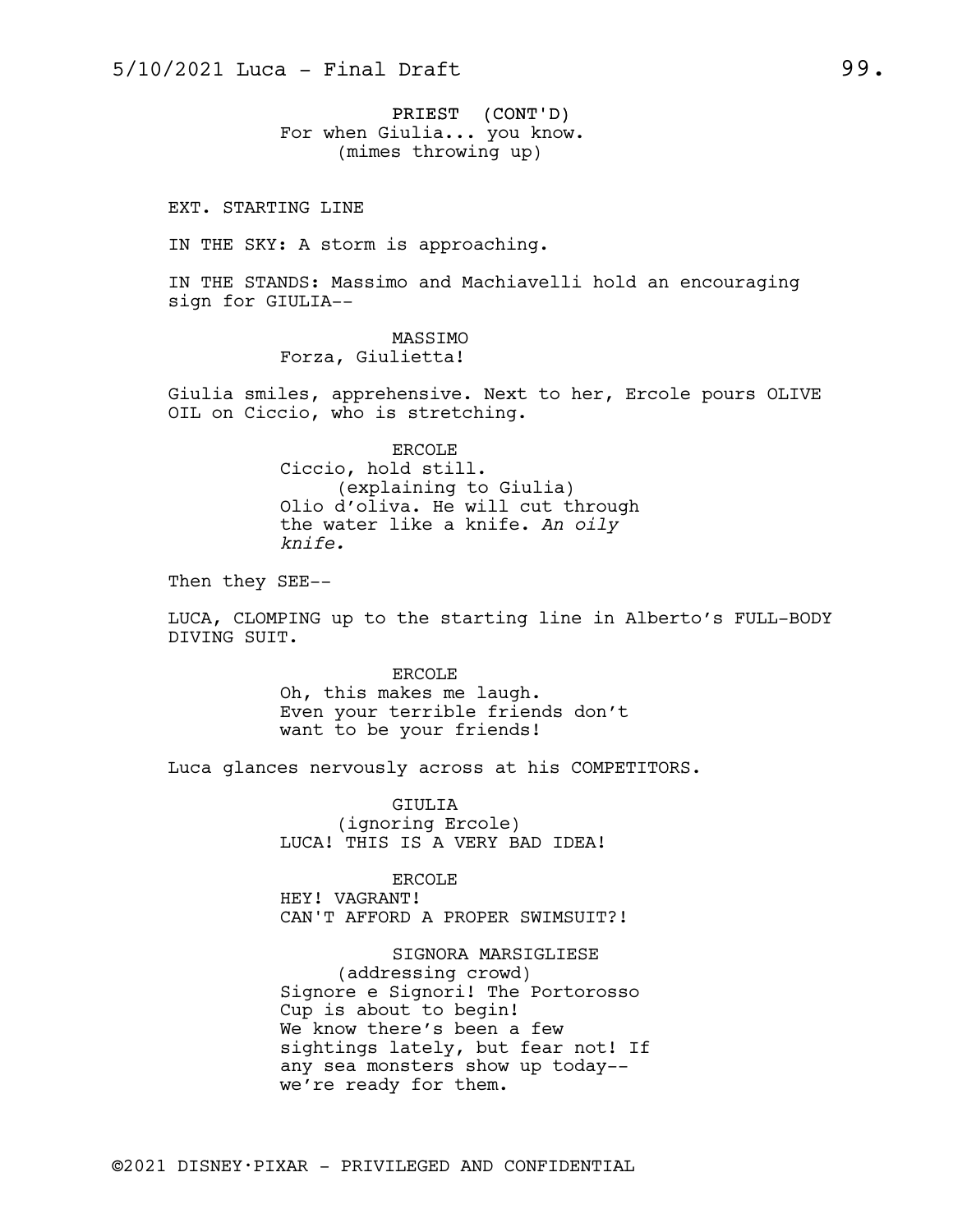She indicates the FISHING BOATS all around the harbor, brimming with FISHERMEN wielding HARPOONS AND NETS.

Luca is terrified. He glances over at Giulia.

She signals to him once more to GET OUT OF HERE--

SIGNORA MARSIGLIESE Swimmers, take your mark!--

The STARTER BELL rings!

The swimmers TAKE OFF--

EXCEPT LUCA, PARALYZED BY FEAR--BY BRUNO--

Then he takes a deep breath.

And puts the DIVER HELMET on.

And sloshes into the water!

Giulia, swimming up ahead, PUSHES FORWARD--

But in front of her and everyone else, Ciccio is off to a great start.

The only problem is that the oil covering Ciccio's body is beginning to attract some HUNGRY FISH.

CICCIO

OW! YOW--

Giulia passes him, rounds a buoy, and heads back to shore, over the head of--

LUCA, on the sea floor. He can see the swimmers outpacing him above, despite his best efforts--

To make matters worse, the glass on the diver's helmet SHATTERS--he has turned SEA MONSTER!--

Giulia is the first out of the water, passing Ercole, who is screaming at Ciccio, thrashing in agony--

> ERCOLE Swim, Ciccio! Idiota! SWIM!!

Giulia finishes dressing into her street clothes and RUNS toward the PASTA-EATING STAGE, where the pasta is...

# GIULIA

HA HA! Trenette!

©2021 DISNEY•PIXAR - PRIVILEGED AND CONFIDENTIAL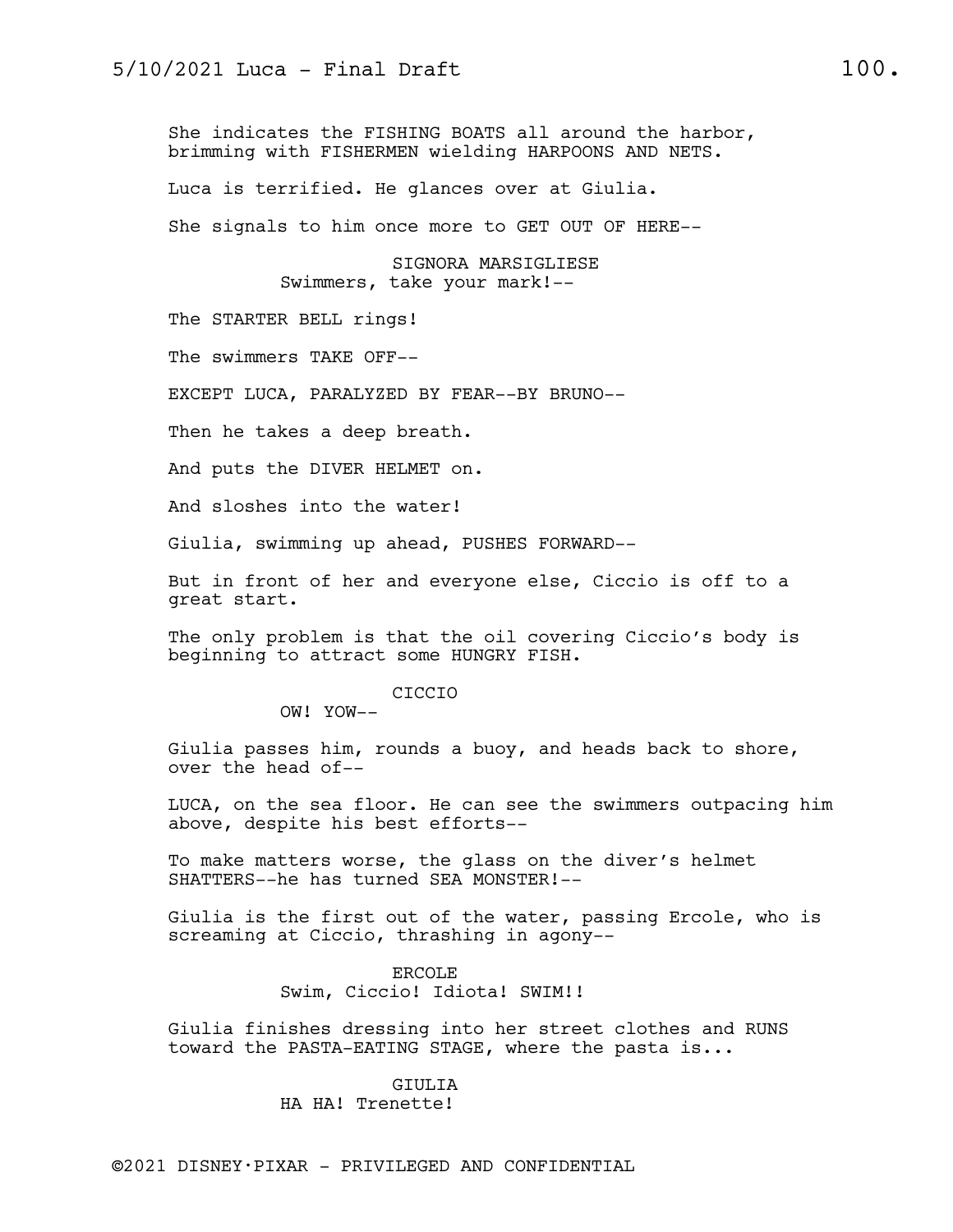She twirls a forkful as Luca EMERGES from the water.

Ercole TRIPS him--the diver helmet goes FLYING--

Luca TURTLES inside it before anyone can see his scaly head.

And he scrambles headlessly to the pasta table, manages to dry off without anyone seeing him, and plops down--

--next to Giulia, who's thinking: Luca, you idiot, you're gonna get yourself killed.

He fumbles with the trenette.

LUCA

Come on...

Giulia, MUNCHING FURIOUSLY, can't not help him--

GIULIA

UUUGGGH.

Impatiently, exaggeratedly, she demonstrates to him HOW TO PROPERLY FORK THE PASTA--

> LUCA Thank you!--

GIULIA (angrily) DON'T THANK ME.

Ciccio finally runs from the water, wailing, little fish hanging from his oily skin.

> ERCOLE Stop crying and tag Guido!!

He does. Ercole FROG-MARCHES Guido to the pasta-eating stage.

As Giulia FINISHES her pasta and SLAMS the fork down:

#### GIULIA

FINITO!

She stands up, suddenly gripping her stomach, GROANING, and hobbles over to the BIKES. She's still in the lead!

Ercole angrily looks at Giulia pedaling off (though slowly).

ERCOLE Per mille cavoli, Guido! FASTER!

©2021 DISNEY•PIXAR - PRIVILEGED AND CONFIDENTIAL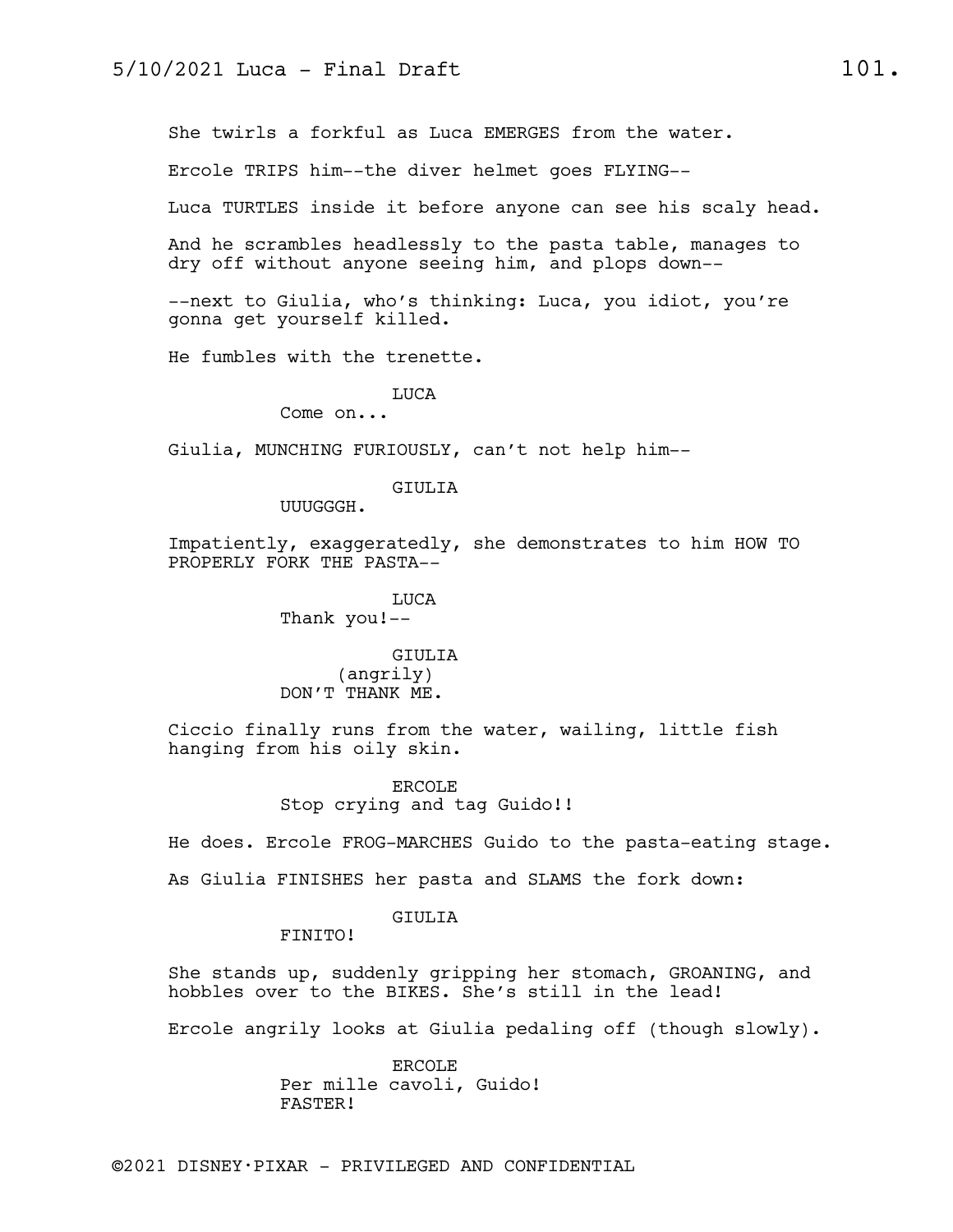Luca hastily forks pasta into his mouth as other kids around him finish and tag their partners, who run off--

He's way behind. But so is Ercole, who is now physically SMUSHING PASTA into Guido's MOUTH--

> ERCOLE Eat, idiota! Più veloce!

The kid sitting next to Guido, groans her protest--

PASTA KID Hey! That's not allowed!

#### ERCOLE

HE'S DONE.

Ercole SLAMS the fork down for Guido, grabs his LIMP HAND, uses it to slap his own hand, and sprints to his bike.

Guido sinks his head into his bowl.

Finally Luca slurps down the last noodle.

He is the last kid at the table.

But he's still going. He high-fives himself.

# LUCA (frazzled)

DONE!

He drops the fork, runs to his bike, lets out an insane BURP, and speeds off after the pack.

As the STORM BREWS OVERHEAD--

#### EXT. STREETS OF PORTOROSSO

DANIELA and LORENZO, at the water table, are frightening the racers passing them, who recognize the adults who have been terrorizing them for days.

| LORENZO        | RACE KIDS    |
|----------------|--------------|
| Thirsty?       | AAAAAAAAHHH! |
| Uh             | NOOOO!       |
| Water, anyone? | PLEASE STOP! |
|                | NOT AGAIN!!  |

Then Daniela squints at the last kid, who is bringing up the rear but closing in fast on the pack--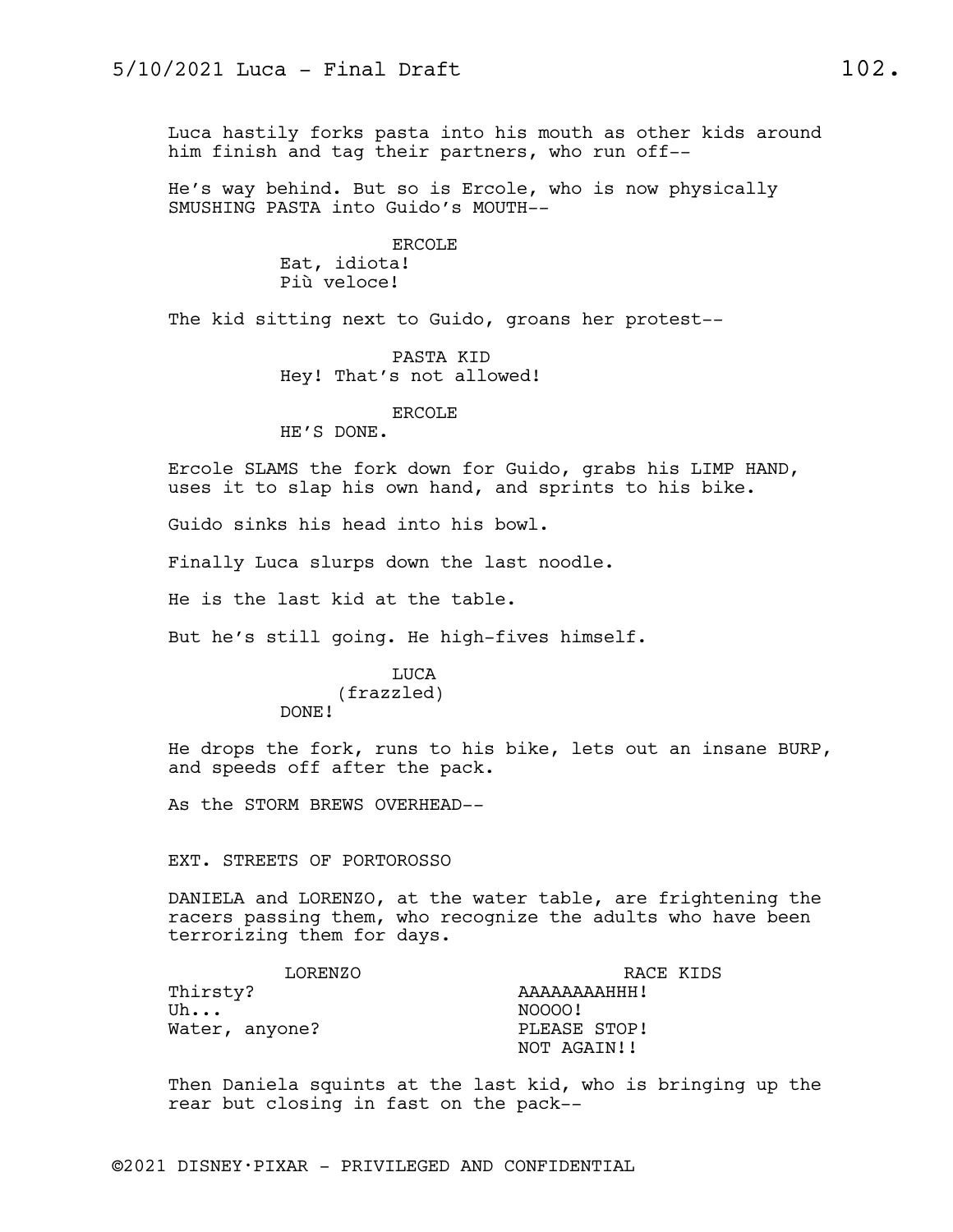DANIELA That's him. That's him! LUCA! STOP!

They LUNGE FOR LUCA--he SWERVES, barely evading them--

LUCA Sorry Mom! Sorry Dad! I have to do this!!

Lorenzo is FURIOUS. Daniela is a little (or completely) distracted by how much human butt he is kicking.

> LORENZO GET BACK HERE RIGHT NOW!!

DANIELA WOW, he's fast.

HE SURE IS--

Luca SURGES PAST one kid, then another, then another--

As the storm continues to gather overhead--

Up AHEAD, Giulia's lead is swiftly dwindling as Ercole gains on her--she covers her mouth, trying not to VOMIT--

Ercole passes her. Rudely SLAPPING HER HELMET to add injury to insult.

> ERCOLE Oops! Scusa!

GIULIA (pure rage) Rrrrrrrgh!! I'LL CATCH YOU ON THE (wheeze, hiccup) DOWNHILL!!!

ERCOLE Oh, Spewlia. You've never even MADE it to the downhill.

Ercole takes a moment to slow down, luxuriate in triumph, perhaps fix his hair--

And as he does, LUCA passes HIM!

ERCOLE

(MORE) WHAT?! (huffing and puffing)

©2021 DISNEY•PIXAR - PRIVILEGED AND CONFIDENTIAL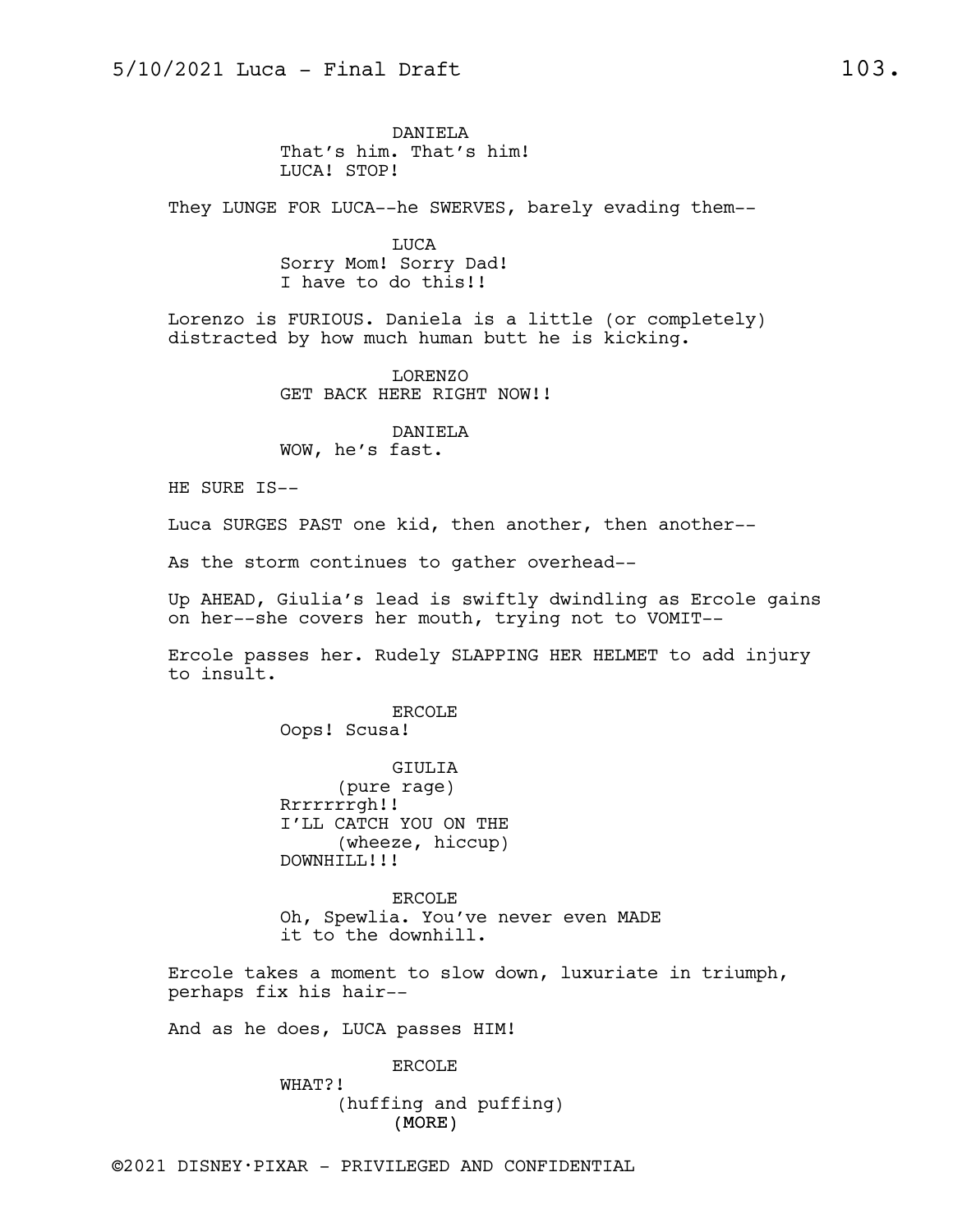ERCOLE (CONT'D) Impossible! He's cheating! Arbitro!! Arbitro!!

Luca doesn't reply--just keeps CHUGGING UPWARD--he puts some distance between him and Ercole--

He's in the lead. He could win this thing!

And then, the rain finally begins to fall.

Little spots of transformation appear on his arm--

LUCA Oh, no no no no...

AT THE WATER STATION:

Daniela and Lorenzo notice the RAIN--

And hastily duck under the TABLECLOTH--

DOWN IN THE PIAZZA:

Among the grownup onlookers, the UMBRELLAS come out.

Massimo watches, a little confused, as a CAFE UMBRELLA bobs along through the crowd.

It makes its way out of the crowd and up the road.

AT THE TOP OF THE HILL:

Luca pedals around the tower, trying to race the rain--

But there's too much. He'll transform. He stops under an awning, overlooking the downhill portion of the race--

Antsy, he waits out the downpour--

LUCA Come on, come on! I'm so close!

ALBERTO (O.S.)

LUCA!!

Luca LOOKS UP--

Alberto is RUNNING toward him, clutching the CAFE UMBRELLA (that was him, down in the piazza)--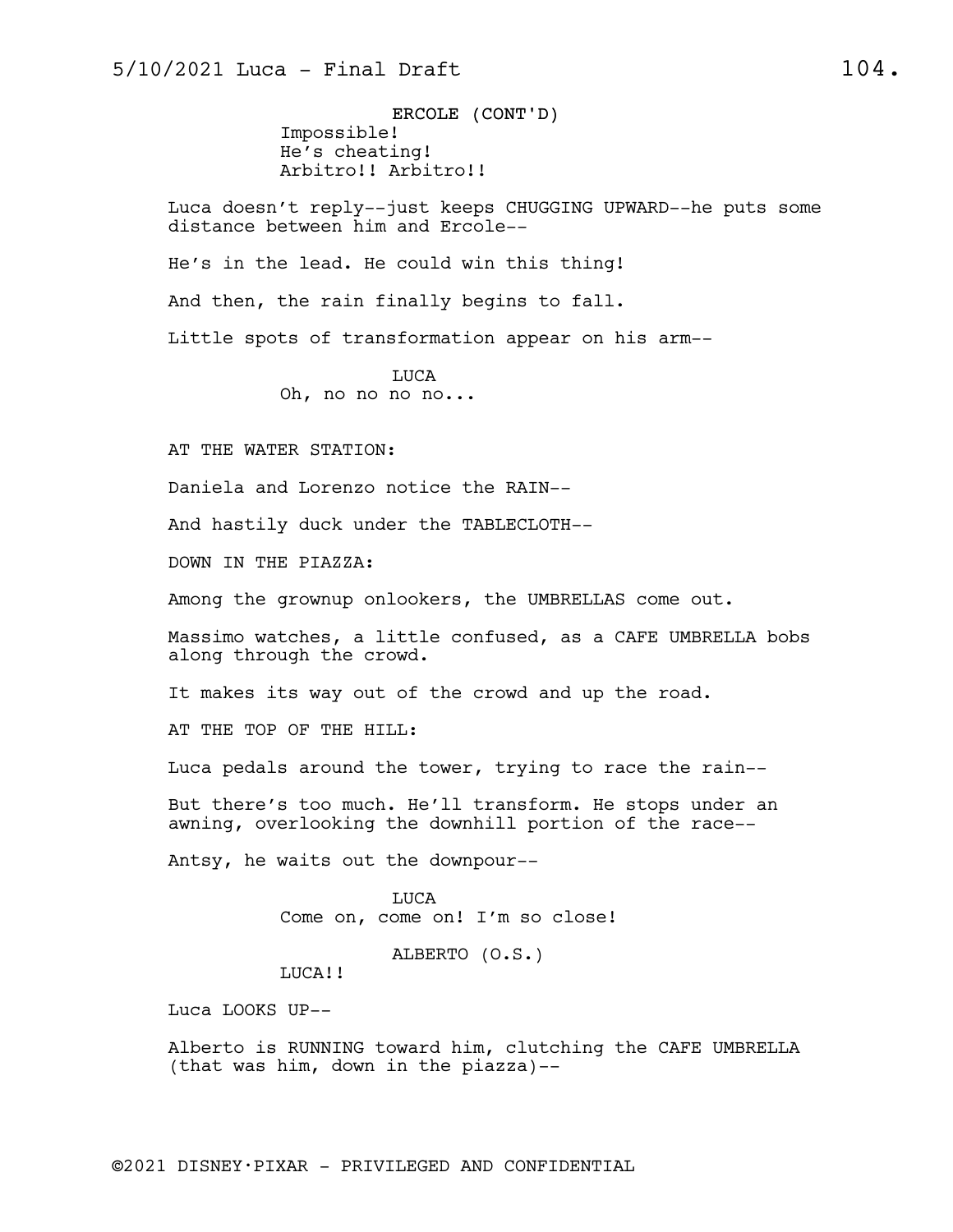ALBERTO Just stay right there! I'm coming for you--

Luca smiles.

But here comes Ercole--he's caught up with Luca and is now passing him--

> ERCOLE What's wrong, Piccoletto? Afraid of a little rain?

Ercole smacks Luca's helmet and continues, heading right for Alberto, who tries to scramble out of his way--

> ERCOLE For the last time, you two don't belong here. Get out of my town--

Ercole KICKS Alberto--

The cafe umbrella goes flying--

Ercole chuckles, then GASPS--

Alberto has transformed.

A sea monster scrambles to his feet on the cobbles of Portorosso, surrounded by dumbstruck, horrified onlookers--

ERCOLE

SEA MONSTER!!

TOWNSFOLK MAMMA MIA!!! SEA MONSTER! STOP THAT THING!

ERCOLE Ciccio! My harpoon! VELOCE!

Luca and Alberto are face to face--human Luca under the awning, sea monster Alberto in the rain.

> LUCA (aching) Alberto--!

And he begins to take a small step toward him.

ALBERTO

No! Stop!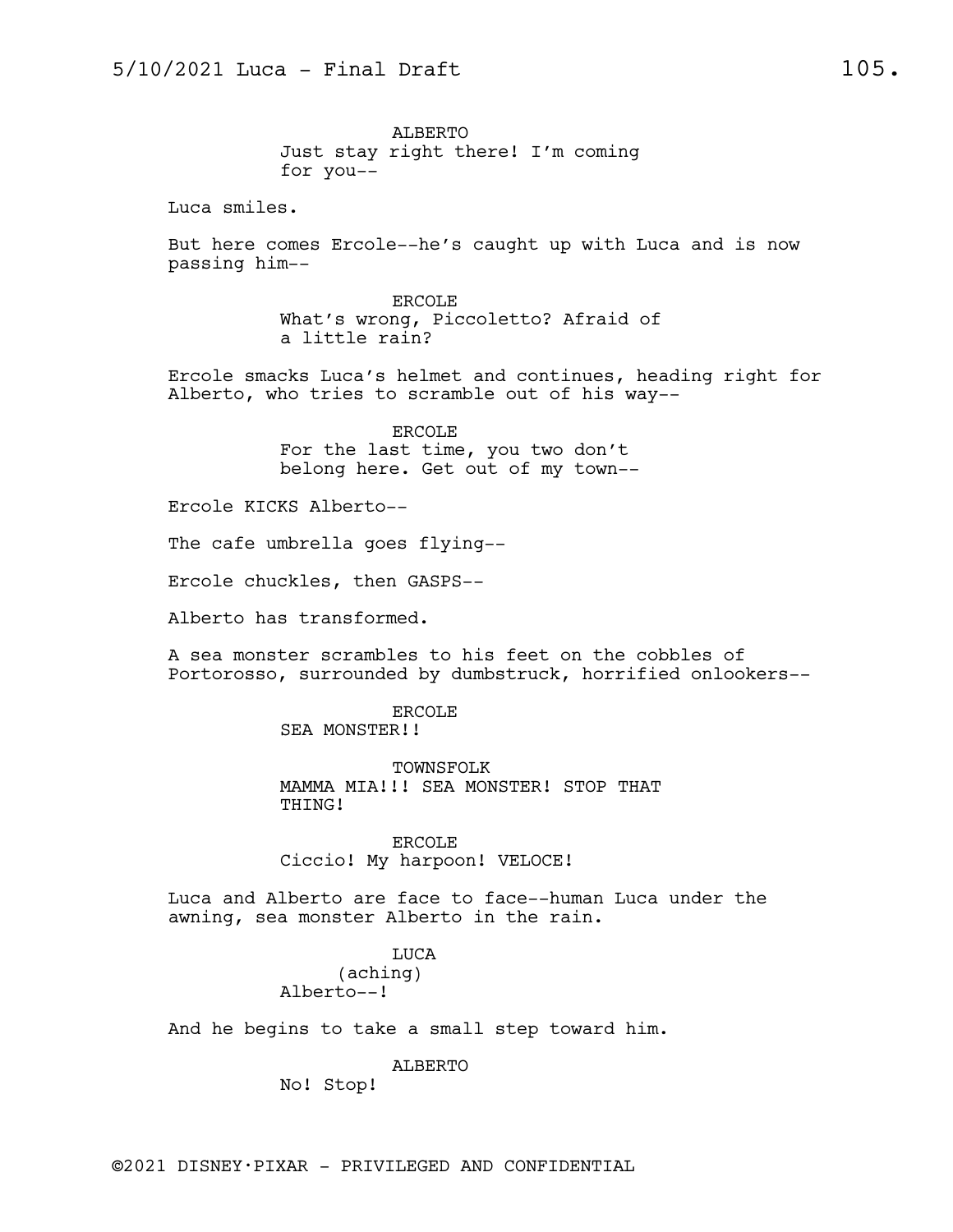Alberto backs away.

## ALBERTO Just stay there. You're still okay.

The safety of his friend is all that's left--it's all he cares about now--

Alberto turns and makes a RUN for it, back down the hill--

#### LUCA ALBERTO, WAIT!

For a moment or two, it seems like he's going to make it. Then a net snags him.

#### TOWNSFOLK DON'T LET IT GET AWAY!

Alberto struggles, but he can't get free--

# LUCA

NO!!!

Luca knows what he must do.

He PEDALS OUT INTO THE RAIN to save his friend.

He turns SEA MONSTER--Giulia, watching, gasps--

### GIULIA

# Santa Ricotta.

Luca plows straight through the crowd--

# LUCA

ALBERTO!

REACHES OUT A HAND to Alberto and HOISTS him onto the bike--

#### ERCOLE AAH! WHAT?!?

And they speed down the hill.

ALBERTO You really ARE crazy.

LUCA Learned it from you. Let's get to the water!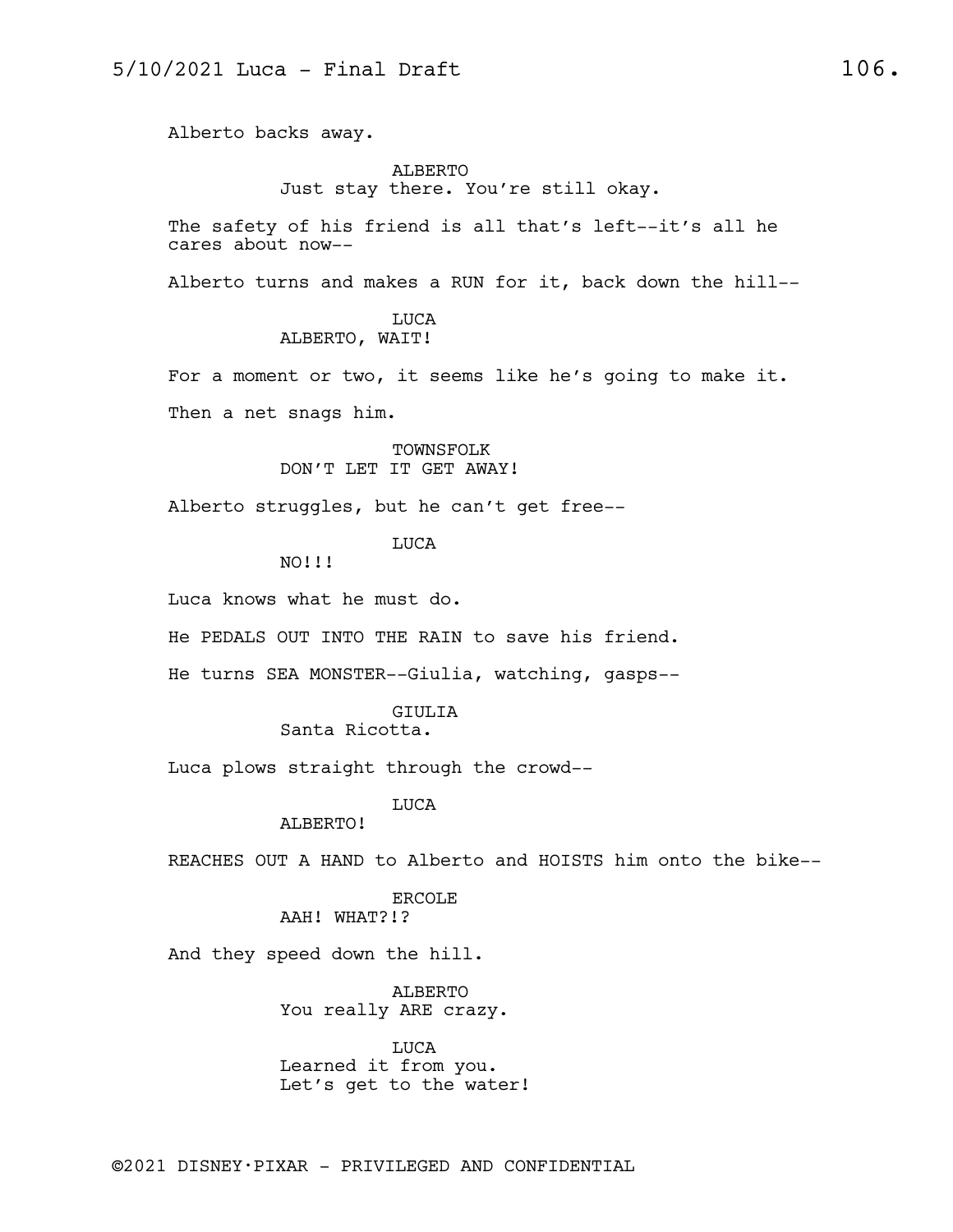Behind them, FURIOUS ERCOLE finally gets his harpoon from Ciccio--he jumps on his bike to chase them down--

Giulia pedaling hard behind him--

CUT TO:

Luca and Alberto continue through the race--

ALBERTO (to racers, as they pass) Hey there. Excuse us.

ERCOLE OUT OF THE WAY! VIA! VIA!

Ercole HOISTS HIS HARPOON--

ALBERTO

LUCA!!

Alberto gets Luca to swerve just in time.

Through a door, and into an apartment.

WOMAN IN APARTMENT (O.S)

AHHHH!!!!

LUCA SORRY SORRY SORRY

--then back onto the course, right between Ercole and Giulia-- Ercole now in front of them--

ERCOLE

HUH?

Daniela and Lorenzo, still under the tablecloth, spot Luca (FULLY SEA MONSTER) speeding by.

DANIELA

LORENZO

Oh no! LUCA!! SON!

Ercole turns, balances himself, rides backwards, a showboat to the end. He hoists his harpoon and aims it at the boys.

> ERCOLE You shoulda left when I told you. Now I gotta kill some sea monsters.

The boys have nowhere to go--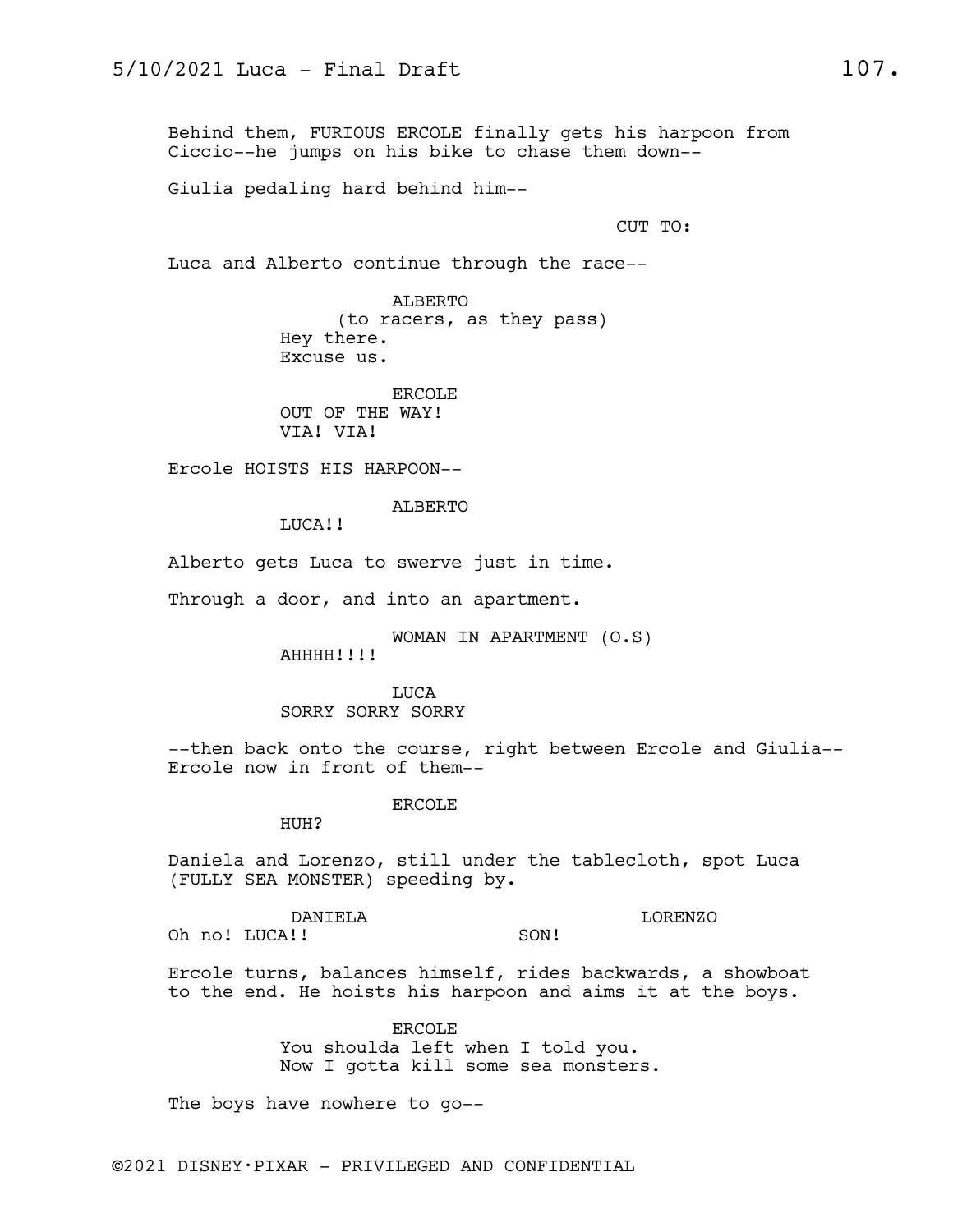But Giulia does.

## GIULIA So long, evil empire of injustice.

She SWERVES RIGHT INTO ERCOLE.

BIKES AND PEOPLE GO FLYING.

Giulia goes TUMBLING to the ground.

And the boys ride past to safety, into the PIAZZA.

But they see Giulia grit her teeth in pain--

And a few feet from the water, Luca hits the brakes.

The boys run back to make sure their friend is all right.

Meanwhile the piazza crowd is now reacting to the sight of two SEA MONSTER BOYS who have skidded into the square and are now running toward a fallen human girl--Massimo's daughter--

> MASSIMO MOSTRI MARINI...! Give me that!

He SWIPES a HARPOON from a fisherman and runs to confront them--

> LUCA (concerned) Giulia! Are you all right?!

GIULIA (dazed) Yeah... I'm, uh... okay... Thanks guys...

She smiles gratefully, as they pull her to her feet.

The three kids stand. They are surrounded by FISHERMEN and Massimo, blocking any escape with nets and harpoons.

> MASSIMO (disbelieving) Giulietta?

## GIULIA

Papá... I--

Massimo can't believe his eyes. Alberto's smile fades.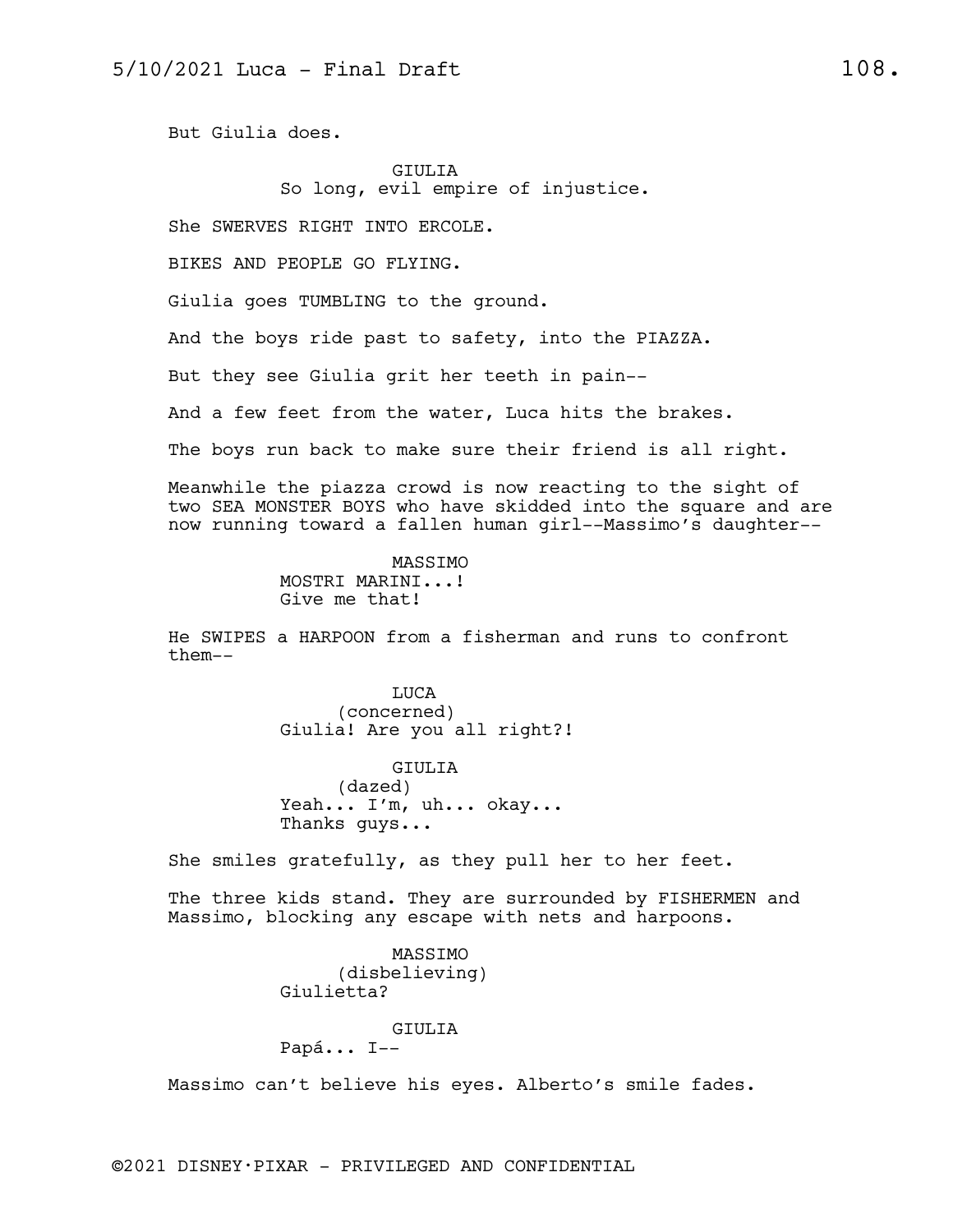The fishermen close in.

GIACOMO You're not going anywhere.

And Ercole comes running in from the other side, re-armed with his harpoon, pointing it at the kids--

> ERCOLE I saw them first! The reward is MINE!!

Luca stands up to him.

LUCA We're not afraid of you!

ERCOLE (contemptuously) No. We're afraid of YOU.

Sure enough, the crowd looks pretty FRIGHTENED of what is happening.

> ERCOLE Everyone is horrified and disgusted by you. You're monsters--

GIULIA STOP! They're NOT monsters!

ERCOLE Oh yeah? Who are they, then?

Massimo SILENCES EVERYONE--

MASSIMO I know who they are.

Massimo stands FIRMLY in front of the kids. HARPOON IN HAND.

MASSIMO They are... Luca and Alberto.

He DROPS his harpoon.

Then LIFTS ALBERTO'S SEA MONSTER HAND into the air--

MASSIMO

And they won.

Everyone is STUNNED, even the kids.

©2021 DISNEY•PIXAR - PRIVILEGED AND CONFIDENTIAL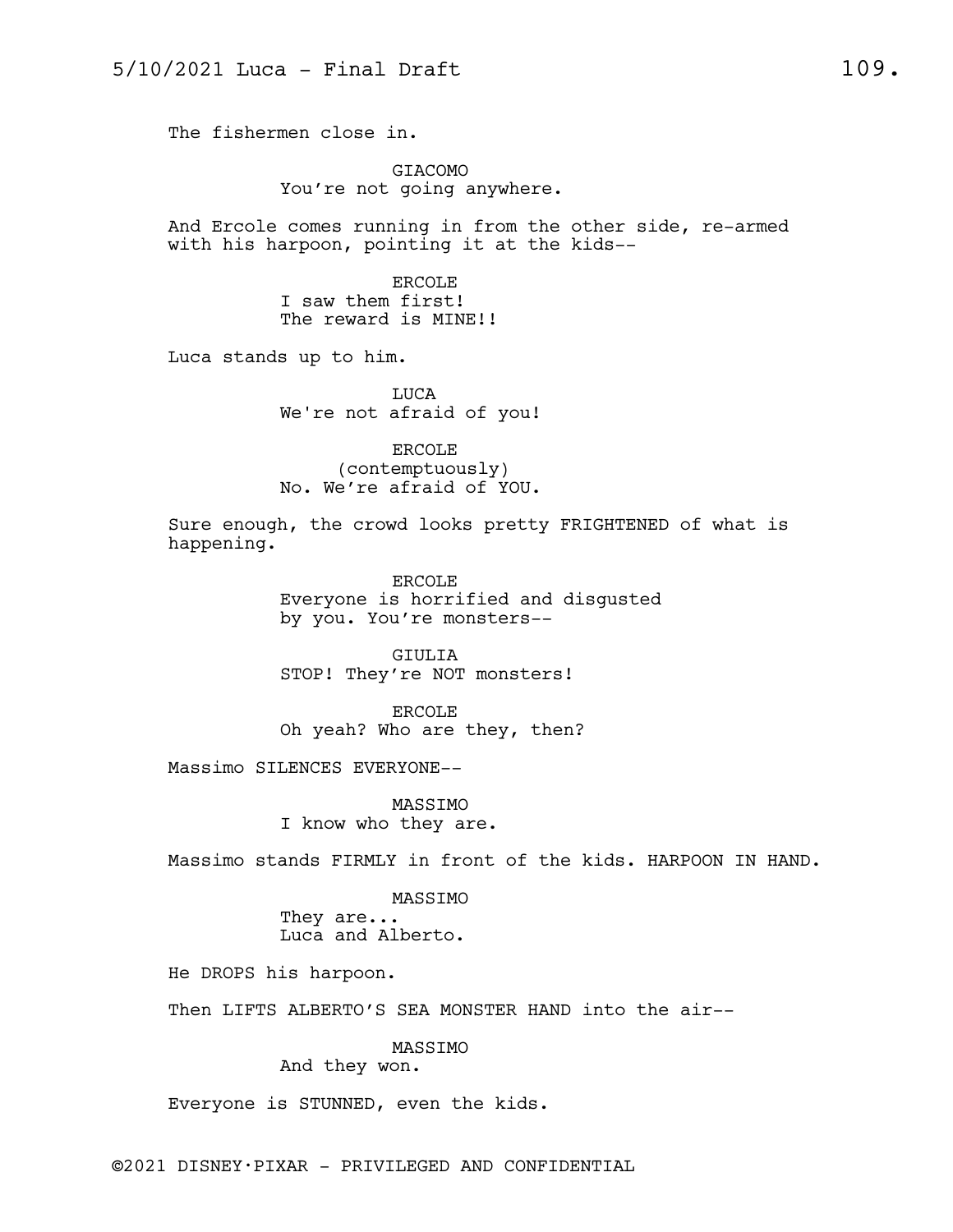LUCA

Wh... what?

Really?

ALBERTO

ERCOLE They can't be the winners! They are not even... people!

Massimo looks to Signora Marsigliese for confirmation--

## MASSIMO

Signora Marsigliese?

And he nods significantly at the boys' BICYCLE, LYING ACROSS THE FINISH LINE.

Signora Marsigliese studies it, deliberates, and finally shrugs--

> SIGNORA MARSIGLIESE (confirming) Technically... legally... Yes. They won.

HUH?

ALBERTO

The fishermen aren't quite buying it. But Massimo holds strong. He will not let anything happen to these kids.

And now, a number of them LOWER THEIR HARPOONS. Some, shaking their heads in DISGUST, head away to leave. Others remain, muttering to each other, confused--

We won?

Ercole tries to RALLY them all back--

LUCA

ERCOLE Who cares if they won? They're SEA MONSTERS!!

But as Ercole is preoccupied, Giulia SNATCHES HIS HARPOON- and, with the boys' help, snaps it in half.

ERCOLE

HEY! Ciccio! Guido! Another harpoon!

Even Ciccio and Guido don't obey right away.

ERCOLE Idioti! Be useful for once in your pathetic lives...!!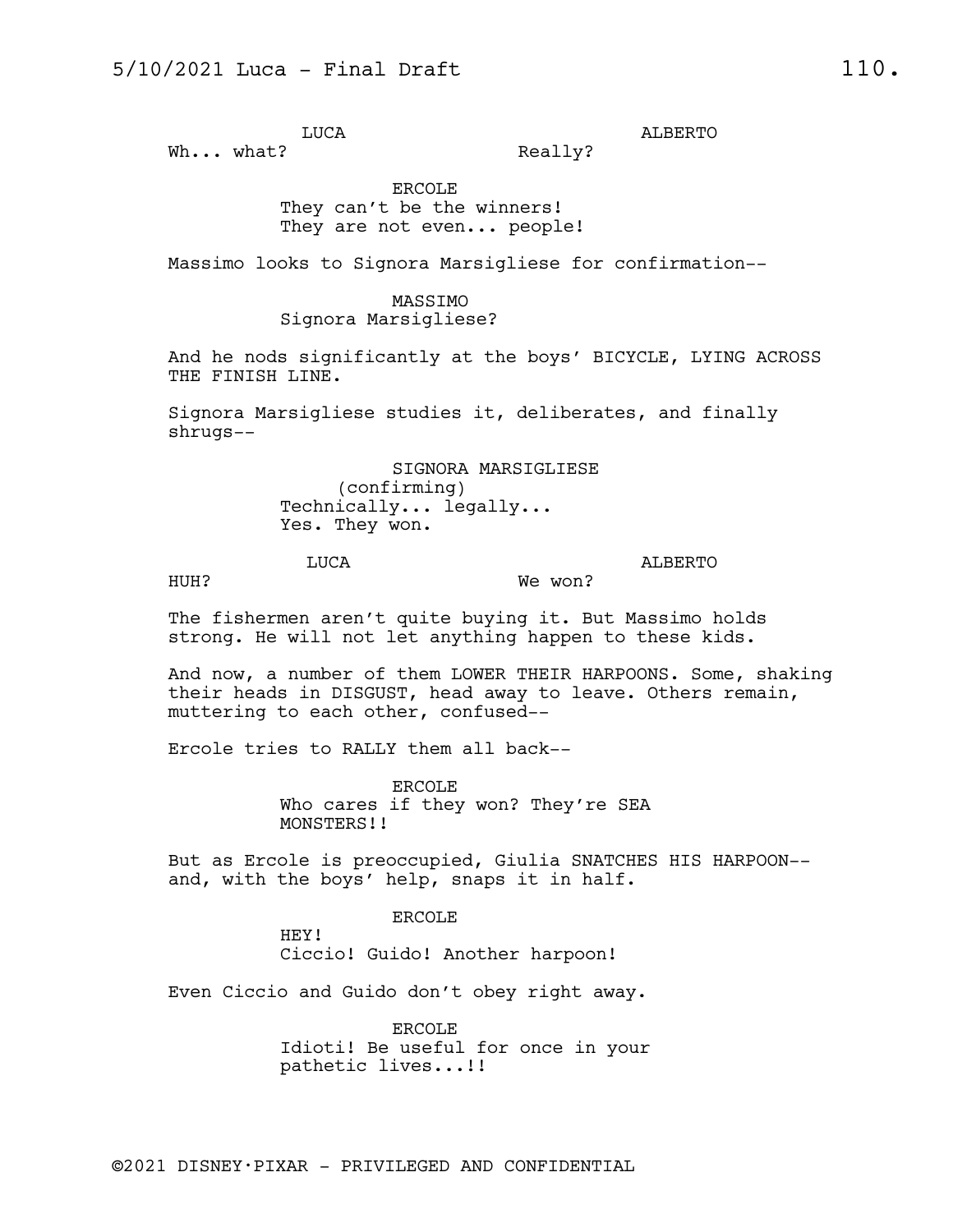And with that, Ercole loses his only two friends. They give each other a look.

CICCIO

Guido?

GUIDO

Ciccio.

They grab Ercole, drag him to the fountain, and dump him in.

ERCOLE

GAHHH!!!

Ercole THRASHES WILDLY in the fountain's two feet of water.

Ciccio drops Ercole's WOOL SWEATER in after him.

CICCIO

Oops.

GUIDO Thhhhppppbbbbbbttt.

ERCOLE (weeping) No, no--piccolino--

And Giulia watches from afar, realizing what this means.

GIULIA (in shock) ...It's over. The reign of terror... IT'S FINALLY OVER!!

Before Luca can react, Daniela and Lorenzo finally make it over to him, now SEA MONSTERS.

DANIELA

LORENZO

Luca!

Luca!

Daniela swoops him up in an embrace--

DANIELA

(wildly conflicted) You had us worried half to DEATH and you must NEVER do that again and you raced your little TAIL off and kicked SO MUCH HUMAN BUTT and I'm so PROUD of you and I AM SO MAD AT YOU--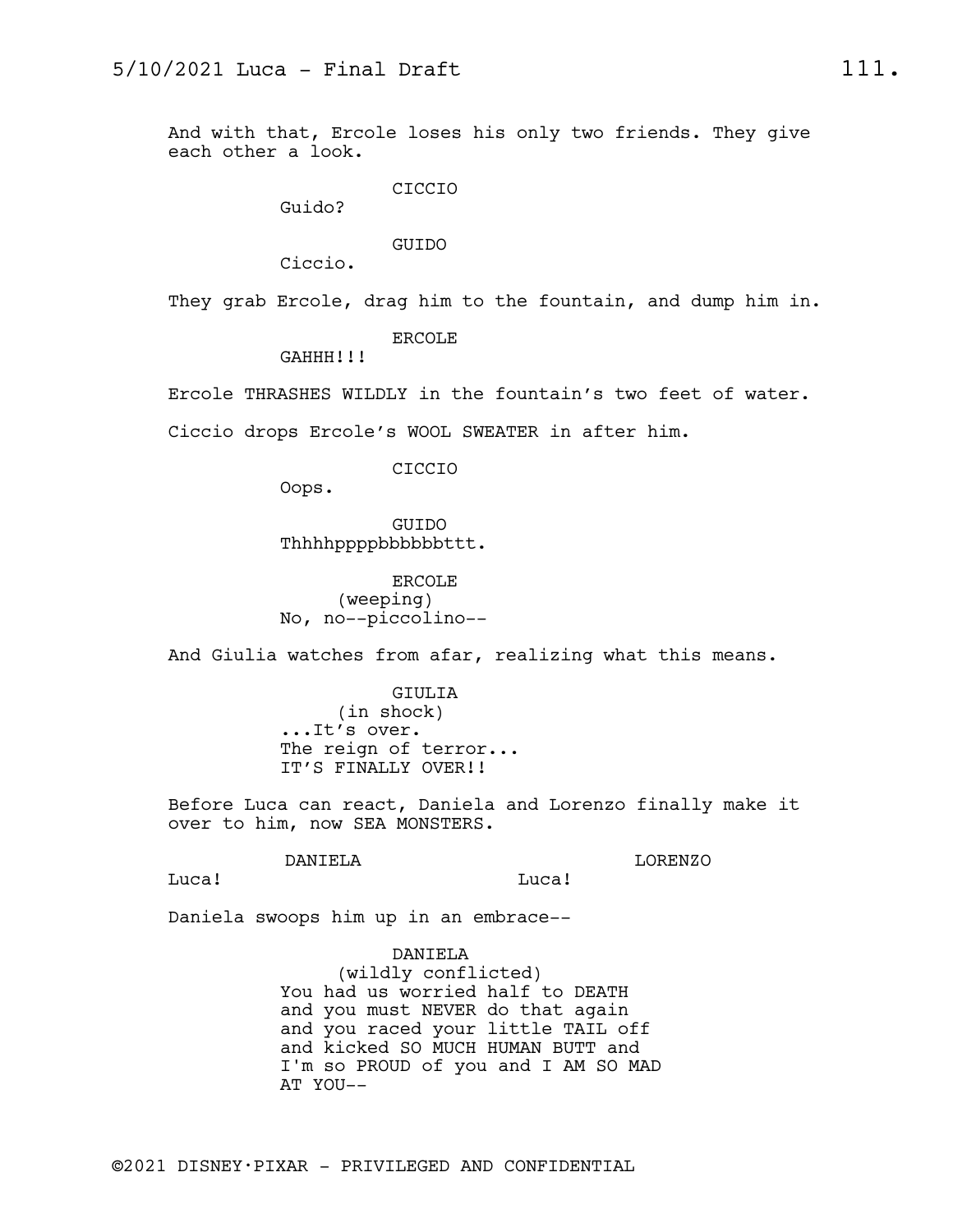LUCA (starting to come out of his shock) I love you, Mom--

She wraps him in a hug. Lorenzo, too.

The crowd watches in astonishment as SEA MONSTER PARENTS embrace their SEA MONSTER KID-

Signora Marsigliese walks up to our kids with a TROPHY.

SIGNORA MARSIGLIESE Signore e Signori, the winners of this year's Portorosso Cup... The underdogs!

And it finally sets in with the kids that THEY'VE WON.

LUCA & ALBERTO & GIULIA (jumping up and down) WE WON! I can't believe we won!! Underdogs! Woohoo!

The other kids start celebrating, too.

TOWN KIDS Go underdogs!! Ercole lost!!! Wow! I know sea monsters!

The ARAGOSTA SISTERS glance at each other, drop their umbrellas--and TRANSFORM too!

A priest sees them and FAINTS.

Portorosso struggles to come to grips with the sea monsters among them. Some people don't love what's happening, like the MAGGIORE, who clutches a sea monster BOUNTY POSTER.

But others are more open-minded.

BENCH LADY (to the Maggiore) Gimme that.

The BENCH LADIES take the poster and rip it up--

And HUMAN KIDS, so excited to know sea monsters, celebrate the new CHAMPIONS OF PORTOROSSO--

CUT TO: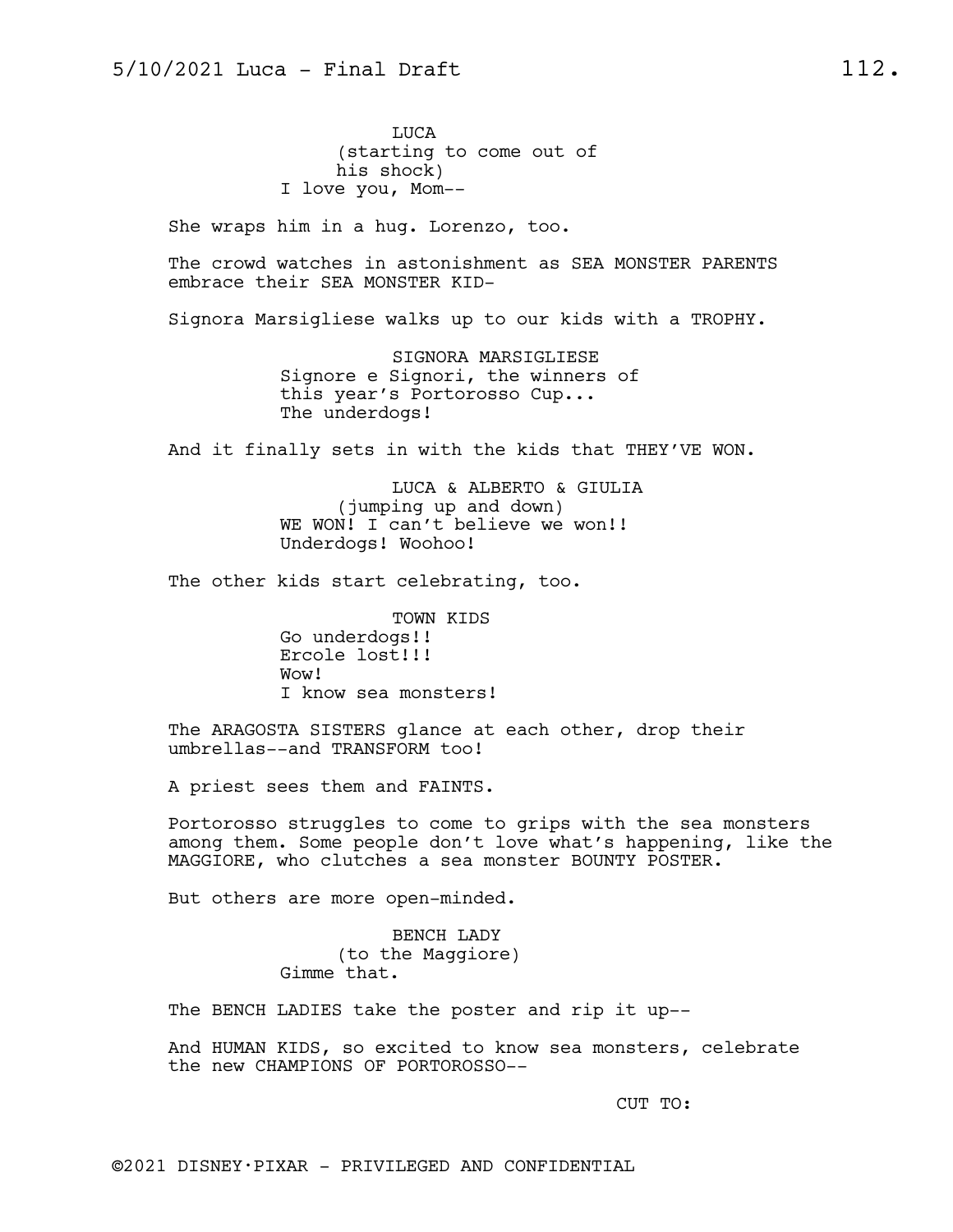A RICKETY WHEEL ROLLS ALONG THE COBBLES--

PULL OUT to show that it's our THREE HEROES on their LONG-DESIRED, VERY JANKY VESPA.

EXT. GARDEN - EVENING

They zoom into Massimo's garden, where a dinner party has already begun with both human and sea monster guests.

The Vespa makes a horrendous noise. Parts fall off.

ALBERTO (happily, proudly) It's so perfect.

Massimo serves pasta to LORENZO and DANIELA...

MASSIMO Trenette al pesto. Mangiate.

...and GRANDMA?!

GRANDMA

Grazie.

DANIELA Mom?! What are you doing here?

GRANDMA I come to town most weekends.

Across the yard, Daniela watches Luca and Alberto and Giulia LAUGHING and GOOFING OFF on their VESPA.

> DANIELA (quiet, reverent) What he did today was amazing. But... We can't let him stay in this world. (beat) Can we?

GRANDMA (seeming to agree) Some people will never accept him. (here's the turn) But some will. And he seems to know how to find the good ones.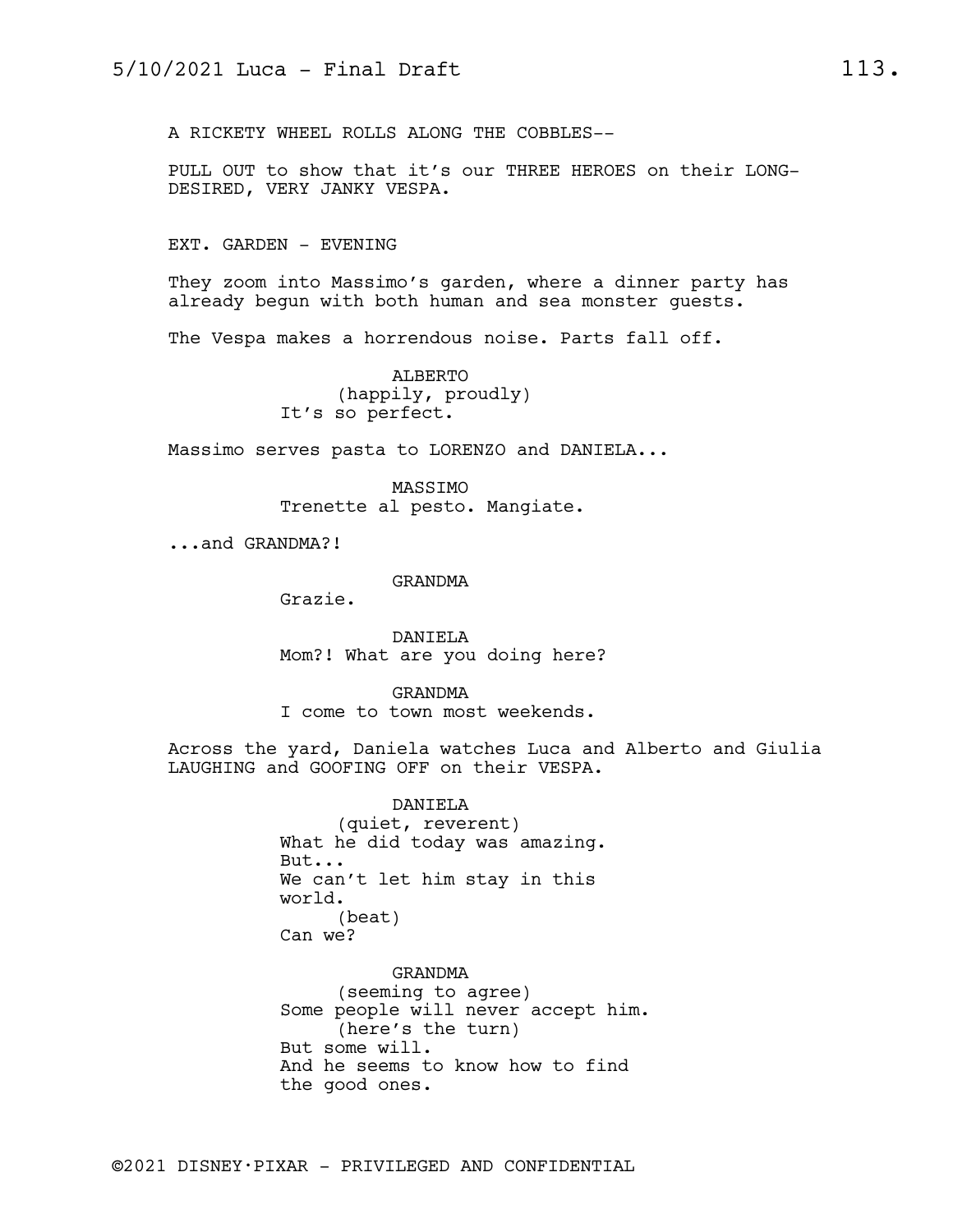BACK ON THE KIDS-- GIULIA So where will you go first? ALBERTO Oh, we're gonna stick around here for a bit. (patting the Vespa) We gotta fix this thing up before we take it across the entire earth. GIULIA (a little nervous about the boys spending their lives on this thing) Okay. Just don't forget to... pack. (realizing) SANTO GORGONZOLA--I need to pack! For school! LUCA (realizing) --Oh yeah. (wistfully) School. (trying to be upbeat) You're gonna learn so much... Giulia sees in his face how much he wishes it was him, learning all those things at school. GIULIA I can leave you some books...? LUCA (SUPER EXCITED) YOU CAN?! Come on, Alberto-- Giulia and Luca RUN into the house. Alberto smiles, watching them.

He is deep in thought. He is realizing something pretty important, about his friend. And about himself.

He looks down at the Vespa and knows what he has to do.

EXT. TRAIN STATION - EARLY MORNING

On the TRAIN STATION PLATFORM, Massimo says GOODBYE to Giulia, all packed up.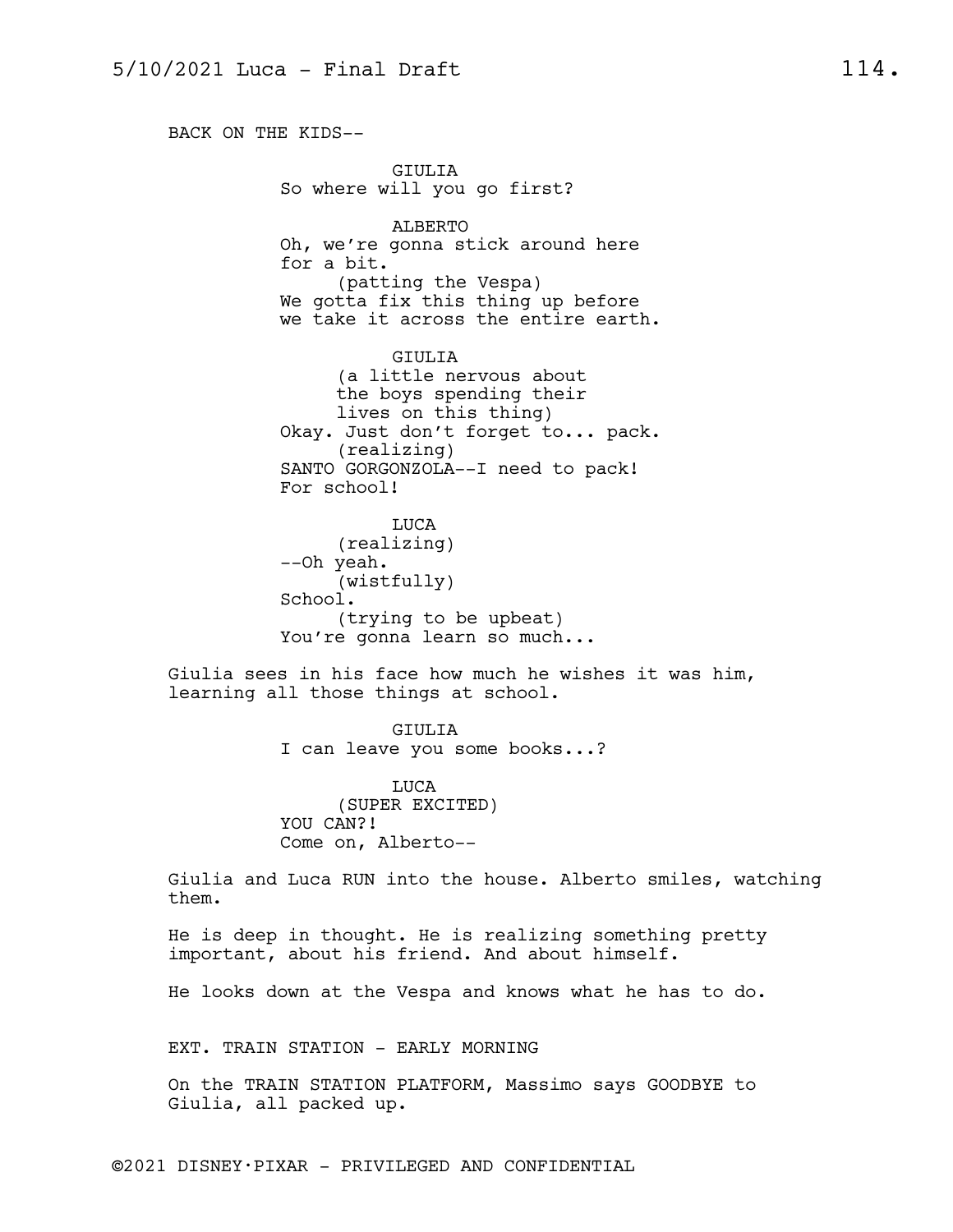MASSIMO ...And you have your lunch for the train? GIULIA Si. MASSIMO Sweater if it gets cold?-- GIULIA For the MILLIONTH time, si. I love you too, Papà. She HUGS him-- And turns to the boys: GIULIA Santa Mozzarella. We did it! ALBERTO Well, Giulia--can't wait to race next summer. GIULIA Or we could just have fun. She swoops the boys up in a BIG HUG. They both SMILE. LUCA Ciao, Giulia. GIULIA Ciao, ragazzi! A presto-- Giulia and Alberto exchange a WINK. Luca doesn't see it. She heads into the train. Luca, tearful, trying to hide it, watches her disappear into it. LUCA Well--let's go fix up our Vespa-- But Alberto is holding a little slip of paper. ALBERTO Yeah, about that. Uhh, crazy thing. I...might have sold it. Alberto hands it to him--it's a TICKET TO GENOVA. Luca studies it.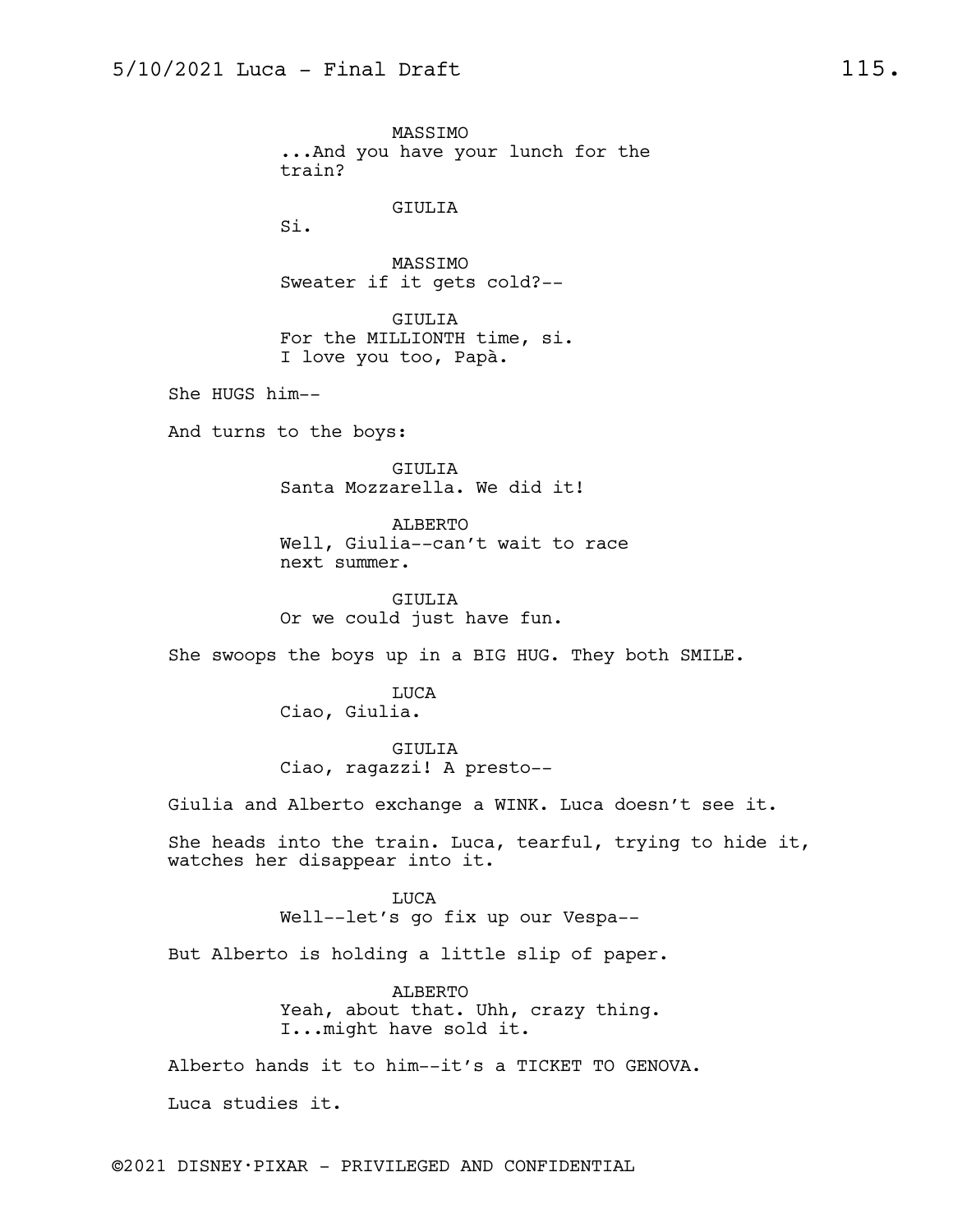Then turns to see his PARENTS AND GRANDMA arriving on the platform with a packed bag.

> LUCA (confused) Mom? What are you all doing here?--

> > DANIELA

IF. You promise to write to us EVERY SINGLE DAY, and be as SAFE as possible, and I mean SAFER than safe... (deep breath) You can go to school.

He can barely wrap his mind around this.

LUCA

I CAN?!

LORENZO It's all arranged, actually. You'd stay with Giulia and her mom.

GRANDMA Your friend talked them into it. It wasn't easy.

Alberto smiles and shrugs, like, "Yeah, I guess I did."

DANIELA Luca? Do you promise?

LUCA YES! YES I PROMISE! THANK YOU--

Fighting emotion, Daniela reaches forward to fix Luca's hair, but stops herself.

> DANIELA (tearful) Just remember. We are ALWAYS here for you. Okay?

> > LUCA

Hey. Look me in the eye. You know I love you. Right?

DANIELA

I know.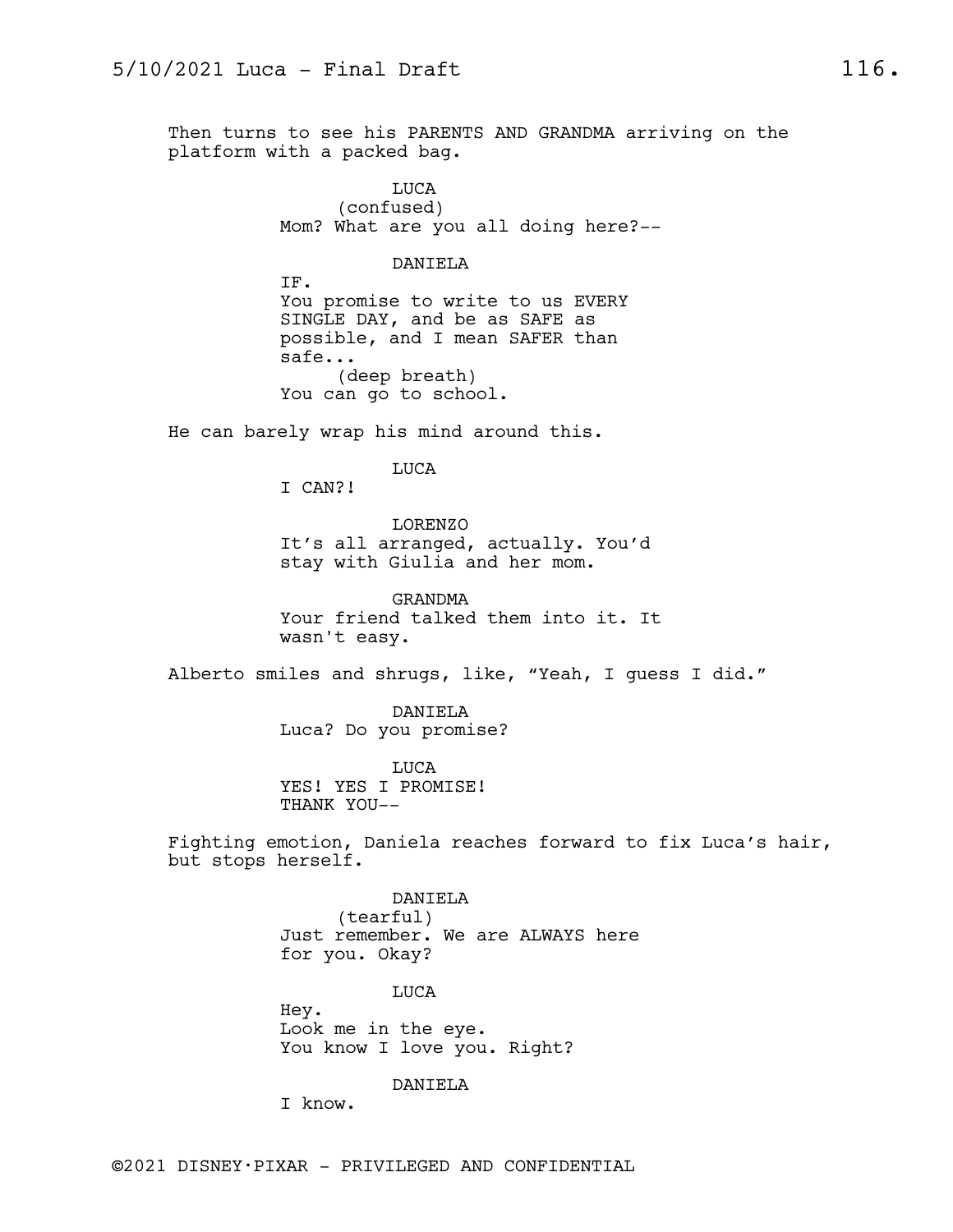She gives her son a kiss... and lets him go.

LUCA (excited) --Come on Alberto! The train's gonna leave!

Luca, headed to the door of the train, realizes Alberto is standing back a little. And there's a funny look on his face.

Luca begins to put it together.

LUCA Where's your stuff?

ALBERTO Yeah, well. You see...

LUCA You are coming, right?

Alberto considers it.

ALBERTO I would. But. Massimo asked if I wanted to stick around, move in maybe... and I just thought, ah... I think he needs me. You know?

Luca begins to falter.

LUCA I can't do it without you.

ALBERTO But you're never without me.

Alberto hands him a scrap of paper that's been taped back together. His old DRAWING of the two of them on the Vespa. The greatest drawing Luca has ever seen.

> ALBERTO The next time that you jump off a cliff, or tell Bruno to quit bothering you... that's me.

But it's not quite enough for Luca.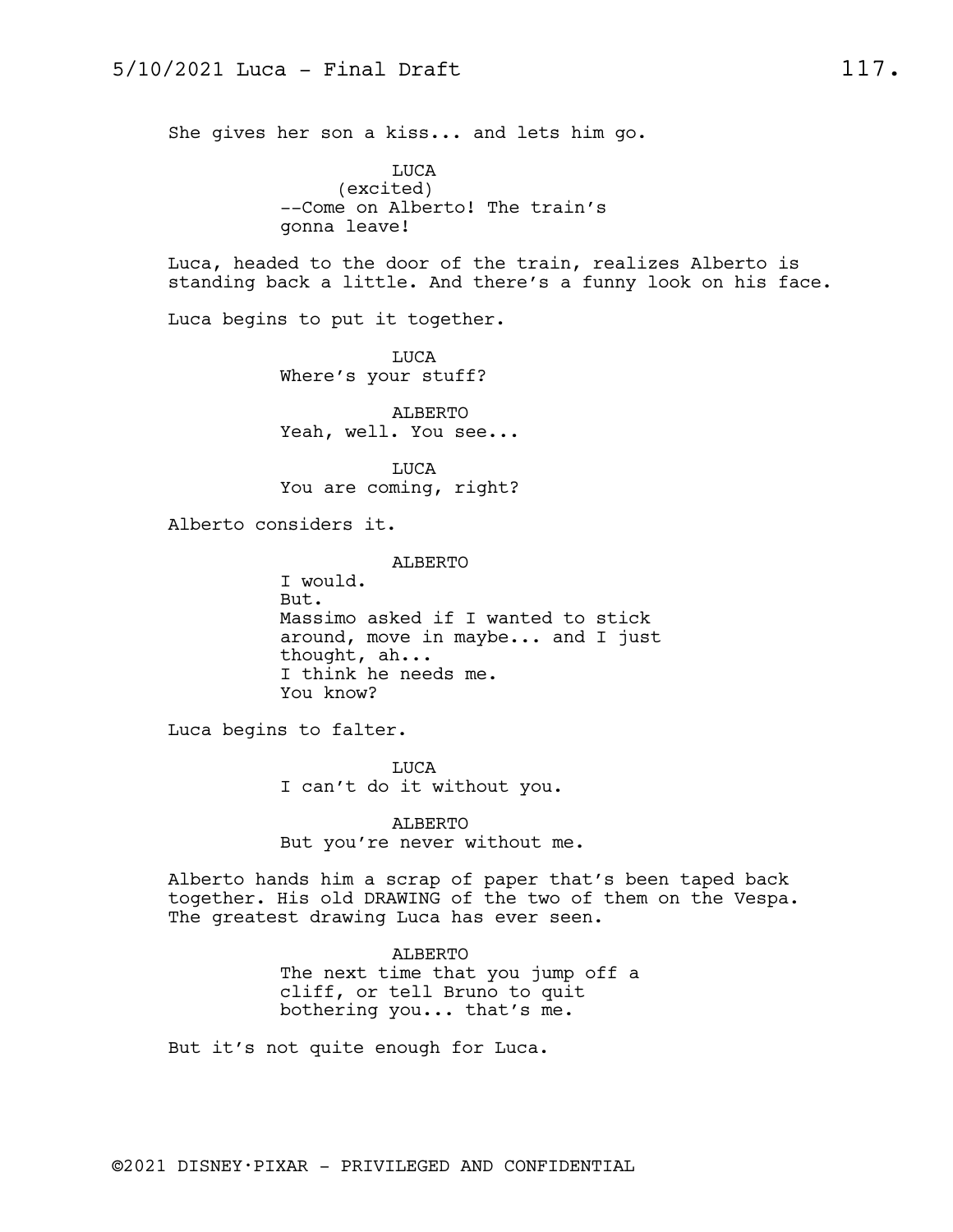LUCA But how am I gonna know you're okay?

Alberto's face crumples a little.

He wraps his friend in the hug to end all hugs.

ALBERTO You got me off the island, Luca. I'm okay.

And as the train readies to leave,

Luca stands on the steps of the train, and does one last handshake with Alberto.

> ALBERTO Piacere, Girolamo-- Trombetta.

LUCA Seriously, what does that mean?

ALBERTO No idea. Go find out for me, will ya?

The boys RELEASE THEIR GRIP, as the train begins to move--

Carrying Luca away from Alberto, who has to run now, to keep pace.

He reaches the edge of the platform.

He jumps off into the rain.

He TRANSFORMS--

ALBERTO

Go Luca! GOOOO!

Luca watches Alberto CHEER HIM OFF TO GENOVA.

Then loses sight of him for good, as the train enters a TUNNEL.

For a few beats, Luca is in the darkness, alone.

He comes out of the tunnel. He looks at the island.

He watches PORTOROSSO DISAPPEAR around the corner.